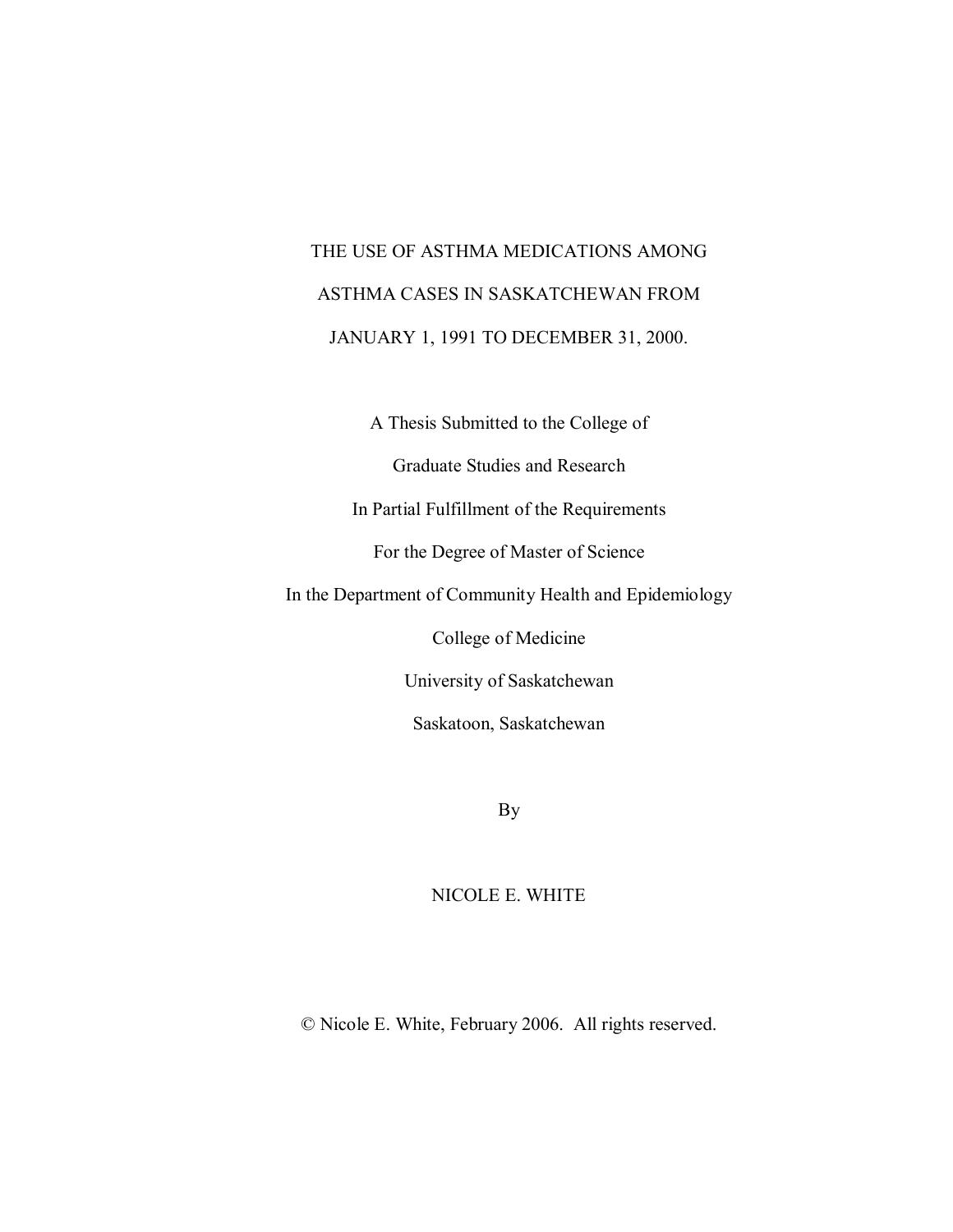### PERMISSION TO USE

 In presenting this thesis in partial fulfillment of the requirements for a Postgraduate degree from the University of Saskatchewan, I agree that the Libraries of this University may make it freely available for inspection. I further agree that permission for copying of this thesis in any manner, in whole or in part, for scholarly purposes may be granted by the professor or professors who supervised my thesis work or, in their absence, by the Head of the Department of Community Health and Epidemiology or the Dean of the College of Medicine. It is understood that any copying or publication or use of this thesis or parts thereof for financial gain shall not be allowed without my written permission. It is also understood that due recognition shall be given to me and to the University of Saskatchewan in any scholarly use which may be made of any material in my thesis.

 Requests for permission to copy or to make other use of material in this thesis in whole or part should be addressed to:

 Head of the Department, Community Health and Epidemiology University of Saskatchewan Saskatoon, Saskatchewan. S7N 5E5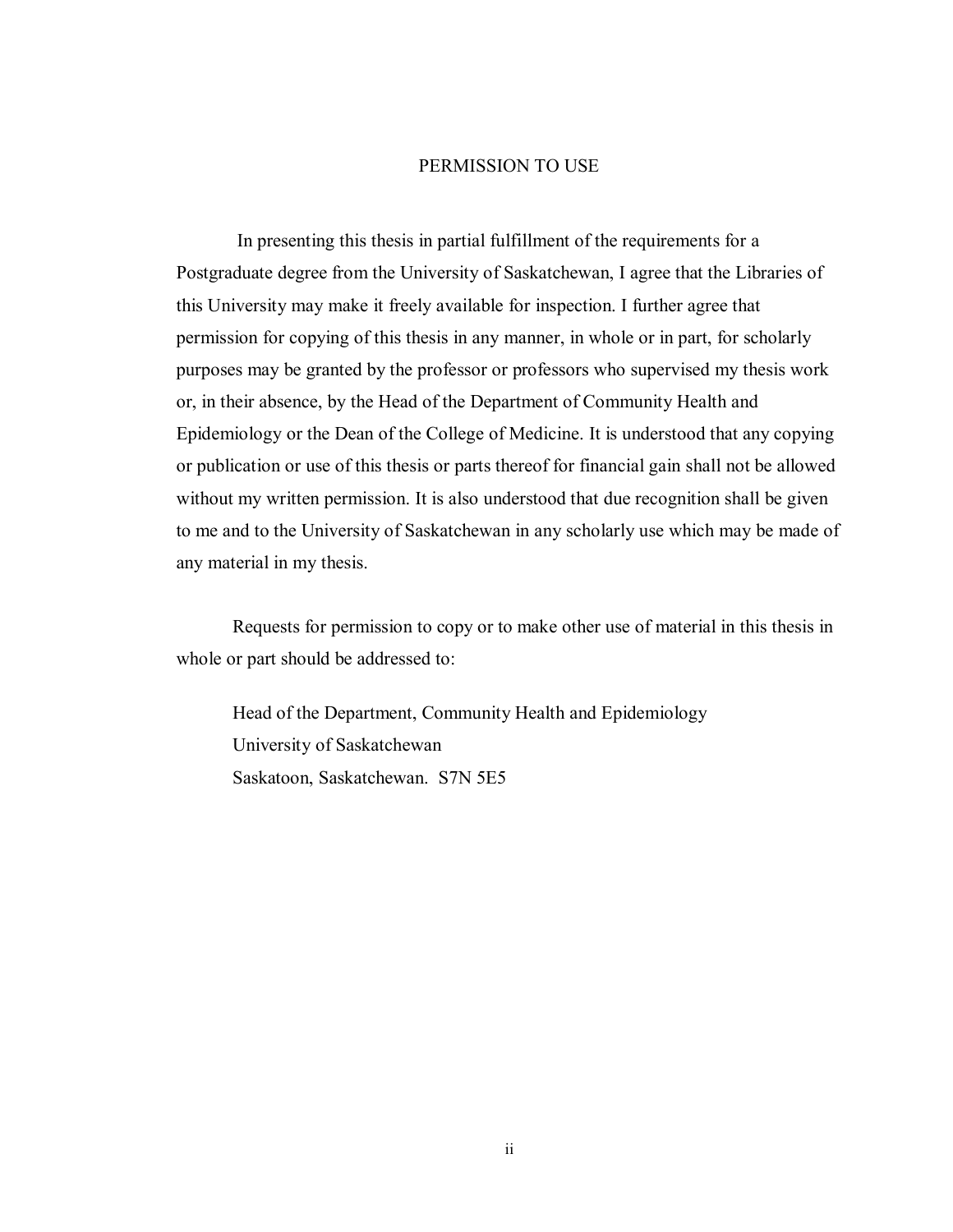### ABSTRACT

Asthma affects nearly two and a half million people in Canada (1). In Saskatchewan, the prevalence of asthma has increased across all age groups since 1981. Current literature indicates that the purchase of all asthma medications increased in the last 20 years both province and nationwide (2;3). Since the early 1990s, the Canadian Consensus Guidelines (CCG) for the treatment of asthma recommended increasing the use of inhaled corticosteroids as a mainstay for controlling asthma symptoms. The CCG have also encouraged decreasing the use of short-acting, inhaled beta<sub>2</sub>-agonist medication.

The objective of this descriptive epidemiological study was to investigate asthma medication prescribing at the individual level among physician-diagnosed asthma patients, aged 0 to 64 years, in Saskatchewan from January 1, 1991 to December 31, 2000. Saskatchewan residents covered under the provincial health insurance plan who received a physician's diagnosis of asthma, identified each calendar year, were included in the study (296,430 asthma patients in total).

Nearly 80.0% of this asthma population purchased at least one asthma medication in each calendar year. From 1991 to 2000, users and the mean number of prescriptions of short-acting beta<sub>2</sub>-agonists decreased slightly. The proportion of users and mean number prescriptions per year of inhaled corticosteroids increased. The highest mean numbers of prescriptions and users of inhaled corticosteroids were among the 0-4 year olds.

Short-acting beta<sub>2</sub>-agonists, inhaled corticosteroids, and oral corticosteroids were the most popular medications. Users of theophyllines and cromoglycates decreased. The 15-34 year old males showed the greatest "inappropriate" use as high users of shortacting beta<sub>2</sub>-agonists and low users of inhaled corticosteroids.

There was increasing compliance with the CCG over the ten years. The combination of beta<sub>2</sub>-agonists with inhaled corticosteroids usurped beta<sub>2</sub>-agonist monotherapy as the most popular form of asthma therapy by the year 2000. Users of

iii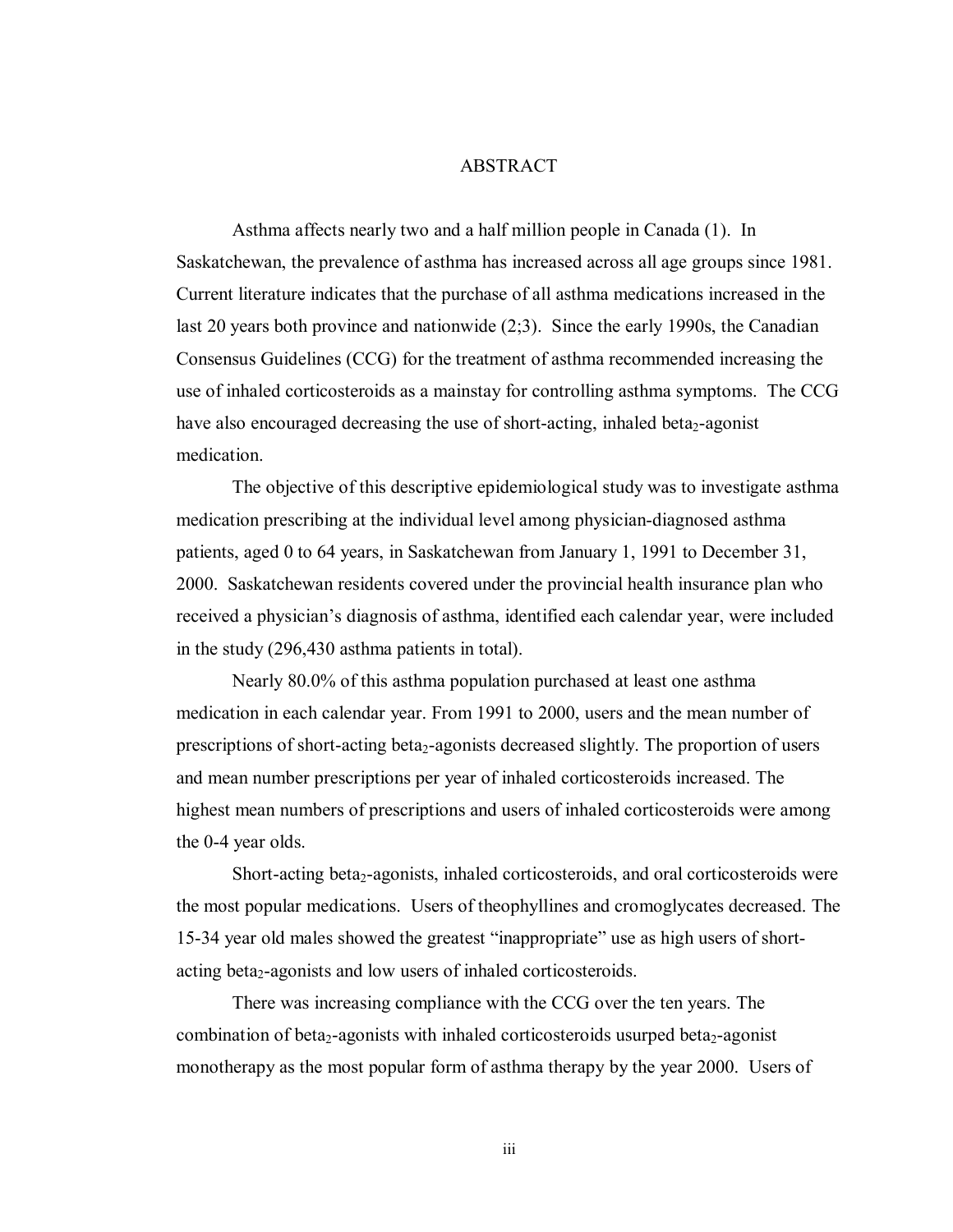combination therapy increased from 19% to  $38.7\%$ , while users of beta<sub>2</sub>-agonists alone decreased from 34.5% to 23.1%.

From 1996 to 2000, the monthly number of both short-acting  $\beta_2$ -agonists and inhaled corticosteroids prescriptions decreased for all users in July and August. Peak increases in the number of short-acting beta<sub>2</sub>-agonist prescriptions, for children under 15, occurred in September. For adults, peak increases occurred in December for both medications.

These study results will enhance the understanding of asthma medication use among children and adults and will help healthcare professionals develop new treatment programs for the management of asthma.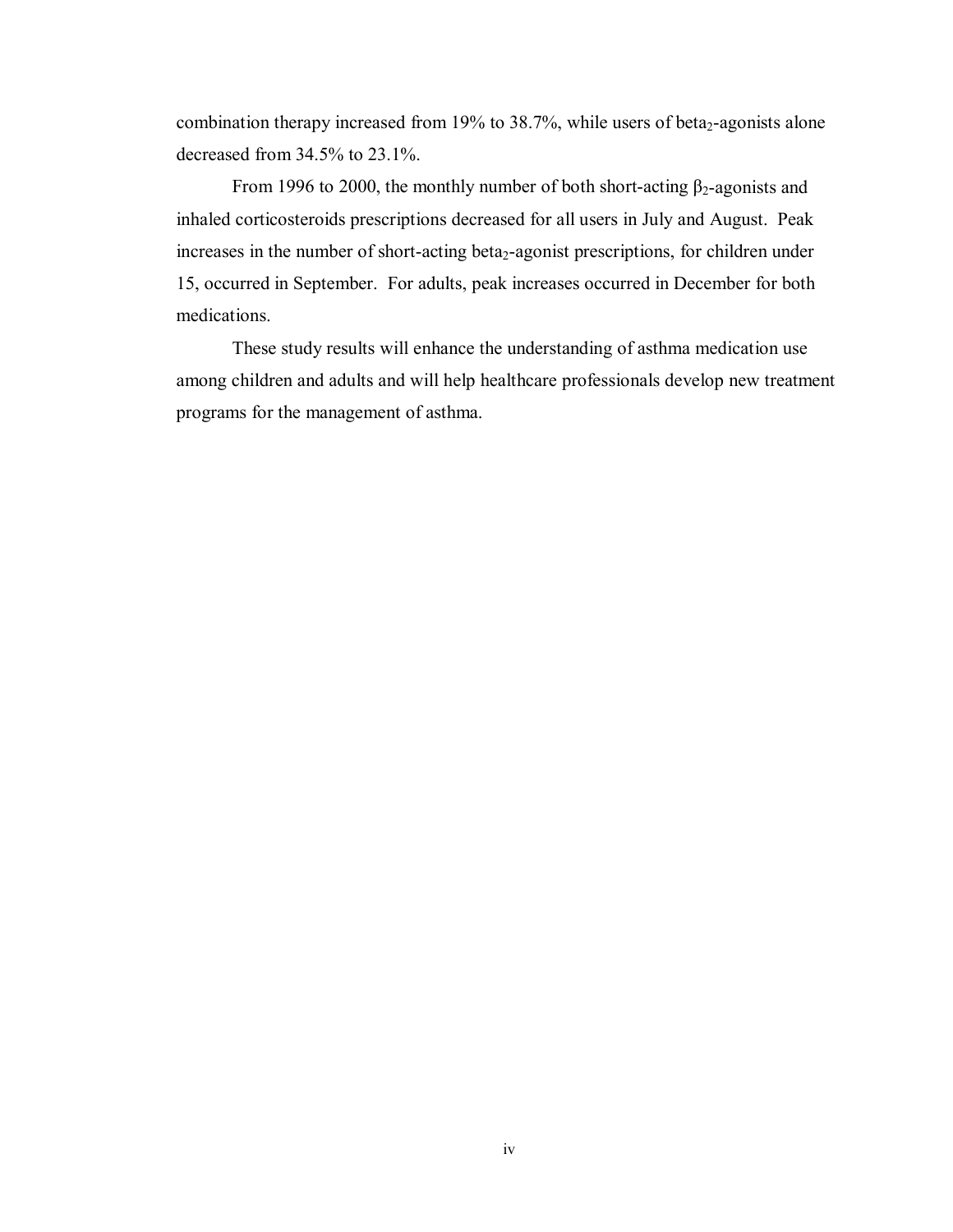### ACKNOWLEDGEMENTS

 I would like to thank Dr. Ambikaipakan Senthilselvan and Dr. Donna Rennie and the members of my Advisory Committee, Dr. James A. Dosman, Dr. Bonnie L. Janzen, Dr. Nazeem Muhajarine, and Dr. Leonard K.T. Tan, for the guidance they provided during the production of this work.

 I would also like to acknowledge the generous personal and professional contribution and support of Joshua Lawson, MSc., a graduate of the Department of Community Health and Epidemiology program. This thesis study and the greater asthma project as a whole was also greatly assisted by Winanne Downey of Saskatchewan Health.

 The understanding and support of Dr. Joan Bobyn at the Department of Graduate Studies and Research has been deeply appreciated.

 A special thanks is due to Dr. Nazeem Muhajarine who went far beyond the call of duty as Chair of the Graduate Student Committee. I am glad to have known him as a teacher and mentor. I am proud to call him my friend.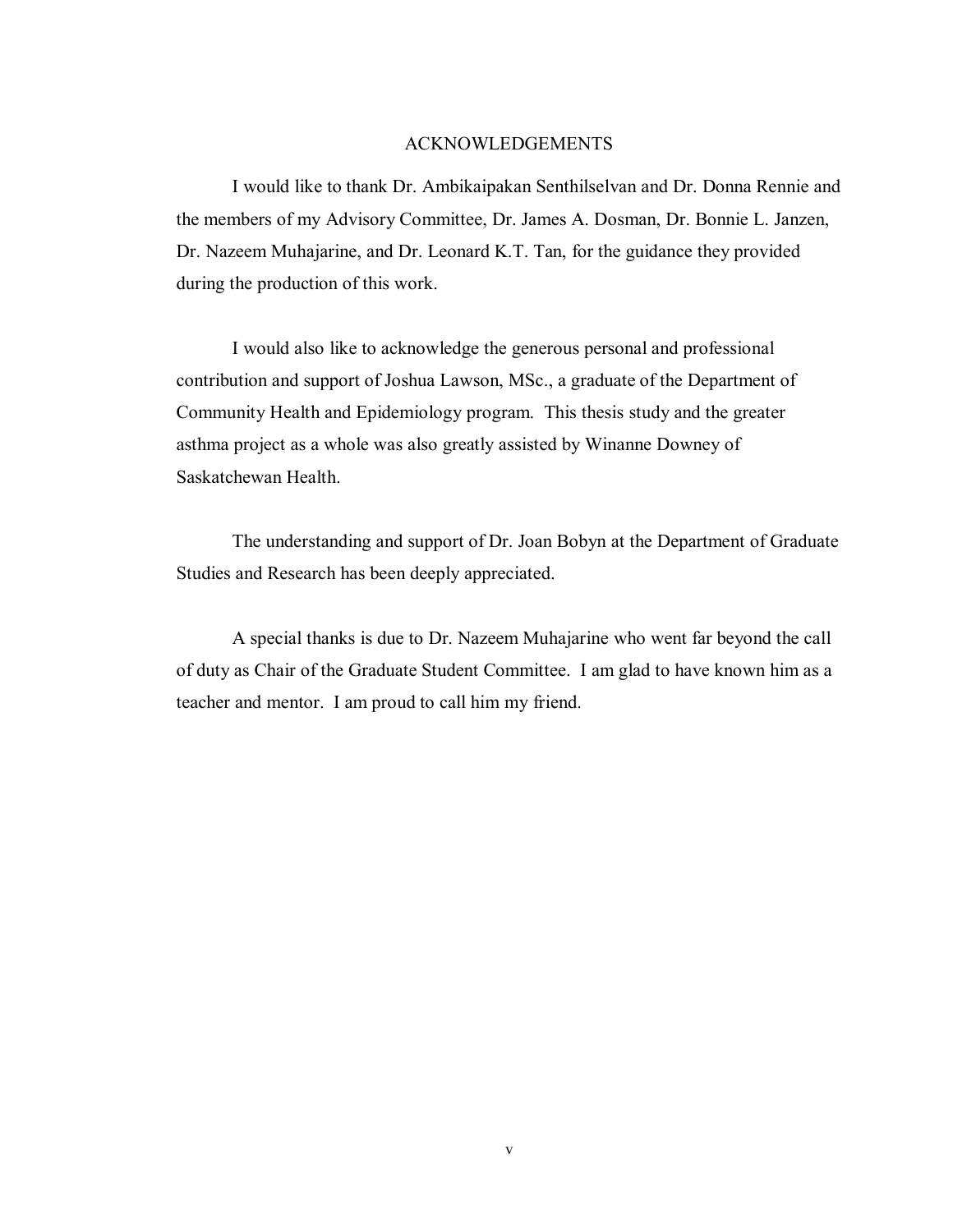### DEDICATION

For my father, who I not only admire for his intelligence, character, integrity, and dedication, but who I love for his endless generousity, his eccentric sense of humour, his compassion, his steadfast temperament, and his boundless unconditional love.

For my mother who is an inspiration to me as she continues to learn new skills, expand her knowledge base, and travel to new destinations. I am awed by her intelligence, her creativity, her affection, her passion and vitality, her unconditional love, and her ability to be our home.

For my friend Anu who is one of the most gracious people I've ever known. I cannot express how thankful I am for her support and invaluable insight in these recent years.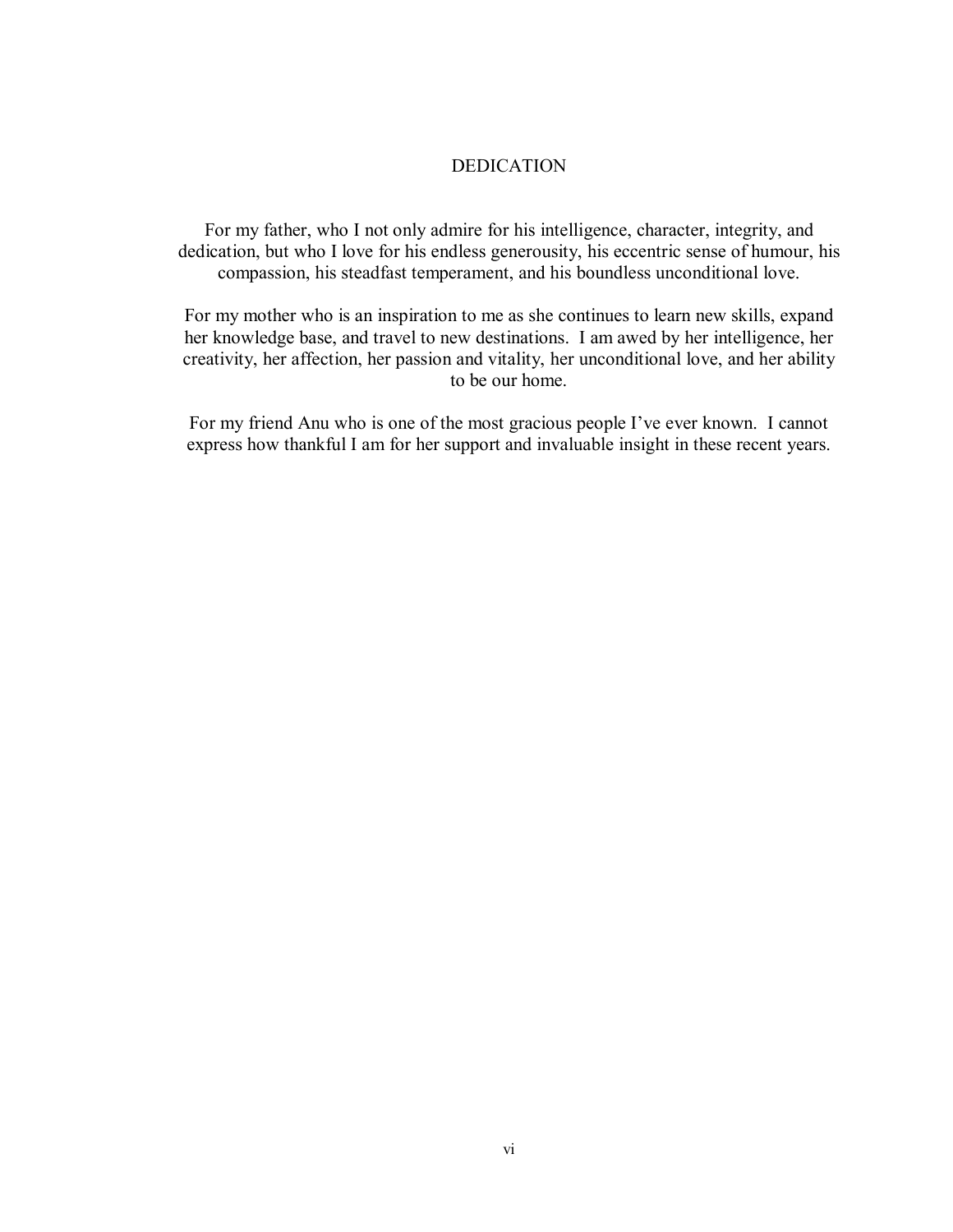# TABLE OF CONTENTS

| 2. BACKGROUND INFORMATION AND LITERATURE REVIEW |
|-------------------------------------------------|
|                                                 |
|                                                 |
|                                                 |
|                                                 |
|                                                 |
|                                                 |
|                                                 |
|                                                 |
|                                                 |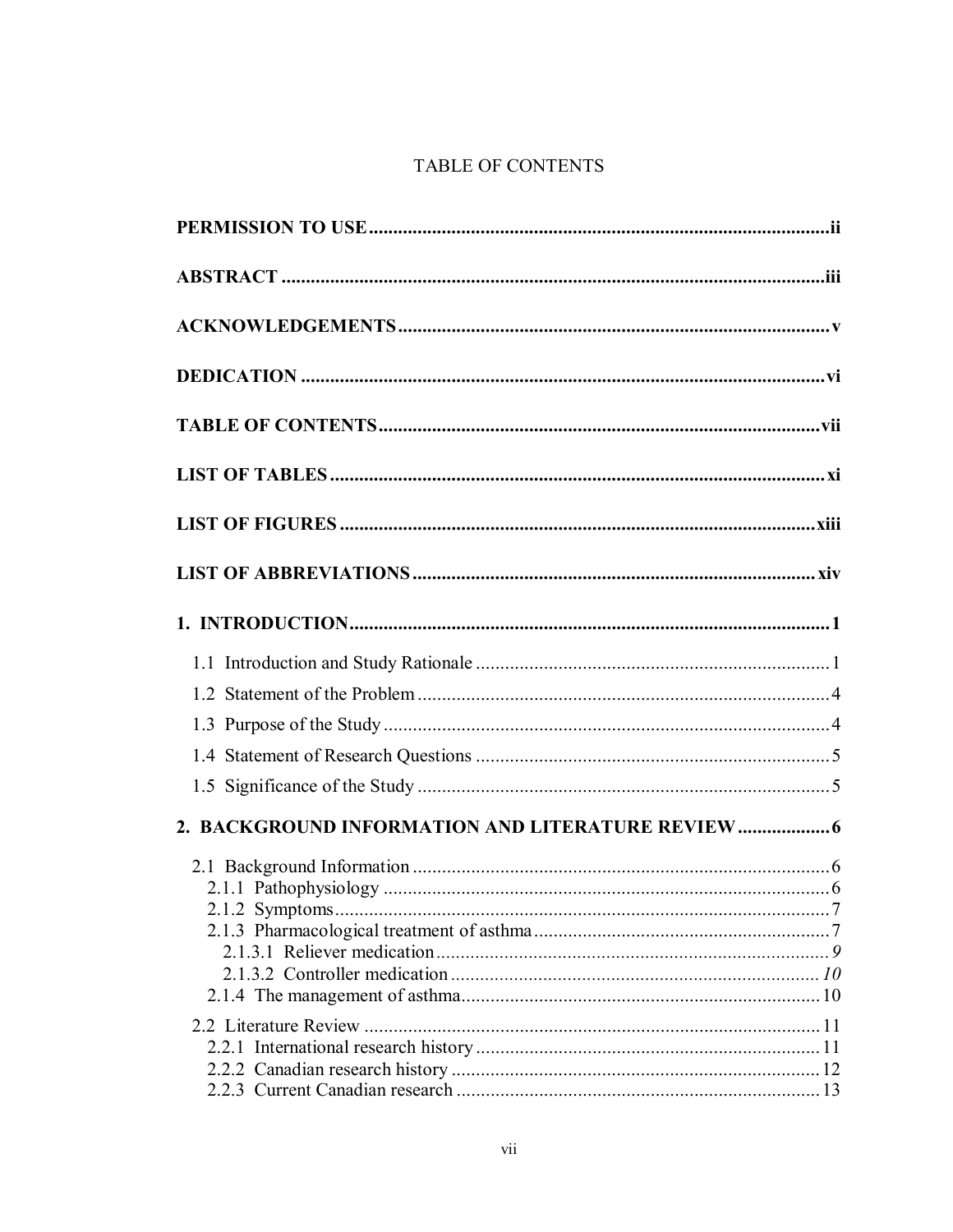| 4.1.5 Distributions of asthma prescriptions by age group and calendar year 32  |  |
|--------------------------------------------------------------------------------|--|
|                                                                                |  |
|                                                                                |  |
| 4.1.8 Mean number of prescription purchases by age group and year 33           |  |
| 4.1.10 Proportion of users and mean number of prescriptions by drug groups  37 |  |
|                                                                                |  |
|                                                                                |  |
|                                                                                |  |
|                                                                                |  |
|                                                                                |  |
|                                                                                |  |
|                                                                                |  |
| 4.1.11 Mean number of prescriptions for 1991, 1994, 1997, and 2000  40         |  |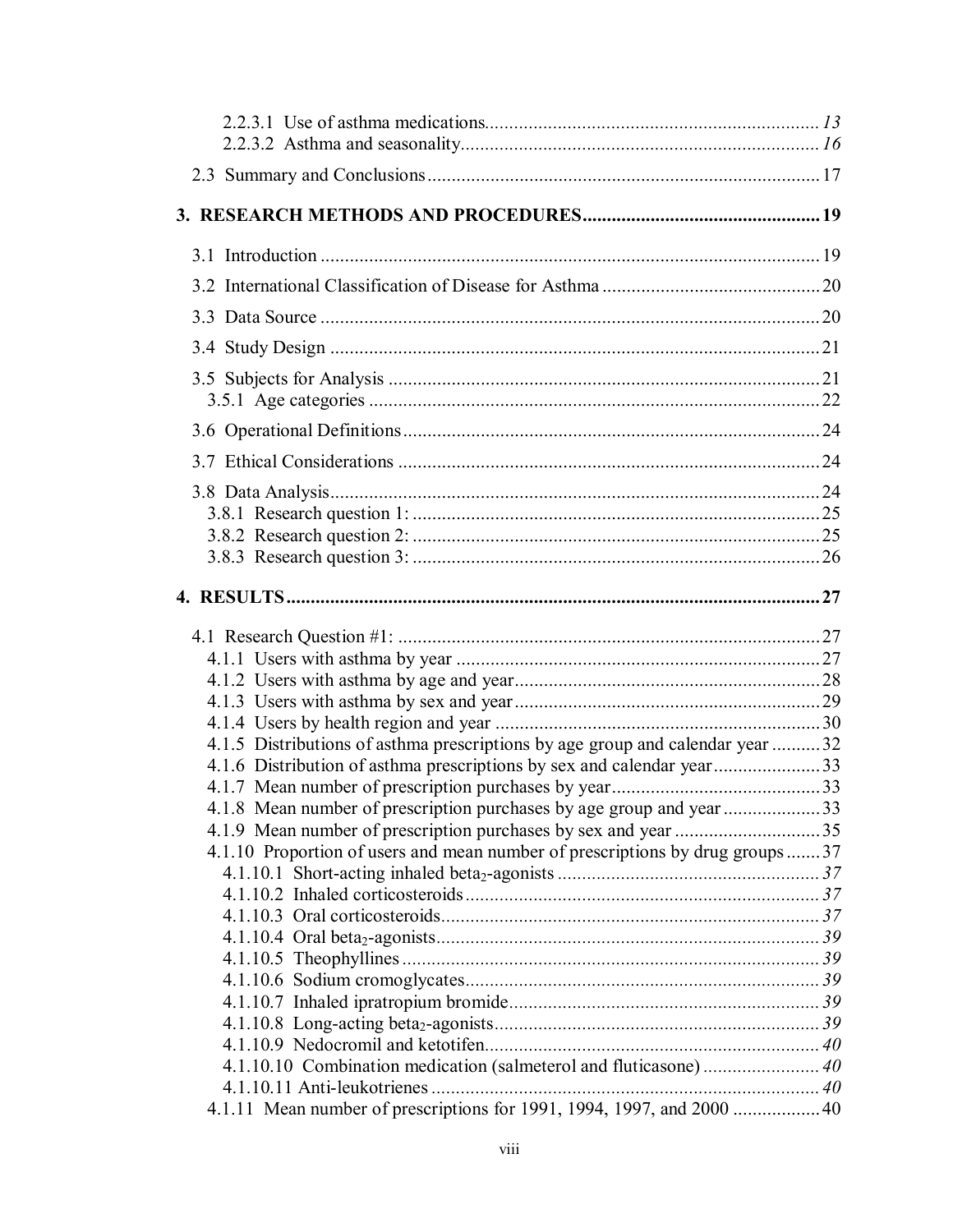| 4.1.12.1 Summary of characteristics of users by medication group in 2000 54                                                                                                 |  |
|-----------------------------------------------------------------------------------------------------------------------------------------------------------------------------|--|
|                                                                                                                                                                             |  |
|                                                                                                                                                                             |  |
| 4.2.2 Proportion of users of asthma medication combinations by age for 1991, 1994,                                                                                          |  |
|                                                                                                                                                                             |  |
|                                                                                                                                                                             |  |
|                                                                                                                                                                             |  |
|                                                                                                                                                                             |  |
| 4.3.1 Monthly distribution of short-acting $\beta_2$ -agonist prescriptions by age group and                                                                                |  |
| $4.3.1.1$ Short-acting $\beta_2$ -agonist prescriptions by age group and month, 1996 64                                                                                     |  |
| 4.3.1.2 Short-acting $\beta_2$ -agonist prescriptions by age group and month, 1997 66                                                                                       |  |
| 4.3.1.3 Short-acting $\beta_2$ -agonist prescriptions by age group and month, 1998 67                                                                                       |  |
| 4.3.1.4 Short-acting $\beta_2$ -agonist prescriptions by age group and month, 1999 67                                                                                       |  |
| 4.3.1.5 Short-acting $\beta_2$ -agonist prescriptions by age group and month, 2000 68                                                                                       |  |
| 4.3.2 Monthly inhaled corticosteroid prescriptions by age group and calendar year                                                                                           |  |
|                                                                                                                                                                             |  |
| 4.3.2.1 Inhaled corticosteroid prescriptions by age group and month, 1996 69                                                                                                |  |
| 4.3.2.2 Inhaled corticosteroid prescriptions by age group and month, 1997 70                                                                                                |  |
| 4.3.2.3 Inhaled corticosteroid prescriptions by age group and month, 1998 71                                                                                                |  |
| 4.3.2.4 Inhaled corticosteroid prescriptions by age group and month, 1999 72                                                                                                |  |
| 4.3.2.5 Inhaled corticosteroid prescriptions by age group and month, 2000 73                                                                                                |  |
| 4.3.3 Monthly distribution of $\beta_2$ -agonist prescriptions by sex and calendar year 74<br>4.3.4 Monthly distribution of inhaled corticosteroid prescriptions by sex and |  |
|                                                                                                                                                                             |  |
|                                                                                                                                                                             |  |
|                                                                                                                                                                             |  |
|                                                                                                                                                                             |  |
|                                                                                                                                                                             |  |
|                                                                                                                                                                             |  |
|                                                                                                                                                                             |  |
|                                                                                                                                                                             |  |
|                                                                                                                                                                             |  |
| 5.2 Asthma Medication Users and Their Mean Use of Single Preparations81                                                                                                     |  |
|                                                                                                                                                                             |  |
|                                                                                                                                                                             |  |
|                                                                                                                                                                             |  |
|                                                                                                                                                                             |  |
|                                                                                                                                                                             |  |
|                                                                                                                                                                             |  |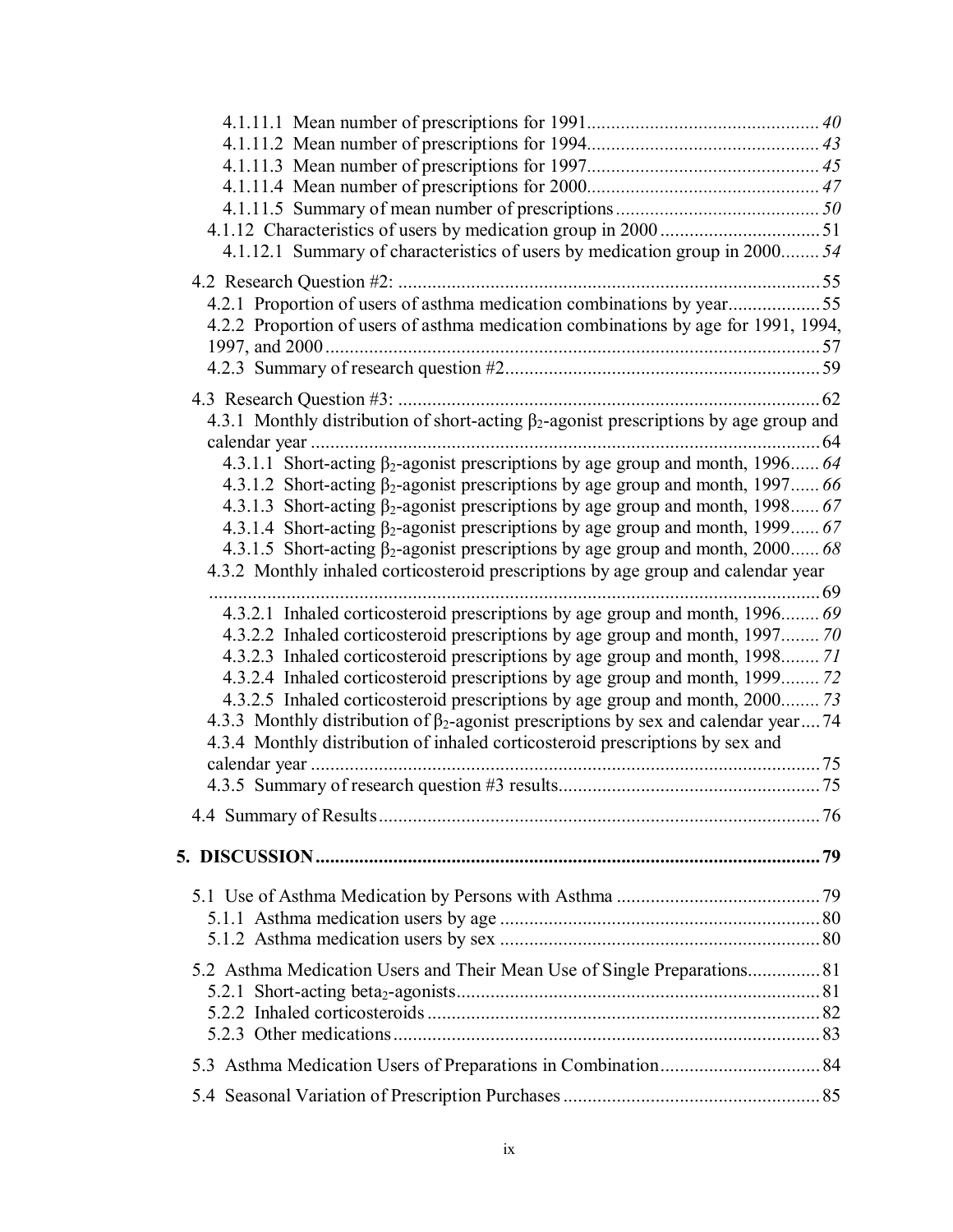| PROPORTION OF DRUG TREATMENT USERS BY SEX, 1991, 1994, 1997, AND |  |
|------------------------------------------------------------------|--|
|                                                                  |  |
| PROPORTION OF DRUG TREATMENT USERS BY AGE GROUP, 1991 AND        |  |
|                                                                  |  |
| PROPORTION OF PURCHASERS BY MEDICATION TREATMENT, 1991, 1994,    |  |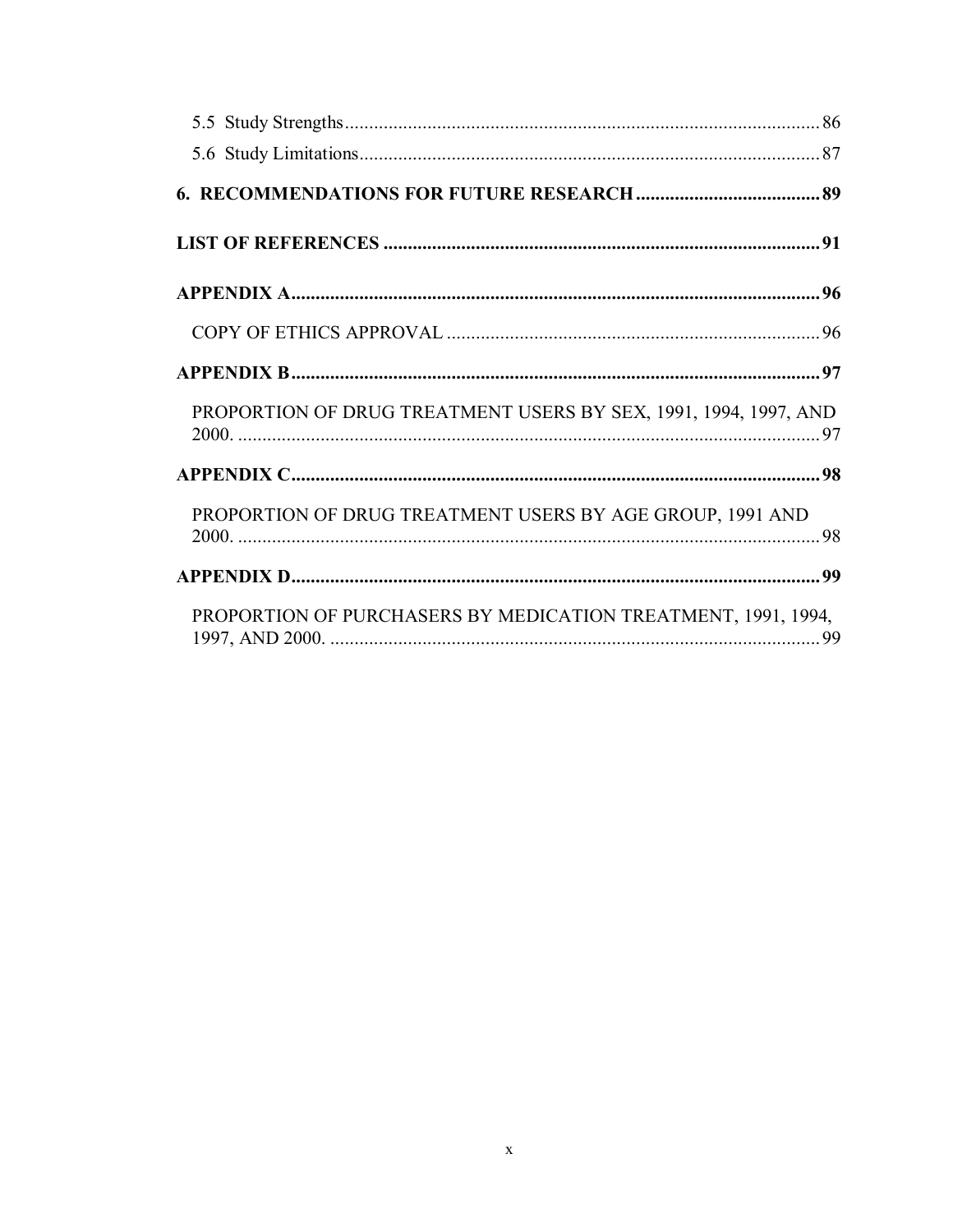## LIST OF TABLES

| Table 4-1 Total number of persons with asthma in Saskatchewan aged 0 to 64 and     |
|------------------------------------------------------------------------------------|
| proportion who purchased at least one asthma medication by year, 1991 to           |
|                                                                                    |
| Table 4-2 Number of persons with asthma and proportion who purchased an asthma     |
|                                                                                    |
| Table 4-3 Number of persons with asthma and proportion of users, aged 0 to 64, in  |
|                                                                                    |
| Table 4-4 Total number of persons with asthma and the proportion who purchased an  |
| asthma medication, aged 0 to 64, in Saskatchewan by health region and year,        |
|                                                                                    |
| Table 4-5 Percentage of asthma prescriptions purchased by persons with asthma in   |
|                                                                                    |
| Table 4-6 Percentage of asthma medication purchased by persons with asthma, aged 0 |
|                                                                                    |
| Table 4-7 Mean number of prescriptions purchased by persons with asthma by year,   |
|                                                                                    |
| Table 4-8 Mean number of prescriptions purchased by persons with asthma by age     |
|                                                                                    |
| Table 4-9 Mean number of prescriptions purchased by persons with asthma by sex and |
|                                                                                    |
| Table 4-10 Mean number of prescriptions purchased by persons with asthma by age    |
|                                                                                    |
| Table 4-11 Proportion of asthma medications purchased by persons with asthma and   |
| mean number of prescriptions per purchaser by year, 1991 to 200038                 |
| Table 4-12 Mean number of prescriptions purchased per purchaser by sex and age for |
|                                                                                    |
| Table 4-13 Mean number of prescriptions purchased per purchaser by sex and age for |
|                                                                                    |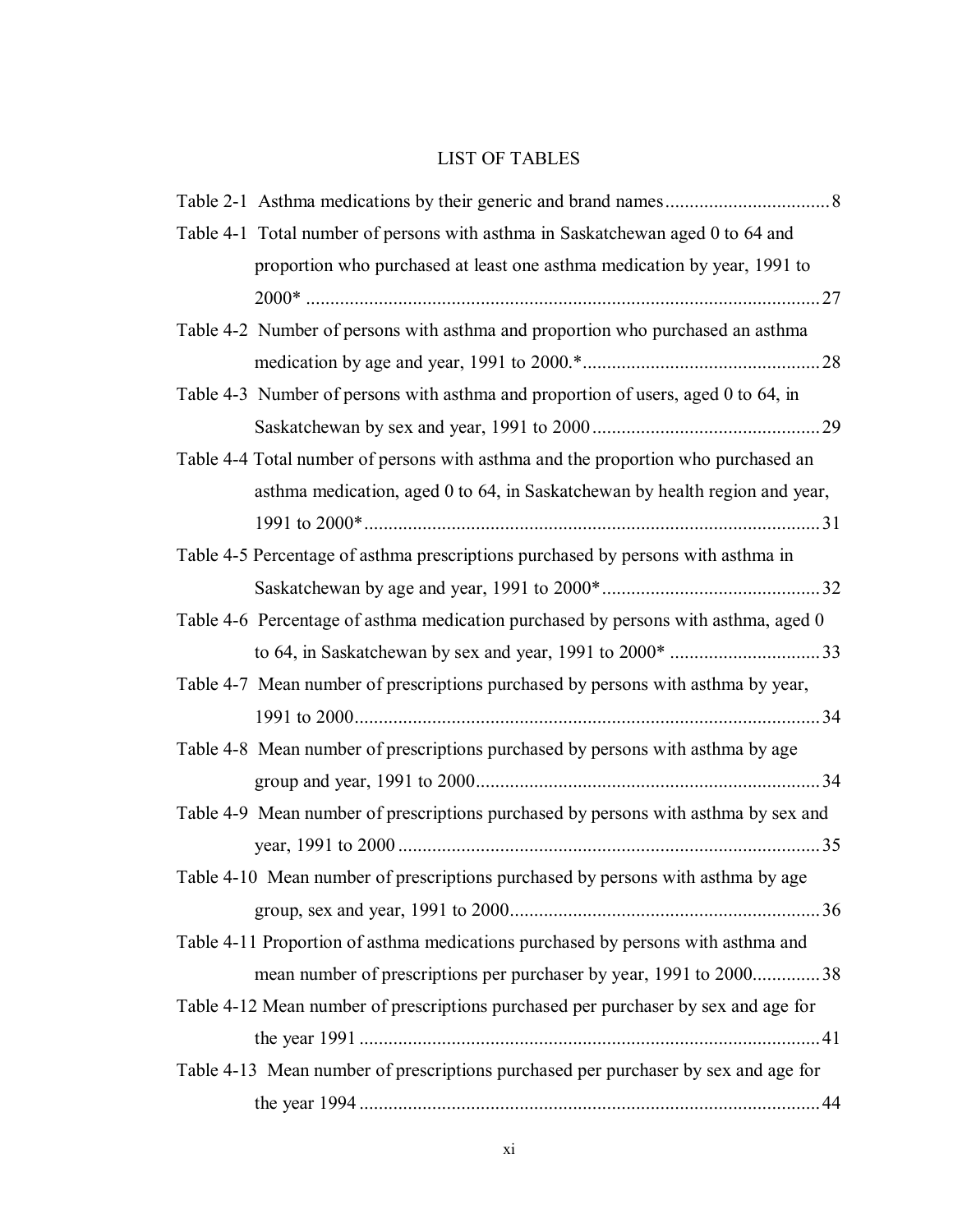| Table 4-14 Mean number of prescriptions purchased per purchaser by sex and age for        |
|-------------------------------------------------------------------------------------------|
|                                                                                           |
| Table 4-15 Mean number of prescriptions purchased per purchaser by sex and age for        |
|                                                                                           |
| Table 4-16 Distribution of persons with asthma who purchased specific asthma              |
|                                                                                           |
| Table 4-17 Distribution of persons with asthma who purchased a specific asthma            |
|                                                                                           |
| Table 4-18 Percentage of purchasers of most frequently used asthma medication             |
| combinations, for those aged 0-64, including only inhaled beta <sub>2</sub> -agonists and |
|                                                                                           |
|                                                                                           |
|                                                                                           |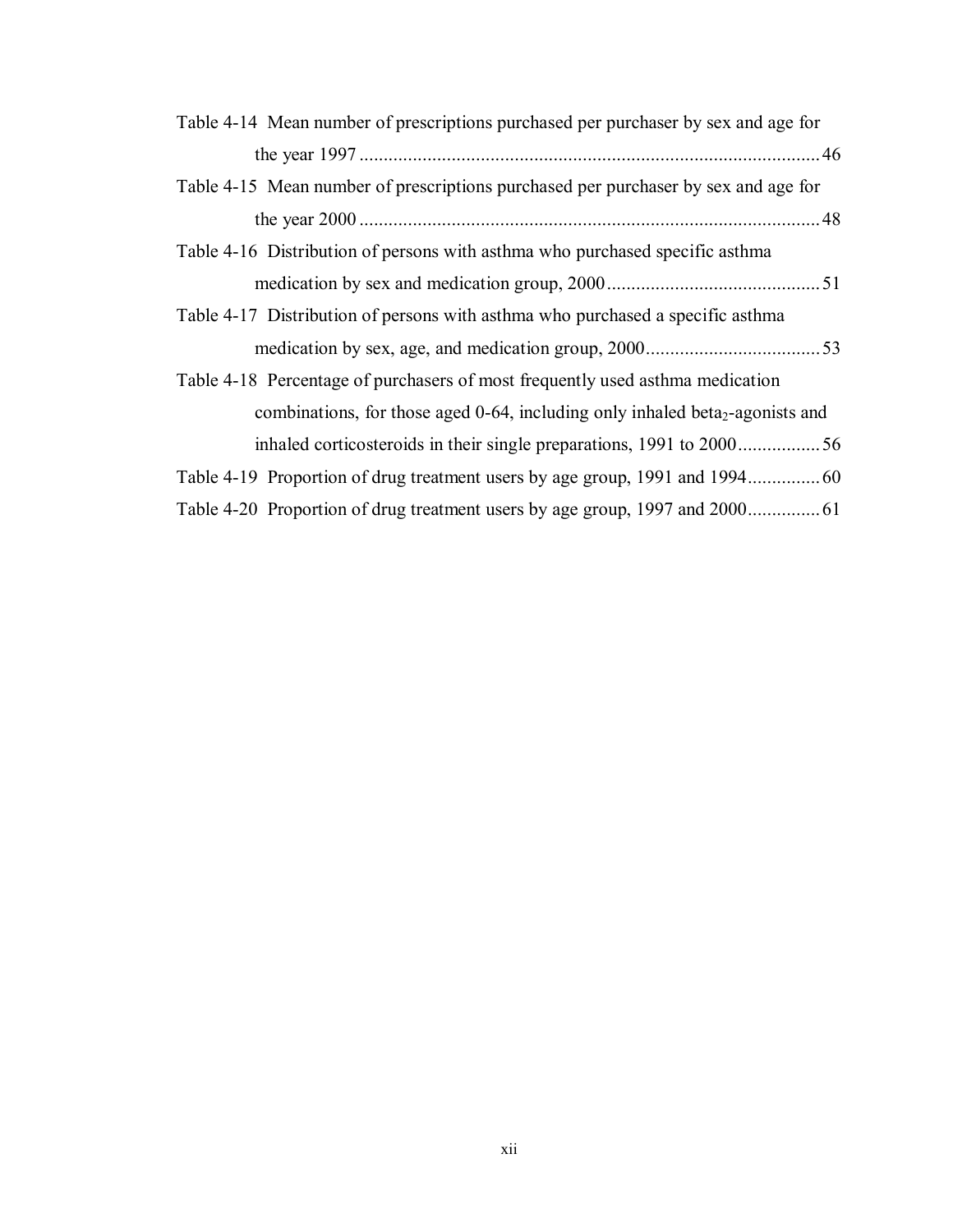# LIST OF FIGURES

| Figure 1-1 Continuum of asthma management. Adapted from Asthma Guidelines                    |
|----------------------------------------------------------------------------------------------|
|                                                                                              |
|                                                                                              |
| Figure 4-1 Proportion of users by medication treatment for 1991, 1994, 1997, 2000  58        |
| Figure 4-2 Number of short-acting $\beta_2$ -agonist prescriptions purchased, 1996 to 200063 |
| Figure 4-3 Number of inhaled corticosteroid prescriptions purchased, 1996 to 2000  64        |
| Figure 4-4 Number of beta <sub>2</sub> -agonist prescriptions by age group and month, 199665 |
| Figure 4-5 Number of beta <sub>2</sub> -agonist prescriptions by age group and month, 199766 |
| Figure 4-6 Number of beta <sub>2</sub> -agonist prescriptions by age group and month, 199867 |
| Figure 4-7 Number of beta <sub>2</sub> -agonist prescriptions by age group and month, 199968 |
| Figure 4-8 Number of beta <sub>2</sub> -agonist prescriptions by age group and month, 200069 |
| Figure 4-9 Number of inhaled corticosteroid prescriptions by age group and month,            |
|                                                                                              |
| Figure 4-10 Number of inhaled corticosteroid prescriptions by age group and month,           |
|                                                                                              |
| Figure 4-11 Number of inhaled corticosteroid prescriptions by age group and month,           |
|                                                                                              |
| Figure 4-12 Number of inhaled corticosteroid prescriptions by age group and month,           |
|                                                                                              |
| Figure 4-13 Number of inhaled corticosteroid prescriptions by age group and month,           |
|                                                                                              |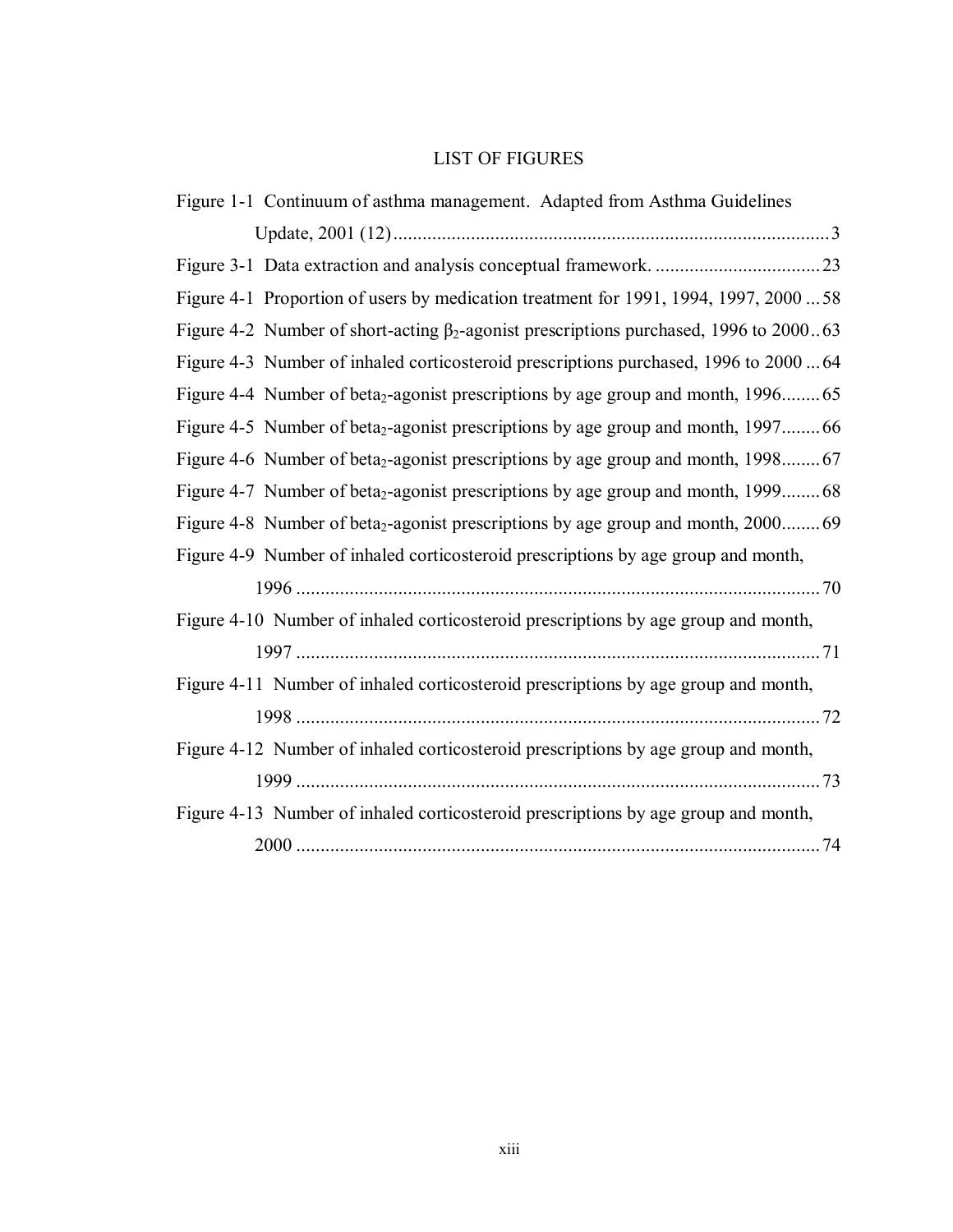### LIST OF ABBREVIATIONS

| <b>BDP-CFC</b> |  |
|----------------|--|
| CACG           |  |
| <b>CCG</b>     |  |
| <b>COPD</b>    |  |
| <b>HIRF</b>    |  |
| <b>HSN</b>     |  |
| <b>ICD</b>     |  |
| <b>PRS</b>     |  |
| <b>RAMQ</b>    |  |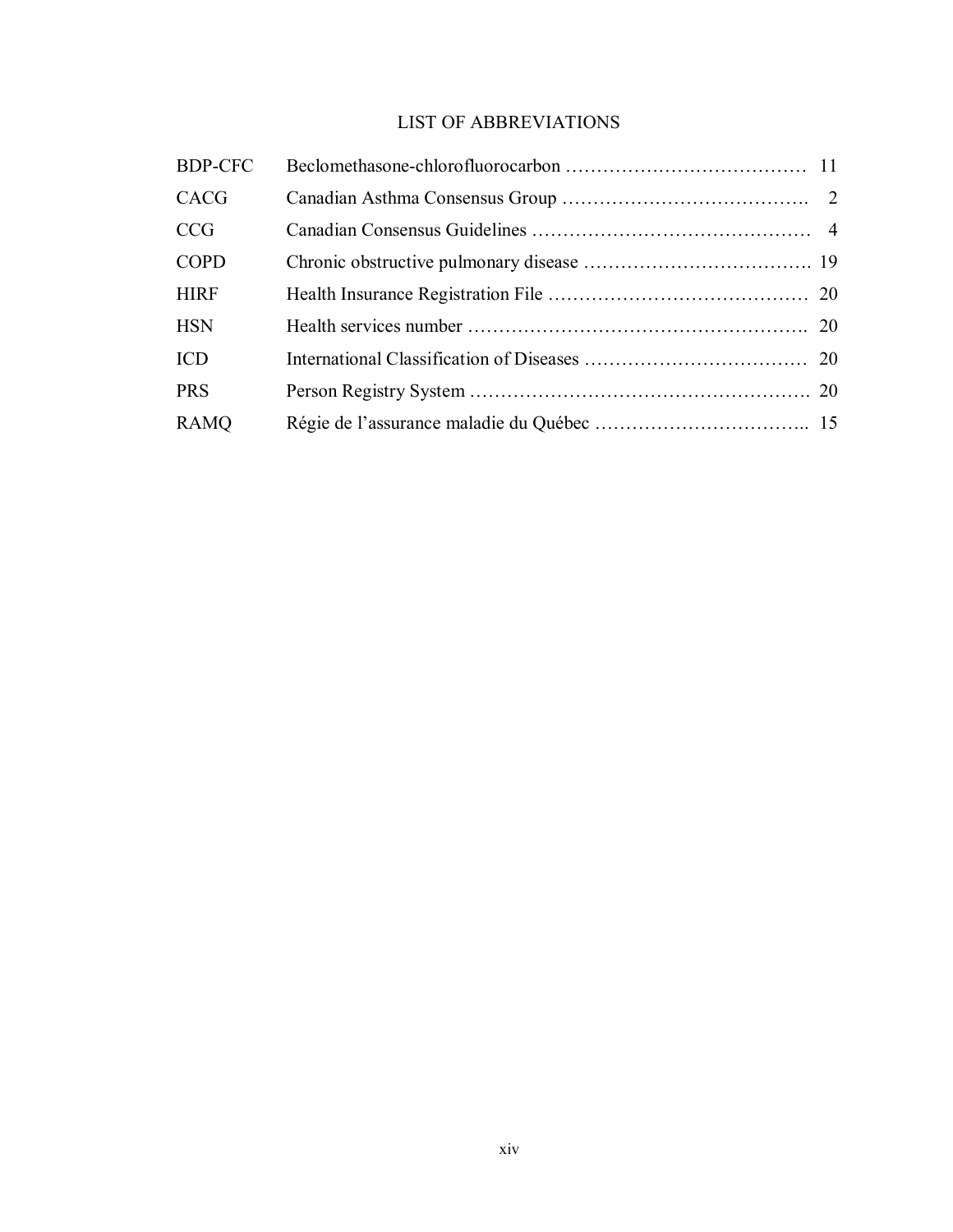### 1. INTRODUCTION

#### 1.1 Introduction and Study Rationale

Asthma is a hyper-responsive inflammatory process in which airways are narrowed, through inflammation, bronchoconstriction, and excessive production of mucus. This is usually in response to at least one of many triggering factors. Asthma is a common disease in Canada with nearly 2.5 million affected persons nationwide (1). A definition of asthma established at the Canadian Asthma Consensus Conference in 1999 is as follows:

"Asthma is characterized by paroxysmal or persistent symptoms such as dyspnea, chest tightness, wheezing, sputum production and cough associated with variable airflow limitation and a variable degree of hyperresponsiveness of airways to endogenous or exogenous stimuli." (4)

During a typical asthma episode the muscles around the bronchi of the lungs contract, the membrane lining the inside of the bronchi becomes inflamed, and excess mucus in the air passages is secreted forming mucus plugs which further restrict air flow (5).

Although asthma occurs in adults, prevalence decreases with age (1). Children and young adults are the principal sufferers of the disease (1). Over the last 20 years the prevalence, incidence, hospitalization rates, and mortality rates for asthma have increased in Canada (3). Nationally, the prevalence of physician-diagnosed asthma among Canadians aged four and older in 1994/95 was 7% (6). In 1996/97 the prevalence was 8%, and in 1998/99 it had increased to 9% (6). Statistics Canada found in 1998/99 that males aged 4 to 14 were more likely to be diagnosed with asthma than females but, for most other age groups, females were more likely to receive an asthma diagnosis (6).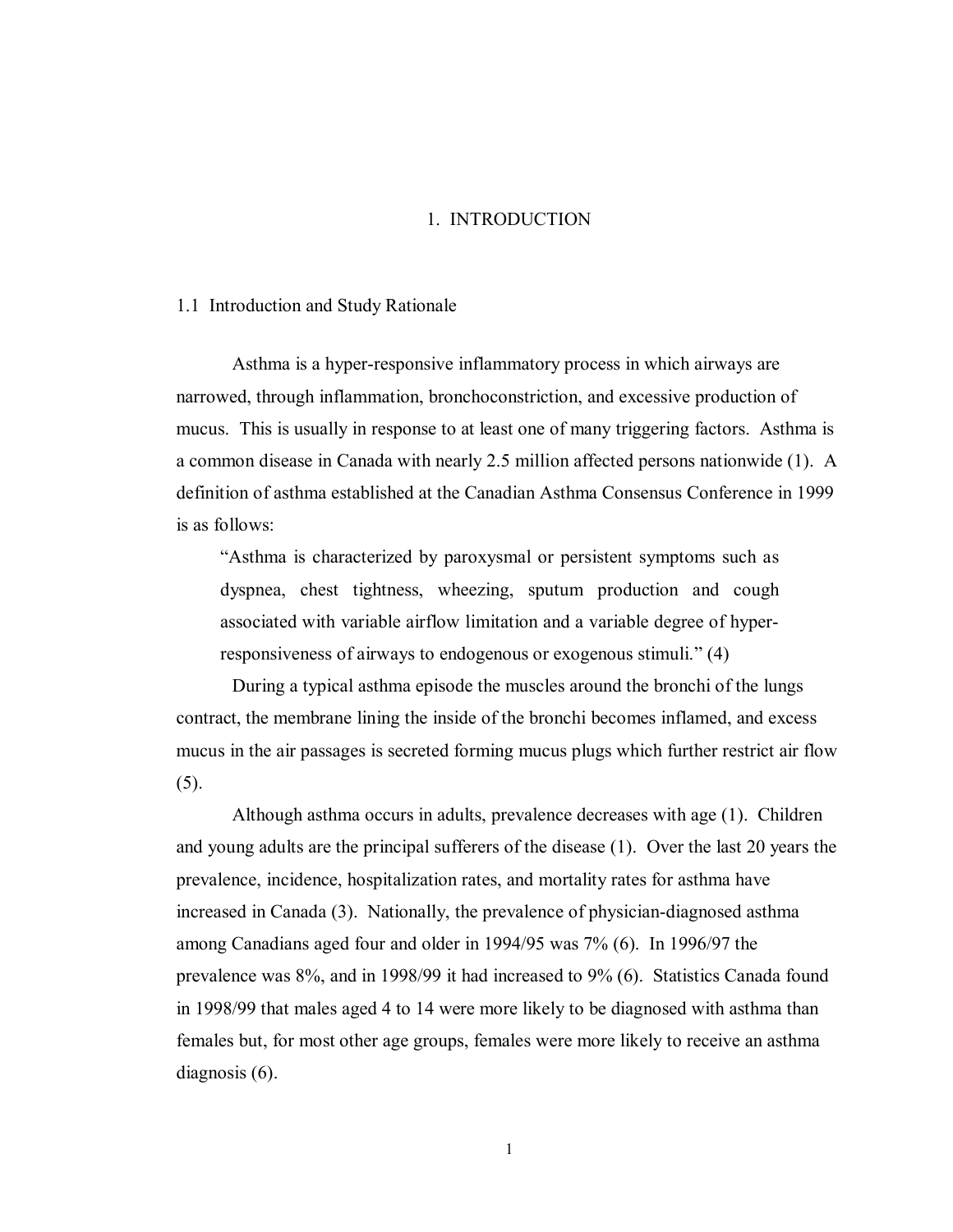One of the most recent studies of the prevalence of asthma in Saskatchewan in 1998 found that for asthma cases identified by first physician visit each year, the prevalence of asthma in the provincial population was 8.1% among children aged 0 to 4 years, 5.9% for those 5 to 14 years, 3.5% for those 15 to 34 years, and 2.7% for those 35 to 64 years (2;7). For children aged 0 to 14 years, prevalence was greater for males than for females. For those between the ages of 15 and 64, the prevalence was greater for females than for males (7). In Saskatchewan, the prevalence of asthma showed a trend of increase across all age groups from 1981 to 1996 until 1997 and 1998 when there was a period of stability and even decline (2;7).

As well as being indirectly costly and limiting individual quality of life, asthma is also directly expensive to the entire Canadian population. The estimated healthcare cost (including drugs, physician care, hospital care, and research) of chronic bronchitis, emphysema, and asthma in 1993 was \$1.33 billion (CAD). It is one of Canada's most costly diseases ranking third after cardiovascular diseases and mental health disorders  $(1;8)$ .

Although a recent review of economic studies in Canada, Australia, and the U.K. showed that there is wide variation in the measure of the "economic burden" of asthma (9), it can be seen across analyses that the cost of asthma is universally high. In a metaanalysis where the economic burden of asthma was defined as hospitalizations due to non-compliance with prescribed medication regimens, researchers concluded that the cost of asthma was \$1,018 million (CAD) per year (10).

The treatment of asthma through drug management is a major component of the direct healthcare costs and management of asthma. The recommended "continuum approach," first established in 1996 by the Canadian Asthma Consensus Group (CACG) (11), as seen in Figure 1-1, states that persons with very mild asthma are typically managed with an "as-needed"  $\beta_2$ -agonist drug for symptom relief or before exercise or other anticipated trigger (12). If the  $\beta_2$ -agonist is needed more than three times per week, or if lung function is abnormal, an inhaled corticosteroid therapy is started. Those with moderate asthma are often prescribed a maintenance therapy that involves inhaled corticosteroids in addition to  $\beta_2$ -agonist rescue medication for symptom relief. An additional controller therapy may be added at the moderate severity level depending on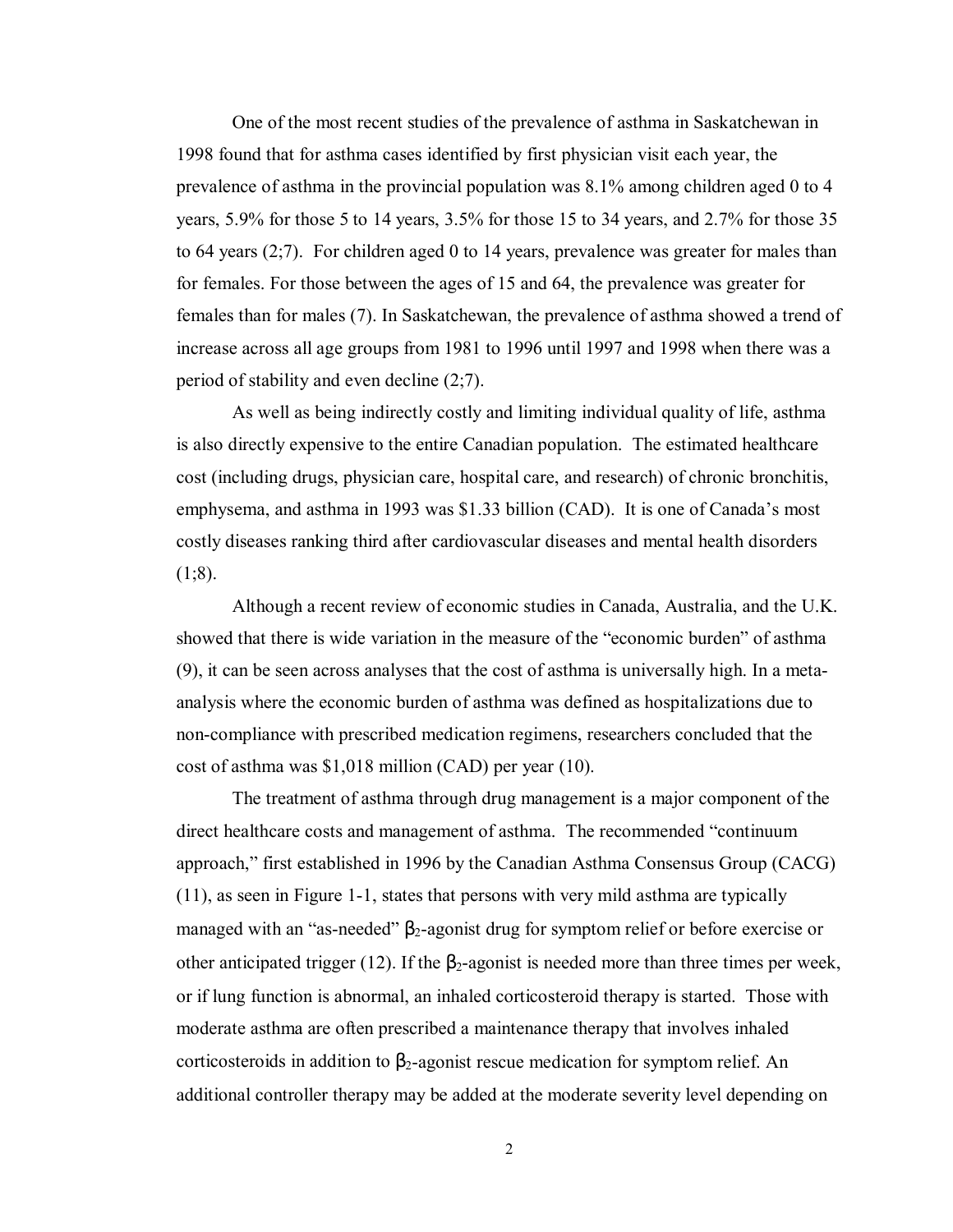reassessment. Severe asthma can include daily maintenance therapy with inhaled corticosteroids and daily maintenance with additional controller therapy such as a longacting, inhaled  $\beta_2$ -agonist or anti-leukotrienes (if the person cannot or will not use the inhaled corticosteroid treatment) or oral glucocorticosteroids or other controller therapies. Again, this is in addition to short-acting  $\beta_2$ -agonist rescue medication for symptom relief (4;12).



Figure 1-1 Continuum of asthma management. Adapted from Asthma Guidelines Update, 2001 (12)

Research has shown that when short-acting beta<sub>2</sub>-agonist rescue medication is relied upon, for those with moderate to severe asthma, the condition is worsened [with increased hyperresponsiveness of the airways (13), remodeling of airway smooth muscle, and increased production of mediating cells which motivate an inflammatory response in the airways and mucus production (14)], and the need for rescue medication is increased. Thus begins a negative cycle of worsening asthma with an ever-increasing demand for reliever medication.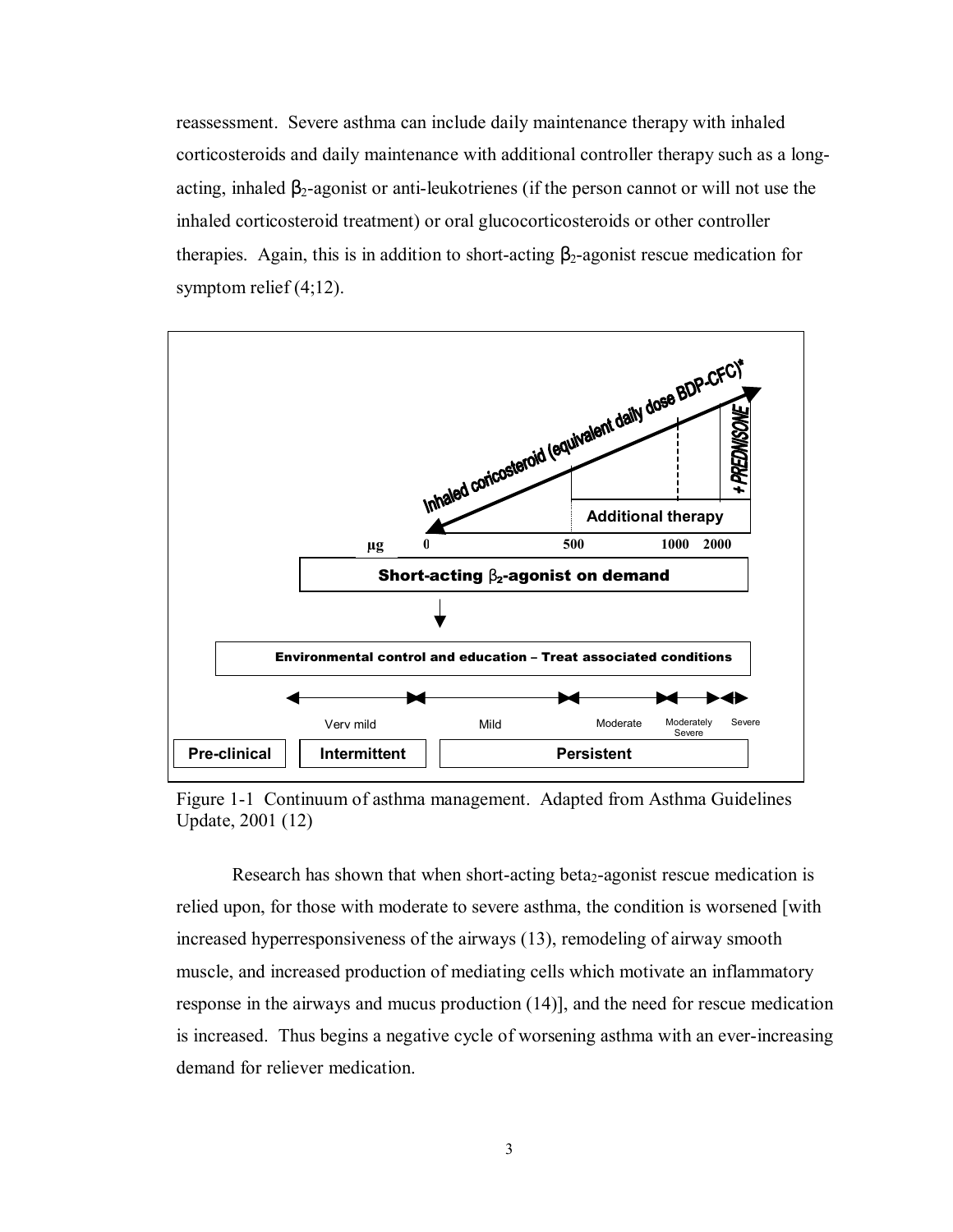To understand the epidemiology of asthma and the health care utilization patterns of persons diagnosed with asthma in Saskatchewan, it is useful to observe and record the drug treatment regimens sought by persons with asthma. It is logical to suppose that an increase in the prevalence of asthma will be followed by an increase in the receipt of treatment and consequent purchase of asthma medications.

An appreciation of the treatment patterns, both real and those recommended by the CACG, will be helpful in managing the role of pharmacotherapy in the treatment of asthma in Saskatchewan. This information may contribute to the determination of appropriate and effective targeted strategies for treatment and asthma education needs in the province.

### 1.2 Statement of the Problem

The majority of research into asthma treatment has been of an ecological nature. Few studies have examined the development of asthma medication purchasing at the individual level with consideration of the historical context (i.e., beta<sub>2</sub>-agonist medication having been linked to mortality epidemics in the past) and the Canadian Consensus Guidelines (CCG) for the treatment of asthma (since their inception to the present) that may have influenced medication, research, education, and behaviour changes over time.

### 1.3 Purpose of the Study

The purpose of this study is to examine the current trends in the use of asthma medication by persons with physician-diagnosed asthma in the Province of Saskatchewan over the last decade. This information provides insight into the prescribing and drug treatment trends associated with national practice and management guidelines for asthma. As pharmacological treatment is used to measure asthma severity, the results of this study may make some inferences about that aspect of the disease, as well as asthma prevalence in Saskatchewan.

The data was collected at the level of the individual which improved the precision of the associations between groups (by age, gender, region, medication group, etc.) to medication purchasing patterns over time. This level of analysis advances our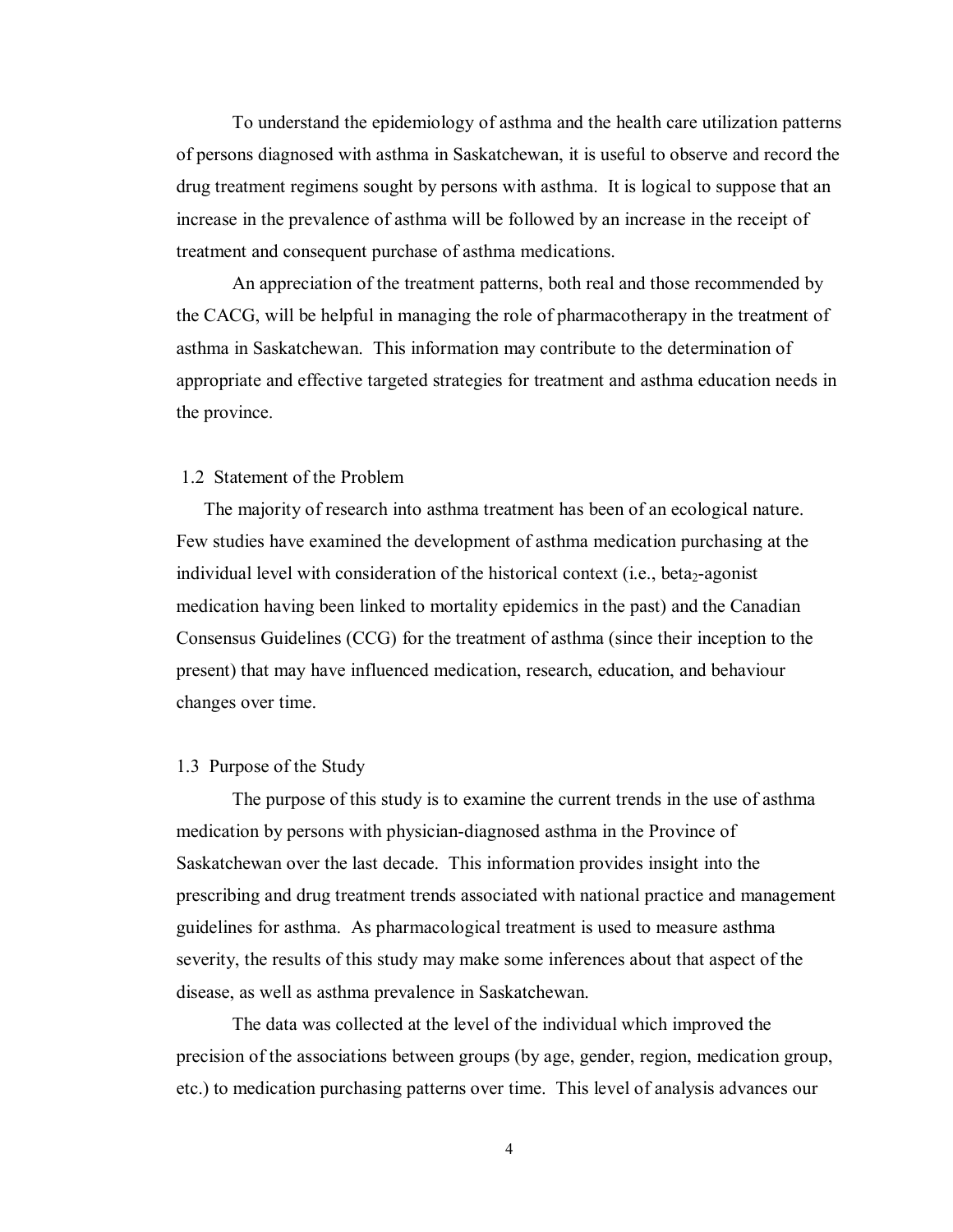understanding of the unique characteristics of persons with physician-diagnosed asthma and their medication use.

#### 1.4 Statement of Research Questions

This thesis project is an analysis of data from the Physician Services Database and Saskatchewan Outpatient Prescription Drug Plan Database from January 1, 1991 to December 31, 2000. This analysis addresses the following research questions:

- 1) What is the variation in proportion of users of each drug for the treatment of asthma by age, sex, and region per year and in the mean number of asthma medications per person by age and sex per year from January 1, 1991 to December 31, 2000?
- 2) What are the specific combinations of asthma medication used among persons with physician-diagnosed asthma by age and sex for the period of January 1, 1991 to December 31, 2000?
- 3) What is the variation in the monthly age-sex specific, short-acting inhaled  $\beta_2$ adrenergic agonist and inhaled corticosteroid use for the years 1996 to 2000?
- 1.5 Significance of the Study

The results of this study further the understanding of the epidemiology of asthma, provide useful information to health care workers in the treatment of asthma, and assist in the development of public policy related to the provision of health services for the Saskatchewan population.

This project cannot be generalized to populations that are greatly different from the Province of Saskatchewan with its particular set of population characteristics, including the structure of health insurance coverage. The Physician Services and Outpatient Prescription Services databases captured almost all of the information pertinent to this study for the provincially-covered population of Saskatchewan. These databases can be electronically linked using individual Health Services Numbers.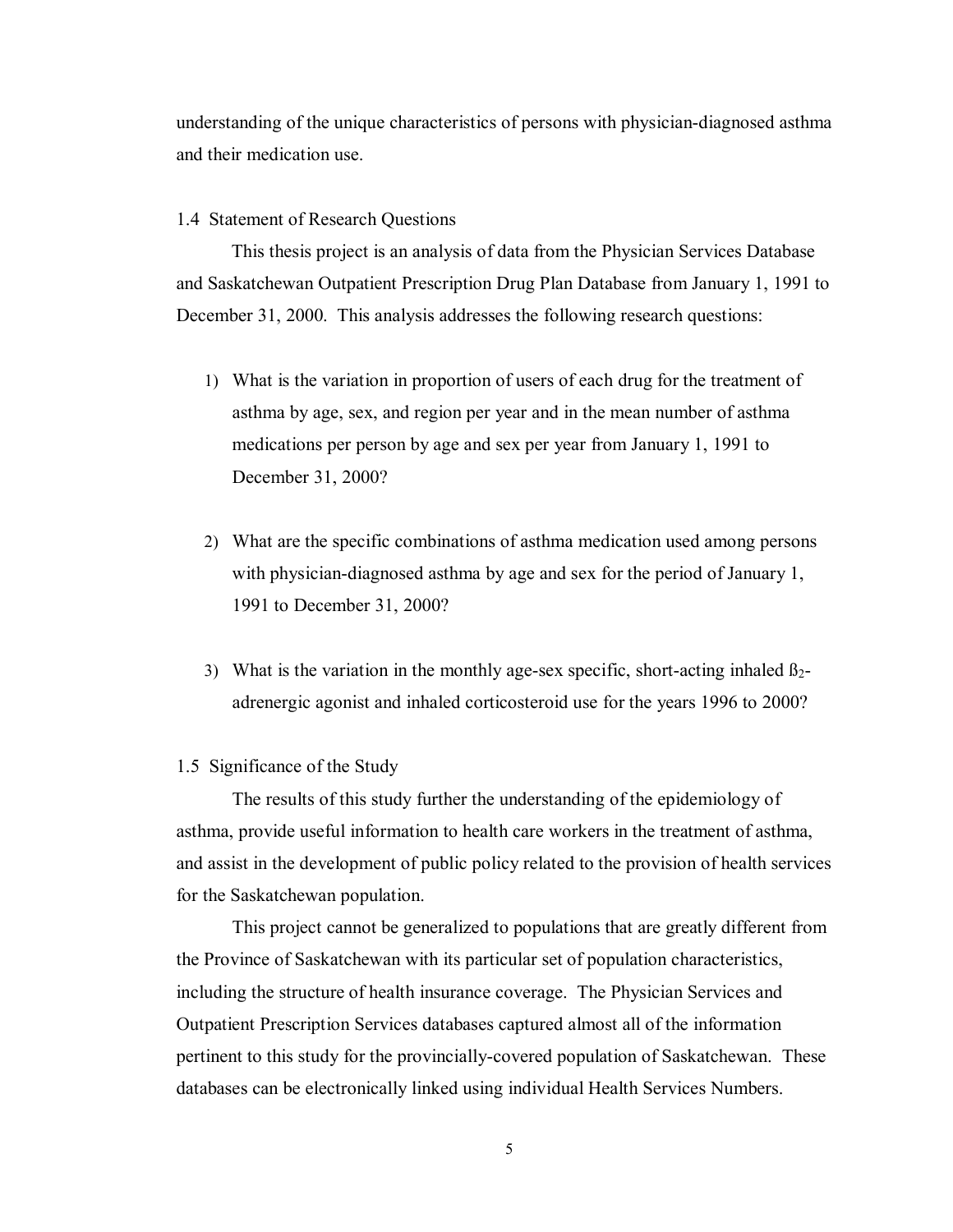#### 2. BACKGROUND INFORMATION AND LITERATURE REVIEW

An overview of asthma itself (defining characteristics, pathophysiology, and epidemiology), the management of asthma, and the special circumstances surrounding the pharmacological treatment of the disease is presented in this section. The background information will provide a context for this research study in attempting to understand the purchase of asthma medications by particular population characteristics.

### 2.1 Background Information

### 2.1.1 Pathophysiology

Asthma is characterized by two major processes: inflammation of the airways, and bronchoconstriction. The mechanisms of an asthma attack include contraction of the bronchi, inflammation of the membrane lining, and overproduction of mucus in the bronchioles. At the cellular level during an asthma attack, mast and eosinophil cells are excited, often in response to a "trigger" or allergen in the system, and substances including histamines and leukotrienes are released into the system (4). This response contributes to the narrowing of the airways. Common triggers include exposure to dust, pollen, cold air, and physical exertion (4). An asthma attack can also occur as a response to an emotional stimulus, aspirin (and other drugs), and certain foods (4).

To date, the pathogenesis of asthma is not entirely understood. While much has been learned about the triggers, outcomes of asthma attacks, and the role that drug treatment plays in the mediation of asthmatic episodes, the specific cause (or causes) of these episodes is not certain. In response to a trigger, excessive mucus accumulates and plugs the airways, inflammation occurs, and the presence of excess blood in the vessels that serve the lungs may also present.

Mediators such as histamines, prostaglandins, leukotrienes, and chemotactic factors are released from lung cells (mast cells, eosinophils, T-lymphocytes, etc.) with an aim to rid the airways of a foreign agent(s). However, for a person with asthma, the response to a trigger or irritant is in excess of what is normally seen and the result is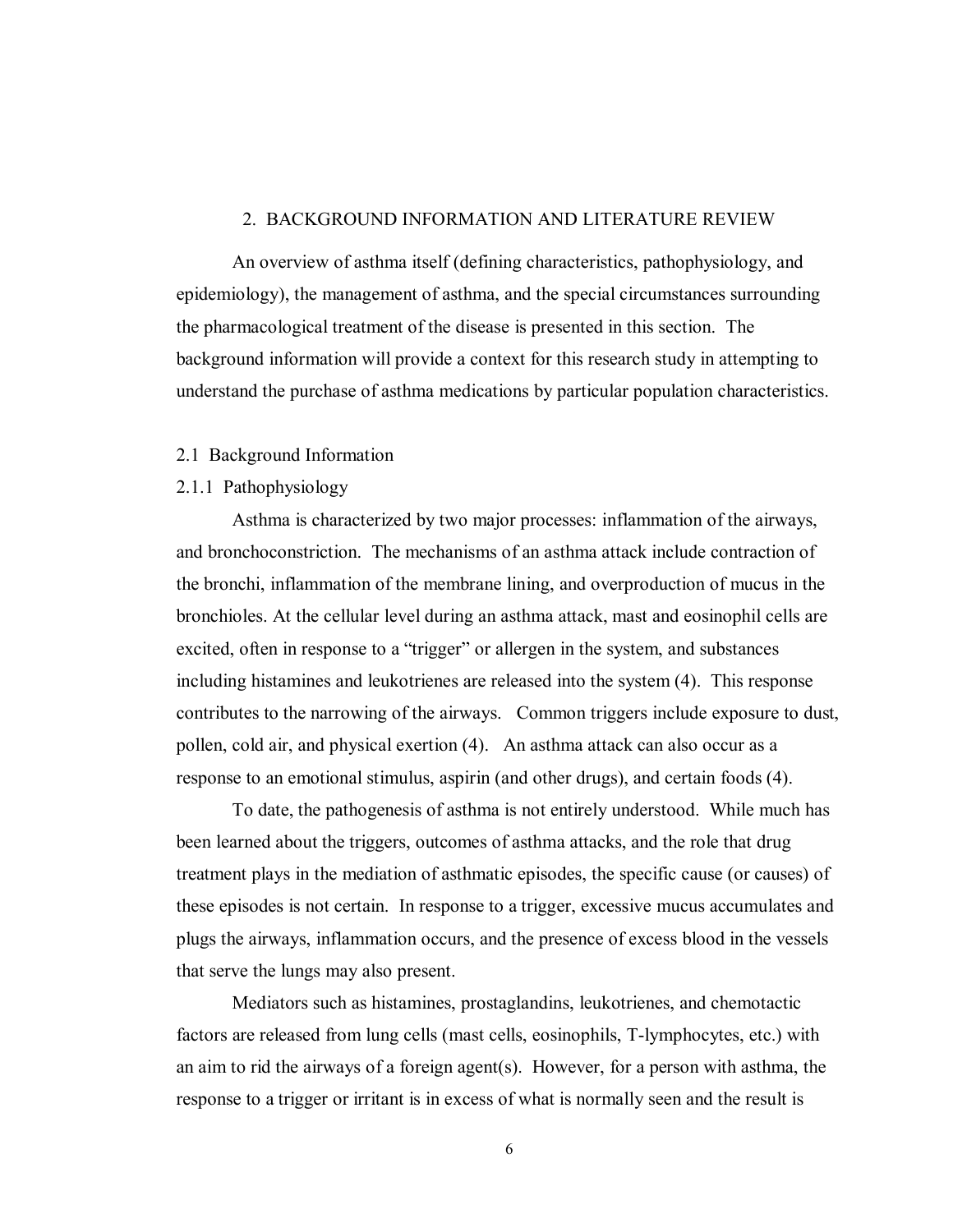significantly reduced airflow. These mediators initiate and prolong the asthmatic episode until treatment is applied to halt and reverse the effect of this systemic response.

### 2.1.2 Symptoms

Wheezing, coughing, chest tightness, shortness of breath, and the coughing of mucus or phlegm are common manifestations of an asthmatic episode (4). Mild attacks may include a chronic dry cough while severe episodes can include fatigue, sudden drops in blood pressure upon inhalation, disappearance of breath sounds, and cyanosis. The frequency of attacks varies widely in the asthmatic population from seldom and brief to chronic and persistent. Asthmatic episodes can occur at night during a period of sleep when bronchial reactivity seems inordinately sensitive. Nocturnal symptoms are often taken as a sign of poor asthma control.

### 2.1.3 Pharmacological treatment of asthma

The CCG for asthma propose the pharmacological management of asthma follow the algorithm of a continuum as seen in Figure 1-1 (page 3) (12). Medications are to be used at a minimal effective dose only after, and with ongoing consideration of, environmental control of asthma triggers and factors (12). Each asthma patient is to be managed on a individual basis and should be encouraged to monitor and modify their own treatment if, and when, their disease worsens quickly (12). The treatment of asthma is aimed at reducing and/or eliminating the respiratory symptoms of the disease and restoring normal lung function. Through pharmacotherapy this is often achieved through two types of asthma medications: relievers, and controllers (Table 2-1).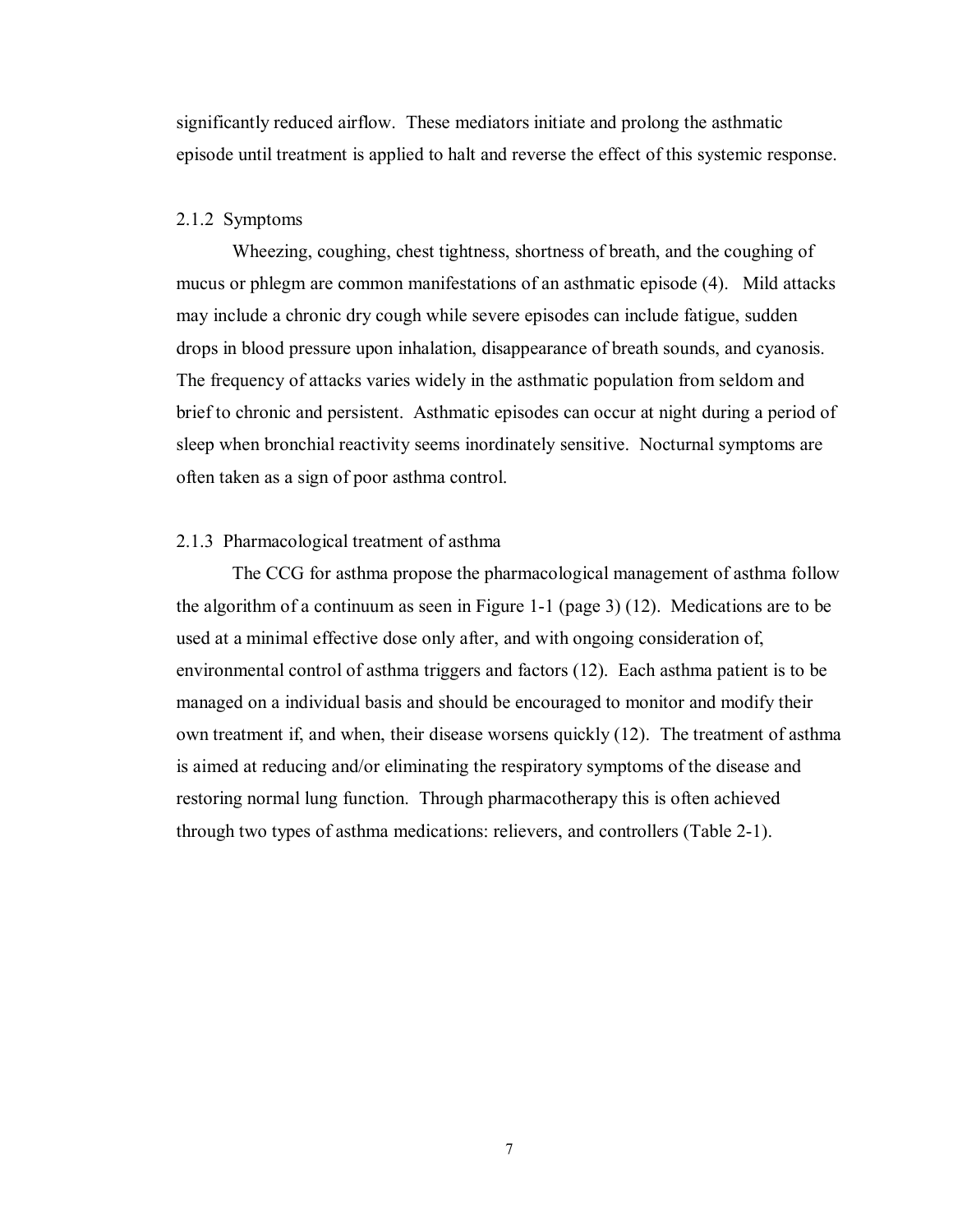| <b>RELIEVERS</b><br>(for intermittent symptoms)           |                                                 |  |
|-----------------------------------------------------------|-------------------------------------------------|--|
| <b>GENERIC NAME</b>                                       | <b>BRAND NAME</b>                               |  |
| Sympathomimetic (adrenergic) agents $(\beta_2$ -agonists) |                                                 |  |
| Fenoterol Hydrobromide                                    | <b>Berotec</b>                                  |  |
| Orciprenaline SO4                                         | Alti/Apo-Orciprenaline, Alupent, Orcipren       |  |
|                                                           | Airomir, Alti-Salbutalmol, Apo-Salvent,         |  |
|                                                           | Asmavent, Dom-Salbutamol, Gen-Salbutamol,       |  |
| Salbutamol SO4                                            | Med-Salbutamol, Novo-Salmol, Nu-                |  |
|                                                           | Salbutamol, Pms-Salbutamol, Rho-                |  |
|                                                           | Salbutamol, Ventodisk, Ventolin                 |  |
| Terbutaline SO4                                           | Bricanyl                                        |  |
| Isoproterenol                                             | Isuprel                                         |  |
| Procaterol                                                | Adrenaline                                      |  |
| <b>Antispasmolytics</b>                                   |                                                 |  |
| Ipratroprium Bromide                                      | Atrovent, Apo/Gen-Ipratropium /Novo/Nu/         |  |
|                                                           | Pms                                             |  |
|                                                           | <b>CONTROLLERS</b><br>(for maintenance therapy) |  |
| <b>GENERIC NAME</b>                                       | <b>BRAND NAME</b>                               |  |
| <b>Corticosteroids</b>                                    |                                                 |  |
| <b>Beclomethasone Dipropionate</b>                        | Beclodisk, Becloforte, Beclovent, Vanceril      |  |
| Budesonide                                                | Pulmicort                                       |  |
| <b>Fluticasone Propionate</b>                             | Bronalide, Flovent                              |  |
| Flunisolide                                               | Flunisolide                                     |  |
| Triamcinolone                                             | Aristocort, Azmacort, Kenalog, Triamcine        |  |
| Prednisone                                                | Apo-Prednisone, Deltasone, Novo-Prednisone,     |  |
|                                                           | Prednisone, Winpred                             |  |
| Predinsolone Sodium Phosphate                             | Pediapred                                       |  |
| Long-acting Inhaled $\beta_2$ -agonists                   |                                                 |  |
| Salmeterol Xinafoate                                      | Serevent                                        |  |

Table 2-1 Asthma medications by their generic and brand names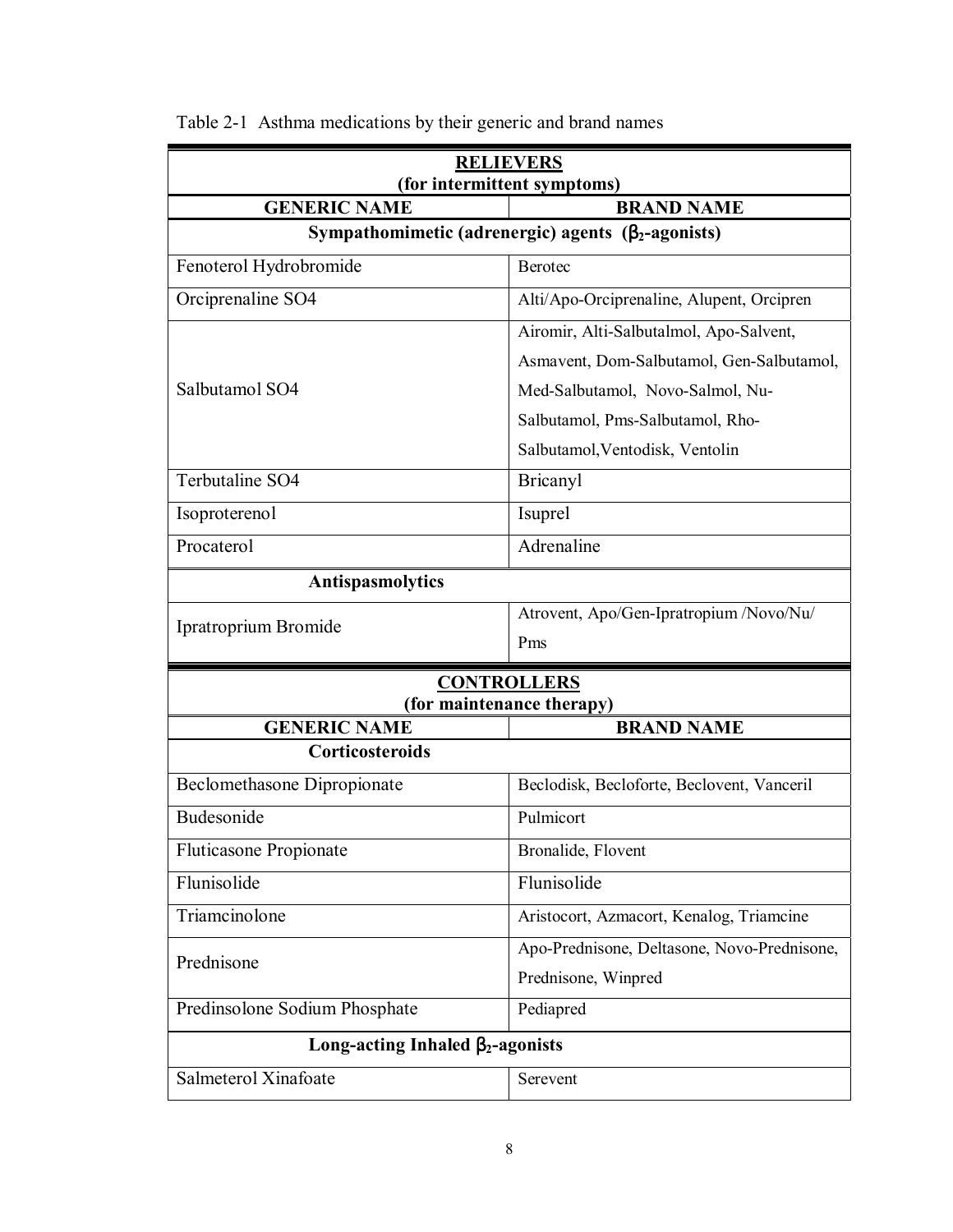| Formoterol Fumarate                                       | Foradil, Oxese                             |  |  |
|-----------------------------------------------------------|--------------------------------------------|--|--|
| <b>Leukotriene Modifiers</b>                              |                                            |  |  |
| Zafirlukast                                               | Accolate                                   |  |  |
| Montelukast                                               | Singulair                                  |  |  |
| <b>Respiratory Smooth Muscle Relaxants (Spasmolytics)</b> |                                            |  |  |
| Oxtriphylline                                             | Apo-Oxtriphylline, Choledyl, Novo-Triphyl, |  |  |
|                                                           | Rouphylline                                |  |  |
|                                                           | Apo-Theo-La, Novo-Theophyl, Slo-Bid,       |  |  |
| Theophylline                                              | Theolair, Theochron, Theo-Dur, Theo-SR,    |  |  |
|                                                           | Uniphyl                                    |  |  |
| <b>Unclassified Therapeutic Agents</b>                    |                                            |  |  |
| Sodium Cromoglycate                                       | Gen-Cromoglycate, Intal, Nalcrom, Apo/     |  |  |
|                                                           | Novo /Nu-Cromolyn,                         |  |  |
| Ketotifen Fumarate                                        | Apo/Novo/Nu/Pms-Ketotifen, Zaditen         |  |  |
| Nedocromil SO4                                            | Tilade                                     |  |  |

### 2.1.3.1 Reliever medication

Reliever medications include the bronchodilators (predominantly short-acting inhaled  $\beta_2$ -agonists) which bring immediate, fast-acting relief from the brochospasm associated with an asthma attack by relaxing the muscles around the bronchi. Their effect is usually of a short duration although some longer acting  $\beta_2$ -agonists can bring relief for up to 12 hours, as they are lipophilic, meaning that the drug with remain in fat tissue for extended periods releasing slowly into the system (15). Other reliever medications include ipratropium bromide, which is considered to be less effective than short-acting  $\beta_2$ -agonists but appropriate for persons showing low tolerance for  $\beta_2$ agonist drugs (4).

The dilemma regarding the use of short-acting  $\beta_2$ -agonist medication for the control of asthma is that although these medications provide the best (and often only) available treatment for the immediate relief of asthma symptoms, some research suggests they may become ineffective after increased and extended dosing (16). Worse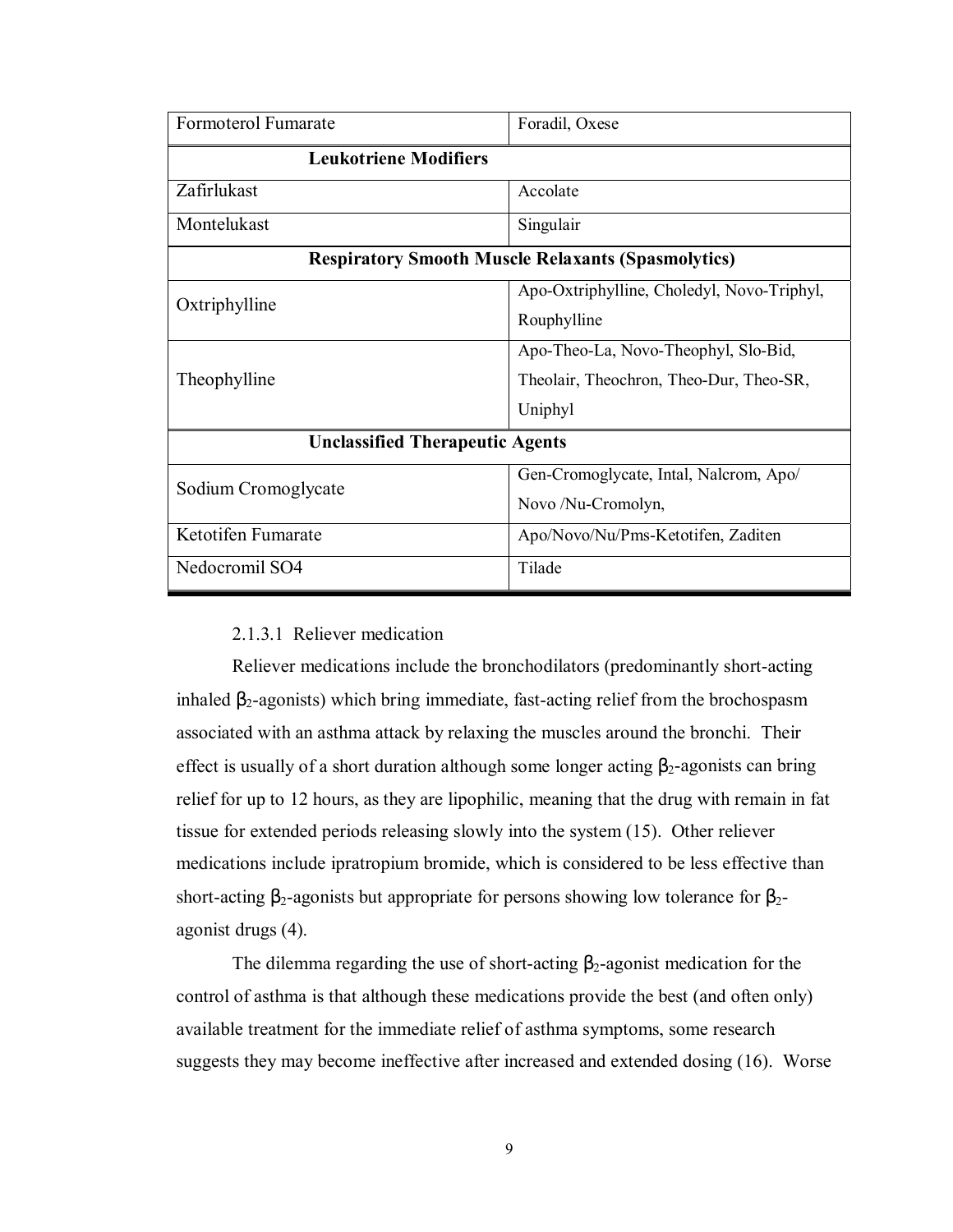yet, research also suggests that in some circumstances the use of short-acting  $β_2$ -agonists may intensify the disease (17).

### 2.1.3.2 Controller medication

Both anti-inflammatory medications, steroidal (e.g., oral and inhaled glucocorticosteroids, oral leukotriene-receptor antagonists) and non-steroidal (e.g., inhaled cromoglycate and oral nedocromil), are used to maintain control of asthma. Corticosteroids provide relief from the disease by reducing both the inflammation of the airways, and the production of mucus. The effects of these drugs are gradual and as such they are prescribed for use as long-term maintenance therapy for the control of asthma (4). These medications address airway inflammation but do not relieve the immediate acute symptoms during an asthma attack. Long-acting  $\beta_2$ -agonists also fall into the category of controller medications as they provide prolonged relief from bronchial constriction (up to 12 hours).

A principal side-effect associated with anti-inflammatory drug use is mild fungal infection of the mouth and throat (candidiasis). There is also an additional concern that growth retardation may result as a side effect of the treatment for children using corticosteroid drugs in high doses or in oral form over long periods of time (18). A reduction in bone mineral density is a side-effect associated with oral corticosteroid use that is especially concerning for very old and very young persons with asthma (18).

### 2.1.4 The management of asthma

The CACG favour the "continuum approach" (Figure 1-1, page 3) (12) for the management of asthma as opposed to the step-wise approach endorsed by the National Institutes of Health in the United States (19). The CCG for the appropriate treatment of asthma aligns a pharmacological regimen with the corresponding symptom characteristics and severity of the individual's disease. It also stresses the importance of education and environmental control in the management of asthma. The CCG proposes an algorithm for the management of asthma that focuses on four main areas: diagnosis; achievement of control; maintenance of control; and, regular follow-up.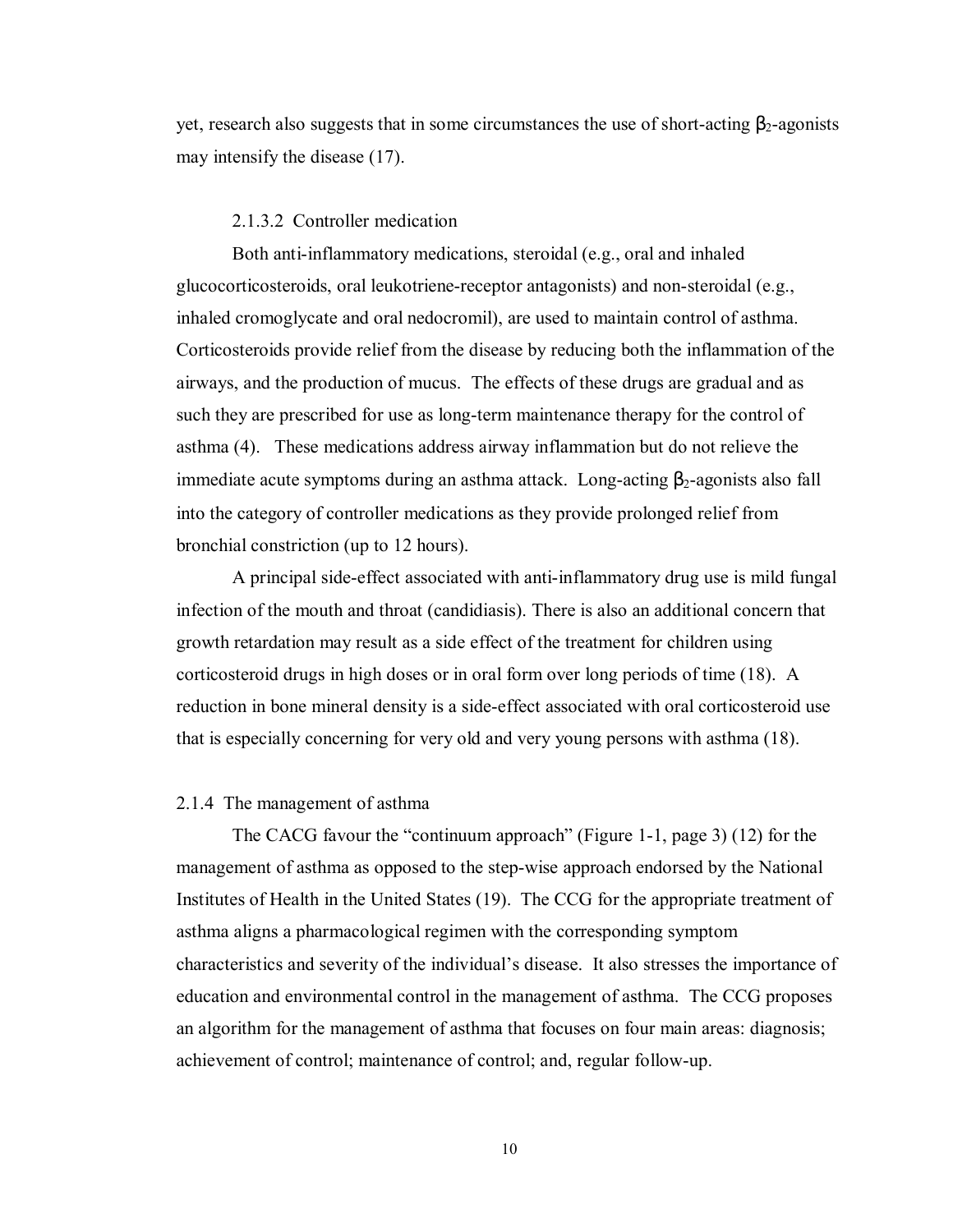Current recommendations state that if a short-acting  $\beta_2$ -agonist is needed more than 3 times a week, 400-1000 µg per day of beclomethasone-chlorofluorocarbon (*BDP-CFC*) or its equivalent should be initiated  $(4,12)$ , this is 200-1000  $\mu$ g per day for children (4). For children requiring at least 400µg per day of *BDP-CFC,* a steroid sparing medication such as salmeterol or montelukast should be added (20).This represents the next phase in the continuum where symptom characteristics are considered "persistent" and the severity of asthma is rated "moderate" or worse. When acceptable control is achieved, the goal of management is to establish the minimal amount of medication needed to maintain symptom control.

Regular follow-up and re-evaluation of the treatment regimen is critical to asthma management. This includes the creation of an action plan, ongoing evaluation of environmental control, confirmation that compliance with medication is maintained, continuing education and, if required, specialist referral (4).

### 2.2 Literature Review

### 2.2.1 International research history

 In the 1960s, 1970s, and 1980s there were epidemics of asthma mortalities reported first in six countries and then specifically in New Zealand (21). In the many studies that followed, the epidemics were found to be most strongly associated with isoprenaline forte and fenoterol (21), which have been described as having "the distinction of being high-dose, poorly selective full agonists with relatively greater cardiac side effects." (22)

Research by Stolley in 1972 attempted to track the time-trend data to better understand the relationship between isoprenaline forte and asthma mortality. In six of the eight countries in which the drug was released there was a strong association between the drug and asthma deaths. In the two remaining countries, the drug was introduced late in the asthma season resulting in low sales; thus, they did not experience the mortality epidemics of the other countries. There were no mortality epidemics in the U.S., Canada, Sweden, or West Germany where isoprenaline forte was not licensed (22).

Studies conducted in Australia and the USA examined trends in the use of asthma medications in the 1970s, early to mid 1980s, and early 1990s (23-25). These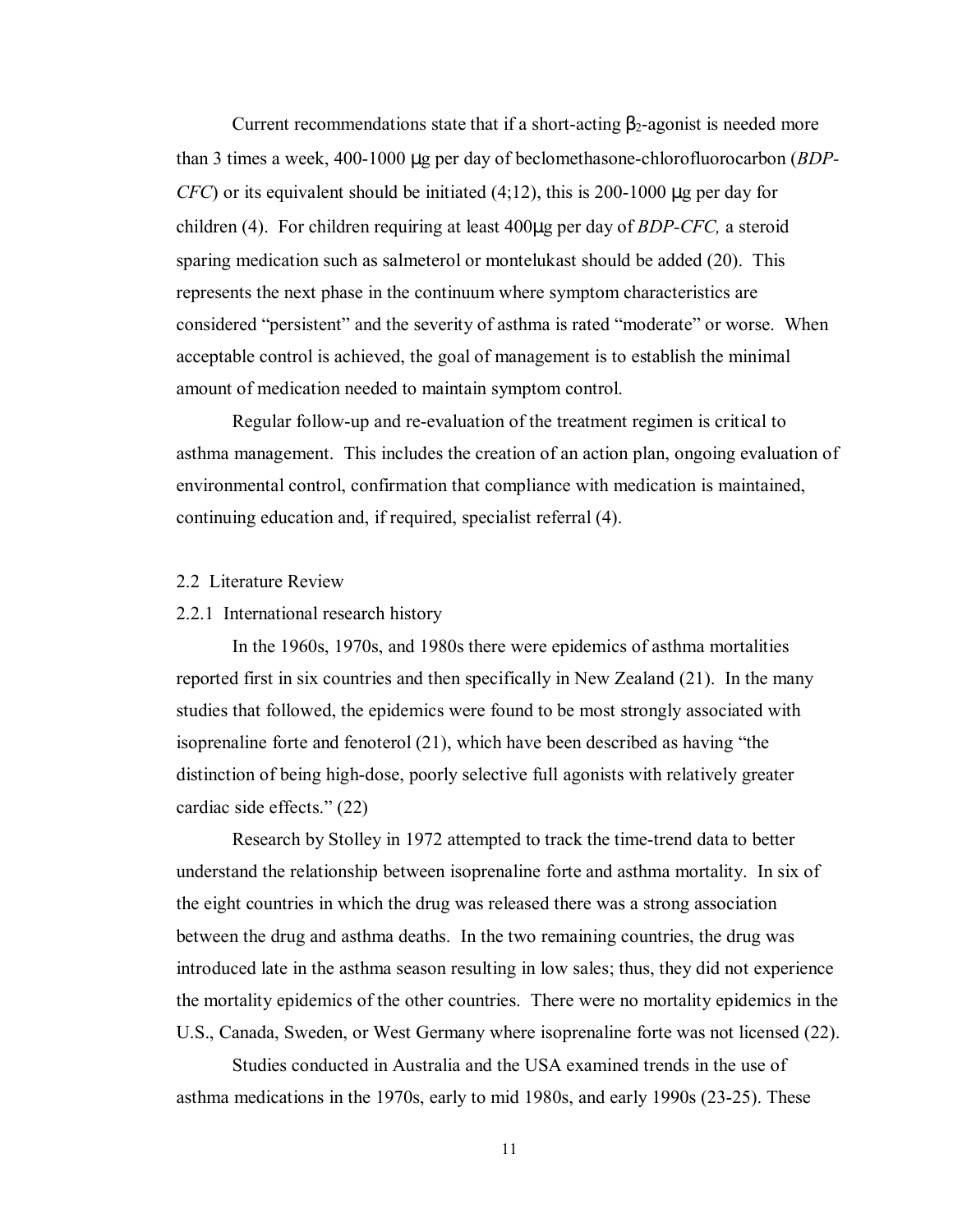studies indicated that since the 1970s, there has been an overall increase in the proportion of asthma prescriptions purchased. They also show that there is greater use of bronchodilators over inhaled corticosteroids. Although trends in the use of bronchodilators were high in these studies, conclusions regarding the characteristics of users were not possible because of the ecological nature of the data.

### 2.2.2 Canadian research history

Given the international results, a nested case-control study by Spitzer et al. was conducted from 1978 to 1987 and published in 1992 in Saskatchewan to investigate the relationship between death and the use of fenoterol and salbutamol beta<sub>2</sub>-agonist brochodilators. The study revealed high odds ratios with mortality and fenoterol use (OR=6.1, 95% C.I. 3.1 to 12.2) and salbutamol use (OR=4.1, 95% C.I. 2.1 to 8.0) (17). The odds ratios increased with additional doses of these medications. The subjects using fenoterol regularly, 4 times daily with additional rescue doses as-needed, had worse outcomes at the end of the trial as compared to those who used the medication on an asneeded basis only. Explanations for the increase in risk included the hypothesis that short-acting  $\beta_2$ -agonists may be responsible for worsening the disease's severity and, therefore, the risk of death and near death.

In a study by Habbick et al. investigating the trends in asthma-related medication use between 1989 and 1993 in the Saskatchewan population aged 5 to 54 years, the mean number of prescriptions per person decreased for all drugs to treat asthma (26). From 1989 to 1993, inhaled  $\beta_2$ -agonists decreased from 4.35 to 3.05 mean prescriptions per year and inhaled corticosteroids decreased from 2.98 to 2.25 (26). The amount of fenoterol and inhaled salbutamol bronchodilators dispensed per person decreased by 40% and 58%, respectively while the amount of inhaled corticosteroid increased by 35% in 1989 to 1992 and then declined slightly in 1993. The authors offered as explanation the possibility that the observed changes in the use of these drugs may have been related to the awareness among health care workers of studies relating use of short-acting  $\beta_2$ agonists to asthma deaths and near deaths. Since the analysis was based on aggregated data and not on individual level data, the appropriateness of an individual's dosage or coincident drug use could not investigated.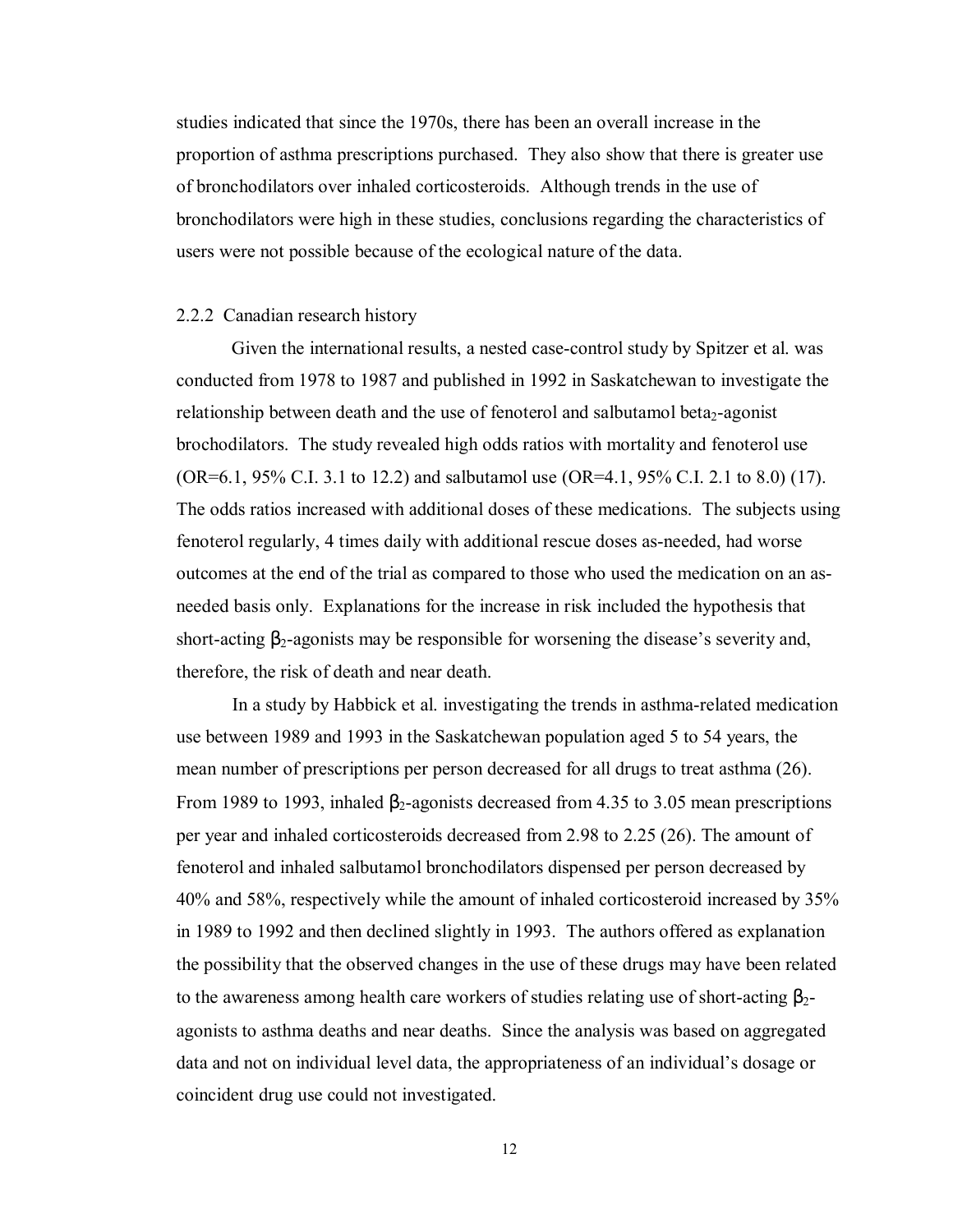Later, serious criticism was brought against these two Canadian studies because of the disparity in potency between fenoterol, being the much stronger, and salbutamol (albuterol) (21;27). The criticisms of the Spitzer et al. study extended to the methodology, but more importantly evidence that questioned a simple relationship between the use of beta<sub>2</sub>-agonists and death emerged with the absence of mortality epidemics in countries where short-acting, beta<sub>2</sub>-agonist purchases (excluding fenoterol and isoprenaline forte) increased rapidly (21). Upon reanalysis of the Spitzer et al. study, it was found that excessive dosing of beta<sub>2</sub>-agonists was, in fact, the risk associated with death and near-death (27).

### 2.2.3 Current Canadian research

### 2.2.3.1 Use of asthma medications

In a recent study by Lynd et al., researchers performed a retrospective longitudinal analysis on three years of prescription claims in British Columbia to identify factors associated with the rising use of short-acting, beta<sub>2</sub>-agonists in the province (28). Consistent with the recent trend of asthma prevalence reaching a plateau  $(7)$ , researchers discovered that short-acting beta<sub>2</sub>-agonists prescription claims did not increase or decrease between 1996 to 1998. They also discovered that inhaled corticosteroids did not increase in use in a trend analysis during that same period.

Additionally, Lynd et al. discovered that adults between the ages of 18 to 34 years were 1.5 times more likely to increase their short-acting beta<sub>2</sub>-agonist use than those less than 18 years of age. Males were more likely than females to increase their beta<sub>2</sub>-agonist use by 1.7 times. Persons receiving social assistance were 2.3 times more likely to increase their use of beta<sub>2</sub>-agonists than those who were not. Finally, a varied dose of inhaled corticosteroids between 1996 and 1998 also affected the increase in short-acting beta<sub>2</sub>-agonist used  $(28)$ .

In research by Diette et al., factors associated with the overuse of short-acting beta<sub>2</sub>-agonists and the under use of inhaled corticosteroids were analysed from a sample of employed 18 to 65 year olds with asthma who were enrolled in managed health care plans  $(25)$ . Their results showed that inhaled beta<sub>2</sub>-agonists were the most frequently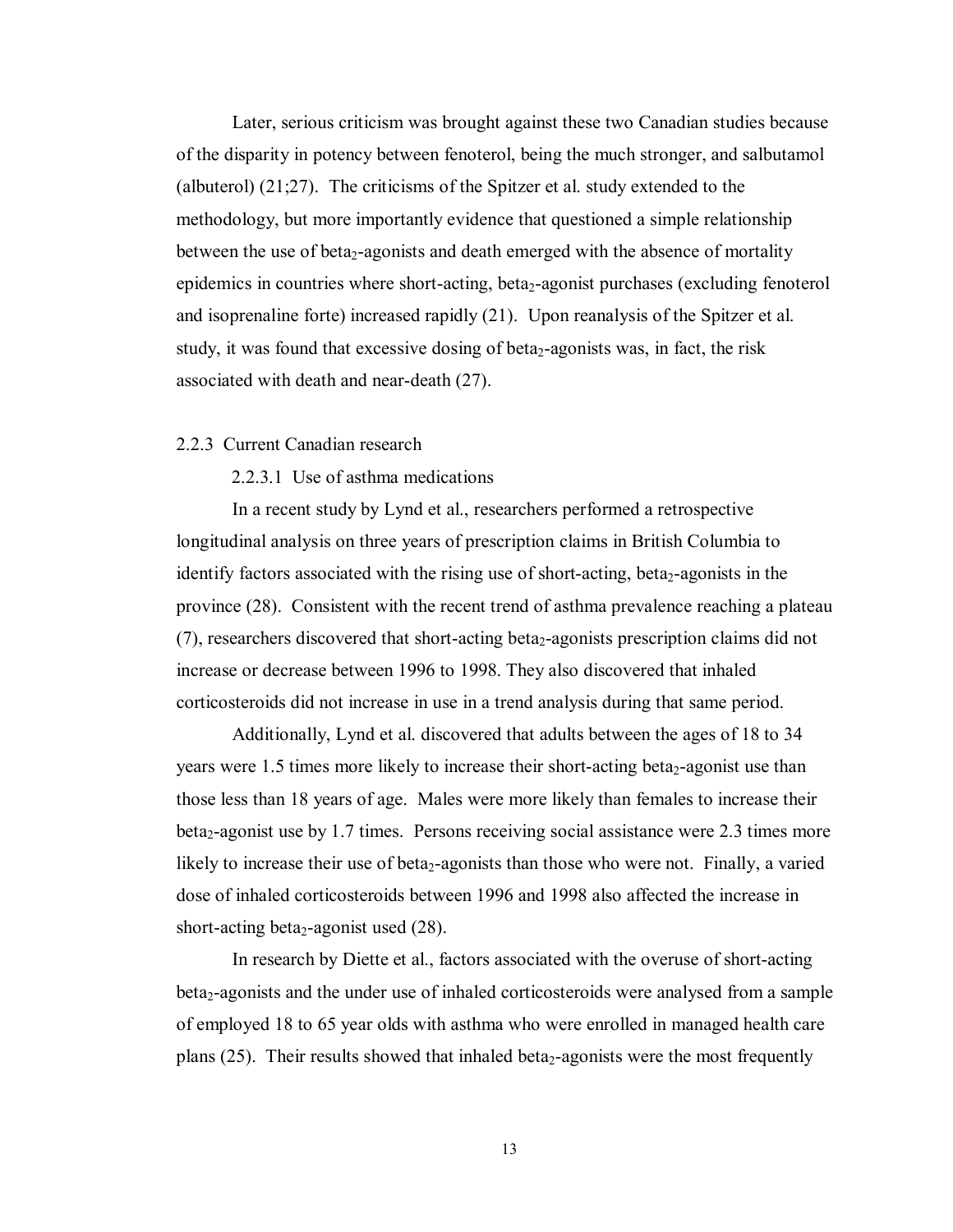used medication in 1993, with 94.4% of moderate or severe asthma patients using these drugs, followed by inhaled corticosteroids (with 66.6% using).

The most common combination used by subjects in this study was inhaled beta<sub>2</sub>agonists with inhaled corticosteroids (17.4% of patients) in 1993 (25). The second most popular combination of medications was beta<sub>2</sub>-agonists, inhaled corticosteroids, and theophyllines (7.6% of patients).

Short-acting  $\beta_2$ -agonists were used excessively by 15.8% of the moderate to severe asthma patients and 3.6% of the mild asthma patients in the Diette et al. study (25). Of the moderate to severe asthma patients who were using beta<sub>2</sub>-agonists excessively, 10.7% were not using any form of corticosteroid (inhaled or oral corticosteroid), but 42.7% were using only an oral corticosteroid.

The excessive use of short-acting beta<sub>2</sub>-agonists appeared to be associated with more severe asthma symptoms. Those with moderate to severe asthma who used beta<sub>2</sub>agonists excessively were more likely to use inhaled corticosteroids, although in insufficient amounts. Excessive users of inhaled short-acting  $\beta_2$ -agonists were also more likely to have a peak flow meter, have greater asthma knowledge, be more likely to use other asthma medications, be more likely to use heath care services, and have greater satisfaction with their care. Excessive beta<sub>2</sub>-agonist use was also associated with being a patient of a pulmonologist rather than a general practitioner or allergist (25).

Inhaled corticosteroids were underused by 64% of the moderate to severe asthma patients. Inadequate use of inhaled corticosteroids was associated with using less beta2 agonists, being female, being non-white, being younger (18-34 years old), having fewer asthma symptoms, and working full time (25). It was also associated with not having a peak flow meter, lacking asthma knowledge, being less likely to use other asthma medications, being less likely to use hospital or emergency departments in the last year, and having lower satisfaction with care. Under use of inhaled corticosteroids was also associated with being a patient of generalist rather than a pulmonologist or allergist.

In a recent study by Blais et al. to assess the appropriate use of inhaled shortacting  $\beta_2$ -agonists and inhaled long-acting beta<sub>2</sub>-agonists in the province of Quebec, researchers found that short-acting beta<sub>2</sub>-agonists were overused, inhaled corticosteroids were underused, and long-acting beta<sub>2</sub>-agonists were used inappropriately (according to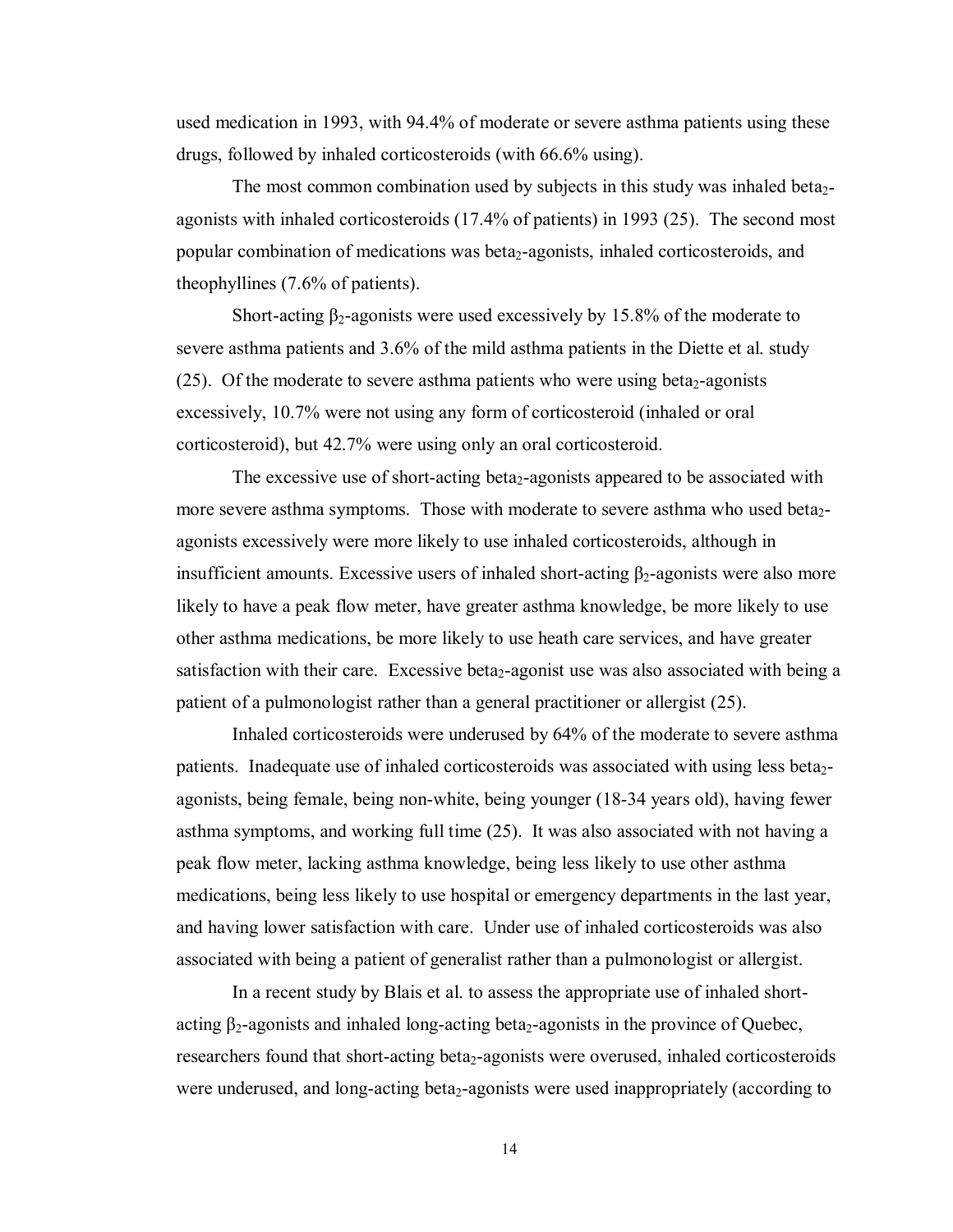the 1996 CCG) (29). The subjects in the study were covered by the Régie de l'assurance maladie du Québec (RAMQ) which covers persons 65 years old and older, welfare recipients, and persons without access to group health insurance. The highest proportion of appropriate use of short-acting beta<sub>2</sub>-agonists was among the youngest asthma patients in the study (5-18 years old). Appropriate use of medications was greater when prescribed by a specialist, pediatricians (for short-acting beta<sub>2</sub>-agonists) and respirologists (for long-acting beta<sub>2</sub>-agonists).

Researchers showed that while appropriate use was best among those aged 5-18 years, the RAMQ drug plan in Quebec provides free prescription medications to children less than 18 years of age. Blais et al. offered that since inhaled corticosteroids are much more expensive than short-acting beta<sub>2</sub>-agonists, differential costs may help to explain why appropriateness in use declines after the age of eighteen. Adult male patients were of particular concern to researchers in the study because of their high inappropriate use of inhaled short-acting beta<sub>2</sub>-agonists  $(29)$ .

In an earlier study by Laurier et al. in the early 1990s in the province of Quebec (using a similar population to the previously mentioned Quebec study), researchers found that those who used theophyllines comprised the largest proportion of users (75.1% in the seniors group and 68.4% in the income security [welfare] recipients group) receiving ambulatory drug reimbursement programs  $(30)$ . Inhaled beta<sub>2</sub>-agonist users made up the second most populous group with 60.3% of seniors and 57.6% of welfare recipients. Inhaled corticosteroid users made the third most populous group with 43.2% of seniors and 35.6% of welfare recipients.

Upon sampling these two populations to discover which specific asthma drugs were being utilized, the results were similar for the two groups. That is, both the seniors and the welfare recipients used beta<sub>2</sub>-agonist inhaled salbutamol 100  $\mu$ g most commonly (46.1% for seniors and 40.4% for welfare recipients) and both had 4.1 mean prescriptions per year (30). Most of the subjects used at least one form of theophylline. Researchers found that the seniors' mean number of prescriptions per year were slightly greater for all asthma drugs compared to the welfare recipients. The most common combinations of preparations for both seniors and welfare recipients were inhaled beta<sub>2</sub>agonists and inhaled corticosteroids (43% for seniors and 34.9% for welfare recipients),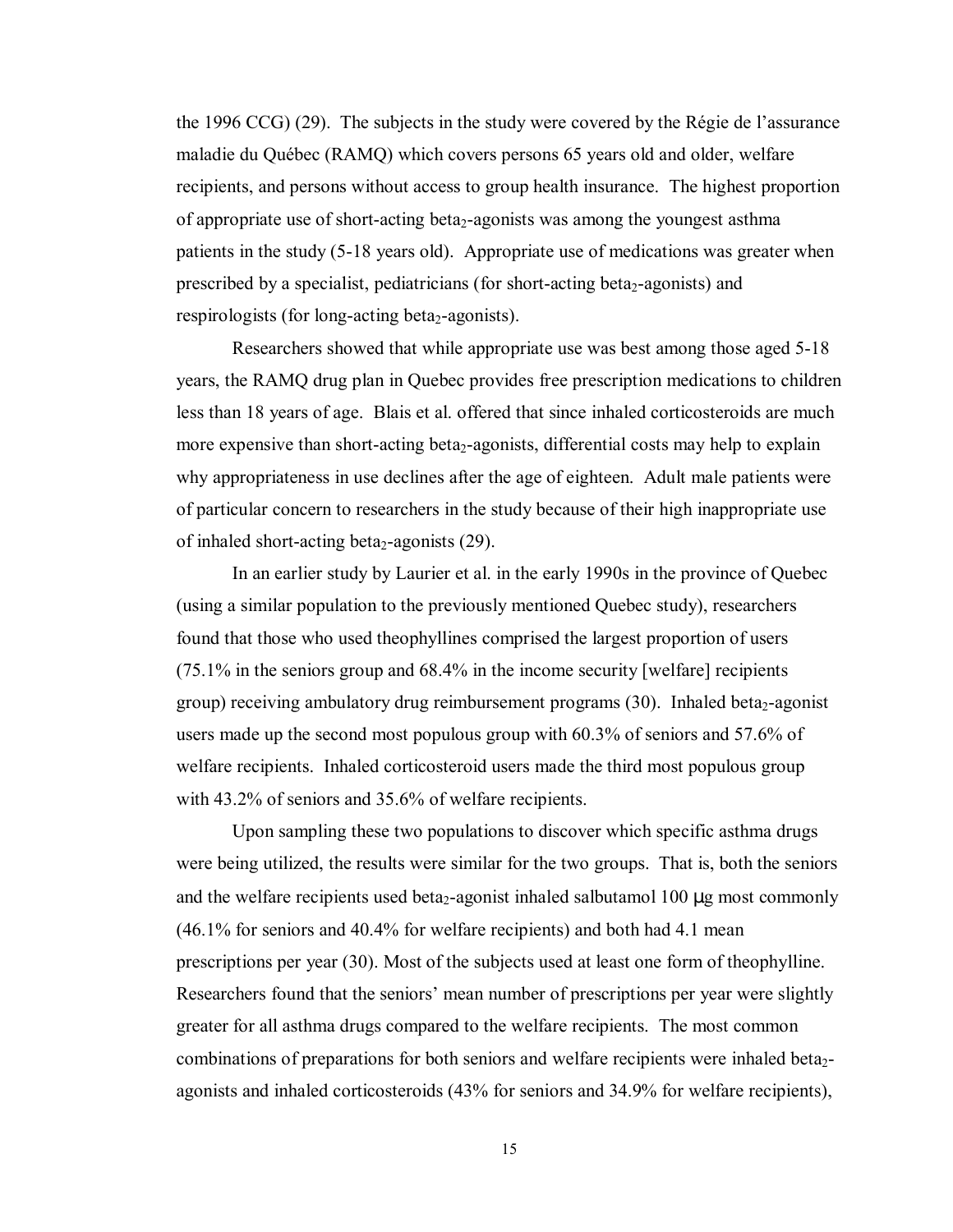followed by short-acting inhaled beta<sub>2</sub>-agonists, inhaled corticosteroids, and theophyllines. The third most commonly used combination was beta<sub>2</sub>-agonists, inhaled corticosteroids, theophyllines, and ipratropium bromide (30).

### 2.2.3.2 Asthma and seasonality

 The literature concerning the relationship between the seasons and asthma focussed mainly on asthma hospitalizations and/or emergency room treatment as the outcome measure. The research is certain and unanimous on one area, that adults and children must be separated in these studies as they are affected by the seasons differently and distinctly (31). The results across the reviewed research showed that pre-school and school age children experienced peak seasonal asthma exacerbations in September, and then had disease lows or seasonal troughs over the summer months, particularly in August (31-33). They then had peak exacerbations in December, secondary to those in September. In January there was a sudden drop in exacerbations that was inconsistent with researcher's expectations, but was not explored  $(31-33)$ .

 In the Crighton et al. study, the most important finding was that seasonal patterns were driven by the youngest (0-4 years) group, in particular by males. This influence was reversed in older groups where females were hospitalized more often. A significant difference was found between males and females in the 0-4 year, and 5-9 year old age groups, wherein males were hospitalized two to three times the rate of females. The older subjects in the study had little change for either sex. The variation for adults that could be observed was for those aged 60 years and older (32).

 In the Johnston et al. study, researchers established the association between the presence of rhinoviruses and asthma exacerbation, with some children needing to go to the emergency room (33). Those who did not seek emergency care, the controls, turned out to have more severe asthma than the cases and had controller medication prescribed to them. Controls used environmental control measures such as anti-dust mite bed sheets. Researchers also investigated insurance claims for children's prescriptions for inhaled corticosteroids. They found claims were lowest in August which suggested that children may be using less controller medication immediately before the school year when they were at greatest risk for a virally induced asthma exacerbation. Researchers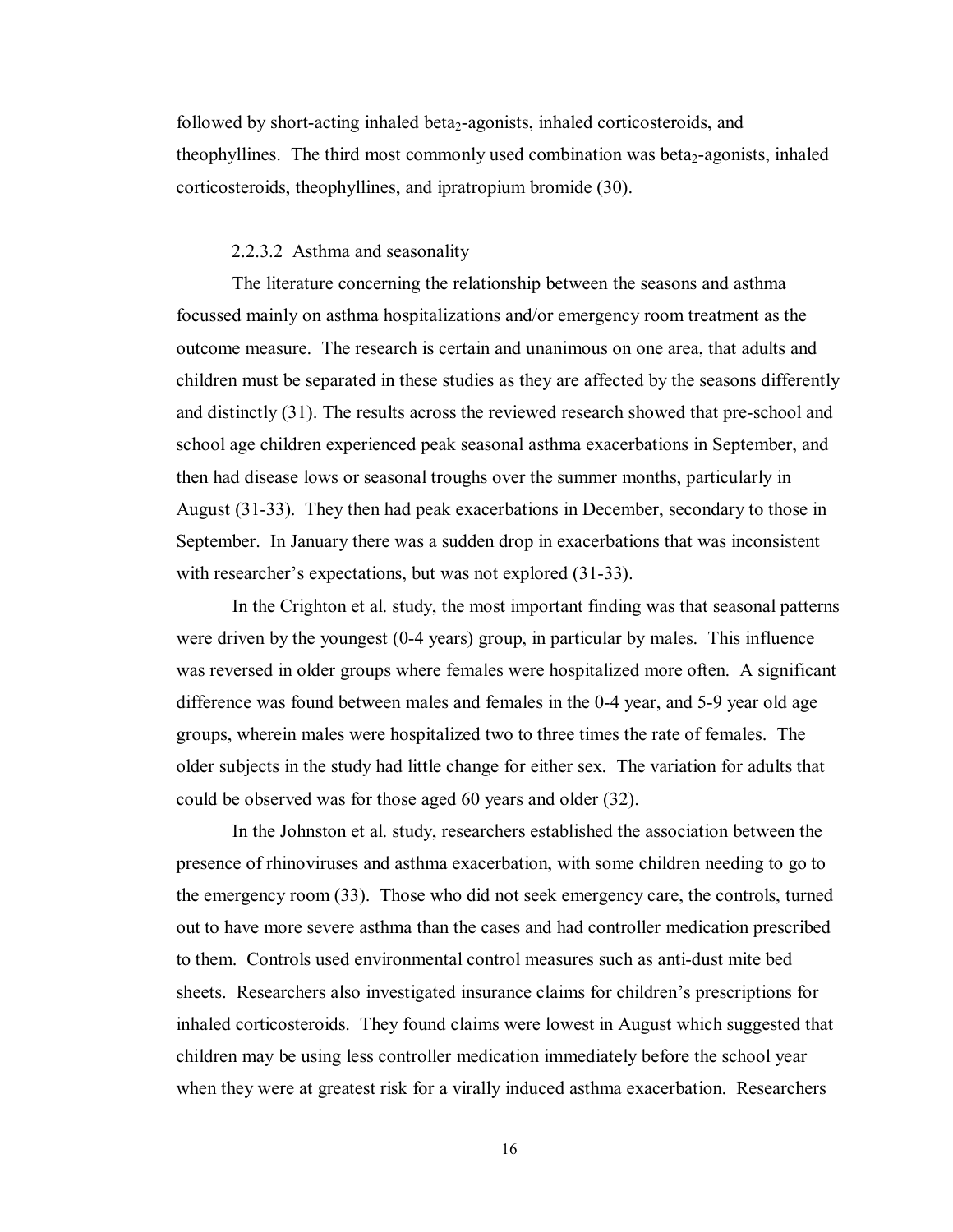also suggested that children may be additionally exposed to a greater allergen load upon return to school in September. Johnston et al. concluded that children using antiinflammatory medication were less likely to go to the emergency room during the period of expected peak exacerbations (33).

 Seasonal variation in asthma among children was shown to be the same in England (from eight years of collected data) as it has been in other similar time-trend studies (31). Children 0-4 years and 5-14 years old had asthma exacerbations, as measured by hospital admissions, peaked 100% above the average in late September, followed by a lesser peak in early December. When measured by general practitioner visits, asthma exacerbations peaked 25% above average in early December followed by late September. Both age groups had minimum values, below average, in August.

 For adults in this English study, those aged 15-44 years had peak hospital admissions in late September, and peak general practitioner visits at 30% above average in late June and late September. For adults of 45-64 years of age, hospital admissions were elevated during the winter while general practitioner visits were raised for a short period at the end of June (31).

### 2.3 Summary and Conclusions

The studies reviewed reveal the trend for a strong reliance on the reliever treatment arm of pharmacological asthma management. Despite recommendations by asthma control experts, asthma patients using medication have continued to favour the use of bronchodilators (short-term inhaled rescue medications) over inhaled corticosteroids (long-term anti-inflammatory medications).

The studies reviewed are based on aggregated data, limiting evaluation of individual drug use patterns associated with prevalence, diagnosis, severity of disease, morbidity and mortality. Also, the studies do not include all age groups which limit knowledge of drug use patterns for the general population and comparability across studies.

Several studies have used the health insurance database alone to investigate the trends in asthma prevalence (34;35). Other studies have used the health insurance database in conjunction with prescription drug databases to validate asthma diagnoses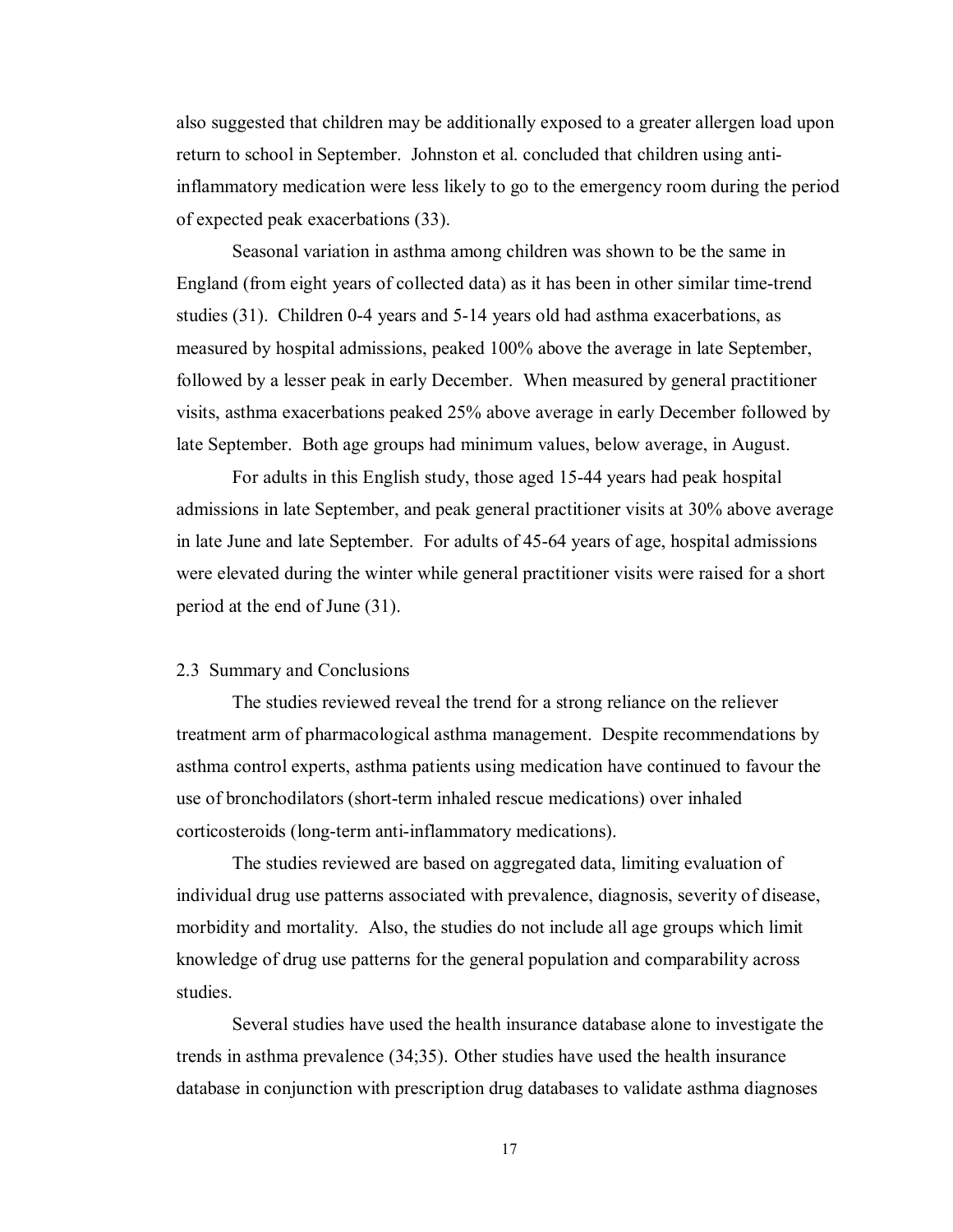and examine trends in asthma prevalence and use of asthma-related drugs (2;36). Validation studies have shown that health insurance claims provide a reasonably accurate, reliable and valid representation of health care utilization in the province of Manitoba (37;38). The health insurance claims database was used to develop indicators of health and to predict health outcomes (39;40). In a Saskatchewan based study during the 1980s, over 70% of the asthma patients had at least one asthma related drug prescription in each year of the study period (2).

The reviewed research indicates that there has been an increase in the prevalence of asthma and that prevalence differs by age group and sex. In most studies examining medication use there has been an increase in the prevalent purchase of all asthma medications. Bronchodilators have been favoured over inhaled corticosteroids over the past two decades, although there is some indication that a shift in prescription and drug purchase toward more anti-inflammatory medications may be occurring. This behaviour shift, if real, supports the CCG for the management of asthma.

Continued research and surveillance at the individual level of data analysis is warranted. This information is invaluable for the evaluation of treatment guidelines and practice. It also enhances general understanding of the epidemiology of the disease. Ongoing study of the use patterns of inhaled corticosteroids alone and in combination with bronchodilators in populations of children and adults with moderate to severe asthma would be an important contribution to our understanding of the disease.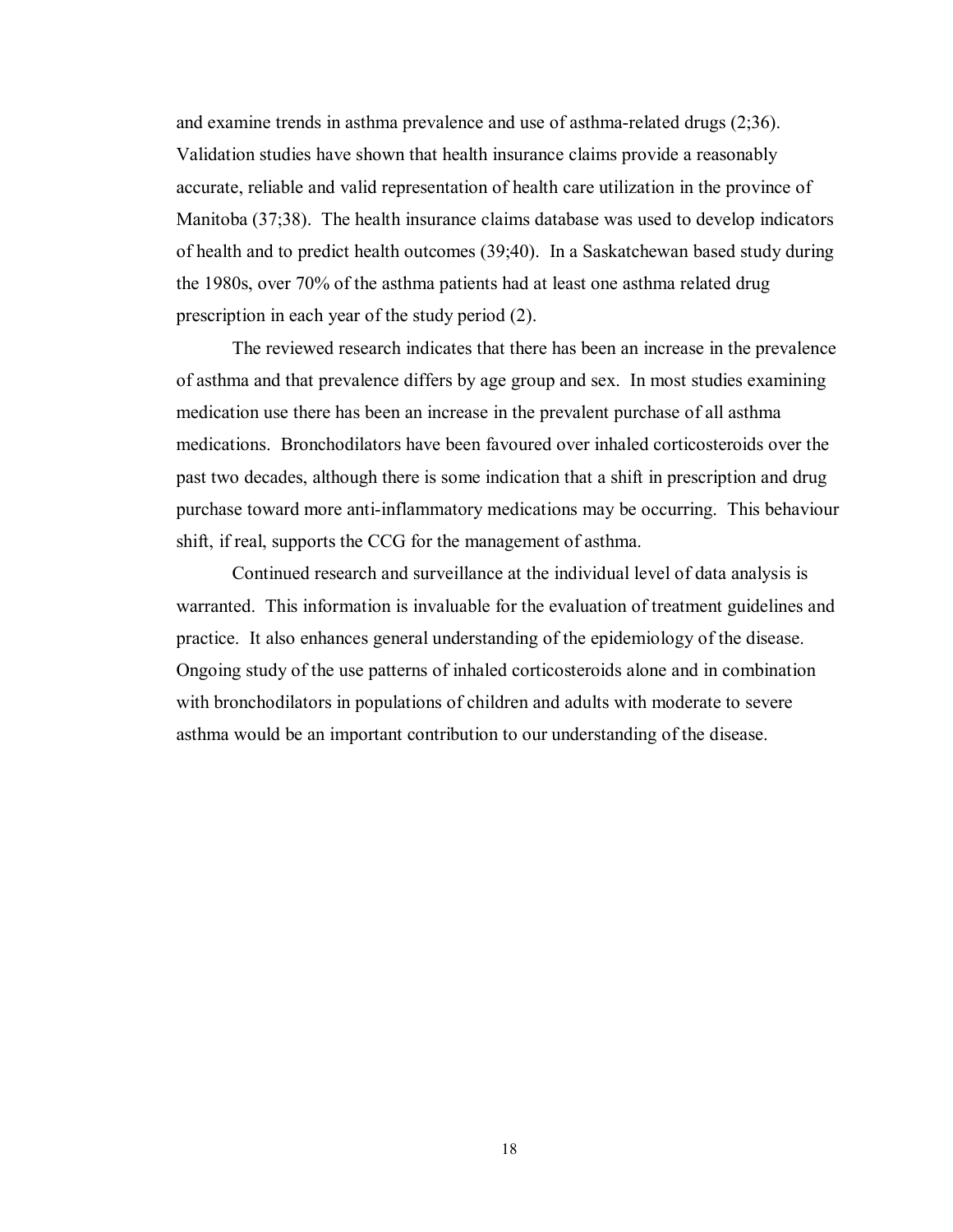### 3. RESEARCH METHODS AND PROCEDURES

### 3.1 Introduction

This thesis work is one part of a larger study being conducted by Dr. A. Senthilselvan and Dr. J.A. Dosman entitled Prevalence, Severity and Treatment of Asthma in Saskatchewan, 1989 to 1998. The overall objectives of that study are as follows:

- 1. [determine] changes and regional variations in period prevalence of physician-diagnosed asthma, chronic obstructive pulmonary disease (COPD), and bronchitis;
- 2. [determine] changes and regional variations in severity of asthma, COPD, and bronchitis;
- 3. [determine] period prevalence and severity of asthma, COPD, and bronchitis among the registered Indian population;
- 4. [determine] changes and regional variations in use of asthma medication among asthma cases.

The purpose of the analysis herein, is to address the fourth objective of the larger study. The larger study received compiled data from The Saskatchewan Health Department to address its research questions. The databases used to compile data for this portion of the research were a demographic information database, The Physician Services Database and the Outpatient Prescription Drug Database.

Information regarding hospital services from the Hospital Services Database was supplied to the primary researchers of the larger study. This information was not necessary to the research questions concerning this particular study.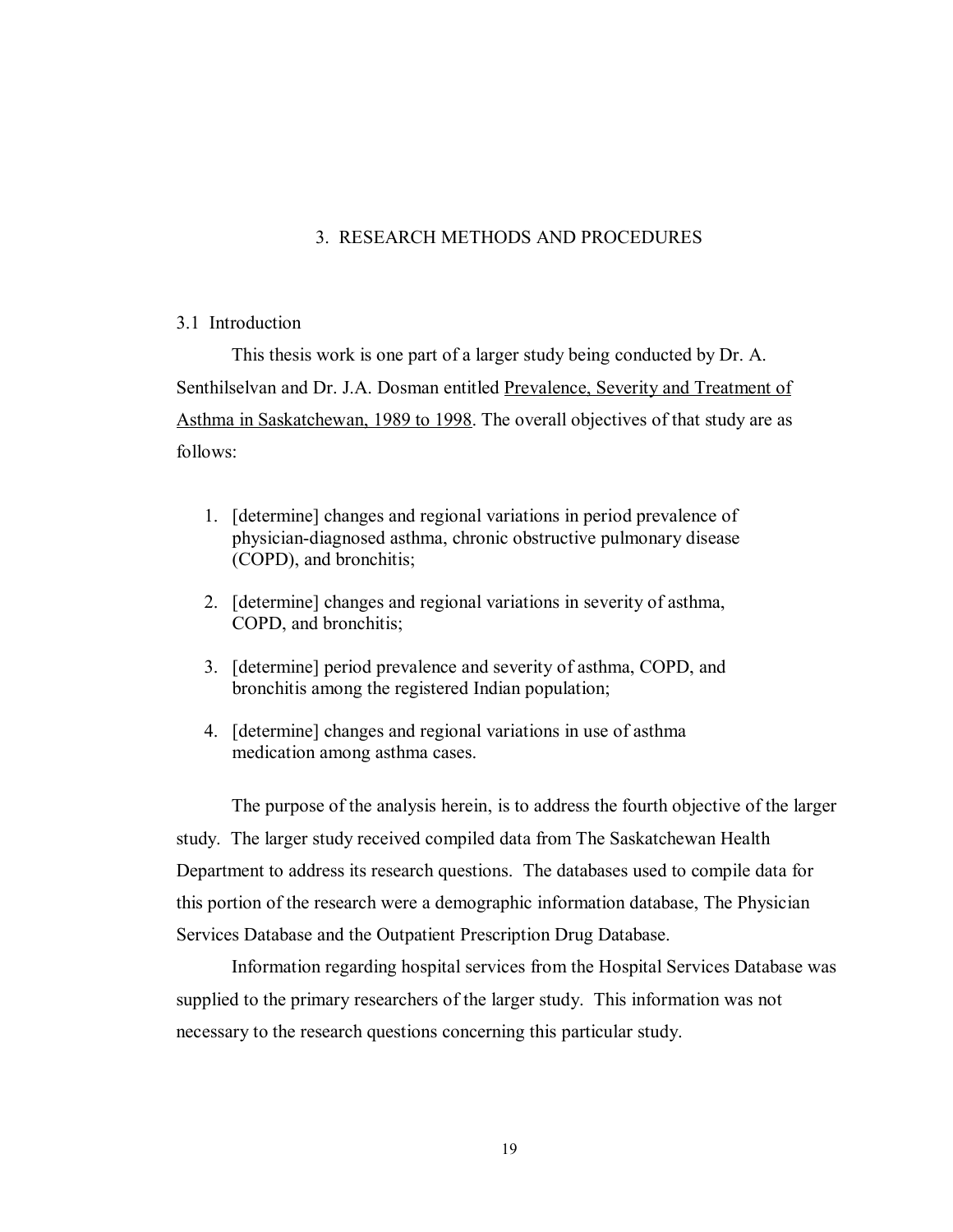### 3.2 International Classification of Disease for Asthma

The International Classification of Diseases (ICD) is an internationally recognized structured coding system published by the World Health Organization and it was used to classify asthma cases in the overall study.

 All individuals covered under the provincial health plan that received a coding of 493.0 by a physician for each year of the study, from January 1, 1991 to December 31, 2000, were included in the asthma database. Code 493.0 is extrinsic asthma (asthma without mention of status asthmaticus).

### 3.3 Data Source

The Outpatient Prescription Drug Database and The Physician Services Database, which were combined for this study's purposes, were originally established for administrative purposes. Their primary function is to record and process services rendered by the health care system so that health care professionals and organizations can be appropriately remunerated. The Physician Services Database consists of a record of persons who have visited their physician at least once in a given calendar year, from January 1, 1991 to December 31, 2000, and received a diagnosis of asthma. The purpose of the visit is recorded according to a fee for service billing schedule by the physician and submitted to Saskatchewan Health.

Saskatchewan Health uses the Person Registry System (PRS) which is a central computer file that contains the unique health services number (HSN), name, address, sex, date of birth, and dates of health coverage initiation and termination of every individual under Saskatchewan Health's jurisdiction. This file is updated daily for name or address changes, births, deaths, and new arrivals and departures from the province (41). Saskatchewan residents are required to obtain a health card to receive health care benefits from the provincial government. The nine-digit HSN on the health card uniquely identifies each eligible client. The HSN and attached information are maintained in the Health Insurance Registration File (HIRF) and are updated regularly by the Health Registration Department.

The Physician Drug Database containing information pertaining to an individual's physician visit is combined with their demographic information as a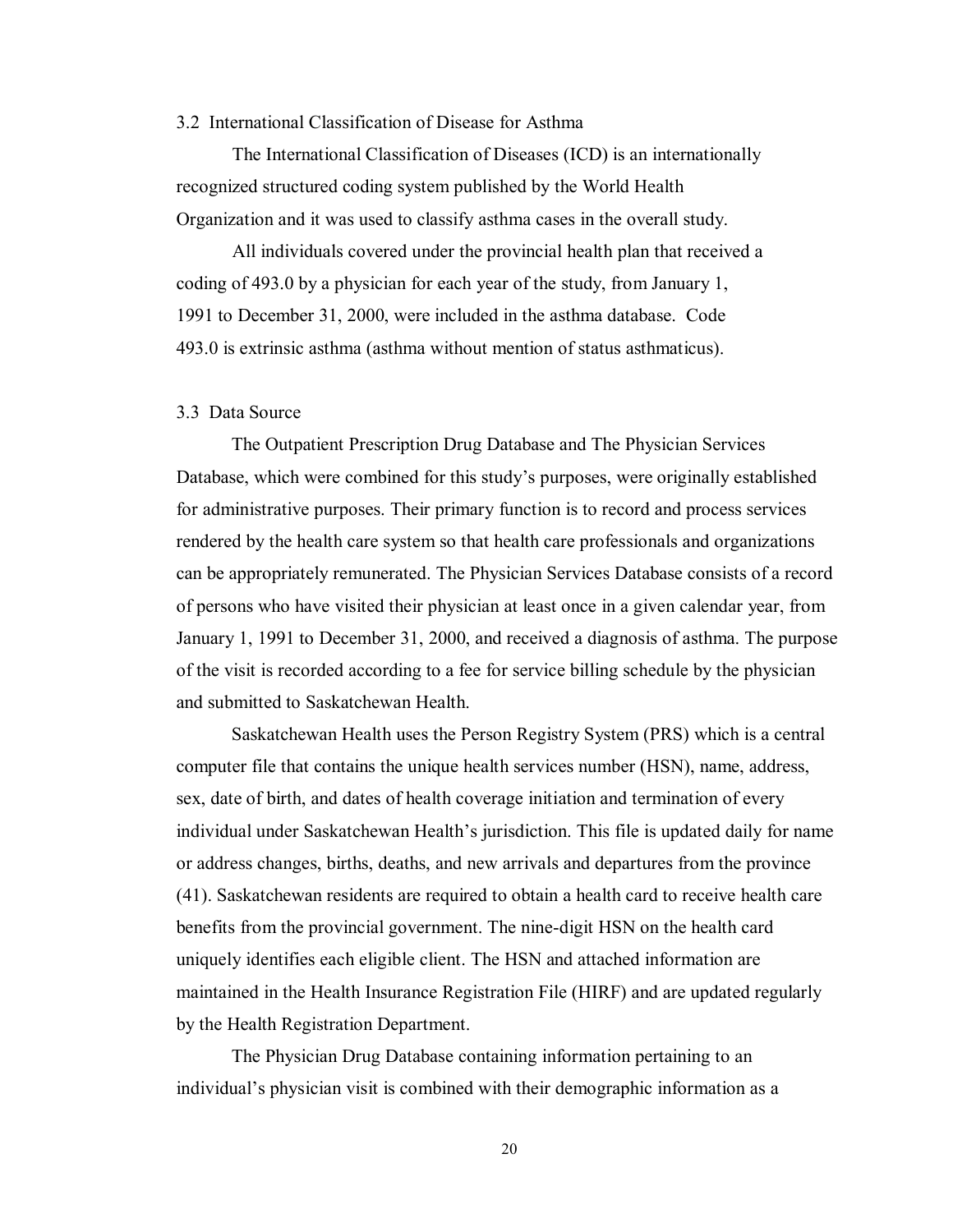healthcare client including: a pseudo-identification number (replacing the HSN); age (in 5-year age categories from 0 to 64 years); sex; health district; service date, and; primary diagnosis.

The Outpatient Prescription Drug Database is a record of Saskatchewan residents who have filled at least one drug prescription in any given year from January 1, 1991 to December 31, 2000. The database provides information regarding the name, dispensing date, drug class and drug category, quantity, strength, and form of any medication purchased by an individual in Saskatchewan covered under the provincial health insurance plan under the control of the Medical Services Branch of Saskatchewan. For the purposes of this study, a pseudo-identification number linked these individuals across all databases under the management of Saskatchewan Health.

### 3.4 Study Design

This is a descriptive study based on data drawn from the population of all Saskatchewan residents covered under the provincial health insurance plan from January 1, 1991 to December 31, 2000. There is a high level of detailed patient/client information in these databases, which a can be relied upon for a reasonable degree of accuracy. Both this and the larger study are ensured a suitable level of confidence in the identification of nearly all known cases of asthma and the purchase of asthma medications in the Province of Saskatchewan from 1991 to 2000.

### 3.5 Subjects for Analysis

Health insurance coverage is extended to all residents of the Province of Saskatchewan by the provincial government with the exception of members of the Canadian Armed Forces, members of the Royal Canadian Mounted Police and, inmates of federal prisons (42). These groups are insured under federal government programs. Those persons identified as Metis or First Nations are also often covered under federal health care plans. First Nations persons who were covered under the provincial health care insurance plan for the study period were identified by Saskatchewan Health using the Person Registry System (PRS) and excluded from these analyses. All other Saskatchewan residents who were covered under the provincial health care insurance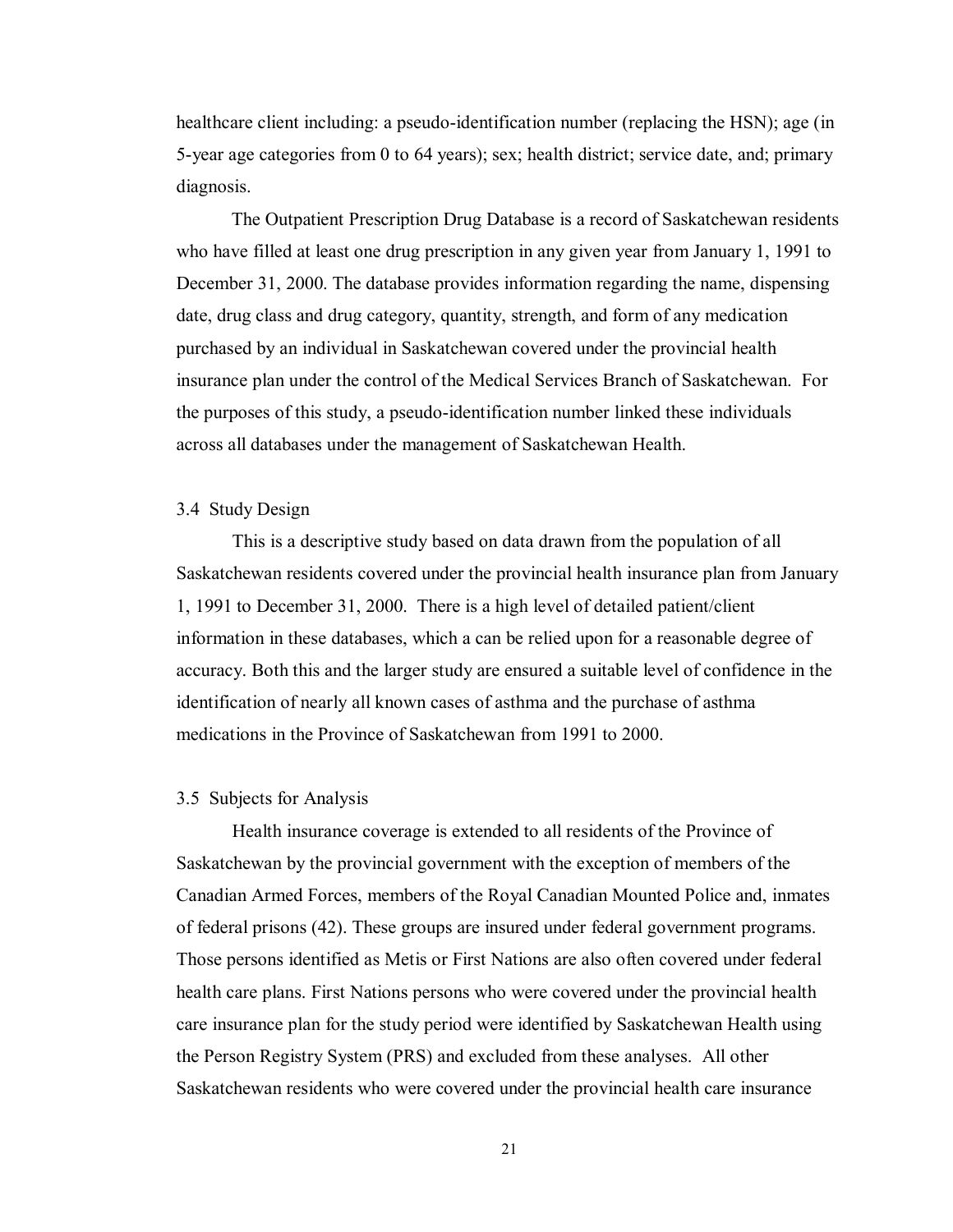plan from January 1, 1991 to December 31, 2000 formed the study population from which subjects were drawn. Figure 3-1 describes the conceptual framework used for asthma subject extraction.

The Outpatient Physician Services database contains information sent by physicians for payment for medical services rendered to patients (fee for service or alternate payment plan). The Outpatient Prescription Drug database includes information of all prescription drugs purchased by Saskatchewan clients. These drugs are listed in the Saskatchewan Formulary which is updated yearly (43).

For each calendar year from January 1, 1991 to December 31, 2000, the study utilized data complied by Saskatchewan Health that electronically linked persons with extrinsic asthma (ICD9: 493.0) between databases. Persons with asthma identified in each calendar year in the Outpatient Physician Services database were joined to their individual purchases of asthma medications in the Outpatient Prescription Drug database.

To maintain confidentiality, 5-digit residence codes were provided only for those subjects living in cities with a population of 10,000 or more. For subjects living in smaller centres  $(10,000)$ , identification of those living in townships and rural areas was gathered and provided by Saskatchewan Health with the original data set. For each year, Saskatchewan Health linked physician-diagnosed asthma cases (ICD9: 493.0) to the individual's use of the Outpatient Prescription Drug database. In addressing the analysis of the proportion of the medication purchases within the first thesis question, all Saskatchewan residents with physician-diagnosed asthma, who were covered under the provincial healthcare insurance plan between 1991 and 2000, were included in the denominator. For the remaining thesis questions, only persons who appeared in the Outpatient Prescription Drug database each year were included in the analyses.

### 3.5.1 Age categories

The division of age categories was based on the study of the prevalence of asthma in Saskatchewan for the years 1981 to 1990 (2) which served as a parent document for this study.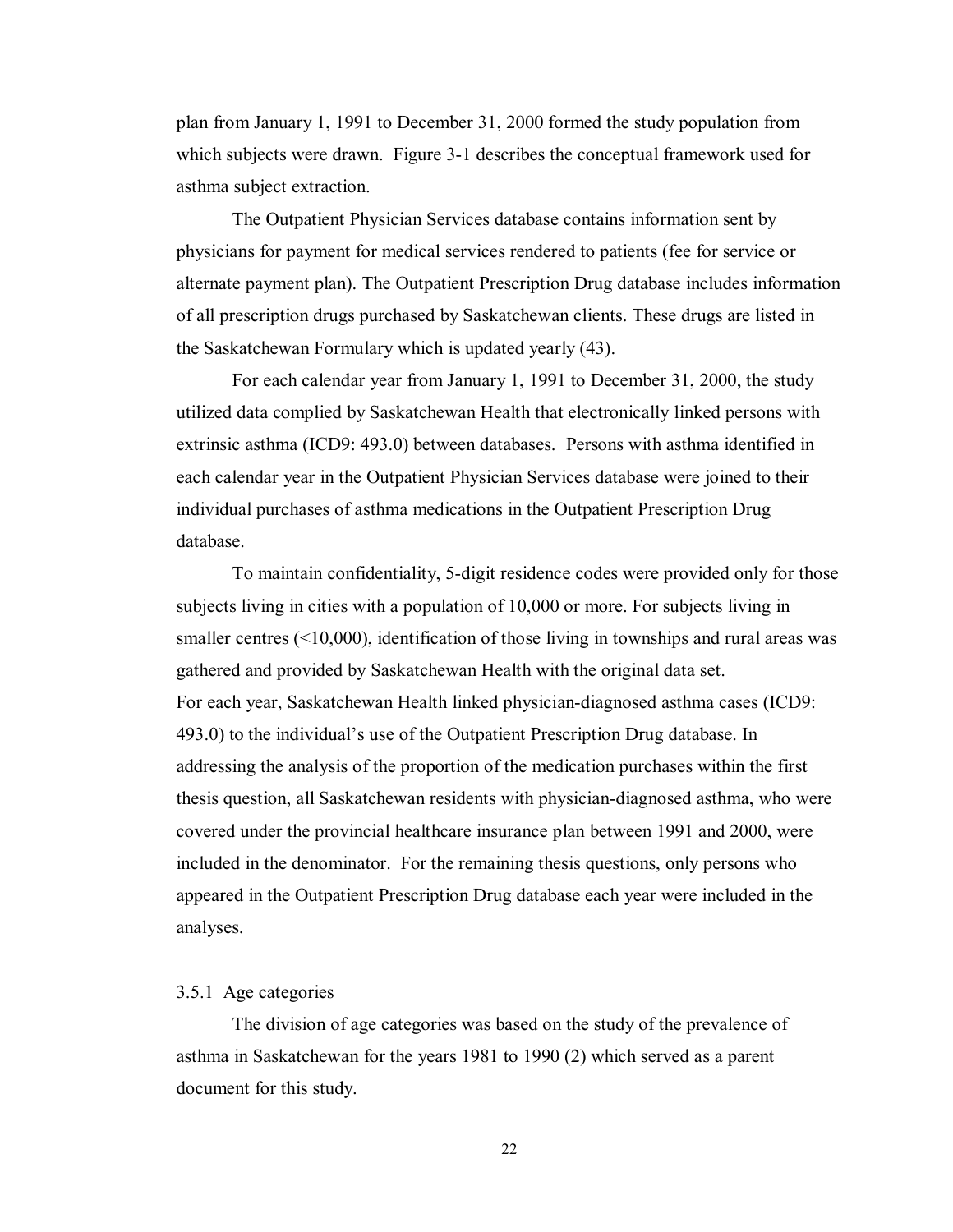

Figure 3-1 Data extraction and analysis conceptual framework.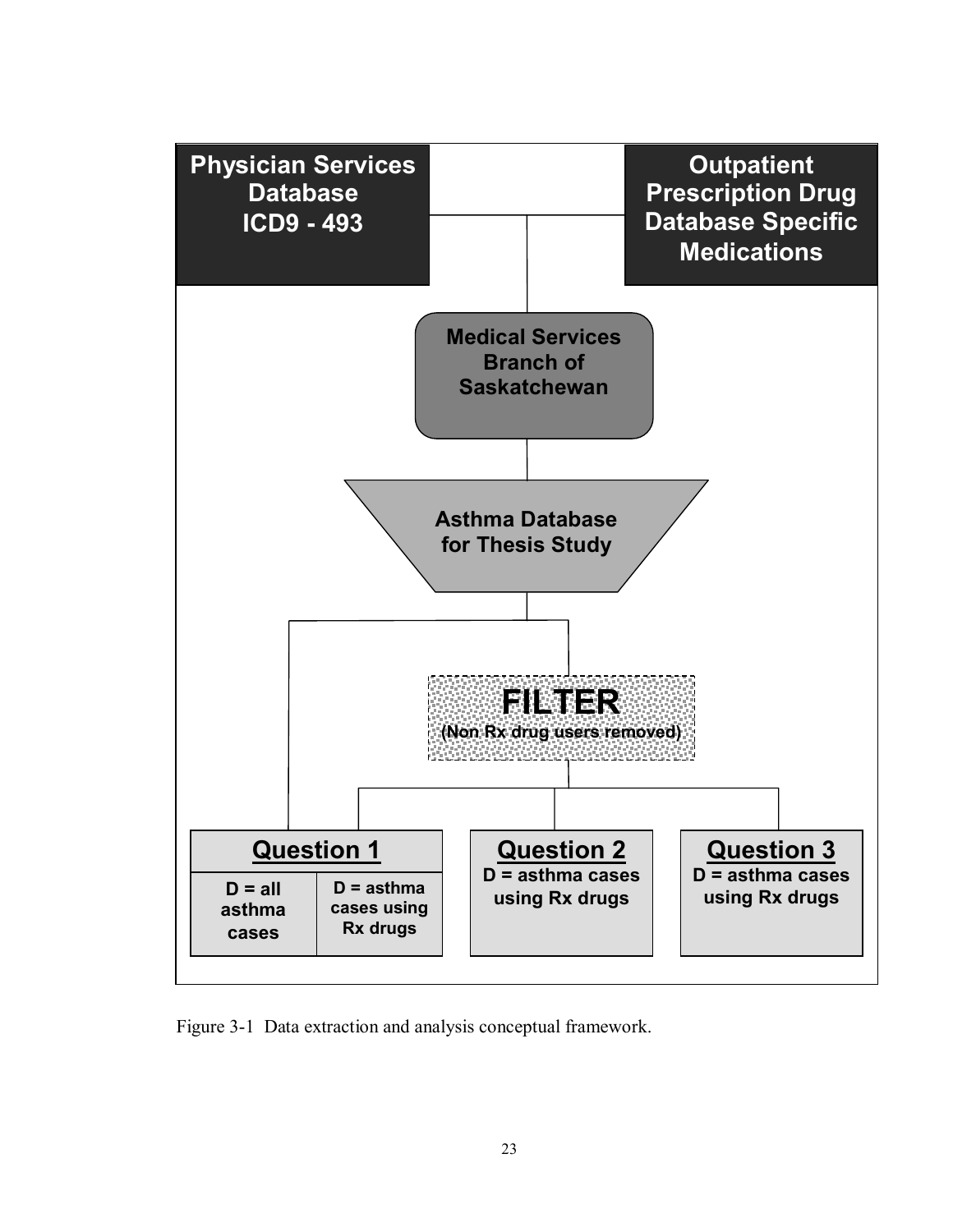### 3.6 Operational Definitions

Asthma: A subject was defined as having asthma by the first visit to a physician in each calendar year, at which time the subject received a diagnosis of ICD9: 493.0.

Purchaser: The terms user and purchaser are used interchangeably.

- Use (of medications): The term "use" describes the purchase of one or more asthma prescription medications by persons with physician-diagnosed asthma.
- User: A user is defined as a person with physician-diagnosed asthma in each study year that has purchased at least one prescription of asthma medication.

## 3.7 Ethical Considerations

The anonymity of the subjects in this study was assured by Saskatchewan Health through the replacement of their Health Service Numbers (HSNs) with pseudoidentification numbers. The database consisted of large numbers of cases, an average of 29,643 persons per year for the ten years of the study period.

As indicated on the ethics approval found in Appendix A, the asthma database is accessible only to those persons involved in the larger study, Prevalence, Severity, and Treatment of Asthma in Saskatchewan, 1989 to 1998, under the supervision of Dr. A. Senthilselvan and Dr. D. Rennie. Upon conclusion of the study herein, access to the database will be discontinued, and all working copies of the database will be erased or given to Dr. A. Senthilselvan.

### 3.8 Data Analysis

Variables were examined by using frequencies and cross tabulations. The linear by linear test for trends was used for examining categorical data over time. Differences were claimed to be statistically significant when the *p* value was less than 0.05. Statistical computations were performed using SPSS version 11.0 software.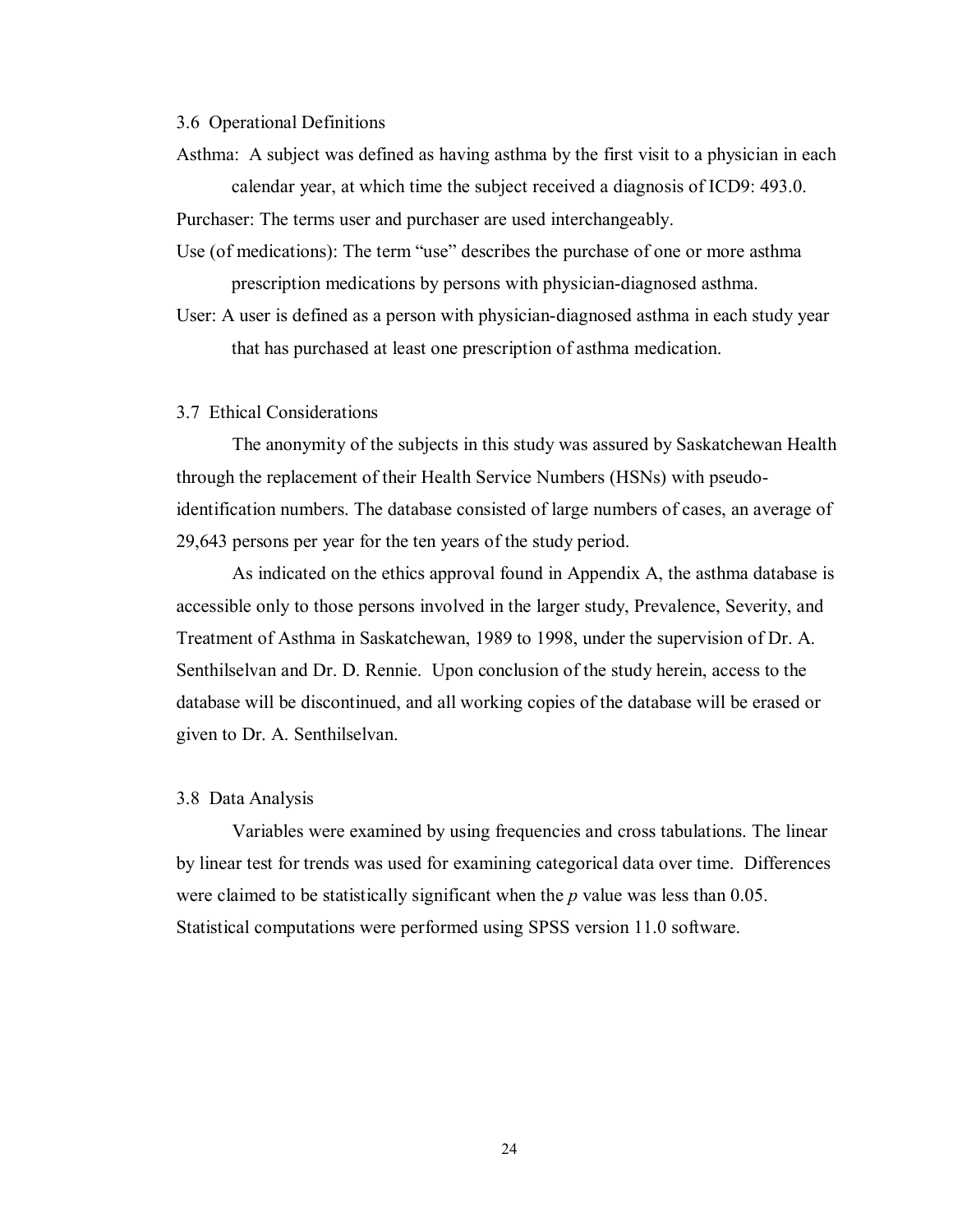#### 3.8.1 Research question 1:

For each calendar year, the proportion of asthma cases that purchased asthma medication was obtained for age, sex, region, and medication group. There was a change in the health region boundaries in Saskatchewan in 1993 from 33 Health Districts to 13 Regional Health Authorities. The current northernmost health region consisted of three Health Authorities: Athabasca; Keewatin Yatthé; and, Mamawetan Churchill River. For this study, regional health authorities were used to examine proportions of asthma users by region. Changes in the proportion of asthma medication use over time were examined using a linear by linear test for trends analysis. The denominator for this portion of the analysis was all physician-diagnosed cases of asthma that had at least one physician visit for each calendar year.

For each calendar year, the mean (standard deviation, sd) number of asthma medications per person was examined by age, sex, and medication group for all asthma cases that purchased at least one asthma medication. The denominator for these analyses included only those cases where a purchase of at least one asthma medication occurred in a given calendar year. Changes in the mean (sd) number of asthma medications over time were examined by age group, sex, and by sex within age groups. The overall mean number of prescriptions and the proportion of purchasers by drug group for the ten year study period were examined. The mean number of prescriptions per purchaser was examined by sex within age groups for 1991, 1994, 1997, and 2000. Finally, for the year 2000, each medication group was assessed for associations with sex, and sex within age group using chi-square test for proportion.

#### 3.8.2 Research question 2:

The concurrent use of asthma medications was investigated by obtaining the proportions of combinations of prescriptions purchased by asthma cases in each calendar year. Persons who used only short-acting, beta<sub>2</sub>-agonists or only inhaled corticosteroids were included in these analyses. Persons who used single preparations of oral corticosteroids, antispasmodics, respiratory smooth muscle relaxants, or unclassified therapeutic agents were excluded. The proportion of persons using specific asthma medication combinations was examined over the ten years. The years 1991, 1994, 1997,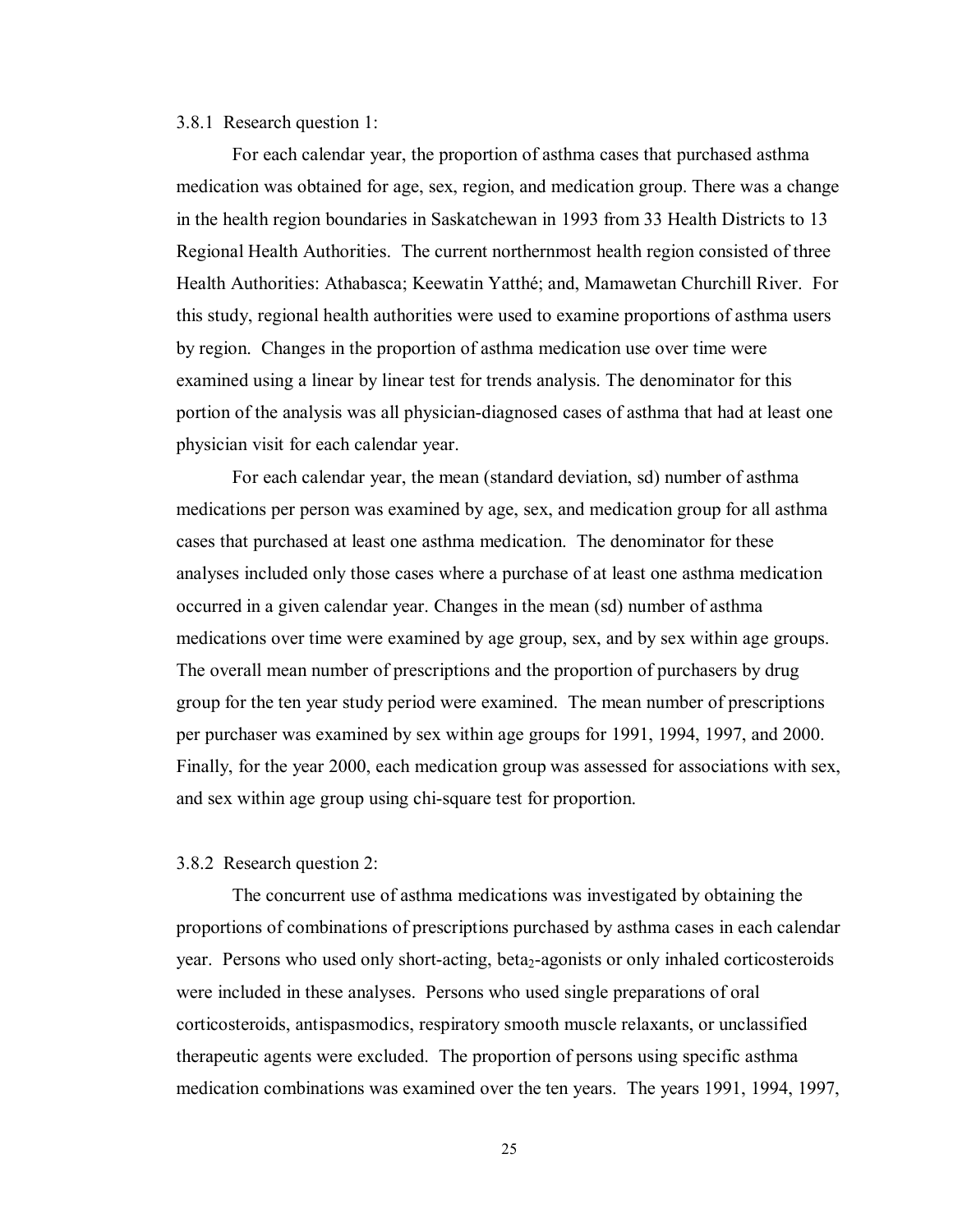and 2000 were highlighted for examination of combination use by age groups. Changes in the proportion of asthma medication use over time were examined using the linear by linear test for trends. The denominator for this portion of analysis was physiciandiagnosed cases of asthma that utilized the Outpatient Prescription Drug Plan for the purchase of asthma medications for each given year, excluding those who used only single preparations of medications of the above excluded (single use) drug groups in each calendar year.

#### 3.8.3 Research question 3:

For each calendar year, for the years 1996 to 2000, the numbers of inhaled shortacting  $\beta_2$ -adrenergic agonist and inhaled corticosteroid prescriptions used per month were calculated. The frequencies of monthly prescriptions were examined by age groups, and sex for these years. Trends in the number of prescriptions were tested using linear by linear test for trends. The denominator for this portion of analysis was all physician-diagnosed cases of asthma who utilized the Outpatient Prescription Drug Plan for the purchase of asthma medications at least once in a given calendar year.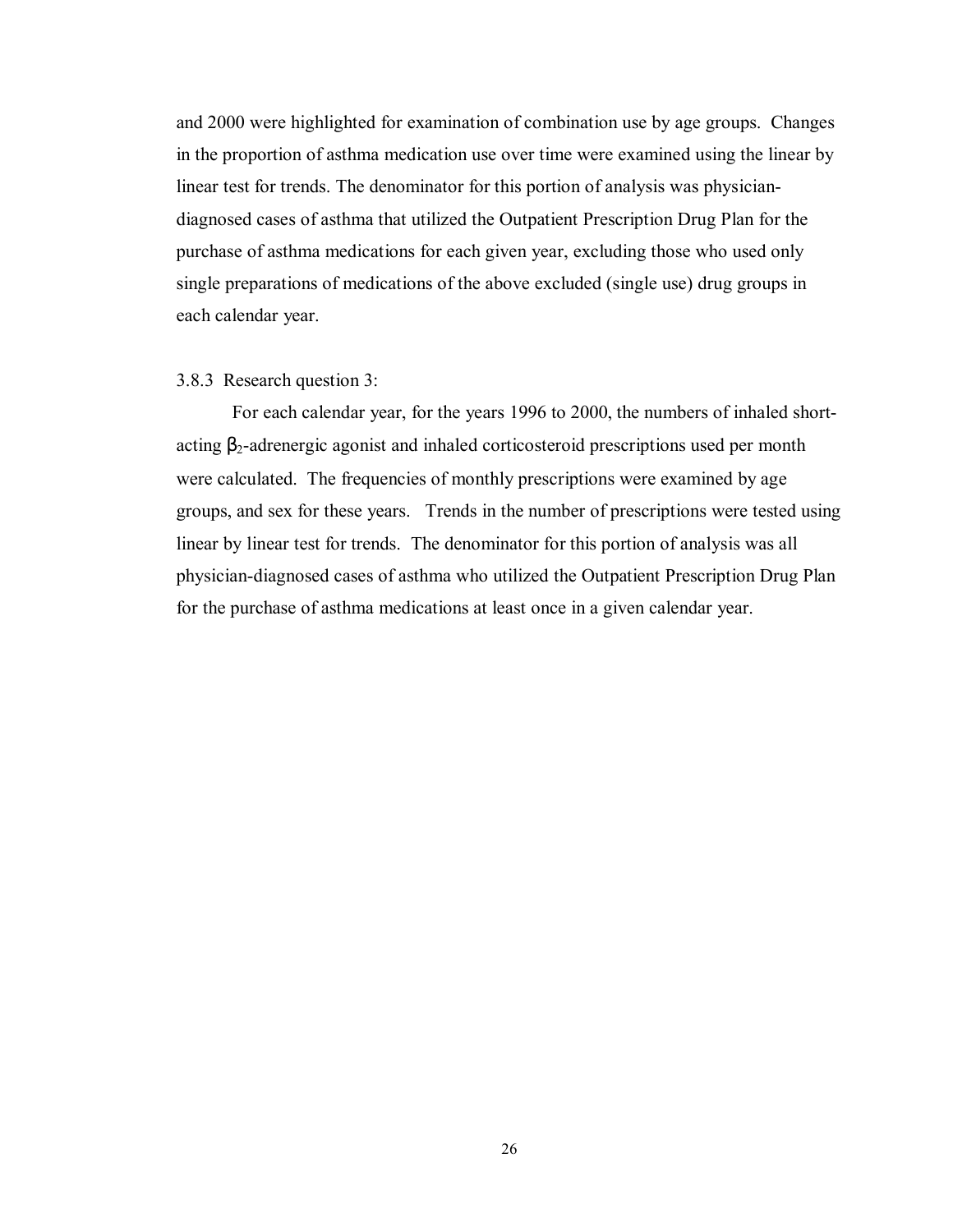## 4. RESULTS

4.1 Research Question #1:

**Is there variation in percentage of users of each drug for the treatment of asthma by age, gender and region per year and in the mean number of asthma medications per person by age, gender per year from January 1, 1991 to December 31, 2000?** 

4.1.1 Users with asthma by year

Table 4-1 shows the proportion of persons in the asthma population of Saskatchewan for the years 1991 to 2000 who purchased at least one asthma medication in each year. The average number of persons with asthma, between the ages of 0 to 64, in the years 1991 to 2000 was 29,643 persons. The year with the lowest population of persons with asthma was 1991 with 25,277 persons. The highest asthma population year was in 2000, with 32,621 persons.

Table 4-1 Total number of persons with asthma in Saskatchewan aged 0 to 64 and proportion who purchased at least one asthma medication by year, 1991 to 2000\*

| Year                                               | 1991 | 1992 | 1993 | 1994 | 1995 | 1996              | 1997 | 1998 | 1999        | 2000 | Total  |
|----------------------------------------------------|------|------|------|------|------|-------------------|------|------|-------------|------|--------|
| Total population (N) 25277 26058 27562 28825 30234 |      |      |      |      |      | 31048 31461 31071 |      |      | 32273 32621 |      | 296430 |
| % purchased one or<br>more prescription            | 76.1 | 76.1 | 74.8 | 76.1 | 78.4 | 78.4              | 77.7 | 77.6 | 793         | 78.8 | 77.4   |

\*persons received a diagnosis of asthma with their first physician visit for each year

On average, 77.4% of persons between the ages of 0 to 64 years used at least one asthma drug. There was a small increase in the proportion of persons with asthma who purchased asthma medication over the 10 year study period, which was a significant result on a linear by linear test for trend at:  $\chi^2 = 214.5$ , df 1,  $p < 0.001$ . The year in which the lowest proportion of the asthma population in Saskatchewan purchased at least one asthma medication was 1993. The greatest proportion of purchasers was in 1999 with 79.3% of the asthma population purchasing at least one asthma medication.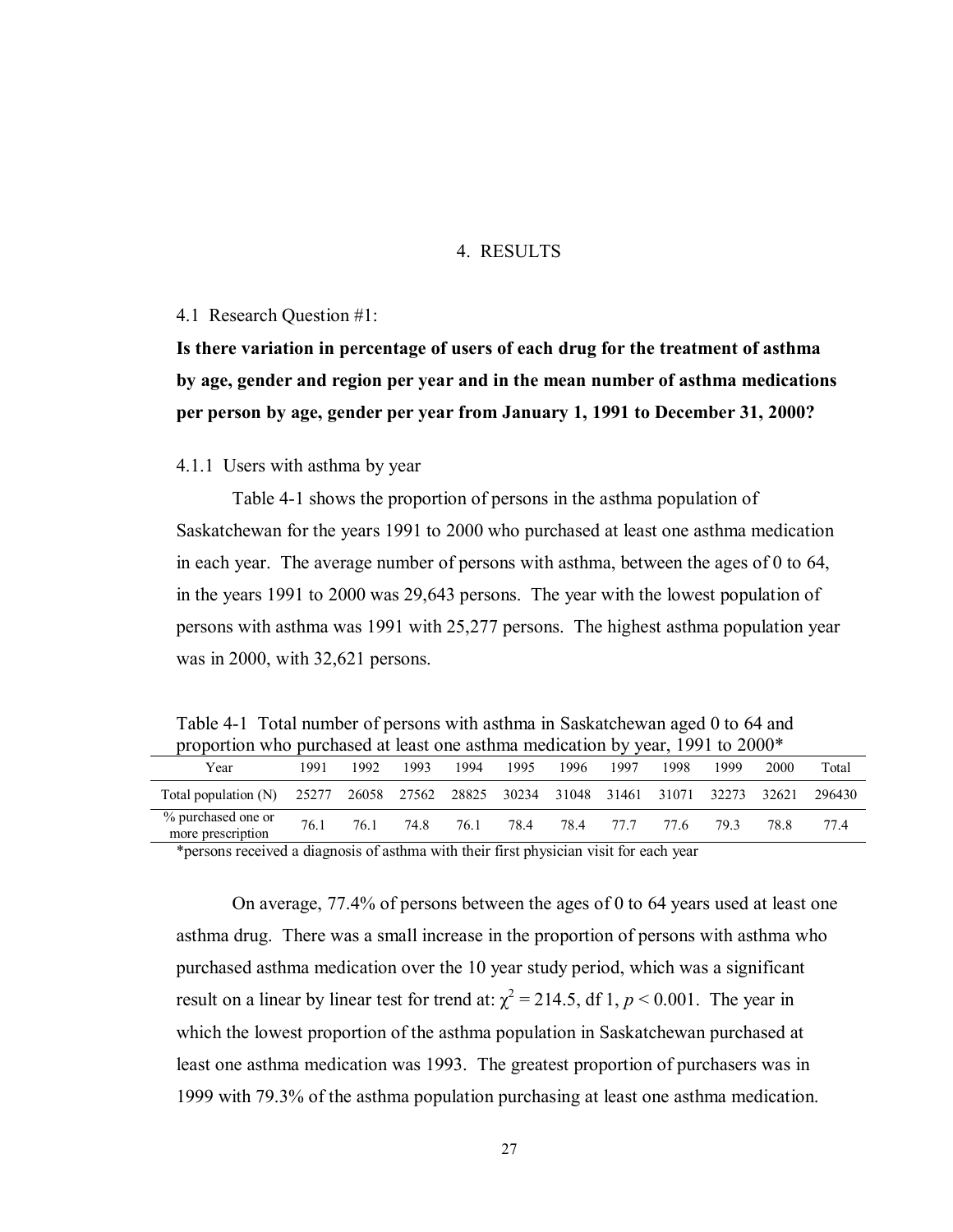4.1.2 Users with asthma by age and year

For 1991 to 2000, those aged 35 to 64 years were the greatest purchasers of asthma medications (78.2%), followed by 15-34 year old purchasers (77.3%) (Table 4- 2). The average proportion of 5-14 year old medication purchasers with asthma was 77.2% and the average proportion of 0-4 year olds was 75.4% over the ten year period of the study.

Children aged 0-4 years had the highest increase in the proportion of users of asthma medication between 1991 and 2000 (6.1%). Users in all age groups decreased in the percentage of persons purchasing asthma medications in 1993. The decrease was small for the 15-34 year old age group in comparison to other age groups. In the last two years of the study period, all of the age groups had similar proportions of asthma medication users, which was slightly less than 80% of the asthma population. The linear by linear test for trends within each age group had significant results (all *p* < 0.001).

|                  |               | 0-4 years      |               | 5-14 years     |               | 15-34 years    |               | 35-64 years |
|------------------|---------------|----------------|---------------|----------------|---------------|----------------|---------------|-------------|
| Year             | $\frac{0}{0}$ | N <sup>†</sup> | $\frac{0}{0}$ | N <sup>†</sup> | $\frac{0}{0}$ | N <sup>†</sup> | $\frac{0}{0}$ | $N+$        |
| 1991             | 73.9          | 3971           | 77.5          | 7870           | 75.5          | 7013           | 76.4          | 6423        |
| 1992             | 73.9          | 4084           | 76.1          | 7836           | 76.6          | 7413           | 76.6          | 6725        |
| 1993             | 72.1          | 3973           | 73.8          | 8440           | 76.1          | 8093           | 75.8          | 7056        |
| 1994             | 73.5          | 3933           | 75.8          | 8902           | 76.8          | 8574           | 77.0          | 7416        |
| 1995             | 75.2          | 4105           | 78.6          | 9460           | 78.4          | 8829           | 79.8          | 7840        |
| 1996             | 74.7          | 4228           | 77.8          | 9276           | 79.0          | 9207           | 80.2          | 8337        |
| 1997             | 76.0          | 4156           | 76.8          | 8972           | 77.8          | 9344           | 79.3          | 8989        |
| 1998             | 75.4          | 4113           | 76.6          | 8336           | 77.9          | 9516           | 79.0          | 9106        |
| 1999             | 78.8          | 4122           | 79.5          | 8820           | 77.8          | 9571           | 80.6          | 9760        |
| 2000             | 80.0          | 3973           | 79.3          | 8466           | 77.5          | 9978           | 79.0          | 10204       |
| Total<br>average | 75.4          | 4066           | 77.2          | 8638           | 77.3          | 8754           | 78.2          | 8186        |

Table 4-2 Number of persons with asthma and proportion who purchased an asthma medication by age and year, 1991 to 2000.\*

\*NB: persons received a diagnosis of asthma with their first physician visit for each year

†N is the denominator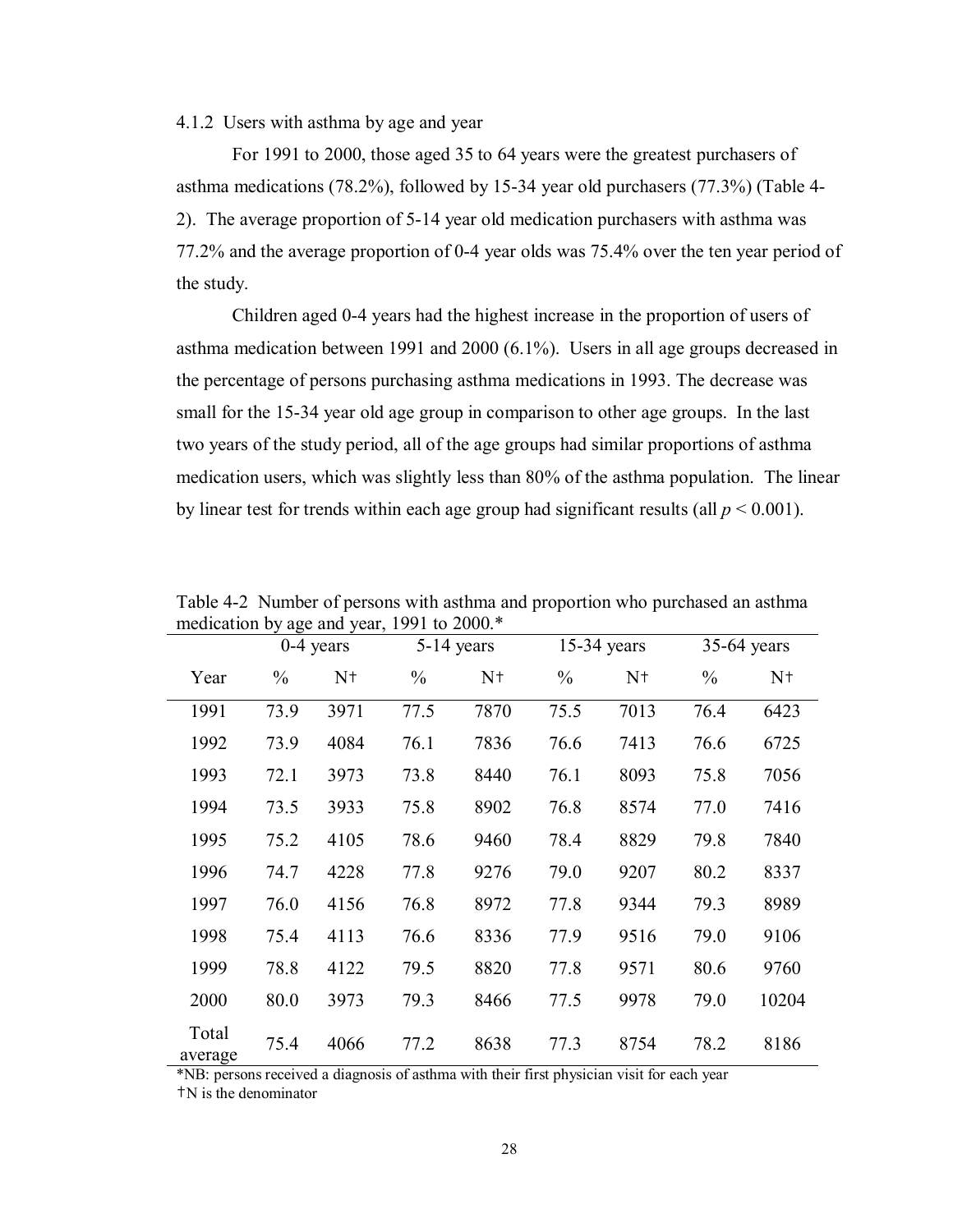### 4.1.3 Users with asthma by sex and year

As observed in Table 4-3 during the ten year study period, there was a greater average proportion of males who purchased at least one asthma medication compared with females (78.1% versus 76.5%). The difference between sexes was approximately 2.0% for most years and was found to be significant  $(p < 0.001)$ . The difference between males and females appeared to decrease by 2000. As the male proportion of medication purchasers increased moderately, from 77.5% to 79.4% over the ten year period, the female proportion of purchasers increased (from 74.4% to 78.1%). As seen previously, in the year 1993 there were fewer purchasers of asthma medication for both sexes.

| Year    |               | Male  |               | Female |
|---------|---------------|-------|---------------|--------|
|         | $\frac{0}{0}$ | N     | $\frac{0}{0}$ | N      |
| 1991    | 77.5          | 13509 | 74.4          | 11768  |
| 1992    | 77.0          | 13776 | 75.0          | 12282  |
| 1993    | 75.7          | 14506 | 73.7          | 13056  |
| 1994    | 76.8          | 15017 | 75.3          | 13808  |
| 1995    | 78.9          | 15963 | 77.9          | 14271  |
| 1996    | 79.1          | 16063 | 77.5          | 14985  |
| 1997    | 78.0          | 16212 | 77.4          | 15249  |
| 1998    | 77.9          | 15999 | 77.2          | 15072  |
| 1999    | 80.2          | 16444 | 78.3          | 15829  |
| 2000    | 79.4          | 16733 | 78.1          | 15888  |
| Overall | 78.1          | 15422 | 76.5          | 14221  |

Table 4-3 Number of persons with asthma and proportion of users, aged 0 to 64, in Saskatchewan by sex and year, 1991 to 2000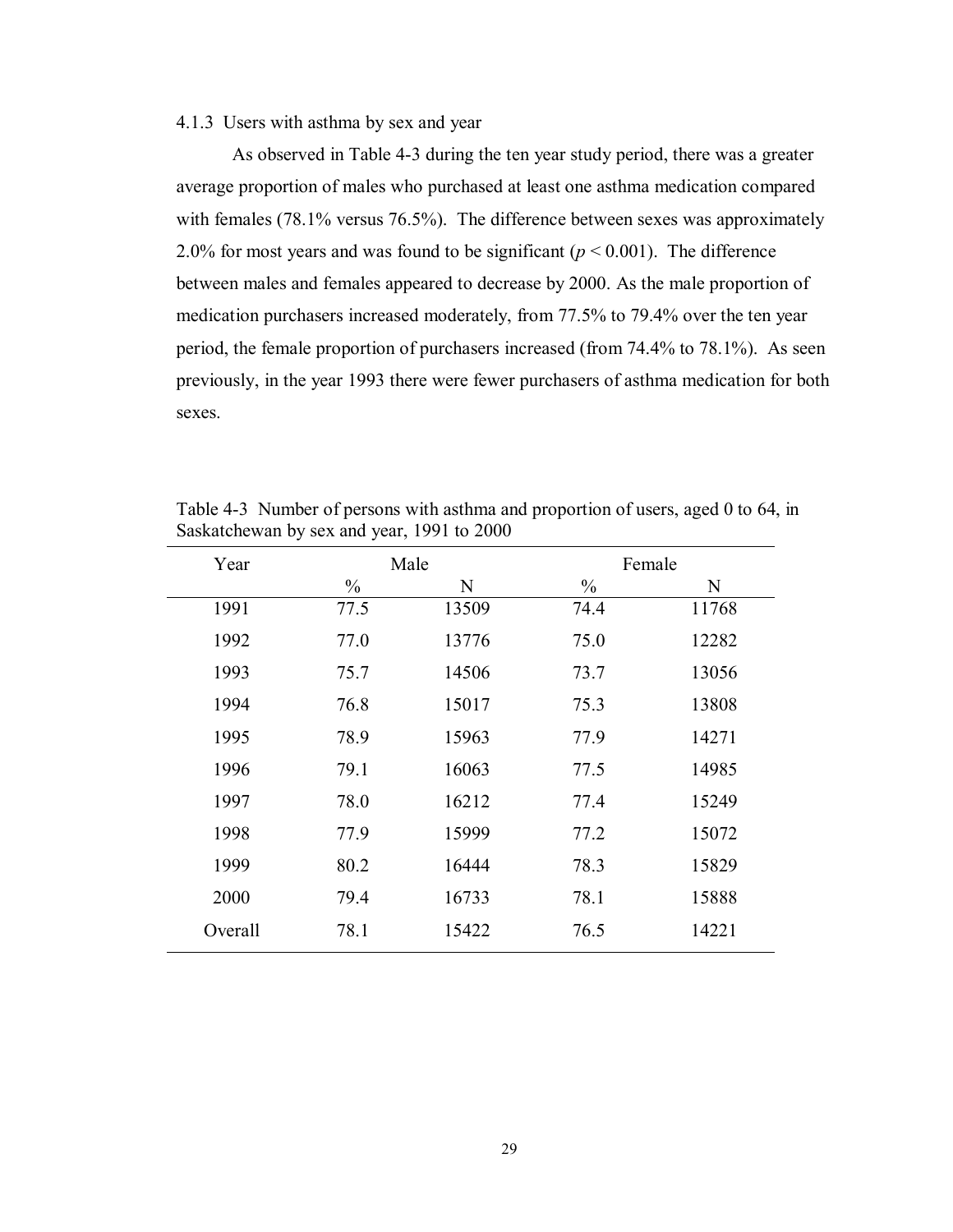# 4.1.4 Users by health region and year

As Table 4-4 shows, a similar proportion of the population purchased at least one asthma medication within a given year of the study period in all health regions, with the exception of the Northern health region. In contrast to the increases observed in other health regions over the ten year study period, the proportion of users in the Northern health region decreased over time and had almost 11.0% fewer purchasers per region than all other 10 health regions from 1994 onward.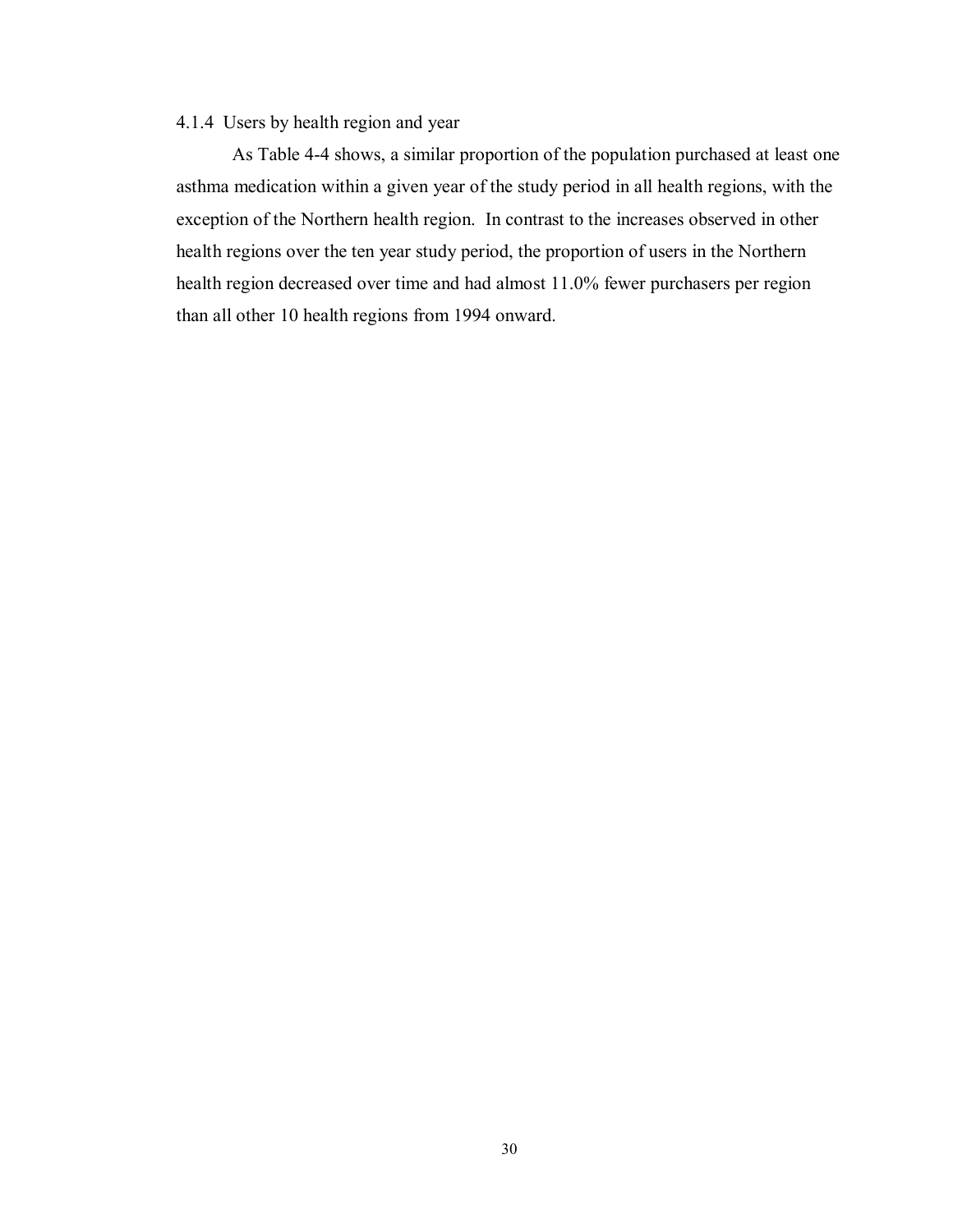|                                                                                                                                                                                | Northern<br>Region<br>Health | Z             | 147  | 184                         | 194            | 209                  | 237      | 235             | 243  | 237  | 226  | 224  | 214           |                                                                                                               |
|--------------------------------------------------------------------------------------------------------------------------------------------------------------------------------|------------------------------|---------------|------|-----------------------------|----------------|----------------------|----------|-----------------|------|------|------|------|---------------|---------------------------------------------------------------------------------------------------------------|
|                                                                                                                                                                                |                              | $\frac{6}{6}$ | 70.7 | 68.5                        | 67.0           | 61.7                 | 66.2     | 56.6            | 58.0 | 61.6 | 68.1 | 58.9 | 63.7          |                                                                                                               |
|                                                                                                                                                                                | Prairie                      | Z             | 1153 | 1224                        | 1285           | 1235                 | 1330     | 1385            | 1311 | 1394 | 1399 | 1426 | 1314          |                                                                                                               |
|                                                                                                                                                                                | North                        | $\frac{5}{6}$ | 74.7 | 73.0                        | 70.4           | 75.9                 | 80.3     | 78.6            | 79.9 | 77.0 | 76.6 | 75.7 | 76.2          |                                                                                                               |
|                                                                                                                                                                                |                              | z             | 1826 | 1631                        | 1700           | 1759                 | 1917     | 1864            | 1929 | 1853 | 1857 | 1913 | 1825          |                                                                                                               |
|                                                                                                                                                                                | Parkland<br>Prince<br>Albert | $\frac{5}{6}$ | 75.2 | 74.9                        | 76.6           | 77.3                 | 78.9     | 78.9            | 77.9 | 79.8 | 80.5 | 81.9 | 78.2          |                                                                                                               |
|                                                                                                                                                                                |                              | Z             | 836  | 759                         | 867            | 895                  | 895      | 917             | 950  | 900  | 954  | 933  | 891           |                                                                                                               |
|                                                                                                                                                                                | Kelsey<br>Trail              | $\%$          | 77.3 | 77.1                        | 74.7           | 76.5                 | 79.1     | 79.5            | 79.2 | 76.6 | 77.1 | 80.7 | 77.8          |                                                                                                               |
|                                                                                                                                                                                |                              | Z             | 1505 | 1520                        | 1590           | 1633                 | 1607     | 1652            | 1676 | 1555 | 1501 | 1510 | 1575          |                                                                                                               |
|                                                                                                                                                                                | Heartland                    | $\%$          | 76.1 | 76.7                        | 76.4           | 77.4                 | 80.5     | 80.8            | 79.2 | 79.2 | 80.7 | 79.9 | 78.7          |                                                                                                               |
|                                                                                                                                                                                |                              | Z             | 1962 | 2116                        | 2118           | 1911                 | 1944     | 1844            | 1933 | 1906 | 2006 | 2166 | 1991          |                                                                                                               |
|                                                                                                                                                                                | Sunrise                      | $\frac{5}{6}$ | 79.1 | 80.2                        | 78.0           | 77.9                 | 80.6     | 79.6            | 78.3 | 79.9 | 80.5 | 81.5 | 79.6          |                                                                                                               |
|                                                                                                                                                                                |                              | Z             | 1290 | 1306                        | 1336           | 1337                 | 1411     | 1336            | 1384 | 1397 | 1534 | 1298 | 1363          |                                                                                                               |
|                                                                                                                                                                                | Cypress                      | $\%$          | 76.4 | 75.4                        | 72.3           | 77.6                 | 77.5     | 77.2            | 75.8 | 77.7 | 84.6 | 77.4 | 77.2          |                                                                                                               |
|                                                                                                                                                                                |                              | Z             | 1668 | 1706                        | 1807           | 1986                 | 2039     | 2087            | 2085 | 2045 | 2097 | 2070 | 1959          |                                                                                                               |
|                                                                                                                                                                                | Five Hills                   | $\lesssim$    | 79.5 | $\infty$<br>$\overline{80}$ | $\circ$<br>77. | Ċ<br>$\overline{80}$ | Ċ<br>79. | $\infty$<br>79. | 80.4 | 79.4 | 80.1 | 78.7 | 79.6          |                                                                                                               |
|                                                                                                                                                                                |                              | Z             | 1699 | 1865                        | 1670           | 1757                 | 1757     | 1698            | 1839 | 1940 | 2121 | 1981 | 1833          |                                                                                                               |
|                                                                                                                                                                                | Country<br>Sun               | $\frac{5}{6}$ | 76.2 |                             | 74.0           | 75.0                 | 80.0     | 80.1            | 79.1 | 79.7 | 80.7 | 81.3 | 78.5          |                                                                                                               |
|                                                                                                                                                                                |                              | Z             | 6702 | 71.5 7060 78.4              | 7810           | 8074                 | 8594     | 9028            | 8912 | 8656 | 9062 | 9281 | 8318          |                                                                                                               |
|                                                                                                                                                                                | Saskatoon                    | $\lesssim$    | 72.7 |                             | 71.1           | 72.9                 | 77.0     | 77.0            | 76.4 | 77.1 | 79.4 | 78.1 | 75.3          |                                                                                                               |
| Table 4-4 Total number of persons with asthma and the proportion who purchased an asthma medication, aged 0 to 64, in<br>Saskatchewan by health region and year, 1991 to 2000* |                              | $\mathsf{z}$  | 6488 |                             | 7185           | 8029                 | 8502     | 8999            | 9192 | 9184 | 9514 | 9812 | 8359          | * Persons received a diagnosis of asthma with their first physician visit for each year, N is the denominator |
|                                                                                                                                                                                | Qu'Appelle<br>Regina         | $\lesssim$    | 77.8 | 78.7 6687                   | 78.1           | 77.5                 | 78.4     | 78.9            | 78.0 | 76.5 | 78.7 | 78.4 | 78.1          |                                                                                                               |
|                                                                                                                                                                                | Year                         |               | 1991 | 1992                        | 1993           | 1994                 | 1995     | 1996            | 1997 | 1998 | 1999 | 2000 | mean<br>Total |                                                                                                               |

\* Persons received a diagnosis of asthma with their first physician visit for each year, N is the denominator 3  $\frac{2}{3}$  $\frac{1}{2}$ **TOT TRY** max private g 5  $\lim_{\epsilon\to 0}$ 3 ž Ş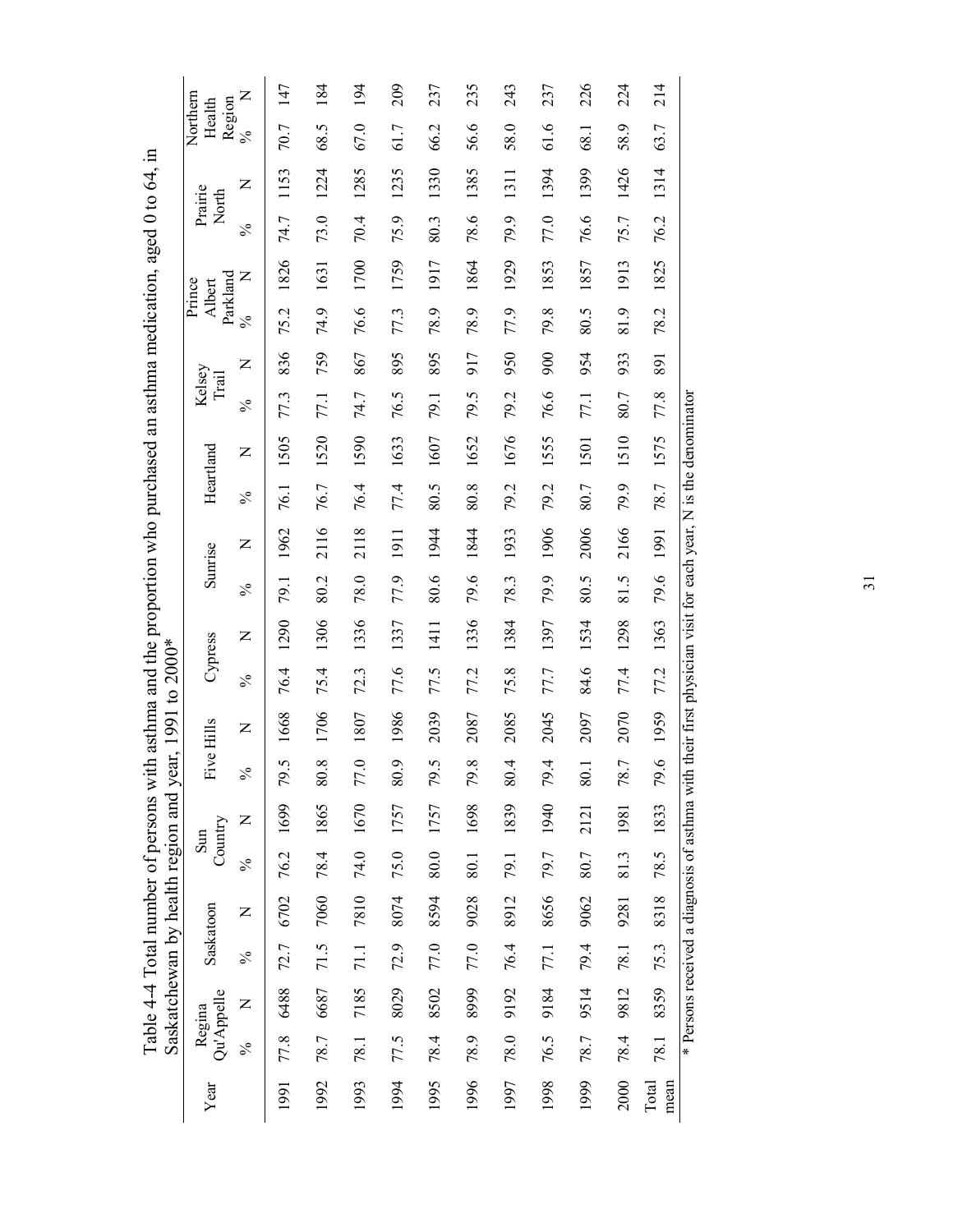4.1.5 Distributions of asthma prescriptions by age group and calendar year

The number of asthma prescriptions purchased over the ten year study period increased from 129,763 in 1991 to 139,486 in 2000 (Table 4-5). The smallest number of asthma prescriptions was purchased in 1993 (113,997).

The percentage of the total asthma prescriptions per year increased with successive age groups. The 0-4 and 5-14 year old age groups had the lowest percents of asthma prescriptions in each year of the study.

| Year               | Total  | $0-4$ years   |       | 5-14 years    |       |               | 15-34 years | $35-64$ years |       |
|--------------------|--------|---------------|-------|---------------|-------|---------------|-------------|---------------|-------|
|                    | N      | $\frac{0}{0}$ | N     | $\frac{0}{0}$ | N     | $\frac{0}{0}$ | N           | $\frac{0}{0}$ | N     |
| 1991               | 129763 | 10.4          | 13441 | 24.3          | 31554 | 27.4          | 35517       | 38.0          | 49251 |
| 1992               | 126549 | 10.6          | 13436 | 22.8          | 28829 | 28.4          | 35937       | 38.2          | 48347 |
| 1993               | 113997 | 9.6           | 10934 | 21.7          | 24734 | 30.0          | 34150       | 38.8          | 44179 |
| 1994               | 119297 | 9.4           | 11217 | 22.3          | 26620 | 30.2          | 36074       | 38.0          | 45386 |
| 1995               | 130544 | 9.6           | 12574 | 22.8          | 29758 | 29.1          | 37942       | 38.5          | 50270 |
| 1996               | 133388 | 9.7           | 12932 | 21.0          | 28026 | 29.6          | 39485       | 39.7          | 52945 |
| 1997               | 131813 | 9.5           | 12474 | 19.4          | 25602 | 29.1          | 38321       | 42.0          | 55416 |
| 1998               | 129115 | 8.9           | 11440 | 18.2          | 23497 | 29.6          | 38206       | 43.4          | 55972 |
| 1999               | 138975 | 9.7           | 13445 | 19.6          | 27193 | 27.6          | 38302       | 43.2          | 60035 |
| 2000               | 139486 | 9.3           | 13041 | 19.0          | 26481 | 28.4          | 39672       | 43.2          | 60292 |
| 10 year<br>average | 129293 | 9.7           | 12493 | 21.1          | 27229 | 29.0          | 37361       | 40.3          | 56627 |

Table 4-5 Percentage of asthma prescriptions purchased by persons with asthma in Saskatchewan by age and year, 1991 to 2000\*

\*Persons received a diagnosis of asthma with their first physician visit for each year

The 35-64 year old group was the only group to increase in the percentage of asthma prescriptions over the study period. The 35-64 year old group had the highest percentage of prescriptions in every calendar year and at least 7.0% higher than all other age groups throughout the study period.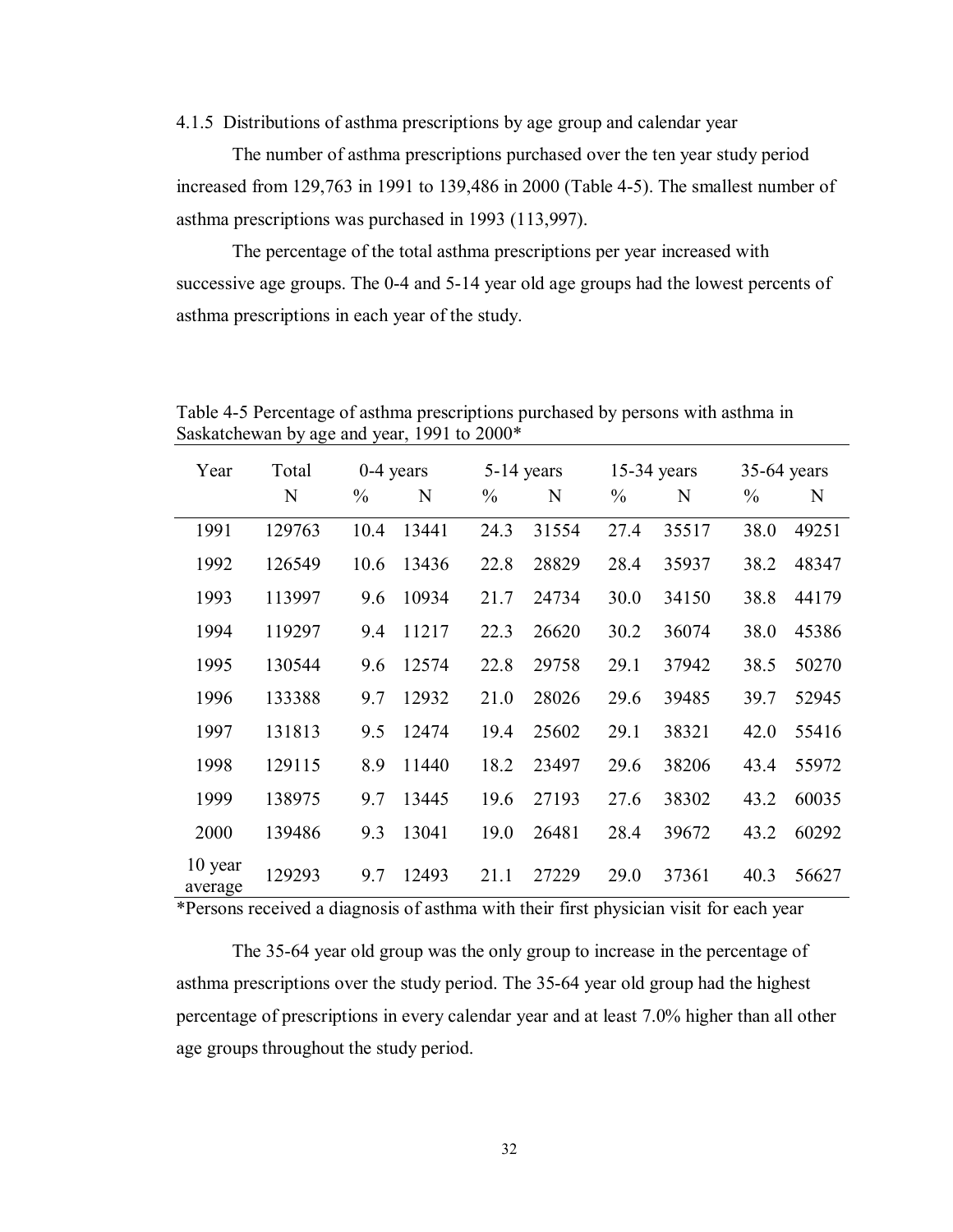4.1.6 Distribution of asthma prescriptions by sex and calendar year

The percentage of prescriptions was consistently greater for males over the ten year period than it was for females (Table 4-6). The proportion of prescriptions for males decreased over the study period while that of females increased. The sex difference was narrowed toward the year 2000.

| Year          | <b>Total Prescriptions</b> |               | Male  |               | Female |
|---------------|----------------------------|---------------|-------|---------------|--------|
|               | N                          | $\frac{0}{0}$ | N     | $\frac{0}{0}$ | N      |
| 1991          | 129763                     | 56.1          | 72781 | 43.9          | 56982  |
| 1992          | 126549                     | 55.1          | 69717 | 44.9          | 56832  |
| 1993          | 113997                     | 54.4          | 62043 | 45.6          | 51954  |
| 1994          | 119297                     | 54.0          | 64478 | 46.0          | 54819  |
| 1995          | 130544                     | 53.9          | 70353 | 46.1          | 60191  |
| 1996          | 133388                     | 52.9          | 70563 | 47.1          | 62825  |
| 1997          | 131813                     | 51.8          | 68295 | 48.2          | 63518  |
| 1998          | 129115                     | 52.5          | 67765 | 47.5          | 61350  |
| 1999          | 138975                     | 52.0          | 72258 | 48.0          | 66717  |
| 2000          | 139486                     | 51.8          | 72289 | 48.2          | 67197  |
| Total<br>mean | 129293                     | 53.5          | 68874 | 46.6          | 60239  |

Table 4-6 Percentage of asthma medication purchased by persons with asthma, aged 0 to 64, in Saskatchewan by sex and year, 1991 to 2000\*

\*Persons with asthma purchased at least one asthma medication in each year

#### 4.1.7 Mean number of prescription purchases by year

Overall, mean prescription purchases decreased over the ten years of the study (Table 4-7). For each year, from 1991 to 2000, the standard deviation for the mean number of prescription purchases per year was greater than the mean number itself. This indicated large variability in the data.

## 4.1.8 Mean number of prescription purchases by age group and year

For all age groups, the mean number of prescription purchases decreased from 1991 to 2000 (Table 4-8). Those aged 0-4 years and 5-14 years had the lowest mean prescription purchases. The 35-64 year old group had the highest mean prescription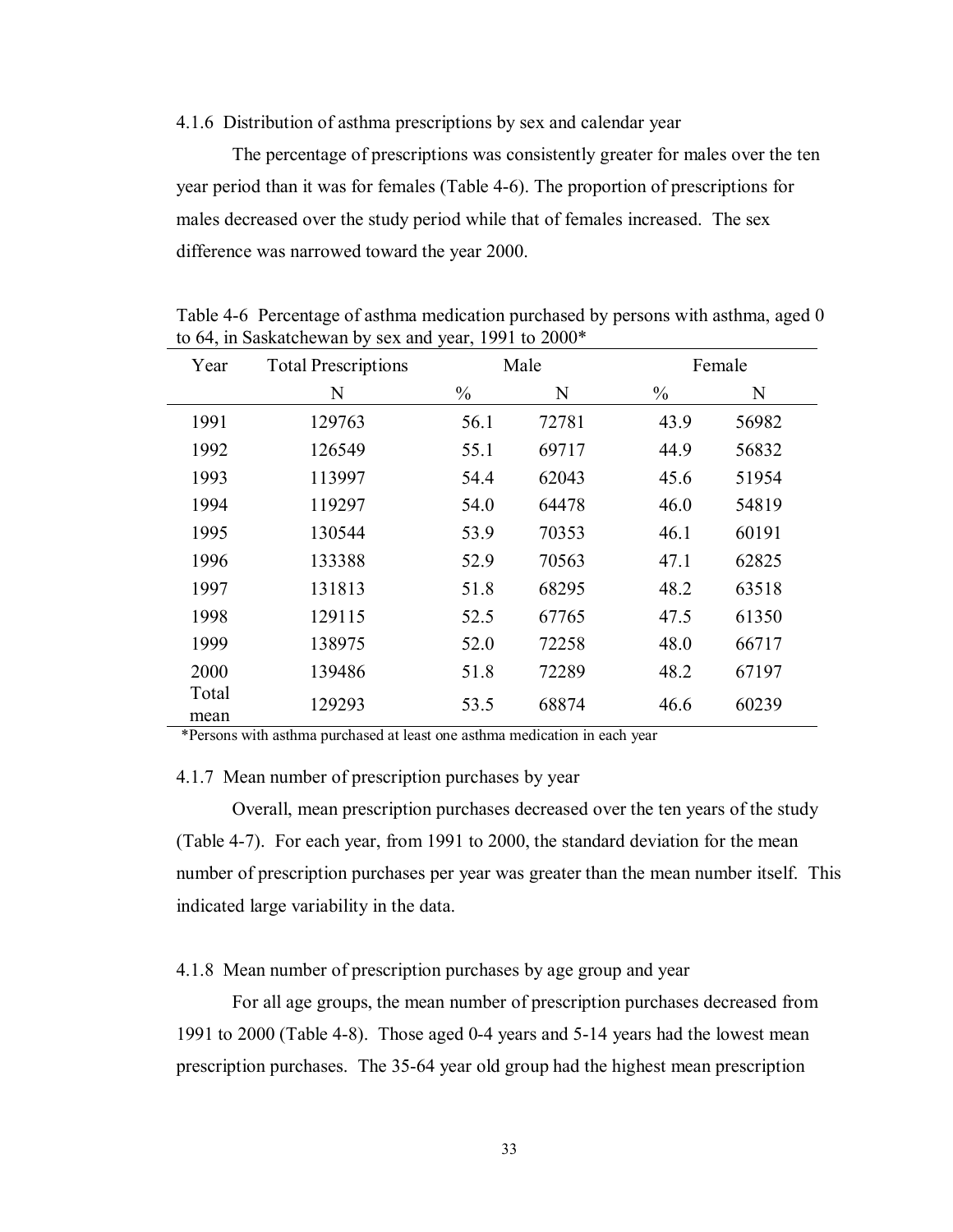|               |      |              |               |              |            |              |                |              |               |              |               |              | Table 4-7 Mean number of prescriptions purchased by persons with asthma by year, 1991 to 2000               |              |      |              |                  |              |                  |              |
|---------------|------|--------------|---------------|--------------|------------|--------------|----------------|--------------|---------------|--------------|---------------|--------------|-------------------------------------------------------------------------------------------------------------|--------------|------|--------------|------------------|--------------|------------------|--------------|
|               |      | 1991         |               | 1992         |            | 1993         |                | 1994         |               | 1995         |               | 1996         | 1997                                                                                                        |              | 1998 |              | 1999             |              | 2000             |              |
| Mean          |      |              | $\frac{8}{6}$ |              | $6\dot{4}$ | ς.           | 5              | 5.4          |               | 5.5          |               | 5.5          |                                                                                                             | 54           |      | 5.4          | 5.4              |              | 5.4              |              |
| Std. Dev.     |      |              | 8.27          |              | 7.78       | 6.64         |                | 6.54         |               | 6.52         |               | 6.68         |                                                                                                             | 6.61         | 6.54 |              | 6.56             |              | 6.46             |              |
|               |      |              |               |              |            |              |                |              |               |              |               |              | Table 4-8 Mean number of prescriptions purchased by persons with asthma by age group and year, 1991 to 2000 |              |      |              |                  |              |                  |              |
|               | 1991 |              | 1992          |              | 1993       |              | 1994           |              | 1995          |              |               | 1996         | 1997                                                                                                        |              | 1998 |              | 1999             |              | 2000             |              |
| groups<br>Age | Mean | Std.<br>Dev. | Mean          | Dev.<br>Std. | Mean       | Dev.<br>Std. | Mean           | Std.<br>Dev. | Mean          | Std.<br>Dev. | Mean          | Std.<br>Dev. | Mean                                                                                                        | Std.<br>Dev. | Mean | Std.<br>Dev. | Mean             | Std.<br>Dev. | Mean             | Std.<br>Dev. |
| $0-4$ yrs     | 4.6  | 5.14         | 4.5           | 4.70         | 3.8        | 3.69         | $\dot{3}$ .9   | 3.74         | $\frac{1}{4}$ | 3.95         | $\frac{1}{4}$ | 3.89         | $\ddot{ }$                                                                                                  | 3.81         | 3.7  | 3.50         | $\frac{1}{4}$    | 3.71         | $\frac{1}{4}$    | 3.16         |
| $5 - 14$ yrs  | 5.2  | 5.99         | 4.8           | 5.35         | 4.0        | 4.24         | $\frac{4}{10}$ | 4.04         | $\frac{4}{1}$ | 4.05         | 3.9           | 3.88         | 3.7                                                                                                         | 3.80         | 3.7  | 3.80         | 3.9              | 3.94         | $\frac{4}{10}$   | 3.86         |
| $15-34$ yrs   | 6.7  | 6.71         | 6.3           | 7.45         | 5.6        | 6.25         | 5.5            | 6.22         | 5.9           | 6.06         | 5.4           | 6.20         | 5.3                                                                                                         | 6.02         | 5.2  | 5.64         | $\overline{5}$ . | 5.70         | $\overline{5.1}$ | 5.67         |

35-64yrs 10.1 11.17 9.4 10.56 8.3 9.20 8.0 9.11 8.0 9.13 8.0 9.35 7.8 9.14 7.8 9.09 7.6 9.06 7.5 8.82

 $8.0$ 

9.11

 $8.0$ 

9.20

8.3

10.56

 $9.4$ 

 $11.17$ 

 $10.1\,$ 

35-64yrs

9.13

8.82

7.5

9.06

 $7.6$ 

9.09

 $7.8$ 

9.14

 $7.8$ 

9.35

 $8.0$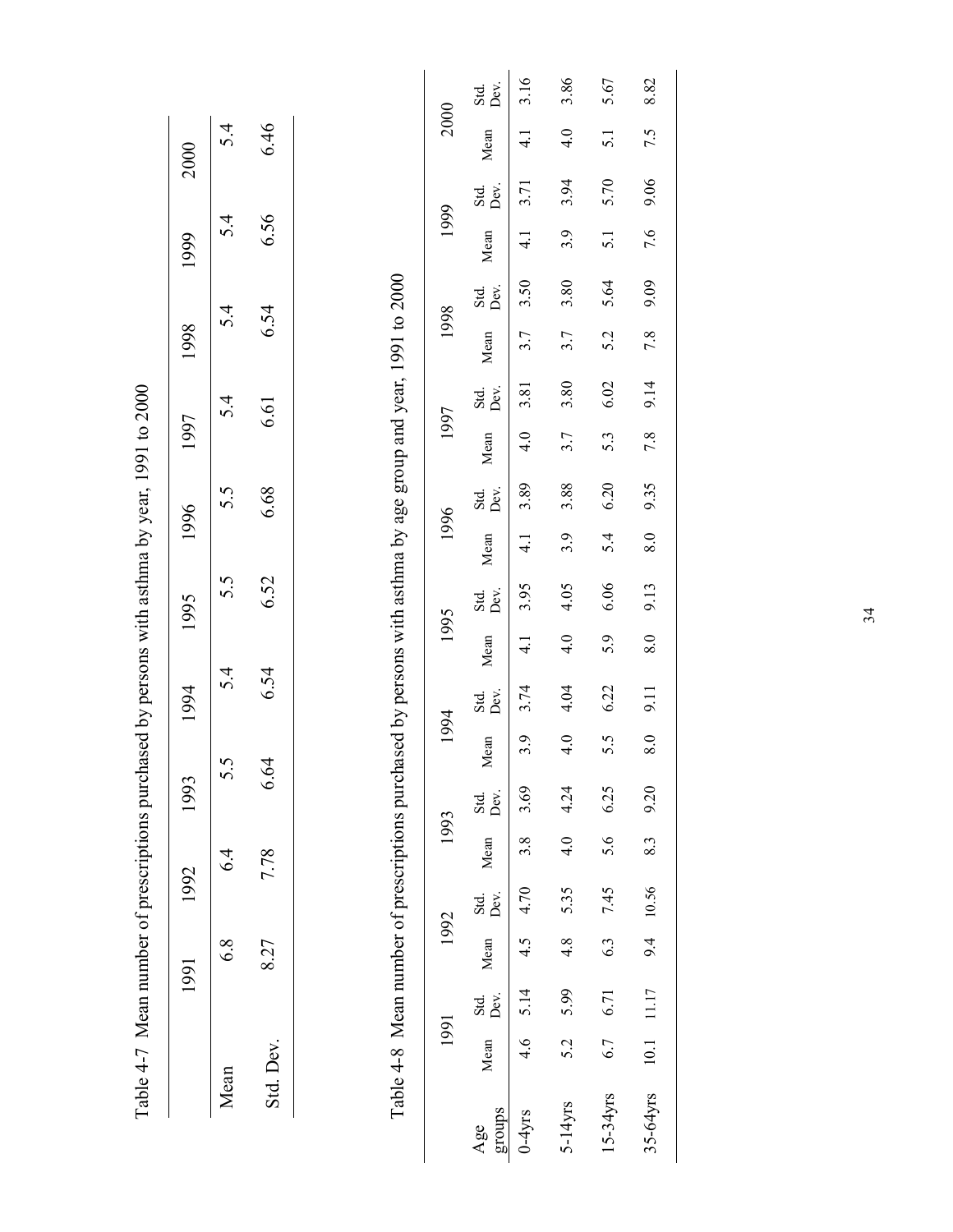purchases. The 0-4 year old group had the least change in mean purchases over the ten year study period. The 35-64 year old group had the greatest decrease in the mean number of prescriptions from 1991 to 2000 (2.6%).

## 4.1.9 Mean number of prescription purchases by sex and year

 When mean prescription purchases were examined by sex for the years 1991 to 2000, there were decreases for both males and females (Table 4-9). For all years of the study period, males had more average prescription purchases per year than females. When the mean number of prescription purchases was considered by age and sex (Table 4-10), the greatest differences were found for the 15-34 year old and 35-64 year old groups. Within each age group from 1991 to 2000, males had a larger mean number of prescriptions than females. By 2000, both males and females in the 35-64 year old group had the highest mean number of prescription use, 7.81 and 7.23, respectively.

Tables 4-8 and 4-9 showed that the mean number of prescriptions decreased sharply for both sexes, within and across age groups, from 1991 to 1993 and seemed to plateau or stabilize to 2000.

| Year    |      | Male      |      | Female    |      | All       |
|---------|------|-----------|------|-----------|------|-----------|
|         | Mean | Std. Dev. | Mean | Std. Dev. | Mean | Std. Dev. |
| 1991    | 7.0  | 8.44      | 6.5  | 8.07      | 6.8  | 8.27      |
| 1992    | 6.6  | 7.79      | 6.2  | 7.75      | 6.4  | 7.78      |
| 1993    | 5.7  | 6.55      | 5.4  | 6.74      | 5.5  | 6.64      |
| 1994    | 5.6  | 6.55      | 5.3  | 6.52      | 5.4  | 6.54      |
| 1995    | 5.6  | 6.44      | 5.4  | 6.62      | 5.5  | 6.52      |
| 1996    | 5.6  | 6.51      | 5.4  | 6.85      | 5.5  | 6.68      |
| 1997    | 5.4  | 6.44      | 5.4  | 6.79      | 5.4  | 6.61      |
| 1998    | 5.4  | 6.34      | 5.3  | 6.74      | 5.4  | 6.54      |
| 1999    | 5.5  | 6.29      | 5.4  | 6.88      | 5.4  | 6.56      |
| 2000    | 5.4  | 6.12      | 5.4  | 6.80      | 5.4  | 6.46      |
| Overall | 5.7  | 6.75      | 5.5  | 6.96      | 5.6  | 6.85      |

Table 4-9 Mean number of prescriptions purchased by persons with asthma by sex and year, 1991 to 2000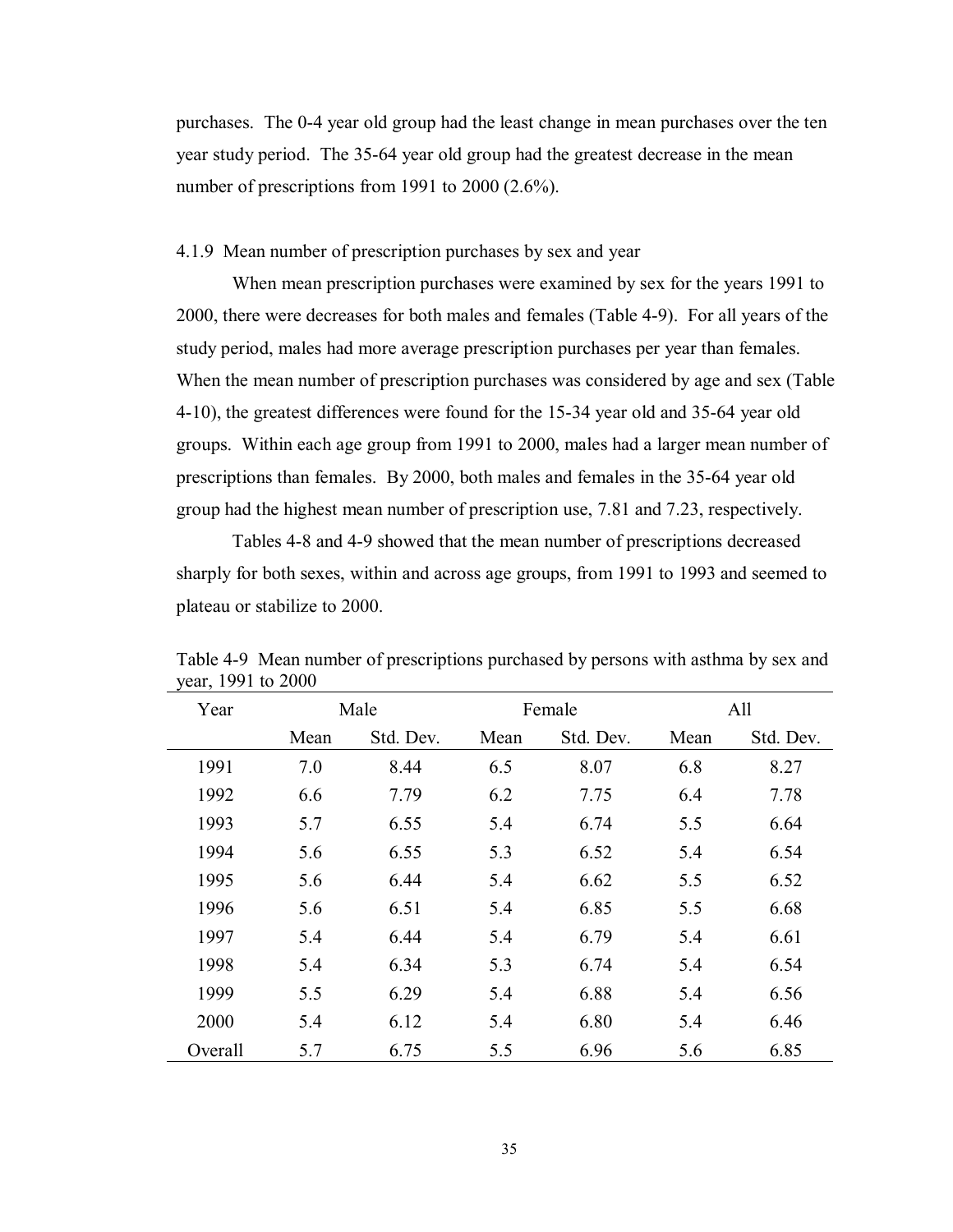|               | Female | Dev.<br>Std.         | 10.22                     | 10.13            | 9.05            | 8.72          | 8.84          | 9.17          | 8.94        | 8.93             | 8.94                | 8.86             | 9.15             |
|---------------|--------|----------------------|---------------------------|------------------|-----------------|---------------|---------------|---------------|-------------|------------------|---------------------|------------------|------------------|
| 35-64 years   |        | Mean<br>Dev.<br>Std. | $\overline{9}$ .<br>12.15 | 8.8<br>11.03     | 7.8<br>9.37     | 7.4<br>9.58   | 7.6<br>9.47   | 7.5<br>9.57   | 7.5<br>9.39 | 7.4<br>9.29      | 7.3<br>9.20         | 7.2<br>8.77      | 7.7<br>9.76      |
|               | Male   | Mean                 | 11.2                      | 10.2             | 8.9             | 8.7           | 8.7           | 8.4           | 8.2         | $8.\overline{3}$ | $\overline{\infty}$ | 7.8              | 8.7              |
|               | Female | Dev.<br>Std.         | 7.57                      | 6.94             | 5.92            | 5.89          | 5.81          | 6.06          | 5.87        | 5.52             | 5.77                | 5.76             | 6.08             |
| $15-34$ years |        | Mean                 | 6.2                       | 5.6              | 5.0             | 5.0           | 5.0           | 5.0           | 4.9         | 4.7              | 4.9                 | $4.\overline{8}$ | $\overline{5.1}$ |
|               | Male   | Dev.<br>Std.         | 8.09                      | 7.87             | 6.52            | 6.50          | 6.27          | 6.31          | 6.15        | 5.74             | 5.61                | 5.55             | 6.45             |
|               |        | Mean                 | 7.3                       | $\overline{z}$   | $\overline{61}$ | 6.0           | 6.0           | 5.8           | 5.6         | 5.6              | 5.5                 | 5.4              | 6.0              |
|               | Female | Dev.<br>Std.         | 5.82                      | 5.31             | 4.16            | 3.67          | 3.87          | 3.75          | 3.69        | 3.96             | 3.81                | 3.75             | 4.22             |
| $5-14$ years  |        | Mean                 | $\frac{9}{4}$             | 4.6              | 3.8             | 3.7           | 3.8           | 3.6           | 3.5         | 3.5              | $3.\overline{6}$    | 3.8              | 3.9              |
|               | Male   | Dev.<br>Std.         | 6.08                      | 5.37             | 4.30            | 4.27          | 4.16          | 3.96          | 3.86        | 3.68             | 4.01                | 3.92             | 4.41             |
|               |        | Mean                 | 5.4                       | 5.0              | $\frac{1}{4}$   | $\frac{1}{4}$ | $\frac{1}{4}$ | $\frac{4}{1}$ | 3.9         | 3.8              | $\frac{1}{4}$       | $\frac{1}{4}$    | 4.2              |
|               | Female | Std.<br>Dev.         | 4.98                      | 5.37             | 3.53            | 3.61          | 3.89          | 3.57          | 3.43        | 3.16             | 3.43                | 3.56             | 3.79             |
| $0-4$ years   |        | Mean                 | $4.\overline{3}$          | $4.\overline{3}$ | 3.7             | 3.6           | 4.0           | 3.9           | 3.8         | 3.4              | 3.8                 | 3.9              | 3.9              |
|               | Male   | Dev.<br>Std.         | 5.21                      | 4.81             | 3.78            | 3.81          | 3.97          | 4.06          | 4.02        | 3.68             | 3.85                | 3.64             | 4.12             |
|               |        | Mean                 | 4.8                       | 4.6              | 3.9             | 4.0           | $\frac{1}{4}$ | 4.2           | 4.0         | 3.9              | $4.\overline{3}$    | 4.2              | 4.2              |
|               |        | Year                 | 1991                      | 1992             | 1993            | 1994          | 1995          | 1996          | 1997        | 1998             | 1999                | 2000             | Mean<br>Total    |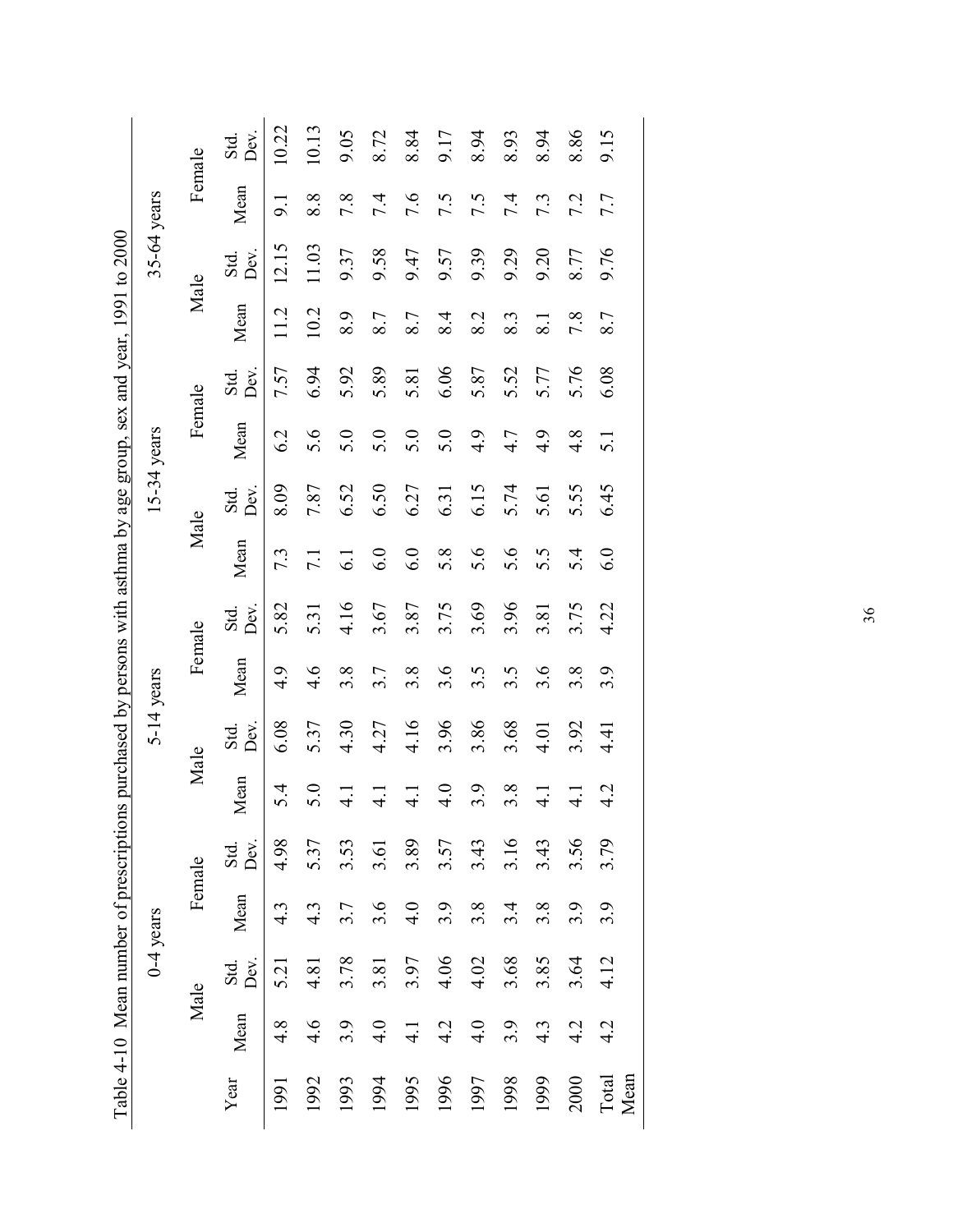4.1.10 Proportion of users and mean number of prescriptions by drug groups

The drug groups selected for this portion of the analysis were the major medications used by persons with asthma over the ten year study period. Separated into medication groups according to the Saskatchewan Health Prescription Drug Plan Formulary (43), we observed which asthma medications increased and decreased over the ten years of the study period (Table 4-11).

#### 4.1.10.1 Short-acting inhaled beta<sub>2</sub>-agonists

Short-acting, inhaled beta $_2$ -agonists were the predominant asthma medication used by persons with asthma in this study. This was reflected both in the proportion of persons purchasing the medication and within their mean number of prescriptions. Over the study period the proportion of persons purchasing inhaled short-acting beta $_{2}$ – agonists remained relatively steady, but the mean number of prescriptions gradually decreased.

Between 1991 and 1993 there was a significant decline in the purchasing of inhaled beta<sub>2</sub>-agonists, from 79.7% in 1991 to 75.9% in 1993. After 1993, the proportion purchased increased gradually to the end of the study period to maintain a percentage in the upper seventies.

## 4.1.10.2 Inhaled corticosteroids

The greatest increase in use over the ten year study period was in the inhaled corticosteroid medication group, from 41.5% in 1991 to 70.4% in 2000. Mean prescription drug purchases nearly doubled by 2000 but were still much lower than the mean number of prescriptions of inhaled short-acting beta<sub>2</sub>-agonists.

## 4.1.10.3 Oral corticosteroids

The proportion of persons purchasing oral corticosteroids increased over the ten year study period. However, the mean number of prescriptions per person remained relatively constant throughout the study period.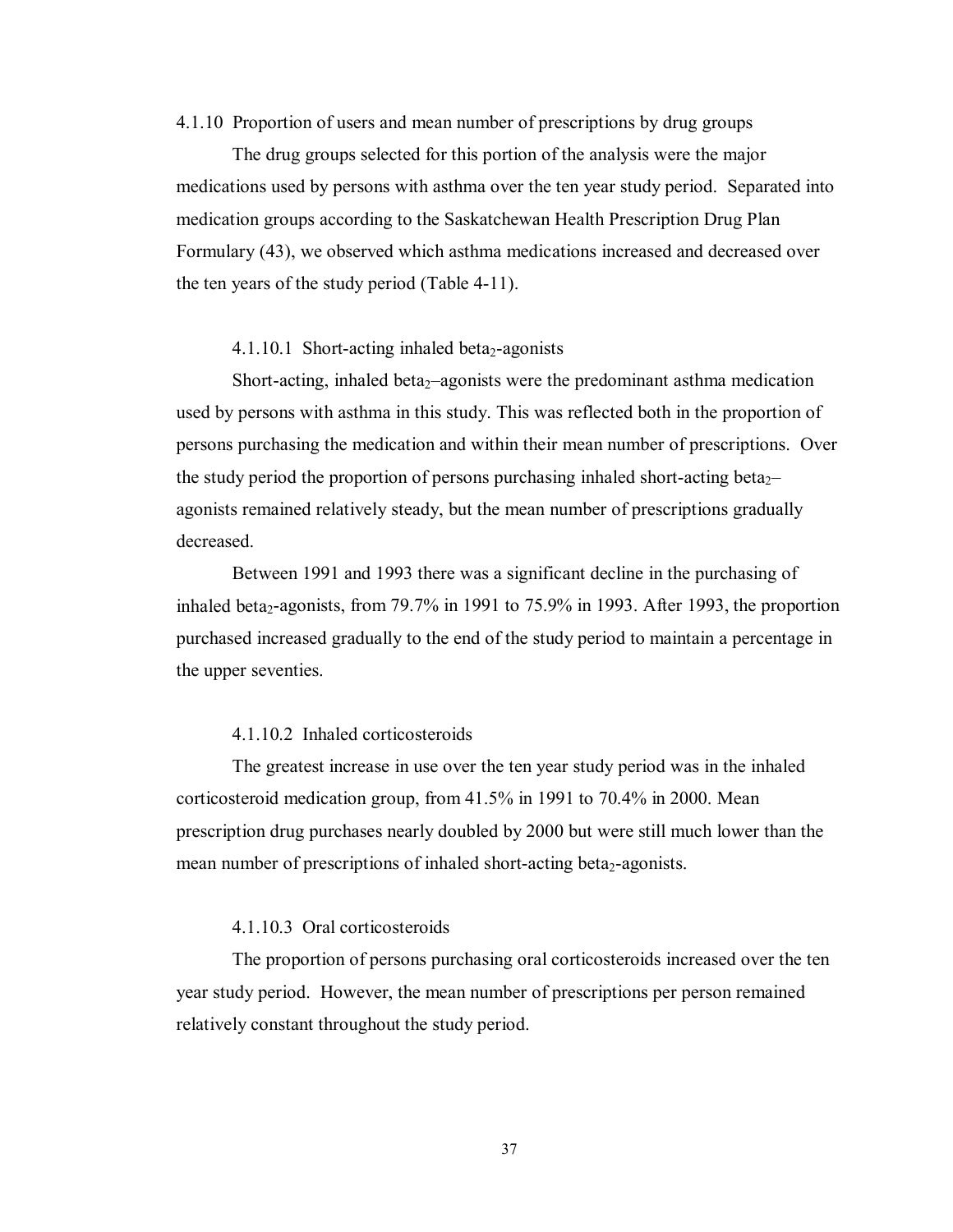|                                                                            | 2000       | Mean<br>×                  | 2.5                    | $\overline{2.0}$           | 0.3                            | $\overline{0}$ . | $\overline{\circ}$ | 0.0                                | 0.2                    | $\overline{\circ}$    | 0.0              | 0.0                | 0.0                                       | 0.2                             |
|----------------------------------------------------------------------------|------------|----------------------------|------------------------|----------------------------|--------------------------------|------------------|--------------------|------------------------------------|------------------------|-----------------------|------------------|--------------------|-------------------------------------------|---------------------------------|
|                                                                            |            | User<br>$\frac{5}{6}$      | 78.9                   | 70.4                       | 18.0                           | $4.\overline{3}$ | 2.0                | $\frac{0}{1}$                      | 6.9                    | 1.7                   | 0.4              | $\overline{0}$ :   | $\overline{3}$ .                          | 0.1                             |
|                                                                            |            | Mean<br>×                  | 2.6                    | 1.9                        | $0.\overline{3}$               | $\overline{0}$ : | $\overline{C}$     | $\overline{0}$ :                   | 0.2                    | $\overline{0}$ :      | 0.0              | 0.0                | 0.0                                       | $\overline{0}$ : $\overline{0}$ |
|                                                                            | 1999       | User<br>$\frac{5}{6}$      | 78.3                   | 69.9                       | 18.9                           | 5.0              | 2.6                | 2.0                                | 7.2                    | $\overline{12}$       | 0.6              | $\overline{0}$ :   | 1.8                                       | $\overline{0.8}$                |
|                                                                            |            | Mean<br>×                  | 2.6                    | $\frac{8}{1}$              | $0.\overline{3}$               | $\overline{0}$ . | $\overline{C}$     | $\overline{0}$ :                   | 0.2                    | 0.0                   | 0.0              | 0.0                | 0.0                                       | 0.0                             |
|                                                                            | 1998       | User<br>$\frac{5}{6}$      | 79.3                   | 65.9                       | 18.3                           | 6.0              | 3.0                | 3.4                                | 6.3                    | 0.9                   | 0.9              | $\overline{0}$ :   | 0.0                                       | 0.0                             |
| ions purchased by persons with asthma and mean number of prescriptions per |            | Mean<br>×                  | 2.6                    | $\frac{8}{1}$              | $0.\overline{3}$               | $\overline{0}$ . | 0.2                | 0.2                                | 0.2                    | 0.0                   | 0.0              | 0.0                | 0.0                                       | 0.0                             |
|                                                                            | 1997       | User<br>$\frac{5}{6}$      | 77.6                   | 66.8                       | 17.3                           | 5.8              | 3.5                | 5.5                                | $\overline{61}$        | 0.5                   | 1.3              | 0.2                | 0.0                                       | 0.0                             |
|                                                                            |            | Mean<br>×                  | 2.6                    | $\frac{8}{1}$              | $0.\overline{3}$               | $\overline{0}$ : | 0.2                | 0.2                                | 0.2                    | $\overline{0}$ .      | $\overline{0}$ . | 0.0                | 0.0                                       | 0.0                             |
|                                                                            | 1996       | User<br>$\%$               | 77.1                   | 66.4                       | 17.2                           | $\overline{61}$  | 3.9                | 7.9                                | 4.8                    | 0.4                   | 2.0              | $0.\overline{3}$   | 0.0                                       | 0.0                             |
|                                                                            |            | Mean<br>×                  | 2.6                    | 1.7                        | 0.4                            | $\overline{0}$ : | 0.2                | 0.3                                | $\overline{0}$ :       | 0.0                   | 0.0              | 0.0                | 0.0                                       | 0.0                             |
|                                                                            | 1995       | User<br>$\frac{5}{6}$      | 76.8                   | 64.3                       | 18.5                           | 8.4              | 4.6                | 10.8                               | $\overline{4.1}$       | 0.2                   | 0.2              | $0.\overline{3}$   | 0.0                                       | 0.0                             |
|                                                                            |            | Mean<br>×                  | 2.7                    | 1.5                        | 0.4                            | $\overline{0}$ : | $0.\overline{3}$   | 0.4                                | $\overline{C}$         | 0.0                   | 0.0              | 0.0                | 0.0                                       | 0.0                             |
|                                                                            | 1994       | User<br>$\frac{5}{6}$      | 76.3                   | 58.1                       | 18.8                           | 9.6              | 5.7                | 13.6                               | 3.2                    | 0.0                   | 0.2              | $\widetilde{0}$ .5 | 0.0                                       | $\overline{0.0}$                |
|                                                                            |            | $\times$                   | 2.8                    | $\frac{4}{1}$              | 0.3                            | 0.2              | $0.\overline{3}$   | 0.4                                | $\overline{0.1}$       | 0.0                   | 0.0              | $\overline{0}$ .   | 0.0                                       | 0.0                             |
|                                                                            | 1993       | User Mean<br>$\frac{5}{6}$ | 75.9                   | 54.9                       | 16.9                           | 10.9             | 8.0                | 16.3                               | 3.0                    | 0.0                   | 0.2              | 0.6                | 0.0                                       | $\overline{0}$ .                |
|                                                                            |            | $\times$                   | 3.2                    | $\frac{4}{1}$              | $0.\overline{3}$               | 0.2              | $\overline{0}$ .   | 0.7                                | $\overline{0}$ .       | 0.0                   | 0.0              | 0.0                | 0.0                                       | 0.0                             |
|                                                                            | 1992       | User Mean<br>$\frac{5}{6}$ | 78.5                   | 48.5                       | 14.9                           | $0.3$ 14.0       | 10.5               | 22.3                               | $\overline{3}$ .       | 0.0                   | 0.2              | 0.7                | 0.0                                       | $\overline{0}$ .                |
|                                                                            |            | $\times$                   | 3.5                    | 1.2                        | $0.\overline{3}$               |                  | $\widetilde{6}$    | $\overline{0.8}$                   | 0.1                    | 0.0                   | 0.0              | 0.0                | 0.0                                       | 0.0                             |
| Table 4-11 Proportion of asthma medicat<br>purchaser by year, 1991 to 2000 | 1991       | User Mean<br>$\frac{1}{2}$ | 79.7                   | 41.5                       | 14.4                           | 16.2             | 15.1               | 25.4                               | 3.5                    | 0.0                   | 0.0              | 0.0                | 0.0                                       | 0.0                             |
|                                                                            | Medication |                            | Short-acting $\beta_2$ | Corticosteroids<br>Inhaled | Corticosteroids<br><b>Oral</b> | Oral $\beta_2$   | Theophyllines      | Cromoglycates<br>Sodium<br>Inhaled | Ipratropium<br>Bromide | Long-acting $\beta_2$ | Nedocromil       | Ketotifen          | (Salmeterol &<br>Fluticasone)<br>Combined | Leukotrienes                    |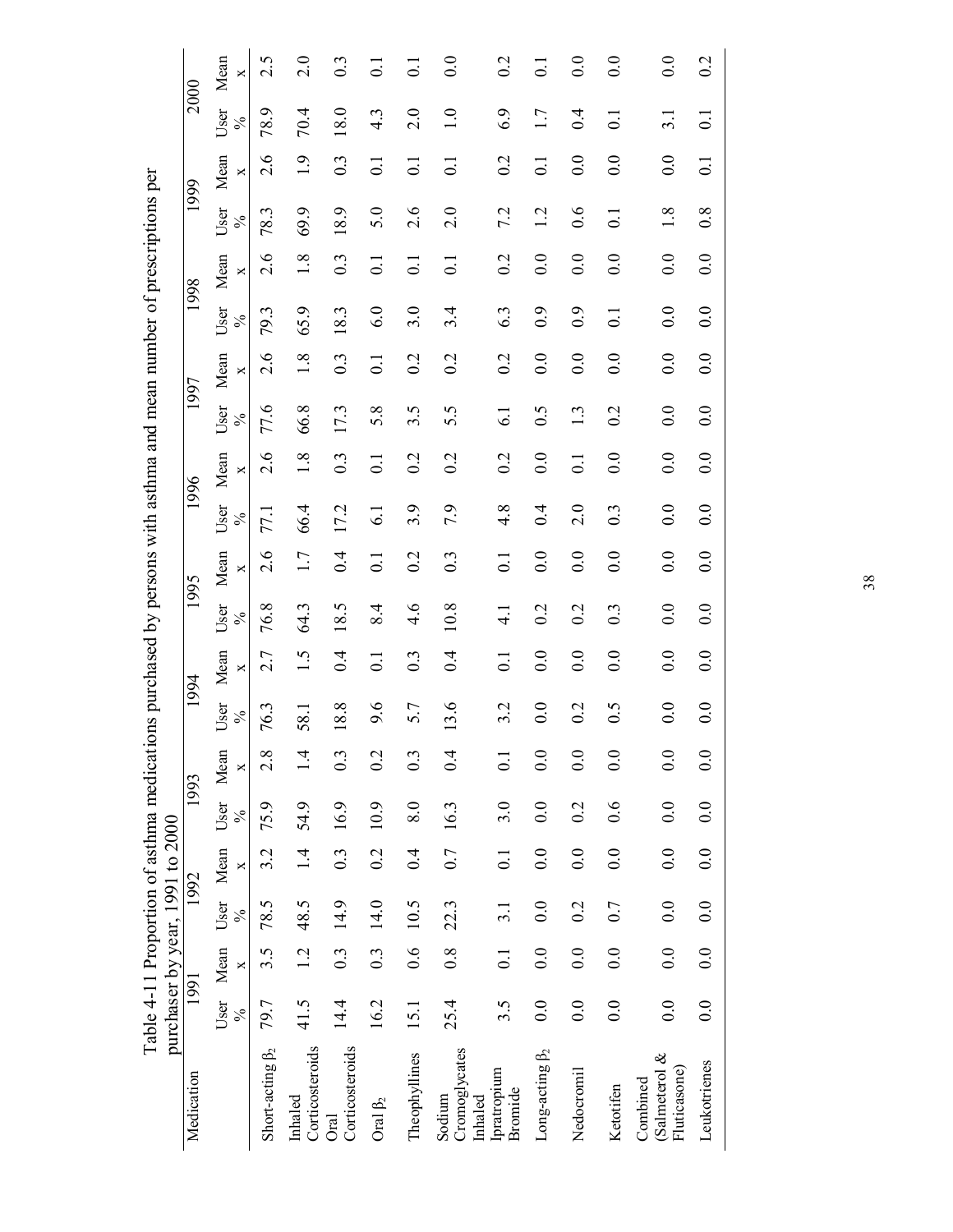#### $4.1.10.4$  Oral beta<sub>2</sub>-agonists

 In 1991, 16.2 percent of the population of persons with asthma was taking oral beta2-adrenergic agonists. Over the ten years of the study period that number decreased steadily to 4.3 percent in 2000.

## 4.1.10.5 Theophyllines

In the early years of the study there was a sizable proportion of persons purchasing theophyllines (15.1%) and a notable mean number of theophylline prescriptions purchased per user (0.60%). Both of these measures decreased markedly by the year 2000.

#### 4.1.10.6 Sodium cromoglycates

 At 25.4% in 1991, sodium cromoglycates were purchased by a large percent of persons with asthma. This percentage decreased rapidly over the ten years of the study ending with 1.0% prescriptions purchased per year in 2000. The mean number of prescriptions also decreased quickly from 0.79 in 1991 to 0.03 in 2000. By the end of the study, sodium cromoglycates seemed to disappear from use by persons with asthma.

## 4.1.10.7 Inhaled ipratropium bromide

Relative to some of the other asthma medications used during the study period, the proportion of purchasers and mean number of prescriptions for inhaled ipratropium bromide was low. However, from 1991 to 2000 the proportion of persons purchasing inhaled ipratropium bromide doubled, as did the mean number of prescriptions. Although the mean prescriptions for inhaled ipratropium bromide decreased from 0.12 in 1991 to 0.09 in 1993, the mean number of prescriptions increased from 1993 to the end of the study period.

## $4.1.10.8$  Long-acting beta<sub>2</sub>-agonists

Long-acting beta<sub>2</sub>-agonists were not purchased by persons in the asthma population until 1995. By 2000 the proportion of purchasers was 1.7%.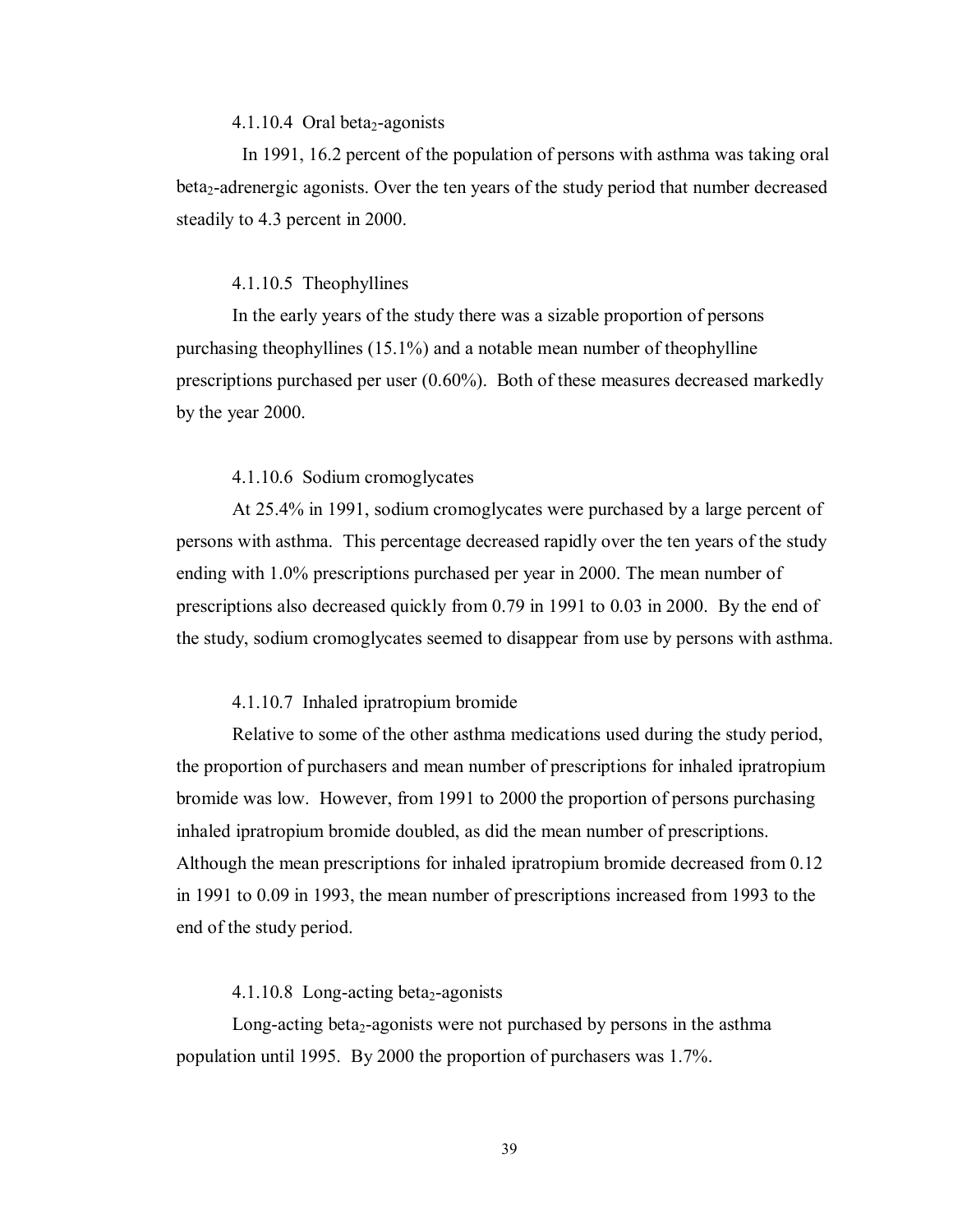### 4.1.10.9 Nedocromil and ketotifen

Nedocromil and Ketotifen were used by a small percentage of the population, at most 2.0% of users, and in very small quantities, at most 0.06 mean prescriptions. Both medication groups showed a decline in use during the study period.

#### 4.1.10.10 Combination medication (salmeterol and fluticasone)

The combination drug of the long-acting beta<sub>2</sub>-agonist, Salmeterol, and the inhaled corticosteroid, Fluticasone, was not purchased by persons with asthma until the year 2000.

### 4.1.10.11 Anti-leukotrienes

As a new class of medication, the anti-leukotrienes provided only two years of data. In 1999 the percent of anti-leukotrienes purchased by persons with asthma was 1.8%, and the mean was 0.08 prescriptions per year. In 2000, the proportion of purchasers was 3.1% and the mean number of prescriptions had increased to 0.18.

## 4.1.11 Mean number of prescriptions for 1991, 1994, 1997, and 2000

Four years of data (1991, 1994, 1997, and 2000) were examined to compare the prescription purchasing behaviour of persons with asthma by class of asthma medication. Each year was compared to the next in chronological order and an overall comment was made after all four years were reviewed individually.

## 4.1.11.1 Mean number of prescriptions for 1991

Inhaled short-acting beta<sub>2</sub>-agonists had the greatest mean number of prescriptions compared to all other drugs for the treatment of asthma in 1991 (Table 4-12). This mean increased with successive age groups, with the 35-64 year old age group having the greatest mean number of prescriptions. In all of the age groups, males had a greater mean than females. The difference in the mean number of prescriptions between males and females increased within increasing successive age groups.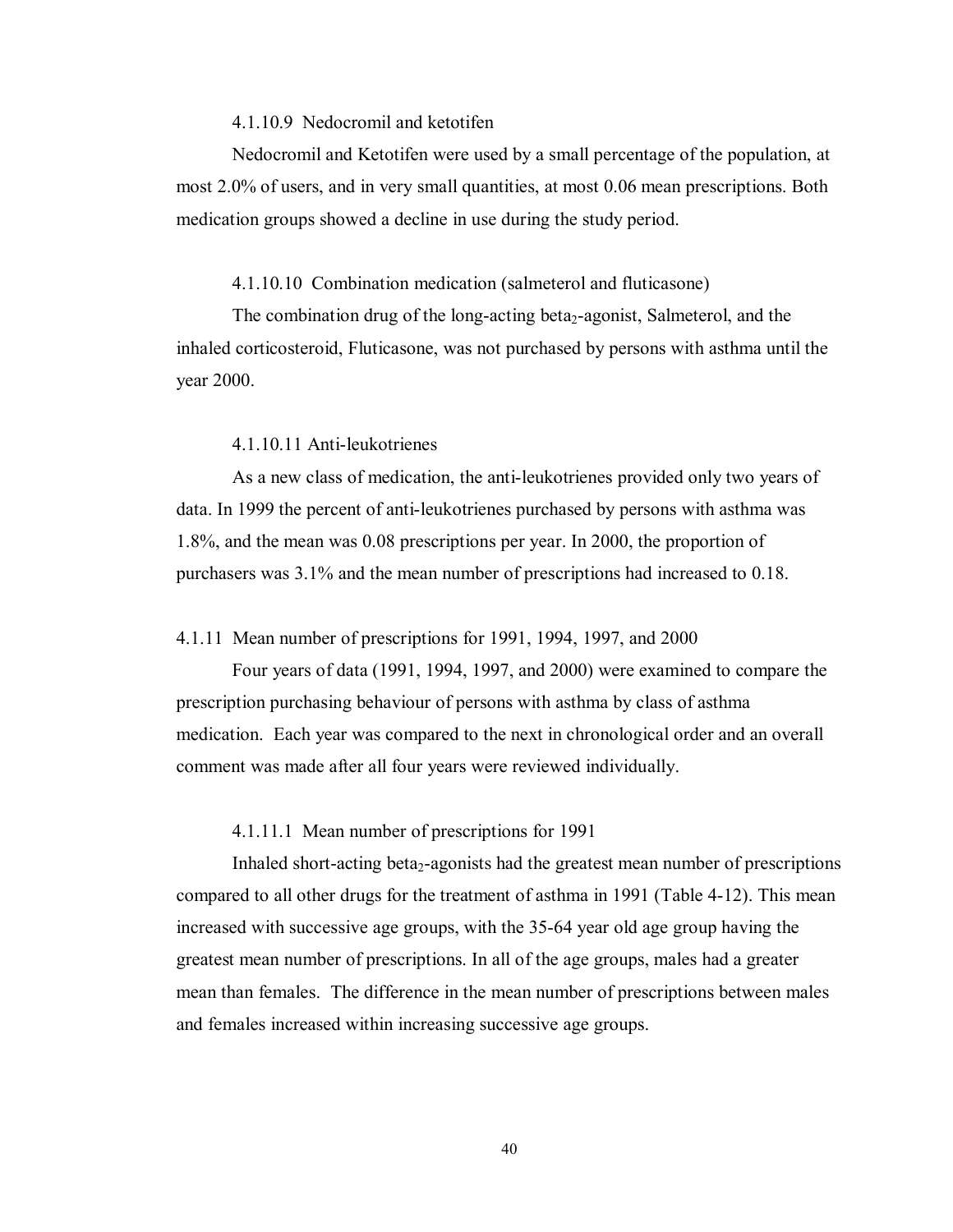|                                           |                  | Table 4-12 Mean number of prescriptions purchased per purchaser by sex and age for the year 1991 |                      |                  |                  |                  |                  |                  |                  |      |                  |                  |
|-------------------------------------------|------------------|--------------------------------------------------------------------------------------------------|----------------------|------------------|------------------|------------------|------------------|------------------|------------------|------|------------------|------------------|
|                                           |                  | $0-4$ years                                                                                      |                      |                  | $5-14$ years     |                  |                  | $15-34$ years    |                  |      | 35-64 years      |                  |
| Medication                                | Male             | Female                                                                                           | Total                | Male             | Female           | Total            | Male             | Female           | Total            | Male | Female           | Total            |
|                                           | Mean             | Mean                                                                                             | Mean                 | Mean             | Mean             | Mean             | Mean             | Mean             | Mean             | Mean | Mean             | Mean             |
| Short-acting $\beta_2$                    |                  |                                                                                                  | $\tilde{\mathbf{e}}$ | 2.6              | $2\cdot$         | 2.5              | $\overline{5}$ . | 4.0              | 4.5              | 5.5  | $\frac{1}{4}$    | $4.\overline{8}$ |
| Corticosteroids<br>Inhaled                | $0.\overline{3}$ | 0.4                                                                                              | 0.4                  | 0.9              | 0.9              | 0.9              | $\overline{1.0}$ | $\overline{1.0}$ | $\overline{1.0}$ | 2.3  | $\frac{0}{2}$    | $\overline{c}$   |
| Corticosteroids<br>Oral                   | 0.2              | $\overline{\circ}$                                                                               | 0.2                  | $\overline{0}$ . | $\overline{0}$ . | $\overline{0}$ . | 0.2              | 0.2              | 0.2              | 0.7  | 0.7              | 0.7              |
| Oral $\beta_2$                            | $\overline{0.8}$ | 0.8                                                                                              | $\frac{8}{2}$        | 0.3              | $0.\overline{3}$ | 0.3              | $\overline{0}$ . | $\overline{0}$ . | $\overline{C}$   | 0.2  | $\overline{0.2}$ | 0.2              |
| Theophyllines                             | 0.2              | 0.2                                                                                              | 0.2                  | 0.2              | 0.2              | 0.2              | 6.5              | 0.5              | 6.5              | 1.6  | 1.4              | 1.5              |
| Cromoglycates<br>Sodium                   | 1.5              | $\vec{a}$                                                                                        | 1.5                  | 1.2              | 1.0              | $\Box$           | 0.3              | $0.\overline{3}$ | 0.3              | 0.5  | 0.5              | 6.5              |
| Ipratropium<br>Bromide<br>Inhaled         | $\overline{0}$ : | $\overline{0}$                                                                                   | $\overline{0}$ .     | $\overline{0.0}$ | $\overline{0}$ . | $\overline{C}$   | 0.0              | $\overline{0}$ . | $\overline{0}$ . | 0.4  | 0.3              | 0.3              |
| Long-acting $\beta_2$                     | 0.0              | 0.0                                                                                              | 0.0                  | 0.0              | 0.0              | 0.0              | 0.0              | 0.0              | 0.0              | 0.0  | 0.0              | 0.0              |
| Nedocromil                                | 0.0              | 0.0                                                                                              | 0.0                  | 0.0              | 0.0              | 0.0              | 0.0              | 0.0              | 0.0              | 0.0  | 0.0              | 0.0              |
| Ketotifen                                 | 0.0              | $\overline{0}$ .                                                                                 | 0.0                  | 0.0              | 0.0              | 0.0              | 0.0              | 0.0              | 0.0              | 0.0  | 0.0              | 0.0              |
| (Salmeterol &<br>Fluticasone)<br>Combined | 0.0              | 0.0                                                                                              | 0.0                  | 0.0              | 0.0              | 0.0              | 0.0              | 0.0              | 0.0              | 0.0  | 0.0              | 0.0              |
| Leukotrienes                              | 0.0              | 0.0                                                                                              | 0.0                  | 0.0              | 0.0              | 0.0              | 0.0              | 0.0              | 0.0              | 0.0  | 0.0              | 0.0              |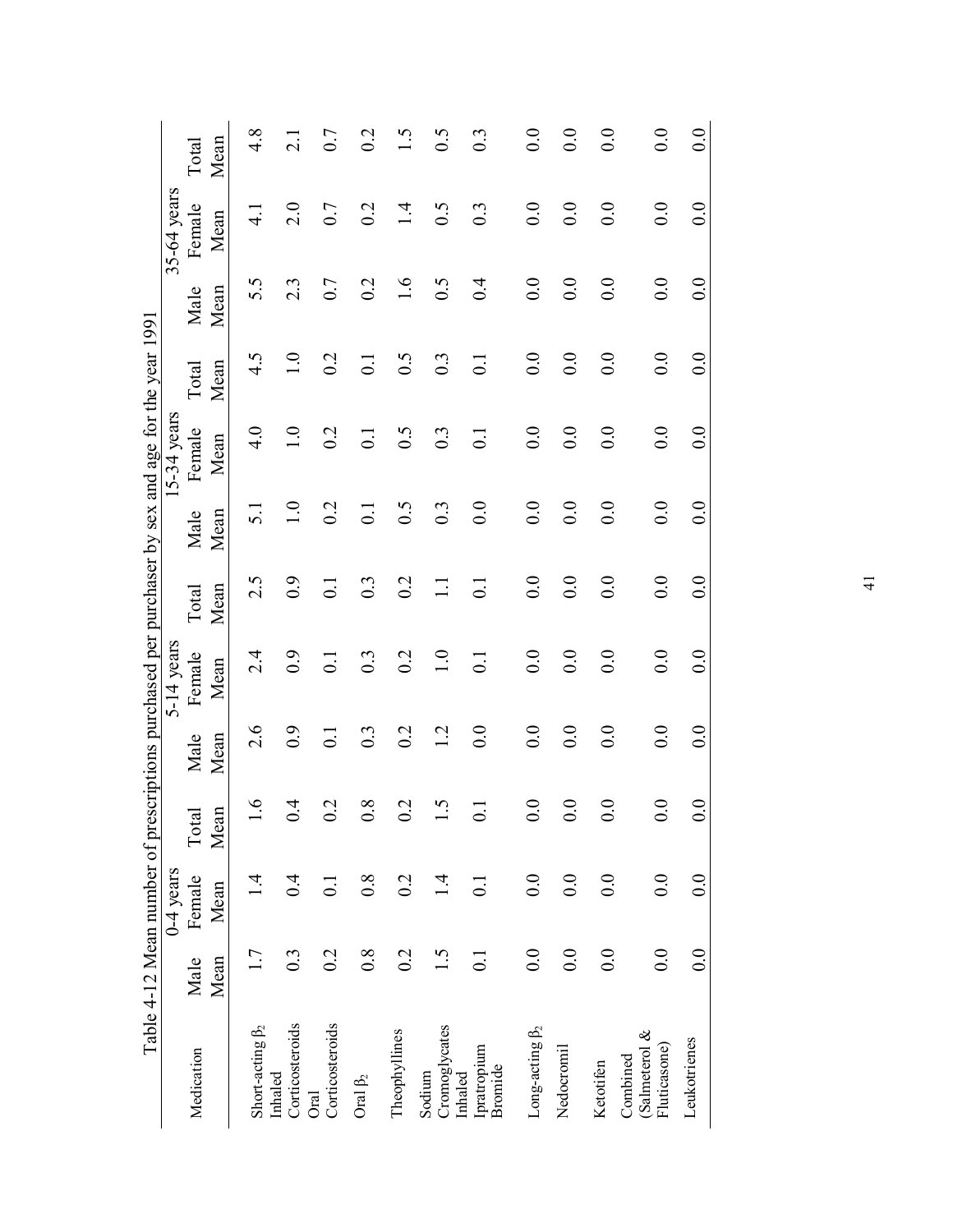With inhaled corticosteroids in 1991, the mean number of prescriptions increased with successive age groups, from 0.35 for 0-4 year olds, to 2.12 for the 35-64 year olds. There appeared to be little difference between the 5-14 year olds, at 0.91 mean prescriptions per year, and the 15-34 year olds at 1.00 mean prescriptions. The difference between males and females was small for all age groups, except the 35-64 year old group, which had a difference of 0.32.

Oral corticosteroids had the greatest mean number of prescriptions among the 35-64 year old group, 0.69 mean prescriptions per year, though again, the mean prescriptions increased with age groups. The smallest mean number of prescriptions was among the 5-14 year old group with 0.12 mean prescriptions per year, followed by the 0-4 year old group with 0.14 mean prescriptions per year. The difference between males and females was small for all age groups.

In 1991, oral beta<sub>2</sub>-agonists were utilized most by younger children. The 0-4 year old age group had the highest mean number of prescriptions, at 0.78, followed by 5- 14 year olds at 0.29. The difference between males and females was small for all age groups.

In 1991, the mean number of prescriptions for theophyllines per year increased with age from 0.18 for 0-4 year olds to 1.50 for 35-64 year olds. The difference between males and females was small for all age groups except for the 35-64 year old group, which had a difference of 0.21.

Sodium cromoglycates seemed to be used for children, since the mean number of prescriptions per year decreased with decreasing age groups for the year. Those aged 0-4 had the greatest mean at 1.47 prescriptions per year in 1991, and those aged 5-14 had 1.11 mean prescriptions per year. The two older age groups (15-34 years and 35-64 years old) had much smaller means, and the difference between males and females was smaller within the older age groups. In the two younger age groups, males had much higher mean prescriptions of sodium cromoglycates than females.

Inhaled ipratropium bromide seemed to be a drug purchased mainly by the 35-64 year old age group with a mean number of 0.31 prescriptions per year. Other age group's means were 0.50, for 5-14 year and 15-34 year olds, and 0.70 for 0-4 year olds.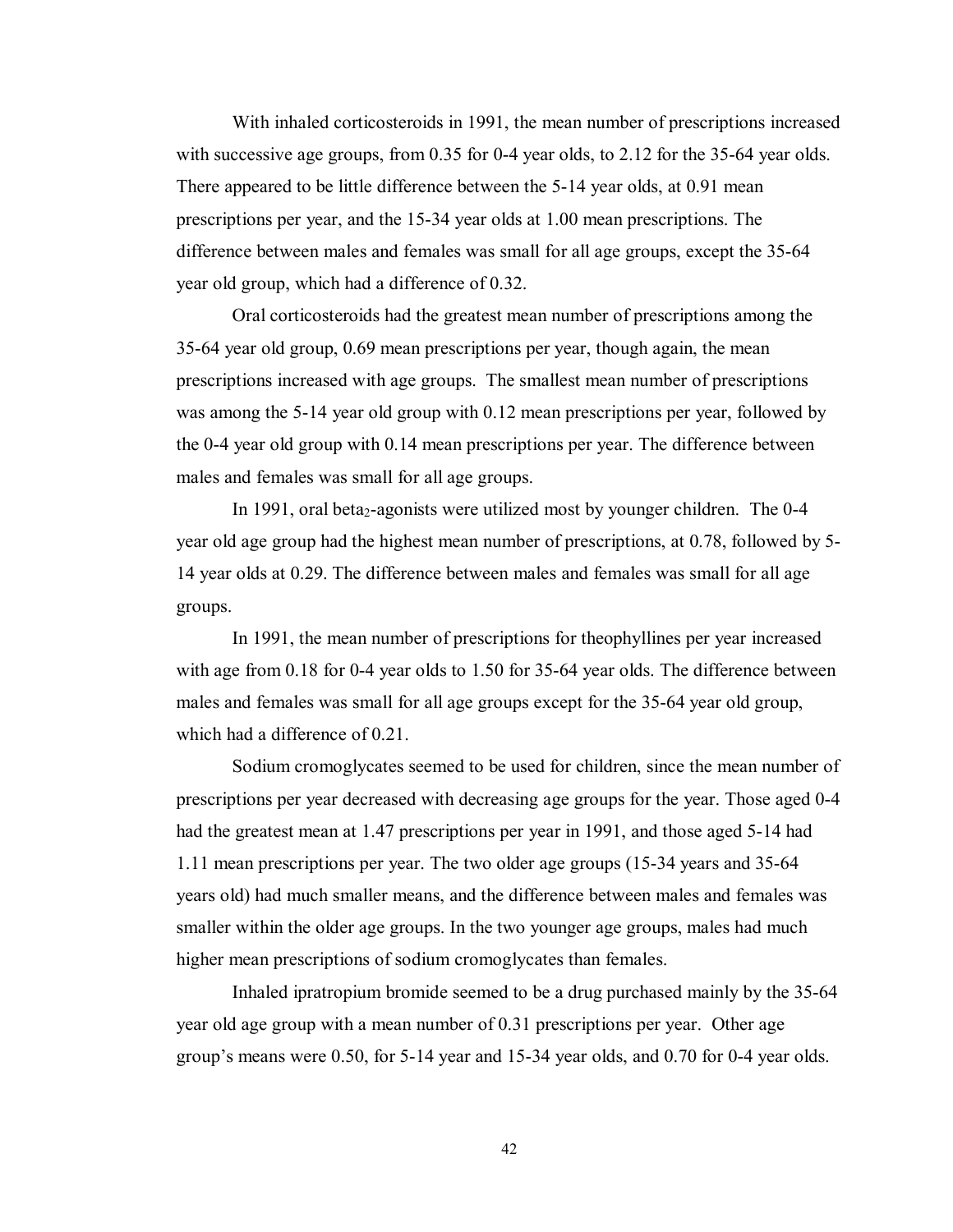The difference between males and females was small for all age groups except for the 35-64 year old group, which had a difference of 0.10.

#### 4.1.11.2 Mean number of prescriptions for 1994

In 1994, short-acting inhaled beta<sub>2</sub>-agonists had the greatest mean number of prescriptions compared to all other drugs for the treatment of asthma, except for the 0-4 year old age group for whom inhaled corticosteroids were highest (Table 4-13). As in 1991, the mean number of inhaled beta<sub>2</sub>-agonist prescriptions increased with increasing age. For all age groups, males had a greater mean than females. The sex difference was much greater within the two older age groups (15-34 years and 35-64 years old) than within the two younger age groups. From 1991 to 1994, the mean number of inhaled beta<sub>2</sub>-agonist prescriptions decreased for all groups.

From 1991 to 1994, the mean number of inhaled corticosteroid prescriptions increased for all groups. The 35-64 year old group still had the largest mean number, with 2.09 prescriptions per year, while the 0-4 year old group had the smallest, with 1.25 inhaled corticosteroid prescriptions per year. In all age groups but the 0-4 year olds, males had moderately greater mean prescriptions than females.

Oral corticosteroids had the same pattern in 1994 as in 1991. The mean number of prescriptions increased slightly, from 1991 to 1994, for all but the 35-64 year old group, which remained the same. The difference between males and females was small within all age groups.

Oral beta<sub>2</sub>-agonists had greater mean numbers of prescriptions in the younger two age groups (0-4 year and 5-14 year olds) than the older groups, this was the same pattern found in 1991. The difference between males and females was small for all age groups. From 1991 to 1994, the mean number of oral beta<sub>2</sub>-agonist prescriptions decreased for all groups. Mean theophylline prescriptions were low in all age groups except the 35-64 year old group in 1994. From 1991 to 1994, the mean number of theophylline prescriptions decreased in all groups, especially in the two younger age groups (0-4 year and 5-14 year olds). The difference between males and females was small within all age groups except the 35-64 year old group, which had a difference of 0.10.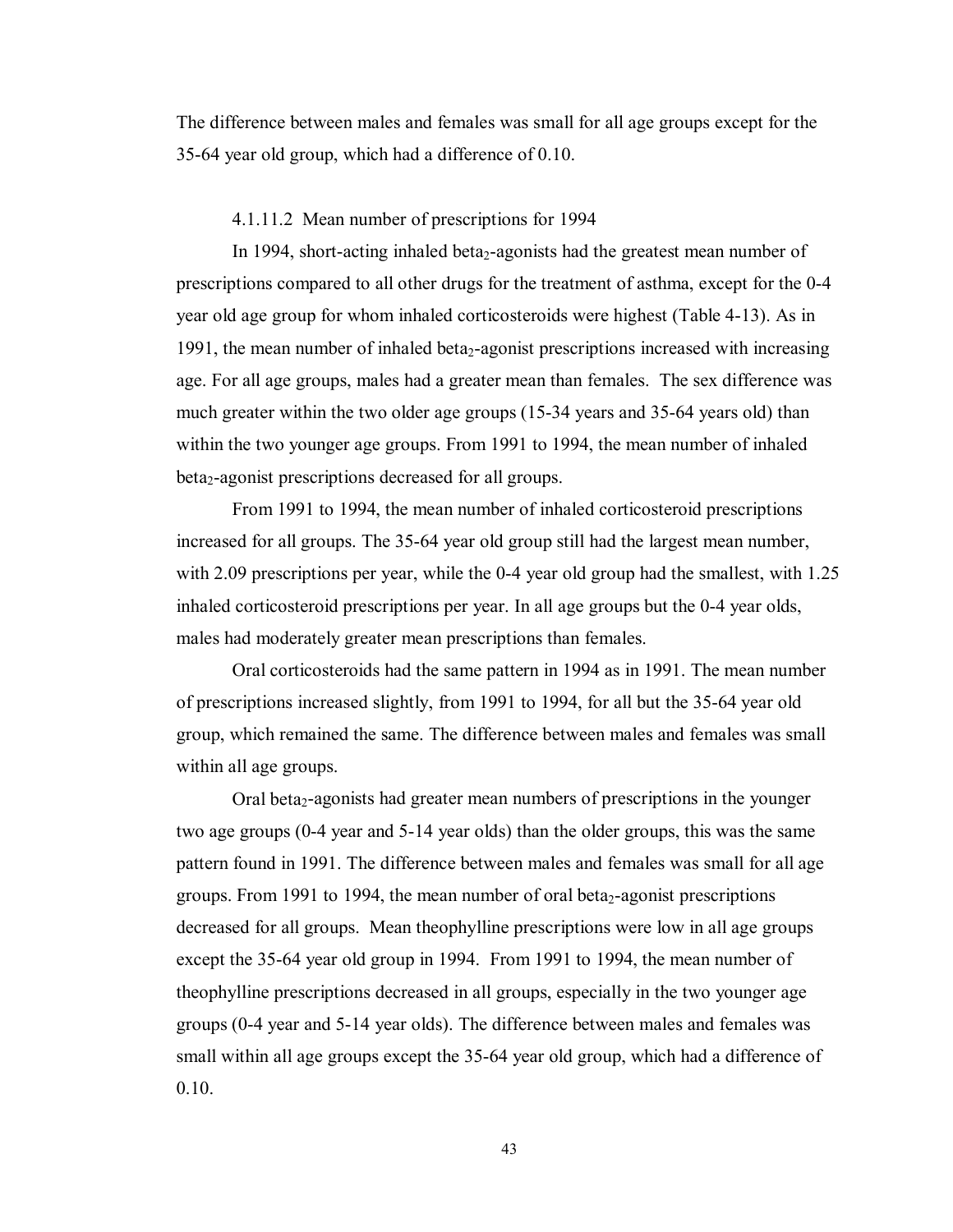|                                           |                  | Table 4-13 Mean number of prescriptions purchased per purchaser by sex and age for the year 1994 |                  |                  |                      |                  |                  |                         |                |                  |                       |                  |
|-------------------------------------------|------------------|--------------------------------------------------------------------------------------------------|------------------|------------------|----------------------|------------------|------------------|-------------------------|----------------|------------------|-----------------------|------------------|
| Medication                                | Male             | $0-4$ years<br>Female                                                                            | Total            | Male             | 5-14 years<br>Female | Total            | Male             | $15-34$ years<br>Female | Total          | Male             | 35-64 years<br>Female | Total            |
|                                           | Mean             | Mean                                                                                             | Mean             | Mean             | Mean                 | Mean             | Mean             | Mean                    | Mean           | Mean             | Mean                  | Mean             |
| Short-acting $\beta_2$                    |                  | $\frac{1}{1}$                                                                                    | $\Xi$            | $\frac{6}{1}$    | $\ddot{1}.\dot{5}$   | $\frac{6}{1}$    | $\frac{1}{4}$    | $\frac{3}{1}$           | 3.6            | 4.5              | $3.\overline{3}$      | 3.8              |
| Corticosteroids<br>Inhaled                | 1.3              | 1.2                                                                                              | 1.3              | 1.5              | 1.3                  | $\vec{r}$        | 1.3              | 1.2                     | 1.2            | 2.2              | 2.0                   | $\overline{c}$   |
| Corticosteroids<br>Oral                   | 0.2              | 0.2                                                                                              | 0.2              | 0.2              | 0.2                  | 0.2              | 0.2              | $0.\overline{3}$        | 0.3            | 0.7              | 0.7                   | 0.7              |
| Oral $\beta_2$                            | 0.4              | 0.4                                                                                              | 0.4              | 0.2              | 0.2                  | 0.2              | 0.0              | $\overline{C}$          | 0.0            | $\overline{0}$ . | $\overline{\circ}$    | $\overline{0}$ . |
| Theophyllines                             | 0.0              | 0.0                                                                                              | 0.0              | 0.0              | 0.0                  | 0.0              | 0.2              | 0.2                     | 0.2            | $0.\overline{8}$ | 0.7                   | 0.7              |
| Cromoglycates<br>Sodium                   | $0.\overline{8}$ | 0.7                                                                                              | $\overline{0.8}$ | 0.6              | 0.5                  | 0.5              | $\overline{0}$ : | $\overline{0}$ .        | $\overline{C}$ | 0.2              | 0.2                   | 0.2              |
| Ipratropium<br>Bromide<br>Inhaled         | 0.0              | 0.0                                                                                              | 0.0              | 0.0              | 0.0                  | 0.0              | 0.0              | $\overline{0}$ .        | 0.0            | $0.\overline{3}$ | 0.3                   | 0.3              |
| Long-acting $\beta_2$                     | 0.0              | 0.0                                                                                              | 0.0              | 0.0              | 0.0                  | 0.0              | 0.0              | 0.0                     | 0.0            | 0.0              | 0.0                   | 0.0              |
| Nedocromil                                | 0.0              | 0.0                                                                                              | $\overline{0.0}$ | 0.0              | 0.0                  | 0.0              | 0.0              | 0.0                     | 0.0            | 0.0              | 0.0                   | 0.0              |
| Ketotifen                                 | $\overline{0}$ . | $\overline{0}$ .                                                                                 | $\overline{0}$ : | $\overline{0}$ . | 0.0                  | $\overline{0}$ . | 0.0              | 0.0                     | 0.0            | 0.0              | 0.0                   | 0.0              |
| (Salmeterol &<br>Fluticasone)<br>Combined | 0.0              | 0.0                                                                                              | 0.0              | 0.0              | 0.0                  | 0.0              | 0.0              | 0.0                     | 0.0            | 0.0              | 0.0                   | 0.0              |
| Leukotrienes                              | 0.0              | $\overline{0.0}$                                                                                 | 0.0              | 0.0              | 0.0                  | 0.0              | 0.0              | 0.0                     | 0.0            | 0.0              | 0.0                   | 0.0              |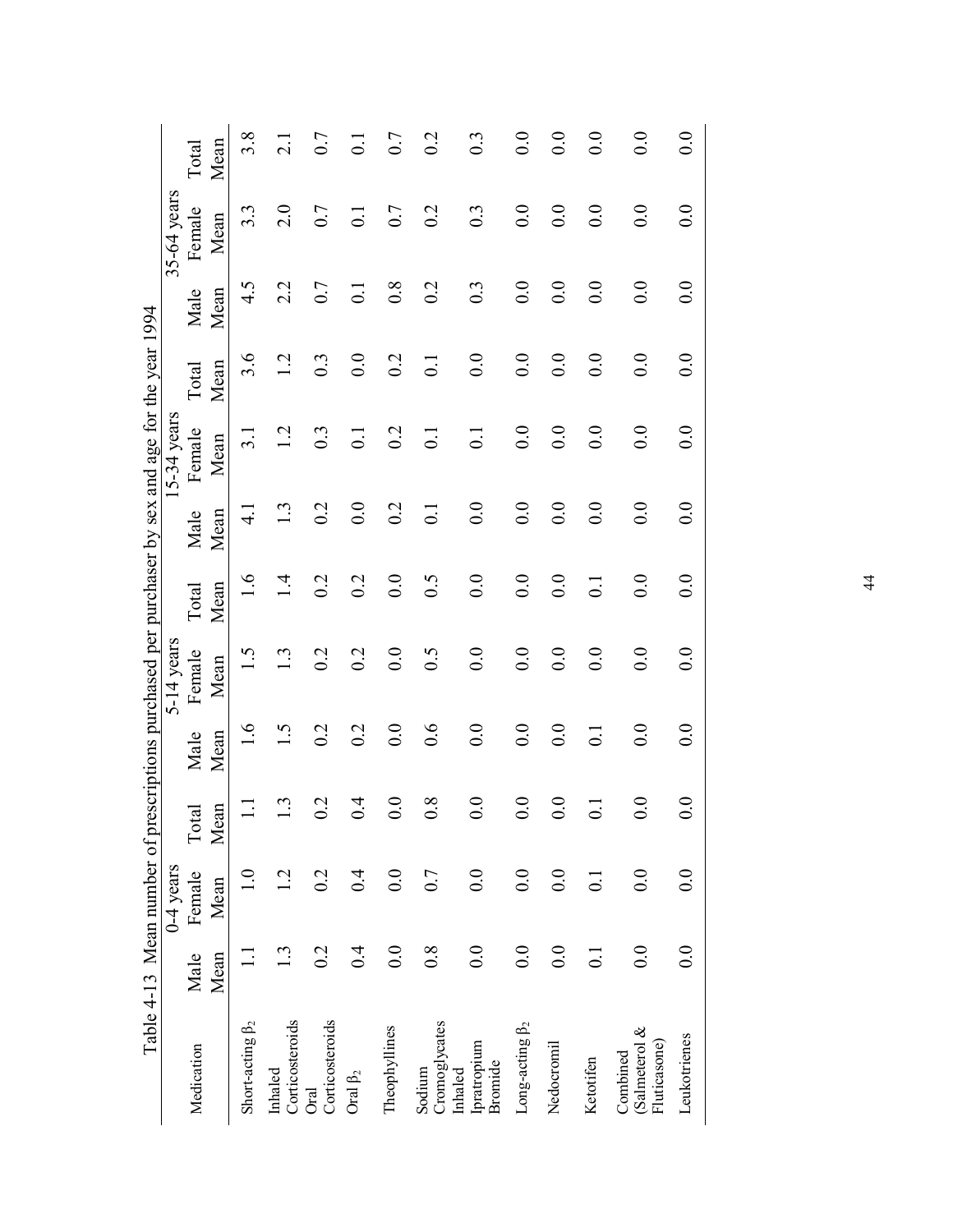Though the mean number of prescriptions per year was lower in 1994 than 1991 for sodium cromoglycates, the pattern was the same. The two younger age groups (0-4 year and 5-14 year olds), had greater mean prescriptions and greater differences between the means of males and females than the two older age groups (15-34 year and 35 to 64 year olds).

The mean number of prescriptions of inhaled ipratropium bromide per year for 35-64 year olds was the same in 1991 and 1994. Mean prescriptions were low in all age groups except the 35-64 year old group. The difference between males and females was small for all age groups.

In 1994 the mean numbers of prescriptions per year for Nedocromil and Ketotifen were very low. The means seemed to increase with successive age groups and the difference between males and females was small for all age groups.

### 4.1.11.3 Mean number of prescriptions for 1997

In some user groups in 1997, short-acting inhaled beta<sub>2</sub>-agonists no longer had the greatest mean number of prescriptions compared to all other drugs for the treatment of asthma (Table 4-14). Since the early 1990s, the mean number of short-acting inhaled beta<sub>2</sub>-agonists decreased while that of the inhaled corticosteroids increased. As in previous years, the mean number of short-acting beta<sub>2</sub>-agonist prescriptions increased with increasing successive age groups. Males were more frequent users than females and the difference between the means for sex appeared to be much greater within the older two age groups (15-34 year and 35-64 year olds) than within younger two age groups (0- 4 year and 5-14 year olds). From 1994 to 1997, the mean number of inhaled short-acting beta<sub>2</sub>-agonist prescriptions decreased for all groups.

In 1997, inhaled corticosteroids had the highest mean number of prescriptions in the 0-4 year old and 5-14 year old age groups. The same distribution of the mean number of inhaled corticosteroids prescriptions over age and sex in 1994, was found in 1997 but the values were greater in 1997. The mean prescriptions increased most for the 0-4 year old group from 1994 to 1997 (1.25 to 1.71). The difference between males and females was small for all age groups except the 5-14 year old group, which had a mean difference of 0.20 mean prescriptions per year.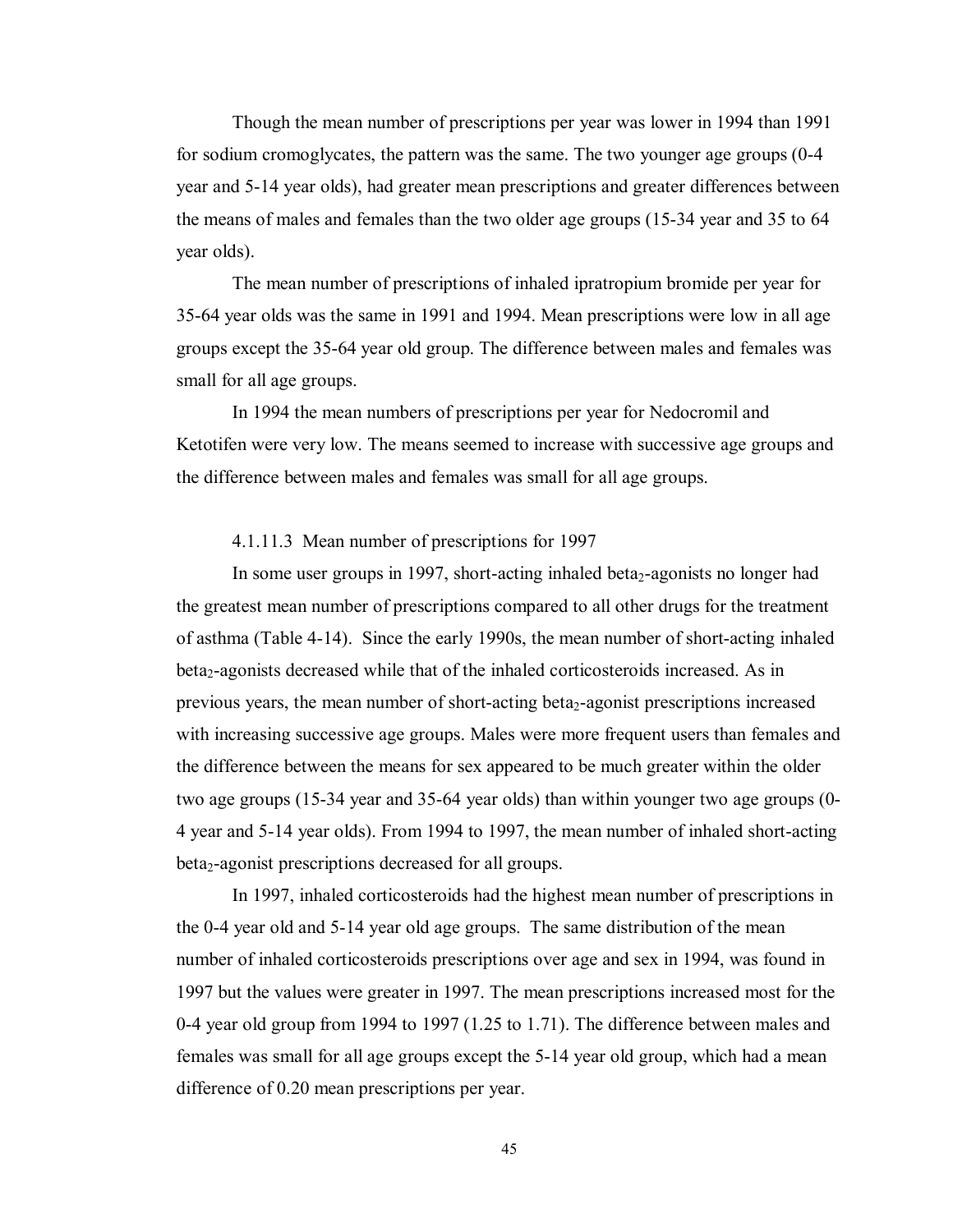|                                          |                  | $0-4$ years      |                                |                  | Table 4-14 Mean number of prescriptions purchased per purchaser by sex and age for the year 1997<br>5-14 years |               |                  | $15-34$ vears    |                  |                     | 35-64 years      |                  |
|------------------------------------------|------------------|------------------|--------------------------------|------------------|----------------------------------------------------------------------------------------------------------------|---------------|------------------|------------------|------------------|---------------------|------------------|------------------|
| Medication                               | Mean<br>Male     | Female<br>Mean   | Mean<br>Total                  | Mean<br>Male     | Female<br>Mean                                                                                                 | Mean<br>Total | Mean<br>Male     | Female<br>Mean   | Mean<br>Total    | Mean<br>Male        | Female<br>Mean   | Mean<br>Total    |
| Short-acting $\beta_2$                   |                  | 1.2              | $\dot{\phantom{1}}$            | $\ddot{0}$       | $\vec{a}$                                                                                                      | $\ddot{5}$    | 3.8              | 3.0              | $3\dot{4}$       | 3.9                 | $\overline{3}$ . | $3.\dot{4}$      |
| Corticosteroids<br>Inhaled               | 1.7              | 1.7              | 7                              | 1.7              | 1.5                                                                                                            | 1.7           | $\overline{1}$   | $\frac{4}{1}$    | $\frac{4}{1}$    | $2\cdot\frac{4}{5}$ | 2.4              | $\frac{4}{2}$    |
| Corticosteroids<br><b>Oral</b>           | $0.\overline{3}$ | 0.2              | $\dot{\mathcal{L}}$<br>$\circ$ | 0.2              | 0.2                                                                                                            | 0.2           | 0.2              | $0.\overline{3}$ | 0.2              | 0.6                 | 0.6              | 0.6              |
| Oral $\upbeta_2$                         | $0.\overline{3}$ | $0.\overline{3}$ | 0.3                            | $\overline{0}$ . | 0.1                                                                                                            | 0.1           | 0.0              | 0.0              | 0.0              | 0.1                 | $\overline{0}$ . | $\overline{0}$ . |
| Theophyllines                            | 0.0              | $\overline{0.0}$ | 0.0                            | 0.0              | 0.0                                                                                                            | 0.0           | $\overline{0}$ . | $\overline{0}$ . | $\overline{0}$ . | 0.5                 | 0.5              | 0.5              |
| Cromoglycates<br>Sodium                  | 0.4              | 0.4              | 4<br>$\circ$                   | 0.2              | 0.2                                                                                                            | 0.2           | $\overline{0}$ . | $\overline{0}$ . | $\overline{0}$ . | $\overline{0}$ .    | $\overline{0}$ . | $\overline{0}$ . |
| Ipratropium<br>Bromide<br>Inhaled        | $\overline{0}$ . | $\overline{0}$ . | $\overline{\phantom{0}}$<br>0  | 0.0              | 0.0                                                                                                            | 0.0           | $\overline{0}$ . | $\overline{0}$ . | $\overline{0}$ . | 0.6                 | $0.\overline{6}$ | $0.\overline{6}$ |
| Long-acting $\beta_2$                    | 0.0              | 0.0              | $\circ$<br>$\circ$             | 0.0              | 0.0                                                                                                            | 0.0           | 0.0              | 0.0              | 0.0              | $\overline{0}$ .    | $\overline{0}$ . | $\overline{0}$ . |
| Nedocromil                               | 0.0              | 0.0              | 0.0                            | 0.0              | 0.0                                                                                                            | $0.0\,$       | 0.0              | 0.0              | 0.0              | $\overline{0}$ .    | $\overline{0}$   | $\overline{0}$ . |
| Ketotifen                                | 0.0              | 0.0              | 0.0                            | 0.0              | 0.0                                                                                                            | 0.0           | 0.0              | 0.0              | 0.0              | $\overline{0.0}$    | 0.0              | 0.0              |
| Salmeterol &<br>Fluticasone)<br>Combined | 0.0              | 0.0              | 0.0                            | 0.0              | 0.0                                                                                                            | 0.0           | 0.0              | 0.0              | 0.0              | 0.0                 | 0.0              | 0.0              |
| Leukotrienes                             | 0.0              | 0.0              | 0.0                            | 0.0              | 0.0                                                                                                            | 0.0           | 0.0              | 0.0              | 0.0              | 0.0                 | $\overline{0.0}$ | 0.0              |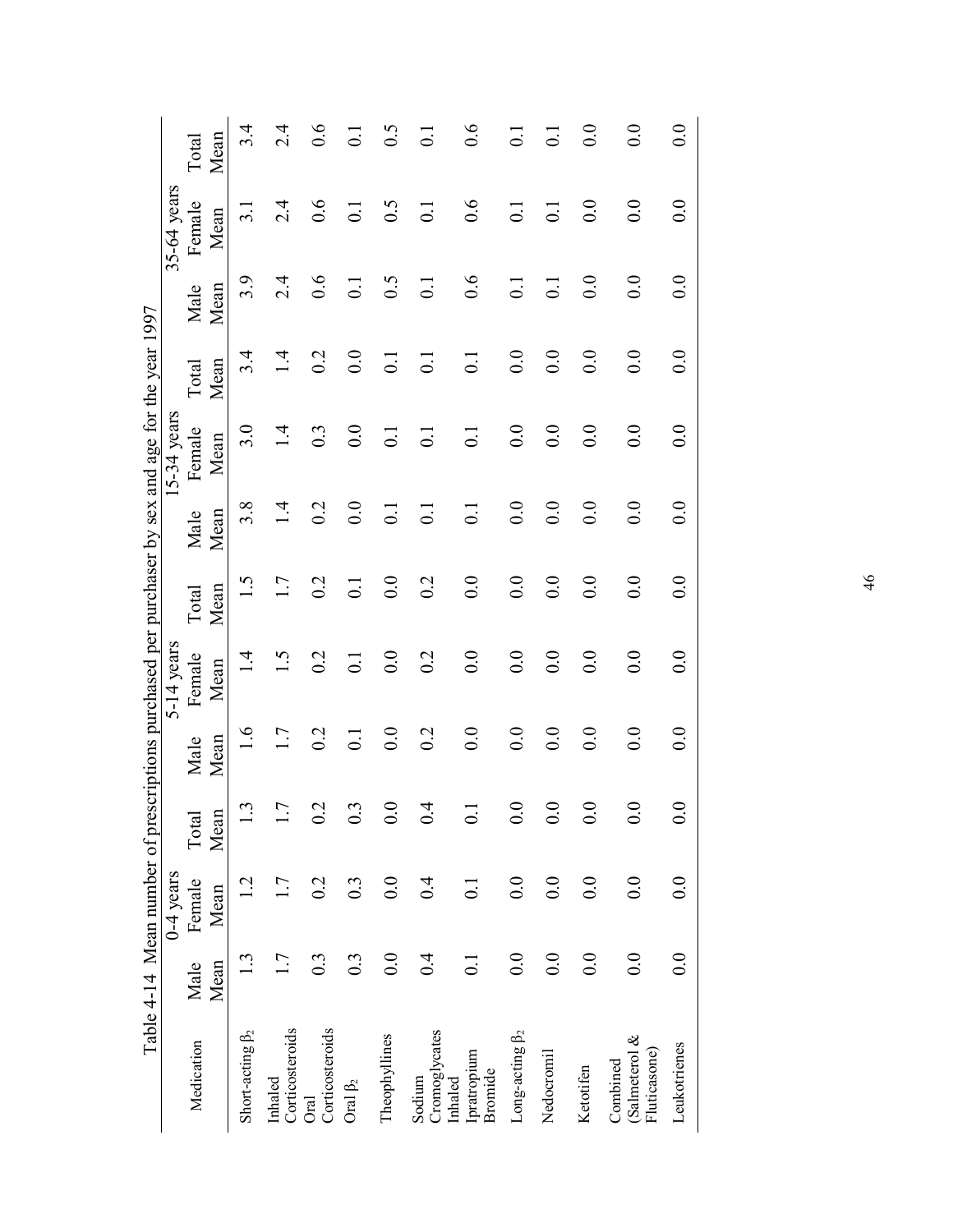The mean number of oral corticosteroid prescriptions appeared mainly unchanged from 1994 to 1997 for all the age groups except for the 35-64 year old group, which decreased from 0.69 to 0.58 mean prescriptions. The same basic pattern existed for oral corticosteroids between 1994 and 1997. Males had higher mean prescriptions than females in the 0-4 year old group and females had higher mean prescriptions in the 15-34 year old group.

For oral beta<sub>2</sub>-agonists the same distribution of mean prescriptions over age and sex found in 1994, was found in 1997 but the mean numbers were lower in 1997. The difference between males and females was small to nil for all age groups.

The theophyllines group appeared to have the same pattern of mean prescriptions purchased in 1997 as was found in 1994 and 1991. The mean numbers of prescriptions themselves were lower than in previous years. There was little difference between males and females in all age groups.

Compared to 1994, the mean number of prescriptions per year was lower in 1997 for sodium cromoglycates across all age groups, for both sexes. As in 1994, in 1997, the two younger age groups had greater mean prescriptions than the 15-34 year old, and 35- 64 year old age groups.

In 1997, the inhaled ipratropium bromide drug group increased the mean number of prescriptions in all age groups from 1994, most notably for the 35-64 year old group. The 35-64 year old group increased from 0.31 to 0.57 mean number of prescriptions purchased from 1994 to 1997. Inhaled ipratropium bromide's mean prescription purchases were very low for those under 35 years of age. The difference between males and females was small to nil for all age groups.

#### 4.1.11.4 Mean number of prescriptions for 2000

In 2000, inhaled short-acting beta<sub>2</sub>-agonists had a high mean number of prescriptions compared to all other drugs for the treatment of asthma (Table 4-15). Short-acting inhaled beta<sub>2</sub>-agonists had the highest mean number of prescriptions in the 15-34 year old, and 35-64 year old groups. As observed in the previous three examined years, the mean number of prescriptions increased with successive increasing age groups. In all age groups, males had greater means than females and the differences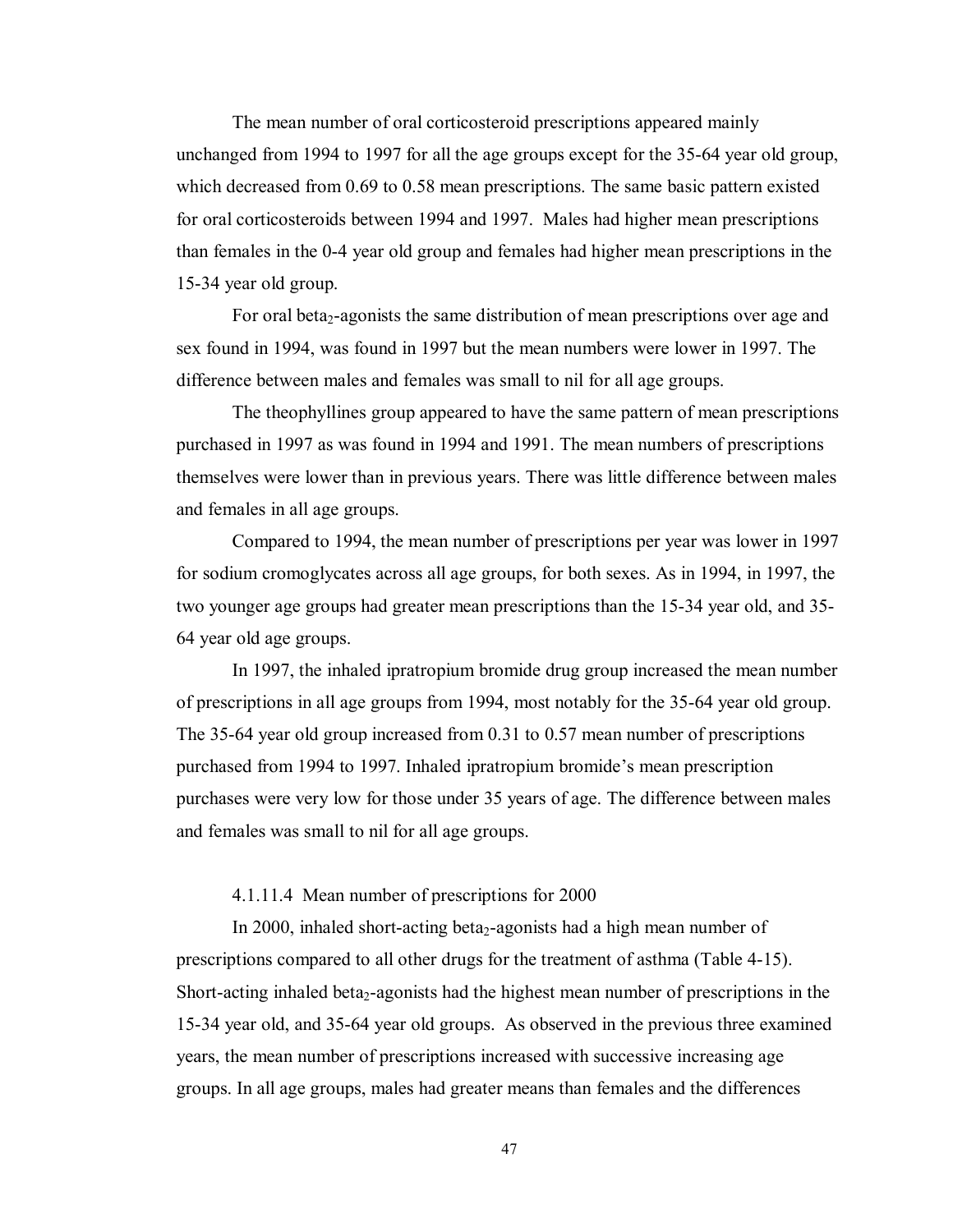|                                           |                  | $0-4$ years        |                                           |                    | 5-14 years       |                  |                  | $15-34$ years    |                  |                  | 35-64 years      |                    |
|-------------------------------------------|------------------|--------------------|-------------------------------------------|--------------------|------------------|------------------|------------------|------------------|------------------|------------------|------------------|--------------------|
| Medication                                | Male             | Female             | Total                                     | Male               | Female           | Total            | Male             | Female           | Total            | Male             | Female           | Total              |
|                                           | Mean             | Mean               | $\blacksquare$<br>Mear                    | Mean               | Mean             | Mean             | Mean             | Mean             | Mean             | Mean             | Mean             | Mean               |
| Short-acting $\beta_2$                    |                  |                    | $\dot{\mathcal{L}}$                       | $\ddot{1}.\dot{5}$ | $\vec{a}$        | 1.5              | 3.5              | $2.\overline{8}$ | $\frac{1}{3}$    | 3.6              | 2.8              |                    |
| Corticosteroids<br>Inhaled                | 2.2              | $\overline{c}$     | L,<br>$\mathbf{\sim}$                     | 2.0                | 1.8              | 1.9              | $\overline{1.4}$ | $\overline{1.4}$ | $\overline{1.4}$ | 2.5              | 2.5              | 2.5                |
| Corticosteroids<br>Öral                   | 0.4              | 0.2                | Ĉ.<br>0                                   | 0.2                | 0.2              | 0.2              | 0.2              | $0.\overline{3}$ | 0.2              | 0.4              | 6.5              | 0.5                |
| Oral $\beta_2$                            | 0.2              | 0.2                | $\overline{C}$<br>$\mathbin{\dot{\circ}}$ | $\overline{0}$ .   | $\overline{0}$ . | $\overline{0}$ . | 0.0              | 0.0              | $\overline{0}$ . | 0.0              | $\overline{0.0}$ | 0.0                |
| Theophylline                              | 0.0              | 0.0                | $\overline{0}$ .<br>$\bullet$             | 0.0                | 0.0              | 0.0              | 0.0              | 0.0              | 0.0              | 0.3              | 0.3              | 0.3                |
| Cromoglycates<br>Sodium                   | 0.0              | 0.0                | 0.0                                       | 0.0                | 0.0              | 0.0              | 0.0              | 0.0              | 0.0              | 0.0              | 0.0              | 0.0                |
| Ipratropium<br>Bromide<br>Inhaled         | $\overline{0}$ : | $\overline{\circ}$ | $\overline{0}$ :                          | $\overline{C}$     | 0.0              | $\overline{0}$ . | $\overline{0}$ . | $\overline{0}$ . | $\overline{0}$ . | $0.\overline{6}$ | 0.5              | 0.6                |
| Long-acting $\beta_2$                     | 0.0              | 0.0                | $Q_{i}$<br>0                              | 0.0                | 0.0              | 0.0              | 0.0              | 0.0              | 0.0              | $\overline{0}$ . | 0.2              | 0.2                |
| Nedocromil                                | 0.0              | 0.0                | $\overline{\mathbf{C}}$<br>$\bullet$      | 0.0                | 0.0              | 0.0              | 0.0              | 0.0              | 0.0              | 0.0              | 0.0              | 0.0                |
| Ketotifen                                 | 0.0              | 0.0                | $\bigcirc$<br>$\bullet$                   | 0.0                | 0.0              | $\overline{0.0}$ | 0.0              | 0.0              | 0.0              | 0.0              | $\overline{0.0}$ | 0.0                |
| (Salmeterol &<br>Fluticasone)<br>Combined | 0.0              | 0.0                | Q<br>0                                    | 0.0                | 0.0              | 0.0              | 0.0              | 0.0              | $\overline{0.0}$ | 0.0              | $\overline{0}$ . | $\overline{\circ}$ |
| Leukotrienes                              | 0.0              | 0.0                | $\bigcirc$<br>0                           | 0.2                | 0.2              | 0.2              | $\overline{0}$ . | 0.2              | $\overline{C}$   | 0.2              | $0.\overline{3}$ | $0.\overline{3}$   |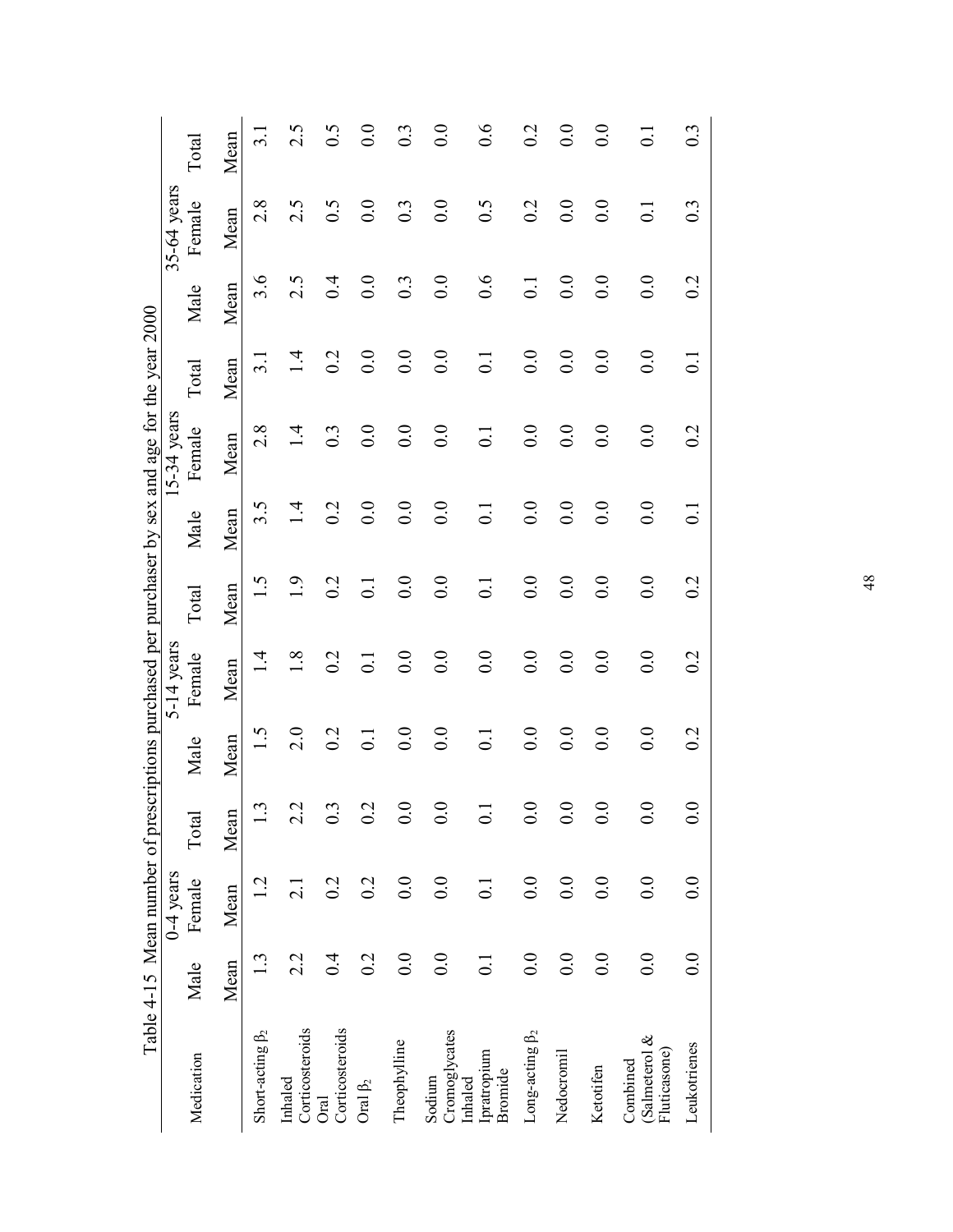between the means were greater within the older two age groups (15-34 years and 35-64 years old) than within the two younger age groups (0-4 years and 5-14 years old).

From 1997 to 2000, the mean number of inhaled short-acting beta<sub>2</sub>-agonist prescriptions decreased for the two older age groups while the two younger age groups changed very little. The mean number of prescriptions decreased most for the 35-64 year old group from 1997 to 2000 (3.44 to 3.11). The 0-4 year old group increased, from 1997 at 1.25 to 2000 at 1.26 mean prescriptions per year.

Inhaled corticosteroids had the same distribution of mean number of prescriptions over age and sex in 2000 as was found in 1997, but the mean number of prescriptions had increased in 2000. The mean number of prescriptions increased most for the 0-4 year old group from 1997 to 2000 (1.71 to 2.16). The 15-34 year old group increased the least, from 1997 at 1.40 to 2000 at 1.42 mean prescriptions per year. The difference between males and females was small (for the two older age groups), to moderate (for the two younger age groups).

The mean number of oral corticosteroid prescriptions appeared unchanged from 1997 to 2000 for the 5-14 year old and 15-34 year old groups. From 1997 to 2000 the mean number of prescriptions decreased moderately for the 35-64 year old group while they increased moderately for the 0-4 year old group. There was a modest difference between males and females in all age groups, except within the 5-14 year old group.

Oral beta $_2$ -agonists had the same distribution of mean number of prescriptions over age and sex in 2000 as was found in 1997. The mean numbers of prescriptions were lower in 2000 than in 1997. The differences between males and females were small within all age groups. The mean number of theophylline prescriptions decreased very little for all age groups except for the 35-64 year old group from 1997 to 2000, which decreased notably from 0.47 to 0.26. There was very little to no difference between males and females for all age groups in 2000.

In 2000, the sodium cromoglycate drug group had all but disappeared from asthma medication usage. From 1997 to 2000 the mean number of prescriptions decreased most for the two younger age groups (0-4 years and 5-14 years old) and decreased a little for the 15-34 year old and 35-64 year old age groups. The mean number of prescriptions purchased decreased most for the 0-4 age group from 0.36 in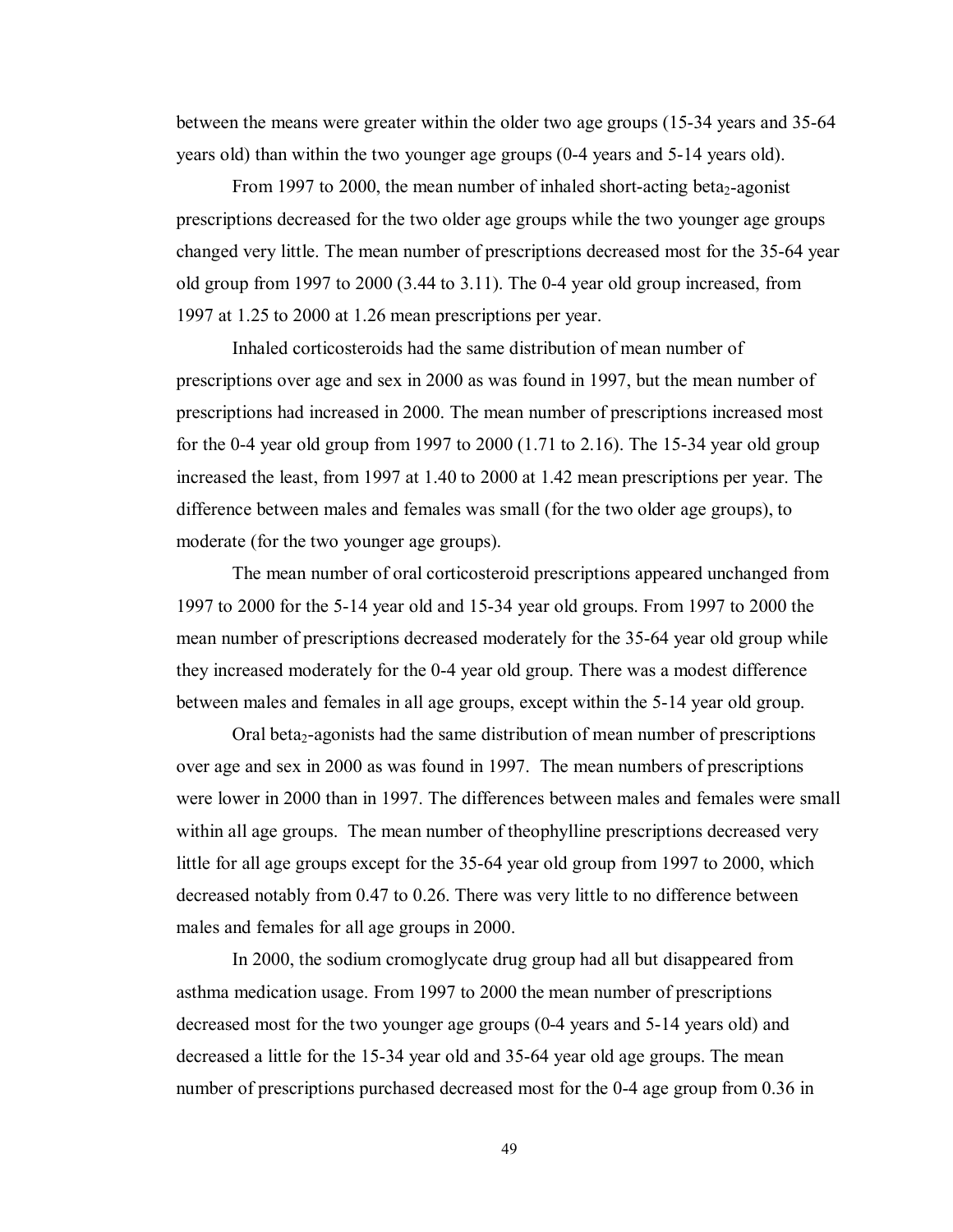1997, to 0.03 in 2000. There was very little to no difference between males and females for all age groups in 2000.

The mean number of inhaled ipratropium bromide prescription purchases did not increase appreciably from 1997 to 2000 for all age groups. There was very little difference between males and females groups except within the 35-64 year old group, wherein the mean for males was moderately greater than that for females.

The mean number of long-acting beta<sub>2</sub>-agonist prescriptions increased very little for all except for the 35-64 year old group, which decreased from 1997 to 2000. There was also very little difference between males and females for all age groups except within the 35-64 year old group.

The mean number of prescriptions purchased for the Nedocromil drug group decreased in 2000 from 1997 across all age groups except in the 0-4 year old group. The 0-4 age group had zero prescriptions in 2000, as it did in 1997. There was very little to no difference between males and females for all age groups in 2000.

The mean number of prescriptions purchased for the Ketotifen drug group decreased in 2000 from 1997 across all age groups except in the 15-34 year old group. The 15-34 age group had zero prescriptions in 2000, as it did in 1997. There was very little to no difference between males and females for all age groups in 2000.

# 4.1.11.5 Summary of mean number of prescriptions

 In summary, there was a pattern of steady decline the in mean number of shortacting inhaled beta<sub>2</sub>-agonist use across all ages, in both sexes over time. Short-acting beta<sub>2</sub>-agonist prescriptions were highest in the two older age groups (15-34 years and 35-64 years) for both sexes, with males having a consistently greater mean number of prescriptions than females. There were few differences by sex for all the drug groups. Most sex differences were within the oldest group, 35-64 year olds, where there is generally more diversity in the population.

The highest mean inhaled corticosteroid prescription use was among the youngest, 0-4 year olds, and the oldest, 35-64 year old age groups, in both males and females.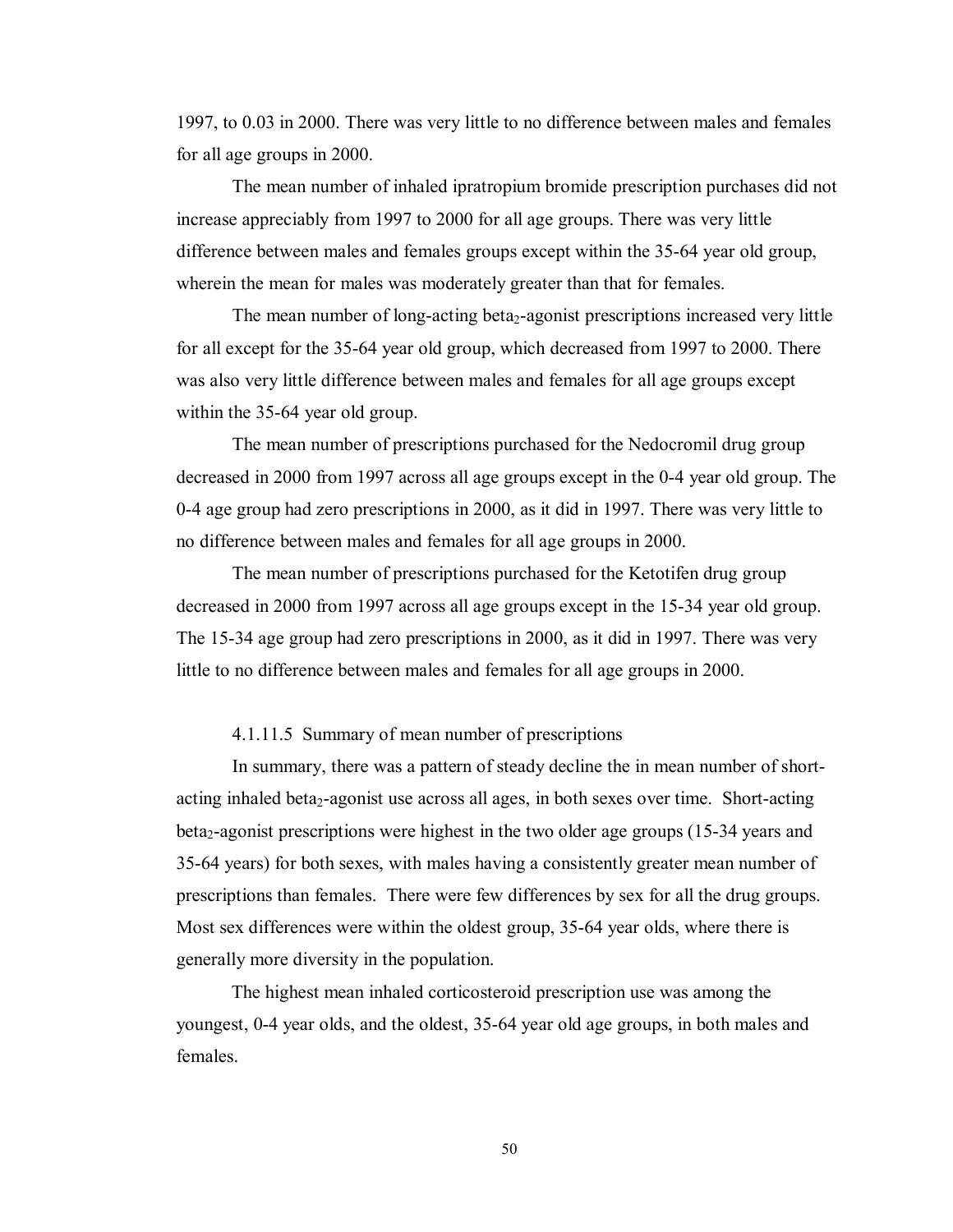Most importantly, there was a trend over time for the mean number of shortacting beta<sub>2</sub>-agonist prescriptions to decrease and for the mean number of inhaled corticosteroid prescriptions to increase. This trend was most predominant in children.

## 4.1.12 Characteristics of users by medication group in 2000

To further explore the characteristics of users for the type of medication being prescribed, data from the final year of the study was analyzed. Significant differences between the proportion of medication purchased by male and female users in 2000 were found for several medication groups (Table 4-16). More males purchased inhaled shortacting beta<sub>2</sub>-agonists and theophyllines than females. More females than males purchased oral corticosteroids, long-acting beta<sub>2</sub>-agonists, inhaled ipratropium bromide and anti-leukotriene medications.

| Medication                                   | Total         | Male          | Female        |         |
|----------------------------------------------|---------------|---------------|---------------|---------|
|                                              | $\frac{0}{0}$ | $\frac{0}{0}$ | $\frac{0}{0}$ | p value |
| Short-acting $\beta_2$                       | 78.9          | 79.8          | 77.9          | < 0.001 |
| <b>Inhaled Corticosteroids</b>               | 70.4          | 70.6          | 70.2          | 0.435   |
| Oral Corticosteroids                         | 18.0          | 16.8          | 19.2          | < 0.001 |
| Oral $\beta_2$                               | 4.3           | 4.5           | 4.2           | 0.230   |
| Theophyllines                                | 2.0           | 2.3           | 1.7           | < 0.001 |
| Sodium Cromoglycates                         | 1.0           | 1.0           | 1.0           | 0.734   |
| Inhaled Ipratropium<br><b>Bromide</b>        | 6.9           | 6.2           | 7.6           | < 0.001 |
| Long-acting $\beta_2$                        | 1.7           | 1.2           | 2.3           | < 0.001 |
| Nedocromil                                   | 0.4           | 0.4           | 0.4           | 0.939   |
| Ketotifen                                    | 0.1           | 0.1           | 0.1           | 0.525   |
| <b>Combined Medication</b><br>(Fluticasone & |               |               |               |         |
| Salmeterol)                                  | 0.8           | 0.7           | 0.9           | 0.049   |
| Leukotrienes                                 | 3.1           | 2.7           | 3.5           | < 0.001 |

Table 4-16 Distribution of persons with asthma who purchased specific asthma medication by sex and medication group, 2000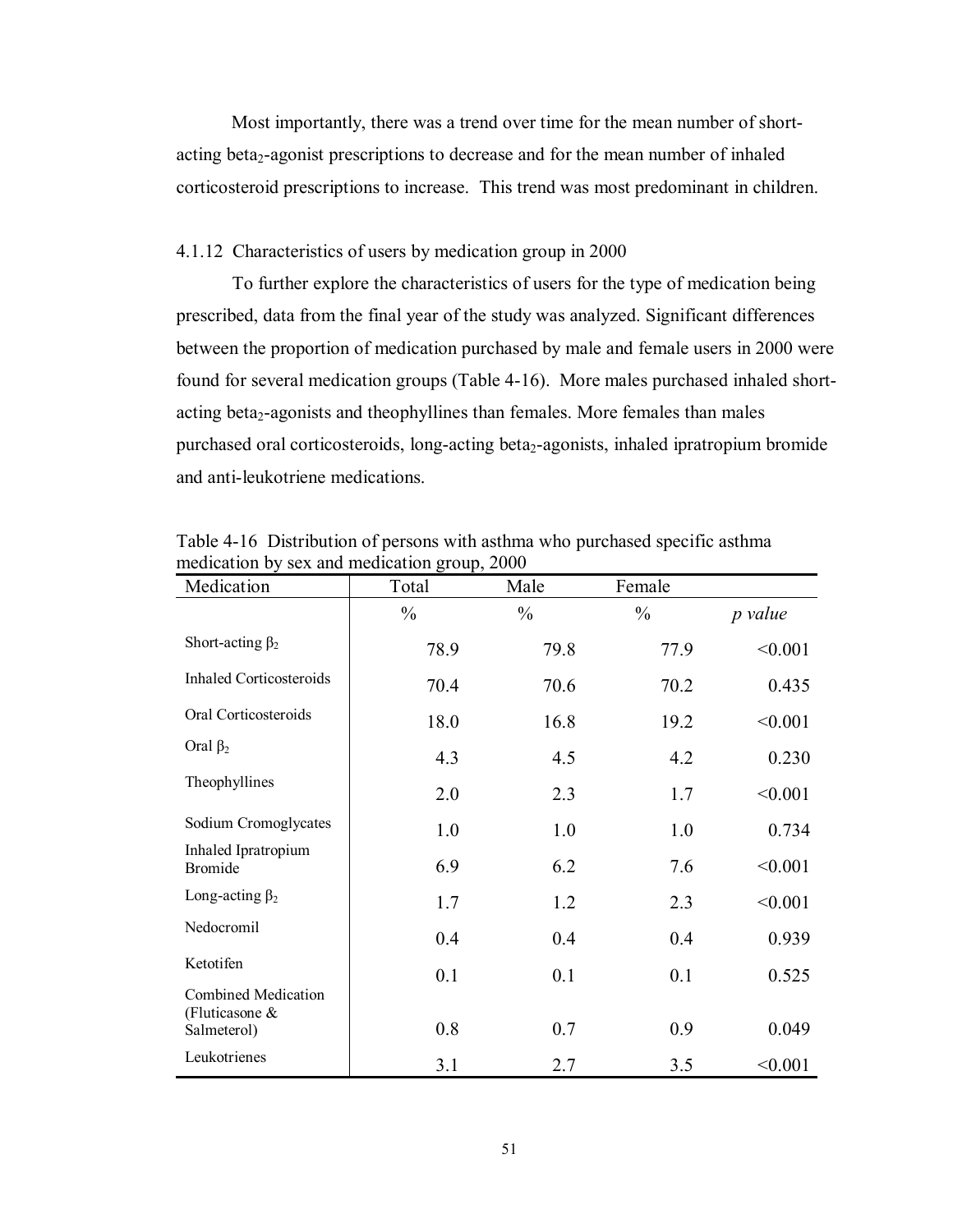There were very few significant differences between males and females in the purchase of specific medications in 2000. While more males than females purchased oral corticosteroids in the 0-4 year old age group and inhaled corticosteroids in the 5-14 year old age group, the pattern was reversed for the adult age groups.

When medication groups were further stratified by age as well as sex, significant differences were found between male and female groups within some age groups (Table 4-17). The three dominant medication groups, for all ages and both sexes, were shortacting inhaled beta<sub>2</sub>-adrenergic agonists, inhaled corticosteroids, and oral corticosteroids.

There were no differences between the proportion of male and female users under 15 years of age in the short-acting inhaled beta<sub>2</sub>-agonist medication group. Shortacting beta<sub>2</sub>-agonist medication was purchased more by persons in the 15-34 year old group than by those in any other age group. Males purchased significantly more beta2 agonists in the 15-34 year and the 35-64 year old age groups.

Inhaled corticosteroids were purchased most by 0-4 year olds (82.1%) and the least in the 15-34 year old group, particularly by males (57.9%). All age groups, except the 0-4 year old group, had significant differences between males and females. In the 5- 14 year old group, males purchased significantly more inhaled corticosteroids than females. In the two older age groups (15-34 year and 35-64 year olds), the medication was purchased more by females.

Oral corticosteroids were purchased most frequently by the 0-4 year and 35-64 year old age groups in 2000, both being just over 22.0%. Males and females were significantly different in all age groups, except in the 5-14 year old age group for oral corticosteroids. In the 0-4 year old group, males purchased more than females. In the two older groups (15-34 year and 35-64 year olds) females purchased more oral corticosteroids than males.

Oral beta<sub>2</sub>-agonists were purchased most by the 0-4 year old group  $(15.2\%)$ . The proportion of males and females did not differ significantly in all age groups, except within the 5-14 year old group, wherein more females purchased the medication.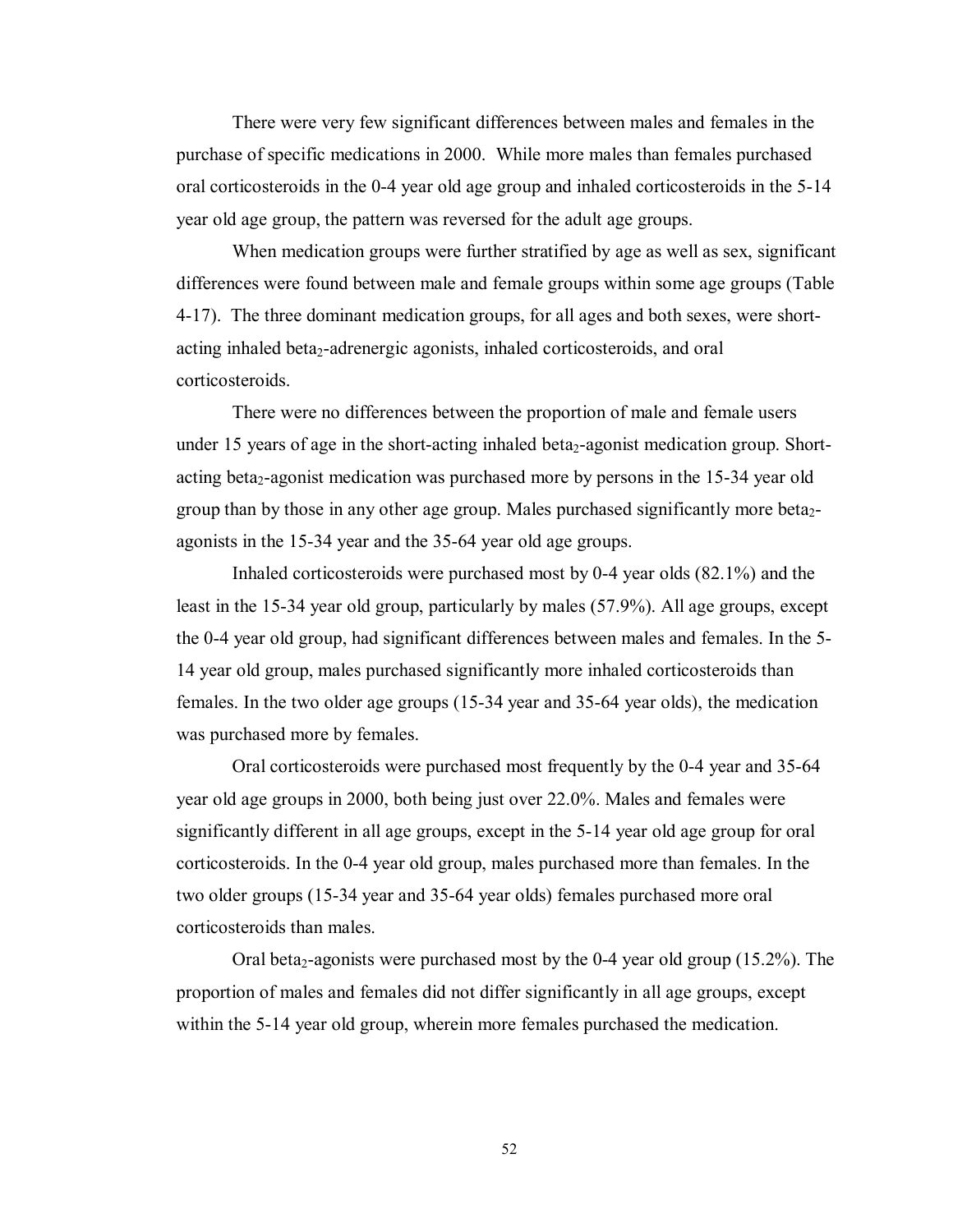|                                                                                                                       |               |               | value<br>$\overline{p}$ | 40.001                 | 0.006                      | 0.001                   | 0.185          | 0.728            | 0.200                              | 0.751                  | 0.001                 | 0.707            | 0.751            | 0.229                                     | 0.001        |
|-----------------------------------------------------------------------------------------------------------------------|---------------|---------------|-------------------------|------------------------|----------------------------|-------------------------|----------------|------------------|------------------------------------|------------------------|-----------------------|------------------|------------------|-------------------------------------------|--------------|
|                                                                                                                       |               | $\rm Total$   | $\frac{5}{6}$           | 77.9                   | 71.2                       | 22.7                    | 2.0            | $4.\overline{8}$ | 0.9                                | 12.9                   | 3.8                   | 0.5              | $\overline{0.0}$ | 1.4                                       | 4.2          |
|                                                                                                                       | 35-64 years   | Female        | $\frac{5}{6}$           | 76.4                   | 72.4                       | 24.8                    | 2.2            | $4.\overline{8}$ | 1.0                                | 12.8                   | 4.5                   | 0.5              | 0.0              | 1.5                                       | 4.9          |
|                                                                                                                       |               | Male          | $\frac{5}{6}$           | 80.0                   | 69.6                       | 19.8                    | 1.8            | 4.9              | 0.7                                | 13.0                   | 2.7                   | 0.6              | 0.0              | 1.2                                       | 3.2          |
|                                                                                                                       |               |               | value<br>$\overline{p}$ | < 0.001                | 0.001                      | 0.001                   | 0.620          | 0.211            | 0.231                              | 10001                  | 0.137                 | 0.987            | 0.529            | 0.682                                     | 0.039        |
|                                                                                                                       |               | $\Gamma$ otal | $\frac{5}{6}$           | 87.4                   | 60.1                       | 15.1                    | 1.6            | $\overline{1.0}$ | 0.7                                | 4.0                    | 1.2                   | 0.5              | 0.0              | $0.\overline{8}$                          | 2.5          |
|                                                                                                                       | $15-34$ years | Female        | $\frac{5}{6}$           | 85.2                   | 62.2                       | 17.4                    | 1.6            | $\Box$           | 0.6                                | 4.9                    | $\overline{1.4}$      | 0.5              | 0.0              | $0.\overline{8}$                          | 2.8          |
|                                                                                                                       |               | Male          | $\frac{5}{6}$           | 89.8                   | 57.9                       | 12.5                    | 1.5            | 0.8              | 0.8                                | 3.0                    | $\overline{1.0}$      | 0.5              | $\overline{0}$ . | 0.7                                       | 2.1          |
|                                                                                                                       |               |               | value<br>$\overline{p}$ | 0.299                  | 0.001                      | 0.180                   | 0.014          | 0.087            | 0.510                              | 0.075                  | 0.840                 | 0.196            | 0.956            | 0.990                                     | 0.459        |
|                                                                                                                       |               | Total         | $\frac{5}{6}$           | 74.0                   | 75.8                       | 13.6                    | 5.2            | $0.\overline{3}$ | 1.6                                | 2.9                    | $\widetilde{0}$ .5    | $0.\overline{3}$ | $\overline{0}$ . | 0.4                                       | 3.6          |
|                                                                                                                       | 5-14 years    | Female        | $\frac{5}{6}$           | 73.3                   | 73.5                       | 12.9                    | 61             | 0.4              | 1.7                                | 2.4                    | 0.5                   | 0.2              | $\overline{0}$ . | 0.2                                       | 3.4          |
|                                                                                                                       |               | Male          | $\frac{5}{6}$           | 74.5                   | 77.2                       | 14.1                    | 4.7            | 0.2              | 1.5                                | 3.2                    | 0.5                   | $0.\overline{3}$ | $\overline{C}$   | 0.5                                       | 3.7          |
| Table 4-17 Distribution of persons with asthma who purchased a specific asthma medication by sex, age, and medication |               |               | value<br>$\overline{p}$ | 0.243                  | 0.311                      | 0.001                   | 0.086          | 0.990            | 0.505                              | 0.537                  | 0.019                 | $\frac{1}{4}$    | 0.046            | $\frac{1}{1}$                             | 0.915        |
|                                                                                                                       |               | Total         | $\frac{5}{6}$           | 70.8                   | 82.1                       | 22.1                    | 15.2           | 0.6              | 0.9                                | 6.9                    | $\overline{0}$ .      | 0.0              | 0.2              | 0.0                                       | 0.7          |
|                                                                                                                       | 0-4 years     | Female        | $\frac{5}{6}$           | 69.6                   | 81.2                       | 16.5                    | 16.6           | 0.6              | $0.\overline{8}$                   | 7.3                    | $0.\overline{3}$      | 0.0              | $0.\overline{3}$ | 0.0                                       | 0.7          |
| group, 2000                                                                                                           |               | Male          | $\frac{5}{6}$           | 71.5                   | 82.6                       | 25.3                    | 14.3           | 0.6              | 1.0                                | 6.7                    | 0.0                   | 0.0              | 0.0              | 0.0                                       | 0.6          |
|                                                                                                                       |               | Medication    |                         | Short-acting $\beta_2$ | Corticosteroids<br>Inhaled | Corticosteroids<br>Oral | Oral $\beta_2$ | Theophyllines    | Cromoglycates<br>Sodium<br>Inhaled | Ipratropium<br>Bromide | Long-acting $\beta_2$ | Nedocromil       | Ketotifen        | (Salmeterol &<br>Fluticasone)<br>Combined | Leukotrienes |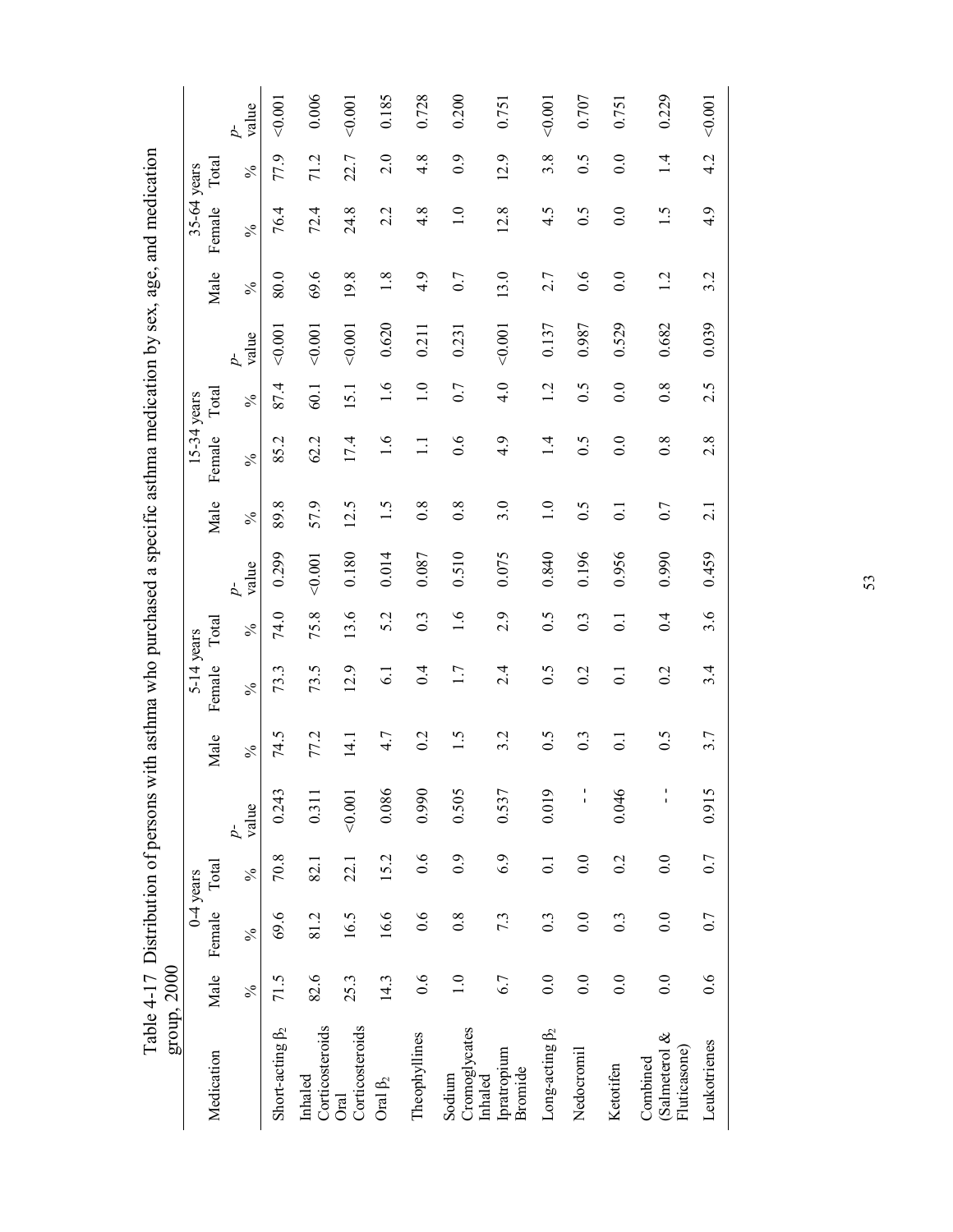In 2000, there was no significant difference between males and females in any age group for those with asthma who purchased theophylline medication. There were no significant differences between males and females for the medication group inhaled ipratropium bromide, except in the 15-34 year old group, wherein more females than males purchased the medication.

 In 2000, the proportion of persons with asthma who purchased long-acting beta<sub>2</sub>-adrenergic agonists increased with successive age groups. Males and females differed only in the 0-4 year old and 35-64 year old groups, with more females than males having purchased the medication.

For the drug groups Sodium Cromoglycates, Nedocromil, Ketotifen, and the combination drug containing Salmeterol and Fluticasone, in 2000 these drugs were used very little or not at all across all age groups. There were no significant differences between males and females for these medication groups.

Anti-leukotrienes were purchased most by those in the 35-64 year old group (4.2%). They were purchased least by those in the 0-4 year old group. There were significant differences between males and females in the two older age groups, with more females having purchased the medication than males.

#### 4.1.12.1 Summary of characteristics of users by medication group in 2000

In summary, the three dominant medication groups in the year 2000 were inhaled short-acting beta<sub>2</sub>-agonists, inhaled corticosteroids, and oral corticosteroids. Males in the 15-34 year old age group were the most frequent users of short-acting beta<sub>2</sub>-agonist medication. Inhaled corticosteroids were purchased most by 0-4 year olds, and least by 15-34 year old males. In the two older age groups (15-34 year and 35-64 year olds), inhaled and oral corticosteroids were purchased most by females. Oral corticosteroids were purchased most by the youngest and oldest age groups. The 0-4 year old age group had the highest use of oral beta<sub>2</sub>-agonists, which did not include nebulized medication, at 15.2%. Long-acting beta<sub>2</sub>-agonists and anti-leukotriene medication were more often purchased by women, 35-64 years of age.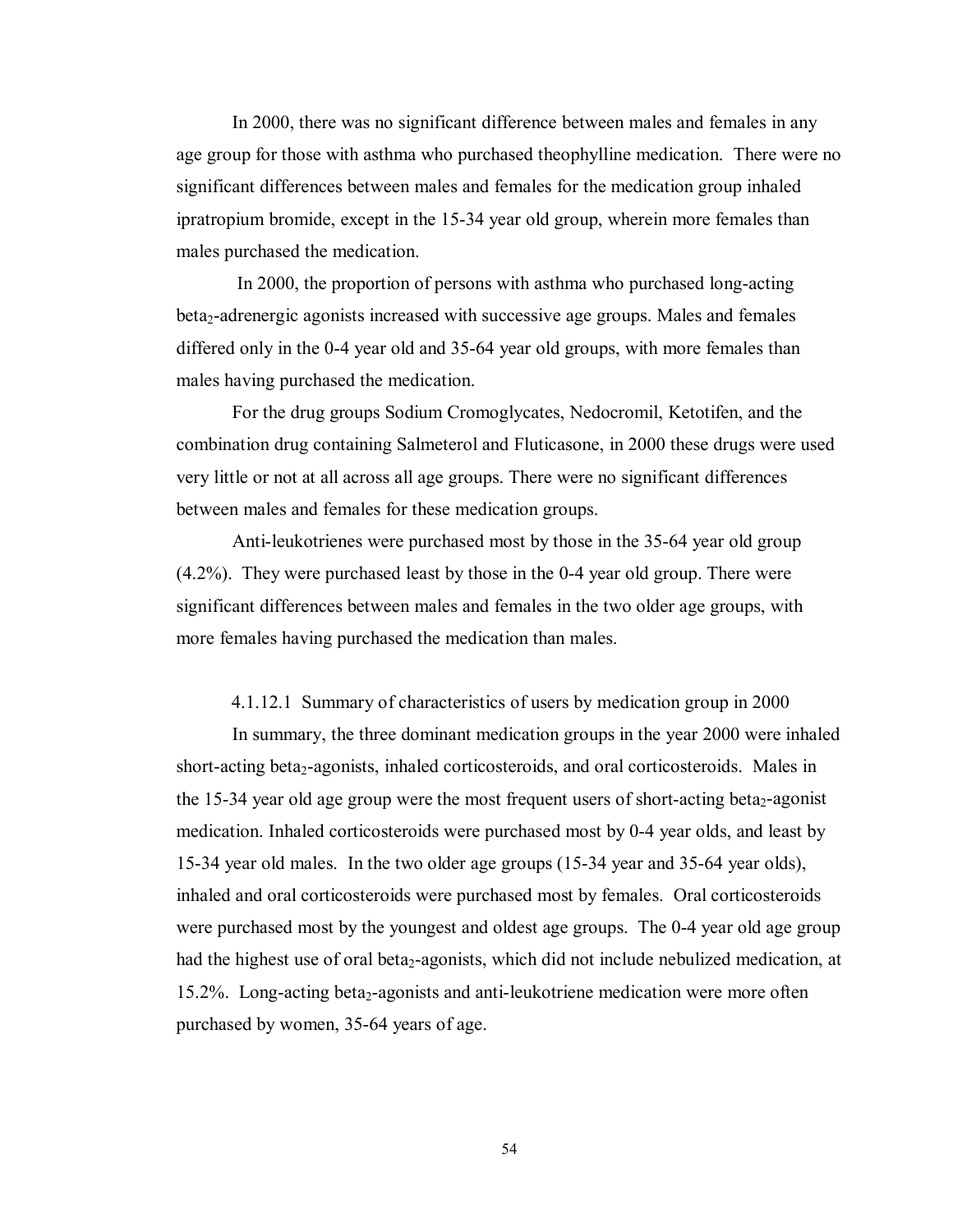4.2 Research Question #2:

**What is the distribution of specific combinations of asthma medication use among persons with physician-diagnosed asthma by age and sex for the period of January 1, 1991 to December 31, 2000.** 

The CCG of 1996 and 1999 (4;11) provided information on recommended and potential combinations of medications suitable for asthma management. In conjunction with the guidelines, the data was examined for the frequency of use of specific combinations of medications over the ten years of the study.

Several permutations were made to identify the most frequently purchased medication combinations. The six most frequently identified combinations are presented in Table 4-18. These combinations happened to coincide with those suggested by the CCG.

Where the frequency, and contribution, of a combination was very small it was excluded from the analysis as a distinct combination and instead joined the group "All other medications" (used in combinations). In the final assessment, the "All other medications" category contained all the combinations of asthma medications not specified as being the top six most frequently purchased by persons using asthma medication.

4.2.1 Proportion of users of asthma medication combinations by year

Short-acting inhaled beta<sub>2</sub>-adrenergic agonist medication used alone had the largest proportion of purchasers from 1991 to 1993 (Table 4-18). From 1994 to 2000, beta2-agonists were second most popular to the combination of inhaled short-acting beta2-agonists and inhaled corticosteroids to an increasing degree (as the combined medications increased in proportion and the single preparation received a decreasing share).

Inhaled corticosteroids had only 3.9% of purchasers in 1991, but from 1992 to 1996 this proportion increased to 13.8% to become the third largest group that year. From 1996 to 1998, the number of purchasers of inhaled corticosteroids dropped to 12.0% in 1998. In 1999 and 2000, their number recovered to 13.2% in 2000. Overall,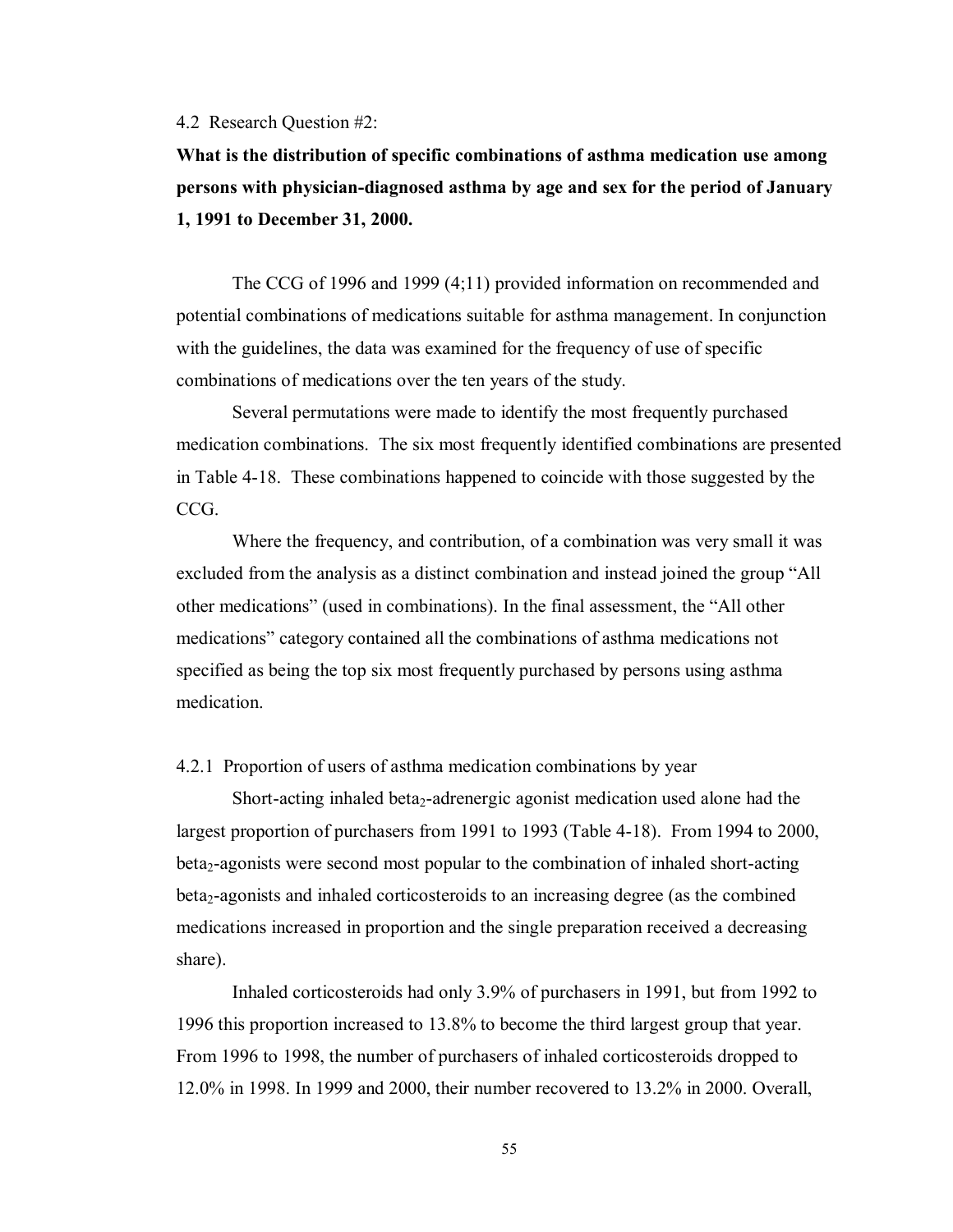| only inhaled beta <sub>2</sub> -agonists and inhaled corticosteroids in their single preparations, 1991 to 2000 |                  |            |            |            |                    |        |            |                  |                  |                    |
|-----------------------------------------------------------------------------------------------------------------|------------------|------------|------------|------------|--------------------|--------|------------|------------------|------------------|--------------------|
|                                                                                                                 | 1991             | 1992       | 1993       | 1994       | 1995               | 1996   | 1997       | 1998             | 1999             | 2000               |
| Medication(s)                                                                                                   | $\frac{5}{6}$    | $\lesssim$ | $\lesssim$ | $\lesssim$ | $\lesssim$         | ℅      | $\lesssim$ | $\frac{5}{6}$    | $\frac{5}{6}$    | $\frac{5}{6}$      |
| (used in combinations)<br>All other medications                                                                 | 15.1             | 13.5       | 12.9       | 13.0       | 12.3               | 1.6    | 12.3       | 12.7             | 14.4             | 15.3               |
| ar)<br>Short-acting $\beta_2$ -agonists (used alone in ye                                                       | 34.5             | 31.9       | 29.7       | 28.1       | 25.0               | 23.8   | 24.1       | 25.9             | 23.1             | 23.1               |
| Inhaled corticosteroids (used alone in year)                                                                    | 3.9              | 6.3        | 9.9        | 10.9       | 12.5               | 13.8   | 13.4       | 12.0             | 13.2             | 13.1               |
| Short-acting $\beta_2$ -agonists + Inhaled<br>corticosteroids                                                   | 19.0             | 23.8       | 27.1       | 29.7       | 33.2               | 35.1   | 36.7       | 37.0             | 37.8             | 38.7               |
| corticosteroids + Oral corticosteroids<br>Short-acting $\beta_2$ -agonists + Inhaled                            | $\frac{1}{4}$    | 5.0        | 6.9        | 8.0        | 8.9                | 8.5    | 8.5        | 9.0              | 9.3              | 8.6                |
| corticosteroids + Smooth muscle relaxants<br>Short-acting $\beta_2$ -agonists + Inhaled                         | 3.4              | 2.7        | 2.0        | $\vec{a}$  | $\overline{12}$    | $\Box$ | 0.9        | $0.\overline{8}$ | 0.7              | $\widetilde{0}$ .5 |
| corticosteroids + Unclassified agents<br>Short-acting $\beta_2$ -agonists + Inhaled                             | 5.3              | 5.7        | 4.2        | 3.4        | 3.0                | 2.8    | 2.0        | $\overline{1}$ . | $\overline{0.8}$ | 0.4                |
| Short-acting $\beta_2$ -agonists + Smooth muscle<br>relaxants                                                   | $3.\overline{3}$ | 1.9        | 1.2        | 0.8        | $\widetilde{0}$ .5 | 0.4    | 0.4        | $0.\overline{3}$ | 0.2              | 0.2                |
| Short-acting $\beta_2$ -agonists + Unclassified<br>therapeutic agents                                           | 11.4             | 9.3        | 6.0        | 4.6        | 3.4                | 2.9    | 1.8        | $\Box$           | 0.6              | $0.\overline{3}$   |
| TOTAL N                                                                                                         | 18091            | 18686      | 19490      | 20831      | 22825              | 23373  | 23573      | 23350            | 24881            | 25102              |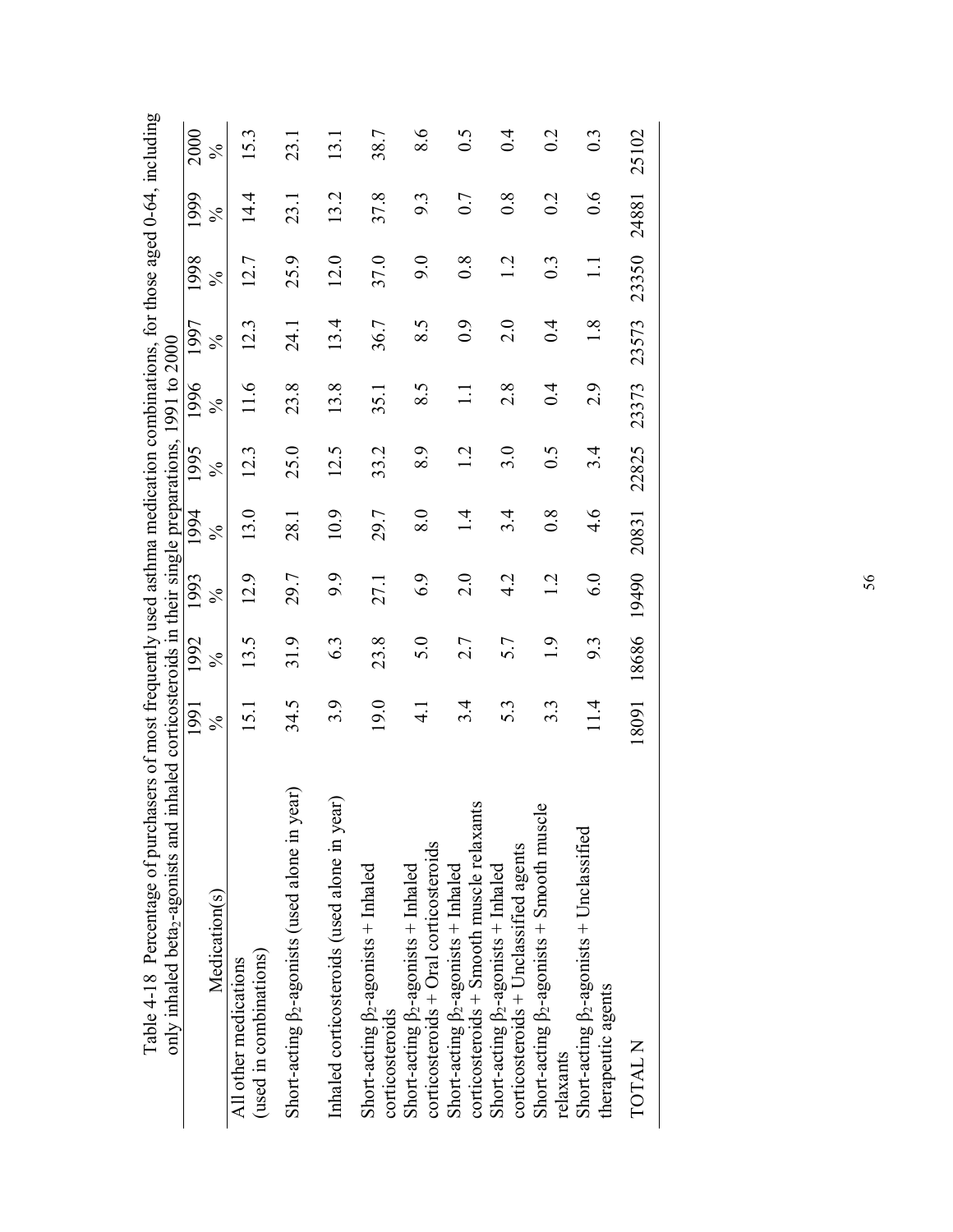purchasers of inhaled corticosteroids increased steadily over the ten year study period.

The drug combination of inhaled short-acting beta<sub>2</sub>-adrenergic agonists and inhaled corticosteroids was the primary combination used in all years. By 2000, 38.7% of users were purchasing this combination. The drug combination of inhaled shortacting beta<sub>2</sub>-adrenergic agonists, inhaled corticosteroids, and oral corticosteroids had 4.1% purchasers in 1991. By 2000, this combination had doubled to 8.6%.

The medication combination of short-acting inhaled beta<sub>2</sub>-adrenergic agonists, inhaled corticosteroids, and respiratory smooth muscle relaxants (including theophyllines), had a relatively low percentage of purchasers at the beginning of the study in 1991 with 3.4%. The percentage for this combination gradually and steadily declined every year of the study period to 0.5% by the year 2000.

The medication combination of inhaled short-acting beta<sub>2</sub>-adrenergic agonists, inhaled corticosteroids and unclassified therapeutic agents (including sodium cromoglycates) had 5.3% purchasers in 1991. By the end of the study period, 0.4% of asthma medication purchasers were using this combination of medications.

A more popular combination of short-acting beta<sub>2</sub>-adrenergic agonists and smooth muscle relaxants had 11.4% of purchasers in 1991. The proportion of purchasers of this combination decreased sharply every year of the ten year period of the study to 0.3% of purchasers in 2000. The "All other medications" group accounted for about 15.0% of users throughout the study period.

4.2.2 Proportion of users of asthma medication combinations by age for 1991, 1994, 1997, and 2000

There was gradual change in the use of medication(s) over all ten years of the study that was shown to be far more dramatic when viewed using only four index years, 1991, 1994, 1997 and 2000 (Figure 4-1 or Appendix D). When a linear by linear test for trends was performed for the medication combinations for the selected four years, the result was significant at  $\chi^2$  = 1905.35, df 1, *p* < 0.001. Over the study period, the difference in the proportion of specific combinations use between males and females was minimal (Appendix B).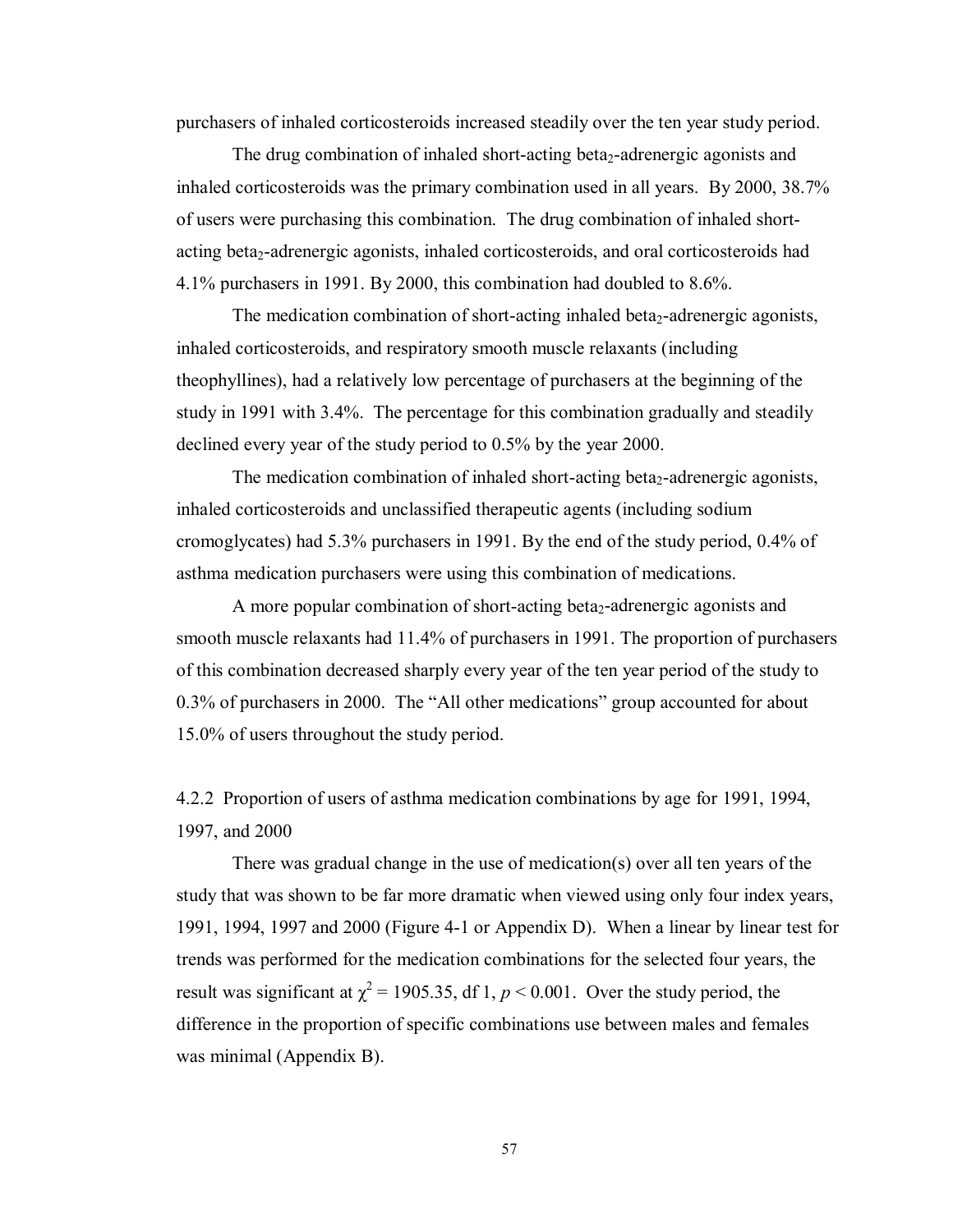

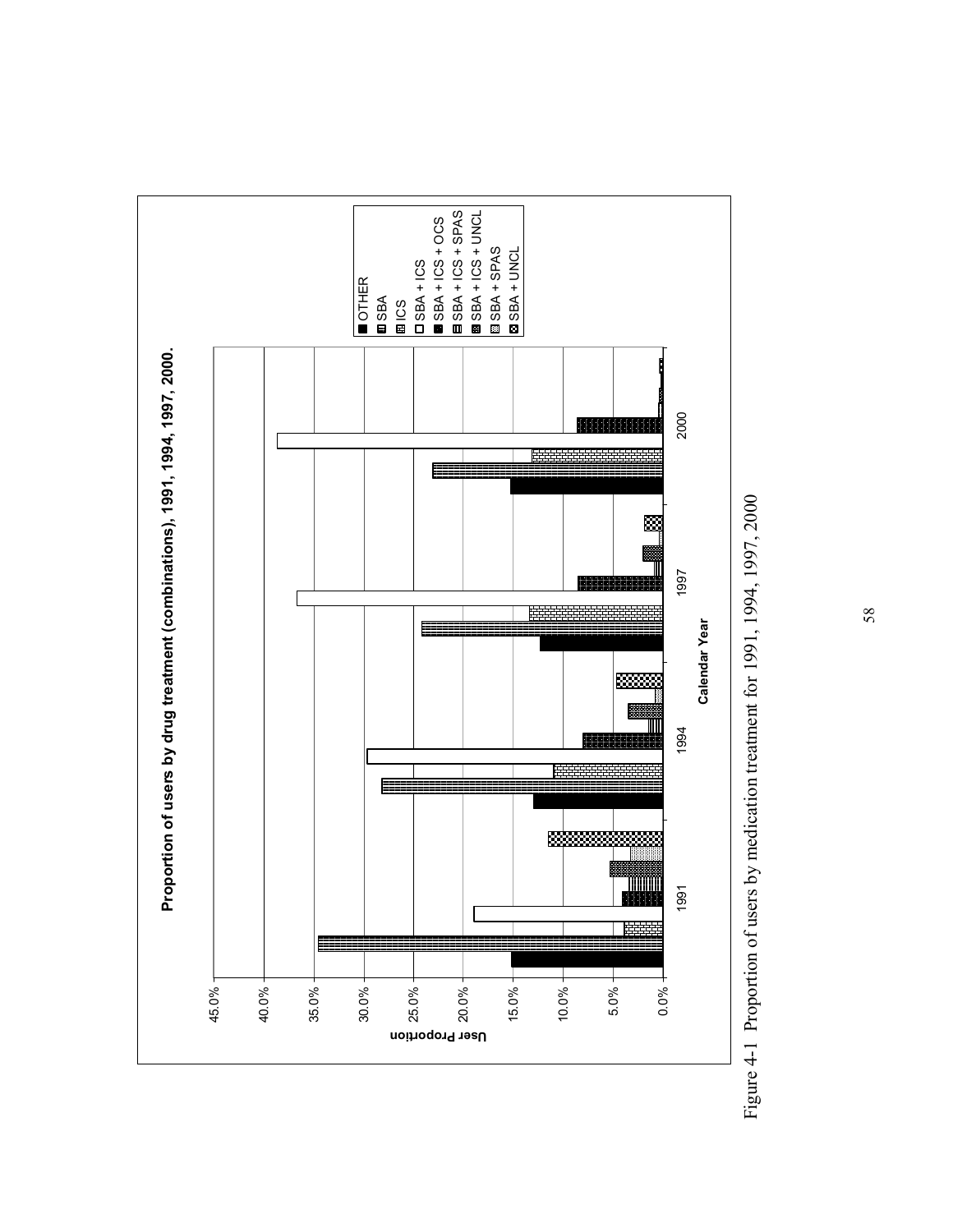While the proportional use of the preferred combination of inhaled short-acting beta2-adrenergic agonists and inhaled steroids increased in each age group over time, the most dramatic increases were seen for children in the 0-4 year old age group (Tables 4- 19 and 4-20). In 1991, only 4.5% of the 0-4 year olds purchased this combination. Instead, most 0-4 year old combination drug users were purchasing short-acting beta<sub>2</sub>adrenergic agonists with unclassified agents (including sodium cromoglycates) at 28.3%. By 2000, 41.4% of 0-4 year olds, purchased the short-acting beta<sub>2</sub>-adrenergic agonist and inhaled corticosteroid combination. The use of the inhaled short-acting beta<sub>2</sub>adrenergic agonists and unclassified agents combination was virtually undetectable.

Children in the 5-14 year old group doubled their purchase of inhaled shortacting beta<sub>2</sub>-adrenergic agonists with inhaled corticosteroids from 1991 to 2000. They also reduced their use of inhaled short-acting beta<sub>2</sub>-adrenergic agonists with unclassified agents from 16.7% to 0.3%.

There was an increase in the proportion of both 0-4 year old and 5-14 year old users in the purchase of the inhaled short-acting beta<sub>2</sub>-adrenergic agonists, inhaled corticosteroid, and oral corticosteroid combination. From 1991 to 2000, the 0-4 year olds increased from 1.2% to 15.6%, and the 5-14 year olds increased from 2.2% to 7.7%.

#### 4.2.3 Summary of research question #2

In summary, there was a change in the distribution of medication combinations from 1991 to 2000. The use of short-acting beta<sub>2</sub>-agonist medication, used alone, decreased over time, while the use of inhaled corticosteroids (monotherapy) increased. Inhaled corticosteroids and inhaled short-acting beta<sub>2</sub>-agonists, in combination, increased from 20.0% in 1991 to 40.0% of medications dispensed in 2000. Similarly, there was an increase in the combined use of inhaled corticosteroids, short-acting beta2 agonists, and oral corticosteroids, which more than doubled from 4.0% in 1991 to 9.0% in 2000.

Reductions in the use of both smooth muscle relaxants and unclassified agents, each in their respective combination with inhaled corticosteroids and short-acting beta<sub>2</sub>agonists, were observed over the study period. The largest change in the use of inhaled corticosteroids and short-acting beta<sub>2</sub>-agonists in combination, was seen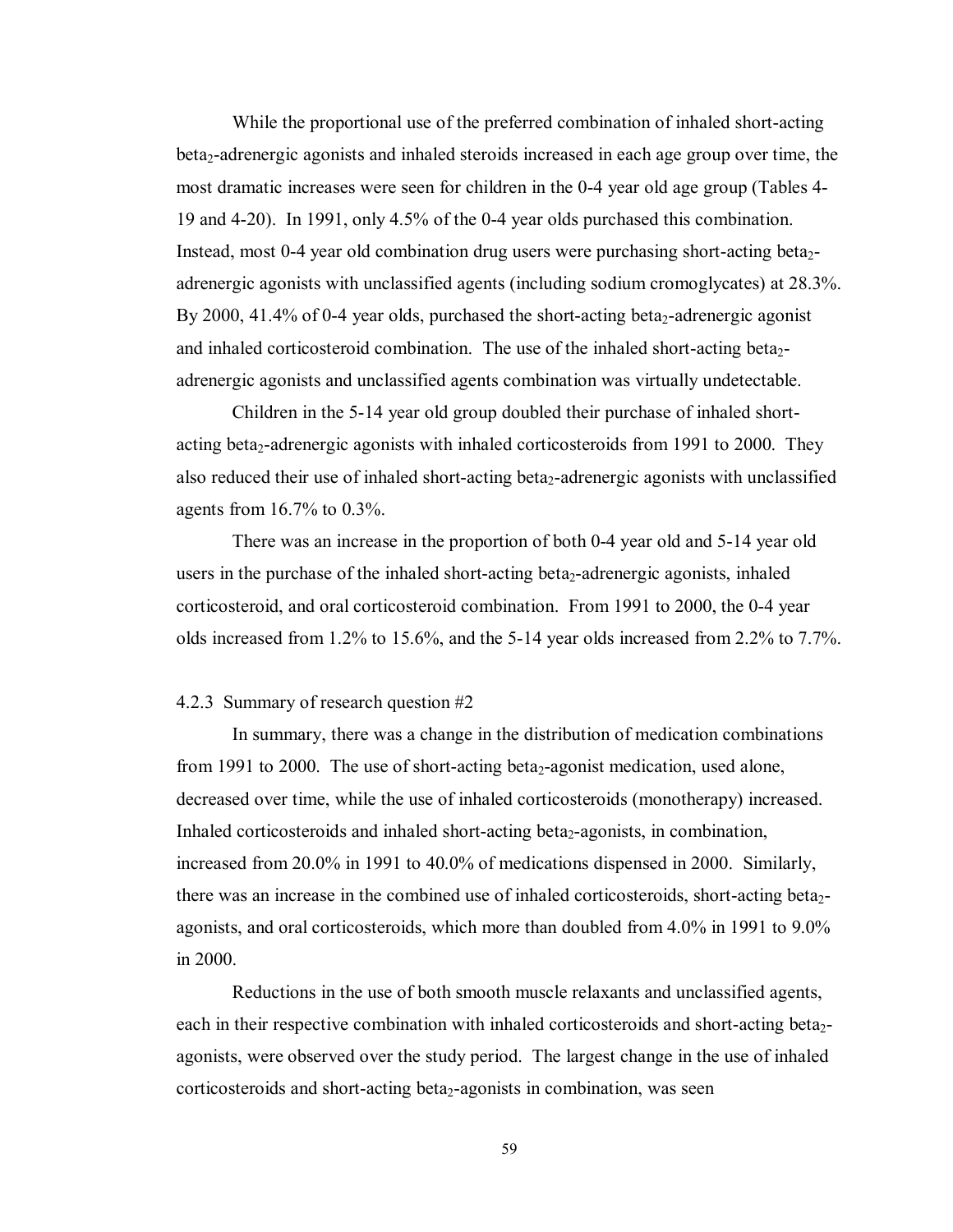|                                                 |               | Age Groups    |               |               |  |  |  |
|-------------------------------------------------|---------------|---------------|---------------|---------------|--|--|--|
|                                                 | $0-4$ yrs     | $5-14$ yrs    | $15-34$ yrs   | 35-64yrs      |  |  |  |
| Calendar year - 1991                            |               |               |               |               |  |  |  |
| Medication(s)                                   | $\frac{0}{0}$ | $\frac{0}{0}$ | $\frac{0}{0}$ | $\frac{0}{0}$ |  |  |  |
| All other medications                           | 16.2          | 11.6          | 11.8          | 22.7          |  |  |  |
| (used in combinations)                          |               |               |               |               |  |  |  |
| Short-acting $\beta_2$ -agonists (used alone in | 38.9          | 33.1          | 43.4          | 23.8          |  |  |  |
| year)                                           |               |               |               |               |  |  |  |
| Inhaled corticosteroids (used alone in          | 1.0           | 4.0           | 3.8           | 5.4           |  |  |  |
| year)                                           |               |               |               |               |  |  |  |
| Short-acting $\beta_2$ -agonists + Inhaled      | 4.5           | 19.9          | 22.2          | 22.7          |  |  |  |
| corticosteroids                                 |               |               |               |               |  |  |  |
| Short-acting $\beta_2$ -agonists + Inhaled      | 1.2           | 2.2           | 4.5           | 7.6           |  |  |  |
| corticosteroids + Oral corticosteroids          |               |               |               |               |  |  |  |
| Short-acting $\beta_2$ -agonists + Inhaled      |               |               |               |               |  |  |  |
| corticosteroids + Smooth muscle                 | 0.4           | 1.2           | 3.4           | 7.9           |  |  |  |
| relaxants                                       |               |               |               |               |  |  |  |
| Short-acting $\beta_2$ -agonists + Inhaled      | 6.1           | 9.4           | 2.8           | 2.6           |  |  |  |
| corticosteroids + Unclassified agents           |               |               |               |               |  |  |  |
| Short-acting $\beta_2$ -agonists + Smooth       | 3.4           | 2.0           | 3.1           | 5.0           |  |  |  |
| muscle relaxants                                |               |               |               |               |  |  |  |
| Short-acting $\beta_2$ -agonists + Unclassified | 28.3          | 16.7          | 5.0           | 2.2           |  |  |  |
| agents                                          |               |               |               |               |  |  |  |
| <b>TOTAL</b>                                    | 2699          | 5719          | 5065          | 4608          |  |  |  |
| Calendar year - 1994                            |               |               |               |               |  |  |  |
| All other medications                           | 14.1          | 10.0          | 9.5           | 20.1          |  |  |  |
| (used in combinations)                          |               |               |               |               |  |  |  |
| Short-acting $\beta_2$ -agonists (used alone in | 28.1          | 24.6          | 37.0          | 21.8          |  |  |  |
| year)                                           |               |               |               |               |  |  |  |
| Inhaled corticosteroids (used alone in          | 10.3          | 15.7          | 7.5           | 9.8           |  |  |  |
| year)                                           |               |               |               |               |  |  |  |
| Short-acting $\beta_2$ -agonists + Inhaled      | 21.3          | 30.6          | 32.0          | 30.0          |  |  |  |
| corticosteroids                                 |               |               |               |               |  |  |  |
| Short-acting $\beta_2$ -agonists + Inhaled      | 6.8           | 6.0           | 7.7           | 11.2          |  |  |  |
| corticosteroids + Oral corticosteroids          |               |               |               |               |  |  |  |
| Short-acting $\beta_2$ -agonists + Inhaled      |               |               |               |               |  |  |  |
| corticosteroids + Smooth muscle                 | 0.2           | 0.3           | 1.5           | 3.2           |  |  |  |
| relaxants                                       |               |               |               |               |  |  |  |
| Short-acting $\beta_2$ -agonists + Inhaled      | 6.7           | 5.8           | 1.5           | 1.3           |  |  |  |
| corticosteroids + Unclassified agents           |               |               |               |               |  |  |  |
| Short-acting $\beta_2$ -agonists + Smooth       | 0.4           | 0.3           | 0.7           | 1.6           |  |  |  |
| muscle relaxants                                |               |               |               |               |  |  |  |
| Short-acting $\beta_2$ -agonists + Unclassified | 12.1          | 6.8           | 2.4           | 1.1           |  |  |  |
| agents                                          |               | 6357          |               |               |  |  |  |
| <b>TOTAL</b>                                    | 2656          |               | 6405          | 5413          |  |  |  |

Table 4-19 Proportion of drug treatment users by age group, 1991 and 1994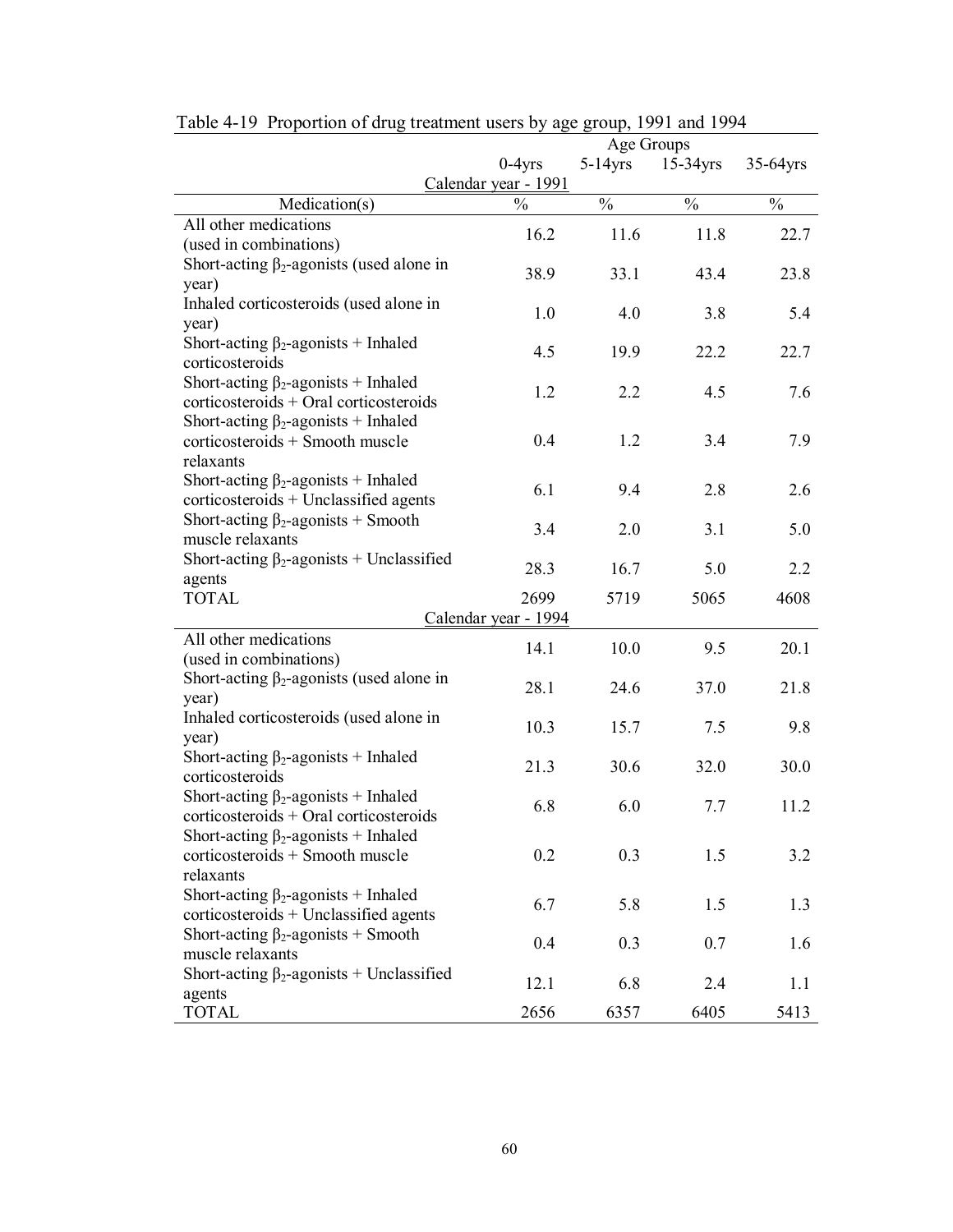|                                                 |               | Age Groups    |               |               |  |  |
|-------------------------------------------------|---------------|---------------|---------------|---------------|--|--|
|                                                 | $0 - 4$       | $5 - 14$      | 15-34         | 35-64         |  |  |
| Calendar year - 1997                            |               |               |               |               |  |  |
| Medication(s)                                   | $\frac{0}{0}$ | $\frac{0}{0}$ | $\frac{0}{0}$ | $\frac{0}{0}$ |  |  |
| All other medications                           | 12.5          | 7.1           | 8.3           | 21.4          |  |  |
| (used in combinations)                          |               |               |               |               |  |  |
| Short-acting $\beta_2$ -agonists (used alone in | 19.6          | 21.9          | 33.6          | 18.5          |  |  |
| year)                                           |               |               |               |               |  |  |
| Inhaled corticosteroids (used alone in          | 14.9          | 20.1          | 8.6           | 11.1          |  |  |
| year)                                           |               |               |               |               |  |  |
| Short-acting $\beta_2$ -agonists + Inhaled      | 34.9          | 37.3          | 38.5          | 34.9          |  |  |
| corticosteroids                                 |               |               |               |               |  |  |
| Short-acting $\beta_2$ -agonists + Inhaled      | 9.8           | 7.5           | 7.5           | 9.8           |  |  |
| corticosteroids + Oral corticosteroids          |               |               |               |               |  |  |
| Short-acting $\beta_2$ -agonists + Inhaled      |               |               |               |               |  |  |
| corticosteroids + Smooth muscle                 | 0.2           | 0.1           | 0.8           | 1.9           |  |  |
| relaxants                                       |               |               |               |               |  |  |
| Short-acting $\beta_2$ -agonists + Inhaled      | 3.5           | 3.1           |               |               |  |  |
| corticosteroids + Unclassified agents           |               |               | 1.1           | 1.0           |  |  |
| Short-acting $\beta_2$ -agonists + Smooth       | 0.3           |               |               |               |  |  |
| muscle relaxants                                |               | 0.0           | 0.4           | 0.8           |  |  |
| Short-acting $\beta_2$ -agonists + Unclassified |               |               |               | 0.6           |  |  |
| agents                                          | 4.3           | 2.8           | 1.1           |               |  |  |
| <b>TOTAL</b>                                    | 3022          | 6652          | 7090          | 6809          |  |  |
| Calendar year - 2000                            |               |               |               |               |  |  |
| All other medications                           | 11.4          | 10.2          | 11.9          | 24.4          |  |  |
| (used in combinations)                          |               |               |               |               |  |  |
| Short-acting $\beta_2$ -agonists (used alone in | 13.5          | 19.7          | 33.5          | 19.6          |  |  |
| year)                                           |               |               |               |               |  |  |
| Inhaled corticosteroids (used alone in          | 17.3          | 18.5          | 8.2           | 11.7          |  |  |
| year)                                           |               |               |               |               |  |  |
| Short-acting $\beta_2$ -agonists + Inhaled      | 41.4          | 42.8          | 38.5          | 34.2          |  |  |
| corticosteroids                                 |               |               |               |               |  |  |
| Short-acting $\beta_2$ -agonists + Inhaled      | 15.6          | 7.7           | 6.8           | 8.3           |  |  |
| corticosteroids + Oral corticosteroids          |               |               |               |               |  |  |
| Short-acting $\beta_2$ -agonists + Inhaled      |               |               |               |               |  |  |
| corticosteroids + Smooth muscle                 | 0.1           | 0.1           | 0.3           | 1.1           |  |  |
| relaxants                                       |               |               |               |               |  |  |
| Short-acting $\beta_2$ -agonists + Inhaled      | 0.4           | 0.6           | 0.3           | 0.3           |  |  |
| corticosteroids + Unclassified agents           |               |               |               |               |  |  |
| Short-acting $\beta_2$ -agonists + Smooth       | 0.1           | 0.0           | 0.1           |               |  |  |
| muscle relaxants                                |               |               |               | 0.3           |  |  |
| Short-acting $\beta_2$ -agonists + Unclassified | 0.2           | 0.3           | 0.3           | 0.2           |  |  |
| agents                                          |               |               |               |               |  |  |
| <b>TOTAL</b>                                    | 3100          | 6592          | 7600          | 7810          |  |  |

Table 4-20 Proportion of drug treatment users by age group, 1997 and 2000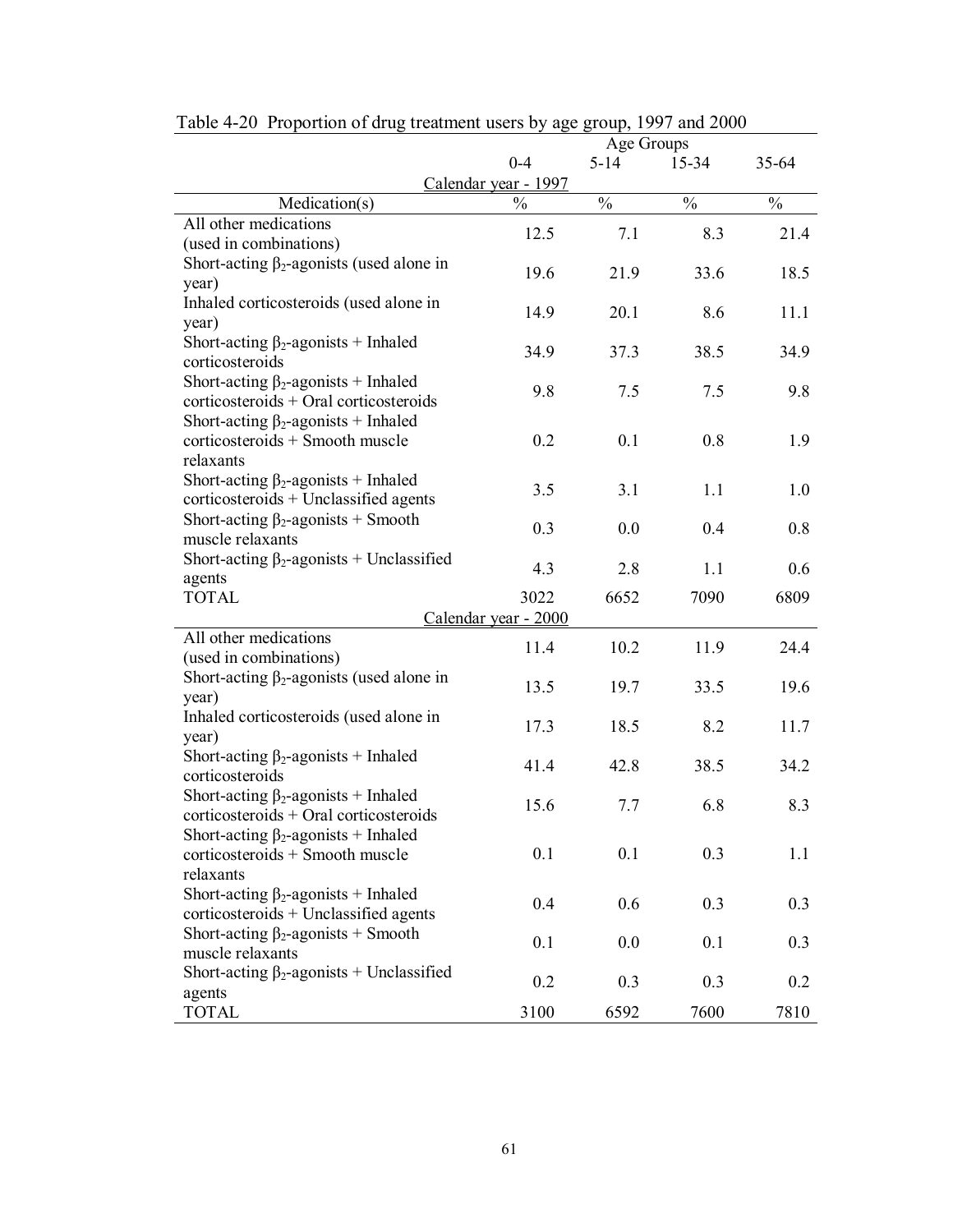between the years 1991 and 1994.

 While the proportional use of the most preferred combination of inhaled shortacting beta<sub>2</sub>-adrenergic agonists and inhaled corticosteroids increased over time in each age group, the most dramatic increases were seen in the 0-4 year age group. There were no changes between males and females in the use of selected combinations during the study period.

4.3 Research Question #3:

# **What is the variation in the monthly age-sex specific, short-acting inhaled ß2 adrenergic agonist and inhaled corticosteroid use for the years 1996 to 2000?**

In order to identify seasonal variation in the use of short-acting beta<sub>2</sub>-agonist and inhaled corticosteroid medication, data from the years 1996 to 2000 were examined. As seen in Figures 4-2 and 4-3, there was limited variation between the years in the number of prescriptions purchased by month for either inhaled corticosteroids or short-acting  $beta_2$ -agonists.

From 1996 to 2000, within each year, the number of short-acting beta<sub>2</sub>-agonist prescriptions increased from around 5000 prescriptions at the beginning of the year to 6000 prescriptions at the end of the year. All five years showed a similar pattern with a gradual increase in the number of prescriptions from January to December, and peak increases occurring in May, September and December (Figure 4-3). There were also shared low points across the five years, in the months of February, July, and November.

On a linear by linear test for trends for the year 2000, the result for trend by month was significant ( $\chi^2$  = 25.97, df 1, *p* < 0.001), demonstrating that as time passed by month, the number of inhaled short-acting beta<sub>2</sub>-agonist prescriptions increased significantly. Similar significant trends were found for 1999 ( $p < 0.001$ ) and 1996 ( $p <$ 0.001). The lowest number of prescriptions in the year 2000 was 4460 (February) and the highest was 5978 (December). The lowest number of prescriptions of beta<sub>2</sub>-agonists in 1999 was 4872 (February) and the highest was 6621 (December). In 1996, the lowest number of prescriptions was 4753 in February, and the highest number was 6049 in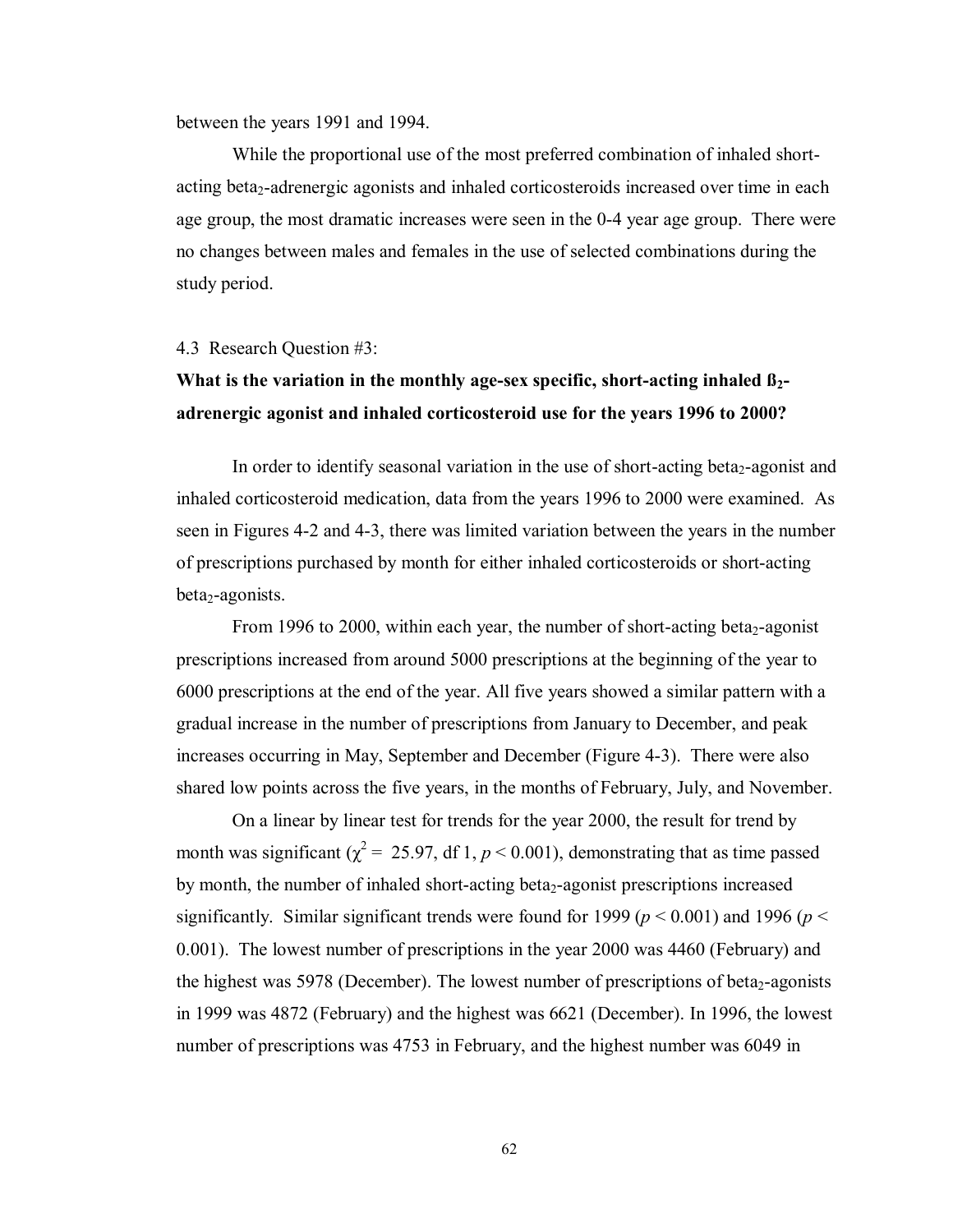December. Although similar patterns were seen for 1997 and 1998, the results of the linear by linear test for trends for those years were not significant.



Figure 4-2 Number of short-acting  $\beta_2$ -agonist prescriptions purchased, 1996 to 2000

From 1996 to 1998, within each year, the number of inhaled corticosteroids increased from around 3100 prescriptions at the beginning of the year to 4200 prescriptions at the end of the year. For the years 1999 and 2000, the number of inhaled corticosteroid prescriptions increased from around 3500 at the beginning of the year to 5300 at the end of the year. In all five years there was an increase from January to December, with peak increases occurring during the same months: May and June, September and October, and December. The shared trough period was during July and August, with another small dip occurring in November.

The year 1999 was significant in a linear by linear test for trends at ( $\chi^2$  = 55.47, df  $1, p \le 0.001$ ), meaning that inhaled corticosteroid prescriptions increased significantly over the year. Other years significant for the linear by linear test were: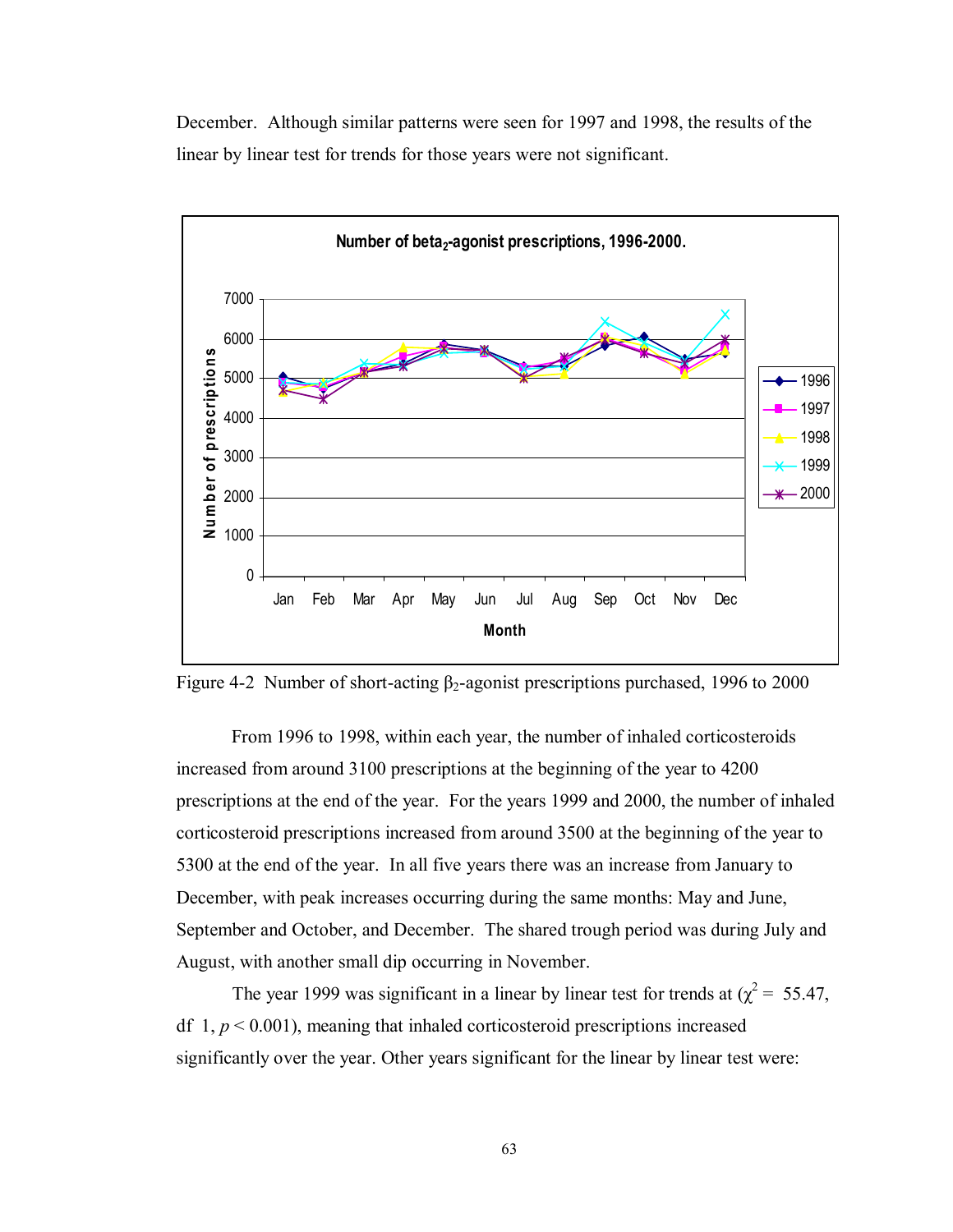1998 ( $\chi^2$  = 12.10, df 1, *p* < 0.00); 1997 ( $\chi^2$  = 10.38, df 1, *p* < 0.001); and, 1996 ( $\chi^2$  = 45.46, df 1, *p* < 0.001). The only year that was not significant for the linear by linear test for trends was the year 2000, meaning that the number of prescriptions neither increased nor decreased significantly over the year.



Figure 4-3 Number of inhaled corticosteroid prescriptions purchased, 1996 to 2000

4.3.1 Monthly distribution of short-acting  $\beta_2$ -agonist prescriptions by age group and calendar year

The patterns of monthly use of short-acting inhaled beta<sub>2</sub>-agonists and inhaled corticosteroids, by age groups, were generally consistent over the five years that were chosen for review.

4.3.1.1 Short-acting  $\beta_2$ -agonist prescriptions by age group and month, 1996

Among all the age groups, the number of short-acting inhaled beta<sub>2</sub>-agonist prescriptions was highest in the 15-34 year old group (Figure 4-4).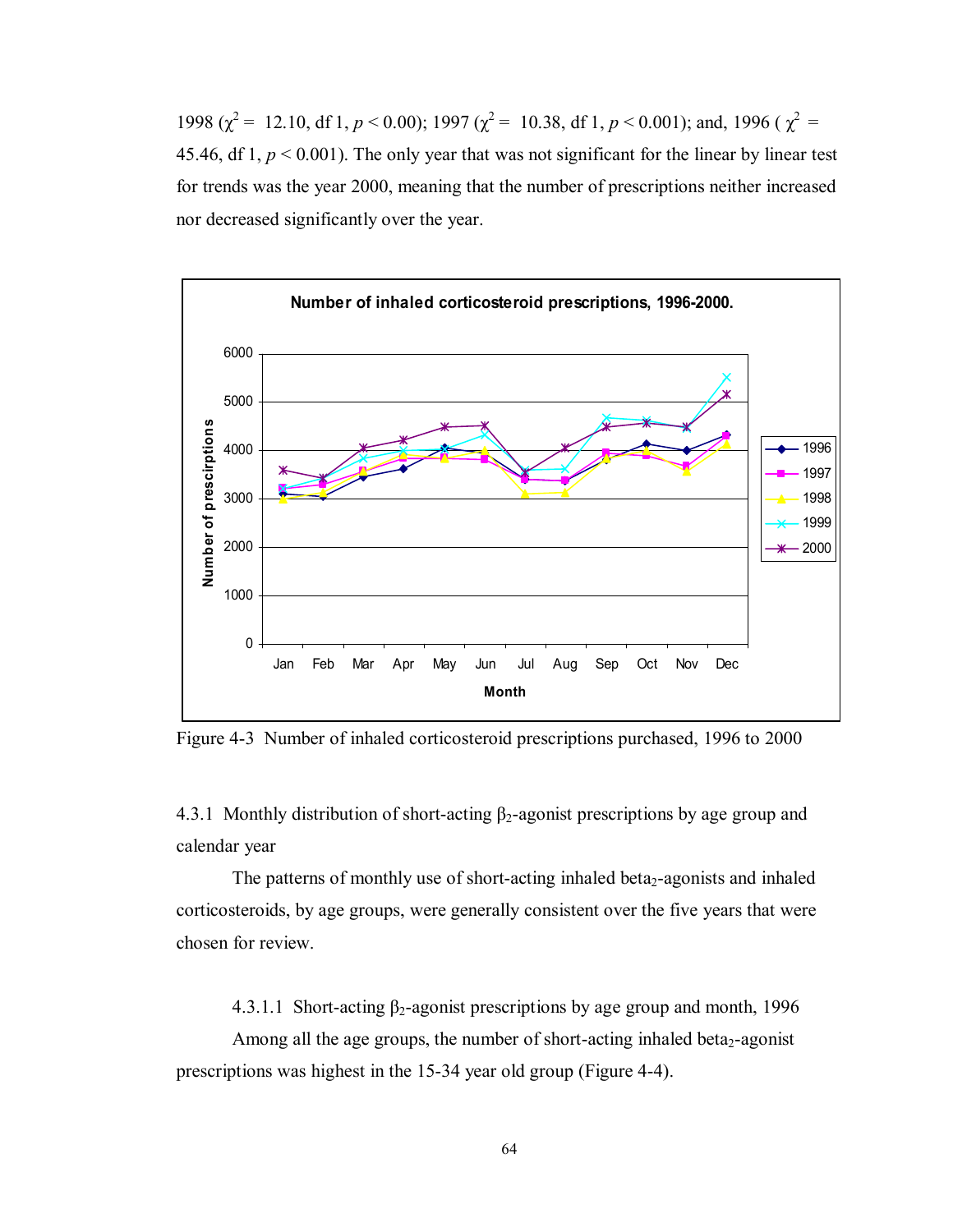

Figure 4-4 Number of beta<sub>2</sub>-agonist prescriptions by age group and month, 1996

The two older age groups shared a low in the number of prescriptions in February, followed by a steady increase to a peak in May. The 15-34 year old group maintained this peak until October when there was a decrease in the number of prescriptions to December. The 35-64 year old group decreased their number of beta<sub>2</sub>agonist prescriptions after May to a low in September then the number was increased gradually to a final peak in December, the opposite direction of the 15-34 year old group.

The peak increase for the 5-14 year olds occurred in September, with a smaller peak in May. The peak increases for the 0-4 year old group were small by comparison, but seemed to occur in February and October. The two younger age groups shared a dip in the number of  $\beta_2$ -agonist prescriptions during the July and August period.

All the age groups had significant results for the linear by linear test for trends. All the age groups, except the 0-4 year olds, appeared to increase in the number of shortacting inhaled beta<sub>2</sub>-agonist prescriptions over the year. The linear by linear trends were as follows: 0-4 year old group:  $\chi^2 = 9.84$ , df 1,  $p < 0.01$ ; 5-14 year old group:  $\chi^2 =$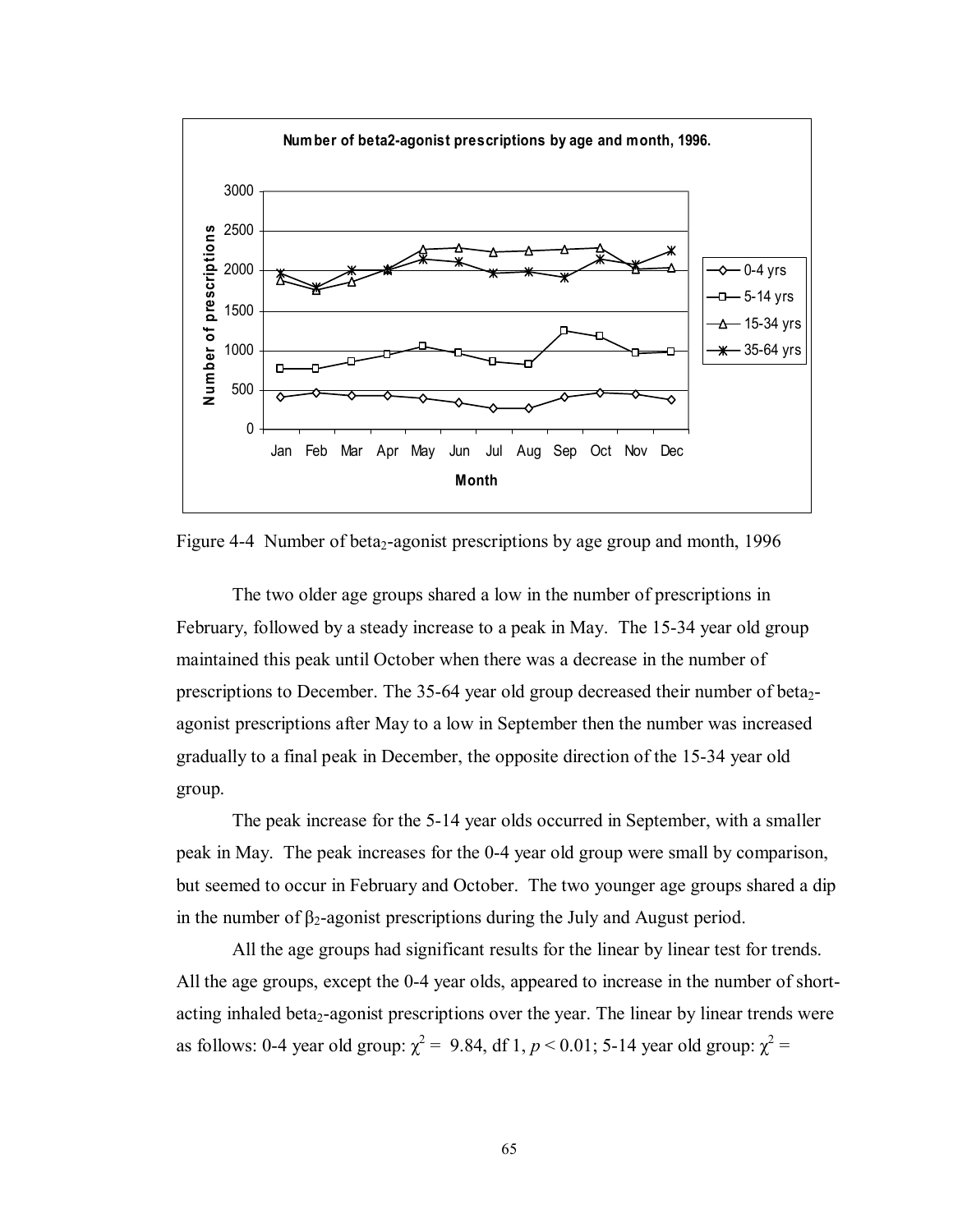12.52, df 1,  $p < 0.001$ ; 15-34 year old group:  $\chi^2 = 17.07$ , df 1,  $p < 0.001$ ; and, 35-64 year old group:  $\chi^2 = 27.74$ , df 1,  $p < 0.001$ .

4.3.1.2 Short-acting  $\beta_2$ -agonist prescriptions by age group and month, 1997

In 1997, the highest monthly use occurred with the 15–34 year old group, and the 35-64 year old group. The 0-4 year old group had the lowest number of prescriptions, between 270 (August) and 482 (April) (Figure 4-5).



Figure 4-5 Number of beta<sub>2</sub>-agonist prescriptions by age group and month, 1997

The 35-64 year old age group had significant results for the linear by linear test for trends ( $\chi^2$  = 8.25, df 1,  $p$  < 0.01), indicating an increase in prescriptions over the year in 1997. Where the 35-64 year old group had a dip in the number of beta<sub>2</sub>-agonist prescriptions, the 15-34 year olds had a peak. Other than this divergence, the two older age groups shared similar patterns of increase and decrease in the number of prescriptions.

In 1997, the 5-14 year old age group had significant results for the linear by linear test for trends,  $\chi^2$  = 17.61, df 1,  $p$  < 0.001, indicating an increase in prescriptions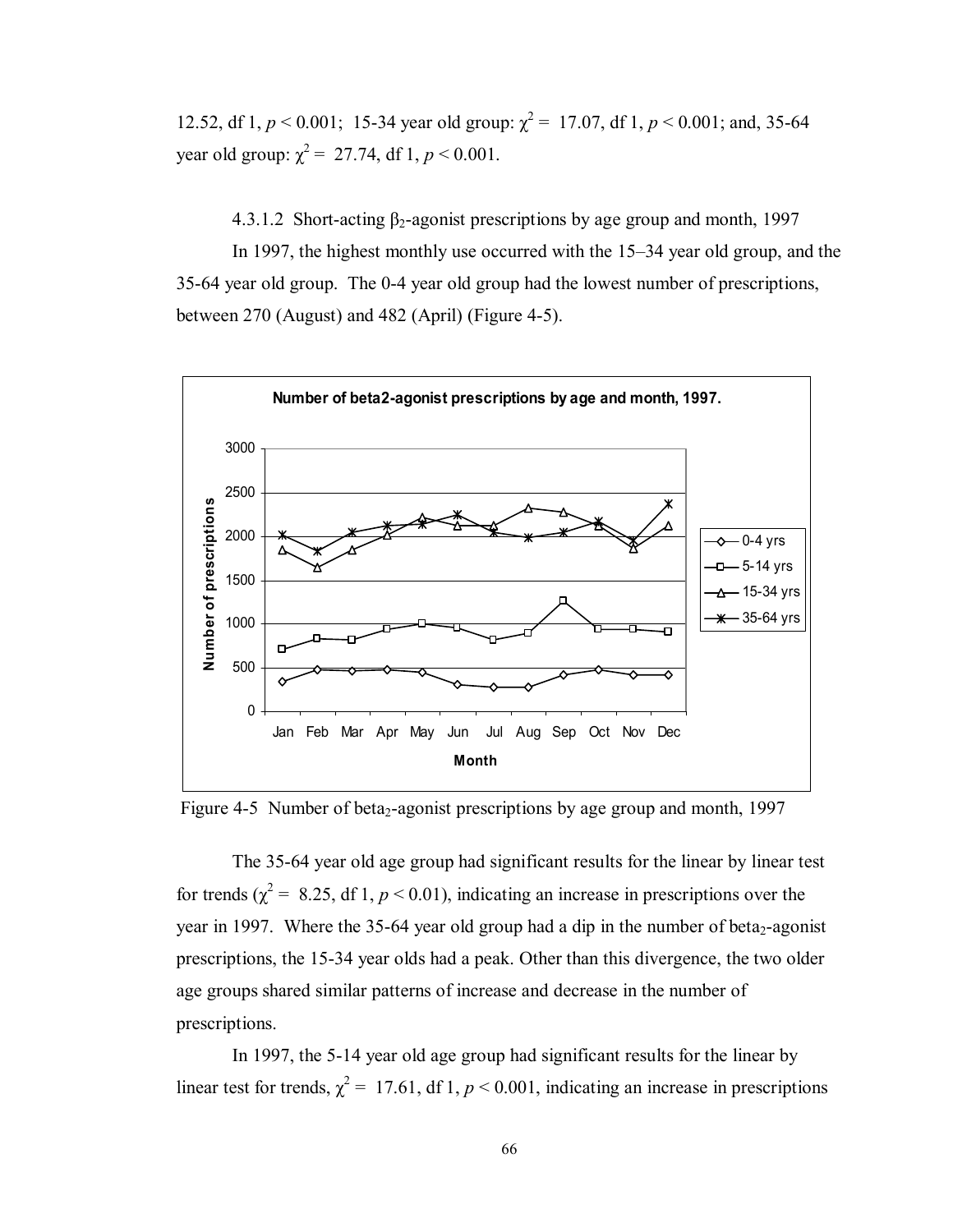over the year in 1997, as was the case in 1996. The 5-14 year old group had a large peak in the number of prescriptions in September that the 0-4 year old group did not. Both groups had a dip in the number of prescriptions in July.

4.3.1.3 Short-acting  $β_2$ -agonist prescriptions by age group and month, 1998

Though the numbers of prescriptions between the two older groups were similar and in a much higher range than the two younger groups, it was shown in 1998, as not seen previously, that the 15-34 year old group shared a pattern of peak increases and decreases with the 5-14 year old group (Figure 4-6). The peak increases for the 5-14 year olds and the 15-34 year olds were in May and September. The important summer trough was shared among all four age groups in 1998. The 35-64 year old age group was the only group in 1998 with significant results for linear by linear test for trends,  $\chi^2$  $= 7.80$ , df 1,  $p < 0.01$ , indicating an increase in beta<sub>2</sub>-agonist prescriptions.





4.3.1.4 Short-acting  $\beta_2$ -agonist prescriptions by age group and month, 1999

All age groups, except for the 0-4 year olds, appeared to increase in the number of short-acting inhaled beta<sub>2</sub>-agonist prescriptions over the year (Figure 4-7). All of the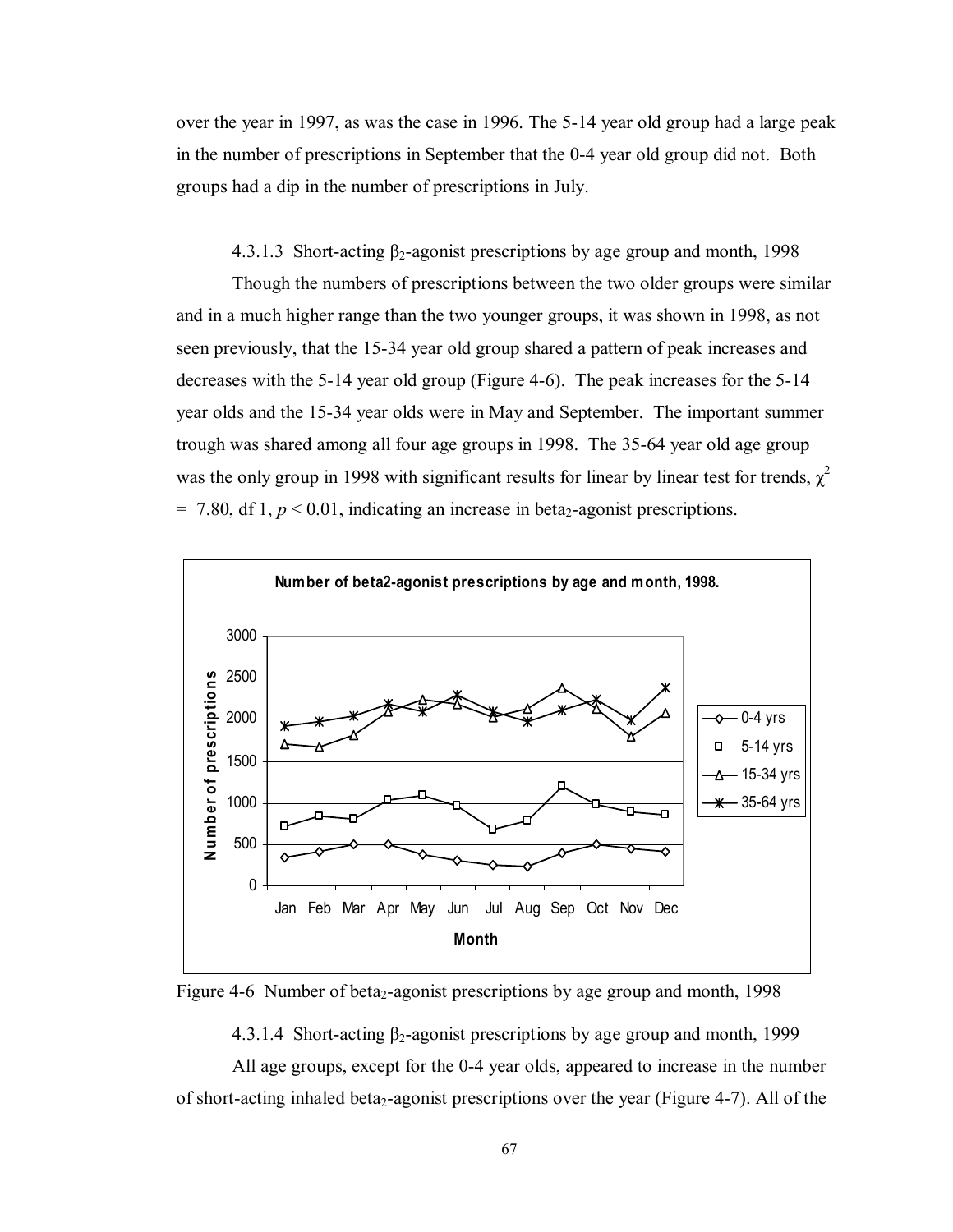age groups had significant results for the linear by linear test for trends. For the 0-4 year old group the linear by linear result was  $\chi^2 = 28.91$ , df 1,  $p < 0.001$ . For this group, the number of prescriptions appeared to decrease notably from March to August, and also greatly increase from August to December. For the 5-14 year old group the linear by linear result was  $\chi^2 = 8.78$ , df 1,  $p < 0.01$ . The linear by linear result for the 15-34 year old group was  $\chi^2 = 12.14$ , df = 1,  $p < 0.001$ , and for the 35-64 year old group it was  $\chi^2 =$ 41.31, df 1, *p* < 0.001. As in 1998, the 5-14 year old group and the 15-34 year old group had similar patterns of peak increases and decreases during the year of 1999.



Figure 4-7 Number of beta<sub>2</sub>-agonist prescriptions by age group and month, 1999

All four age groups shared a dip in July and August, but for the two older age groups it was a more subtle decrease. September continued to be the most important month of increase in the number of prescriptions for the 5-14 year old age group. December was again, an important peak for the two older groups since 1997.

4.3.1.5 Short-acting  $\beta_2$ -agonist prescriptions by age group and month, 2000

In 2000, all four age groups seemed to share a pattern of peak increase in May followed by a drop in the number of beta<sub>2</sub>-agonist prescriptions in July (Figure 4-8).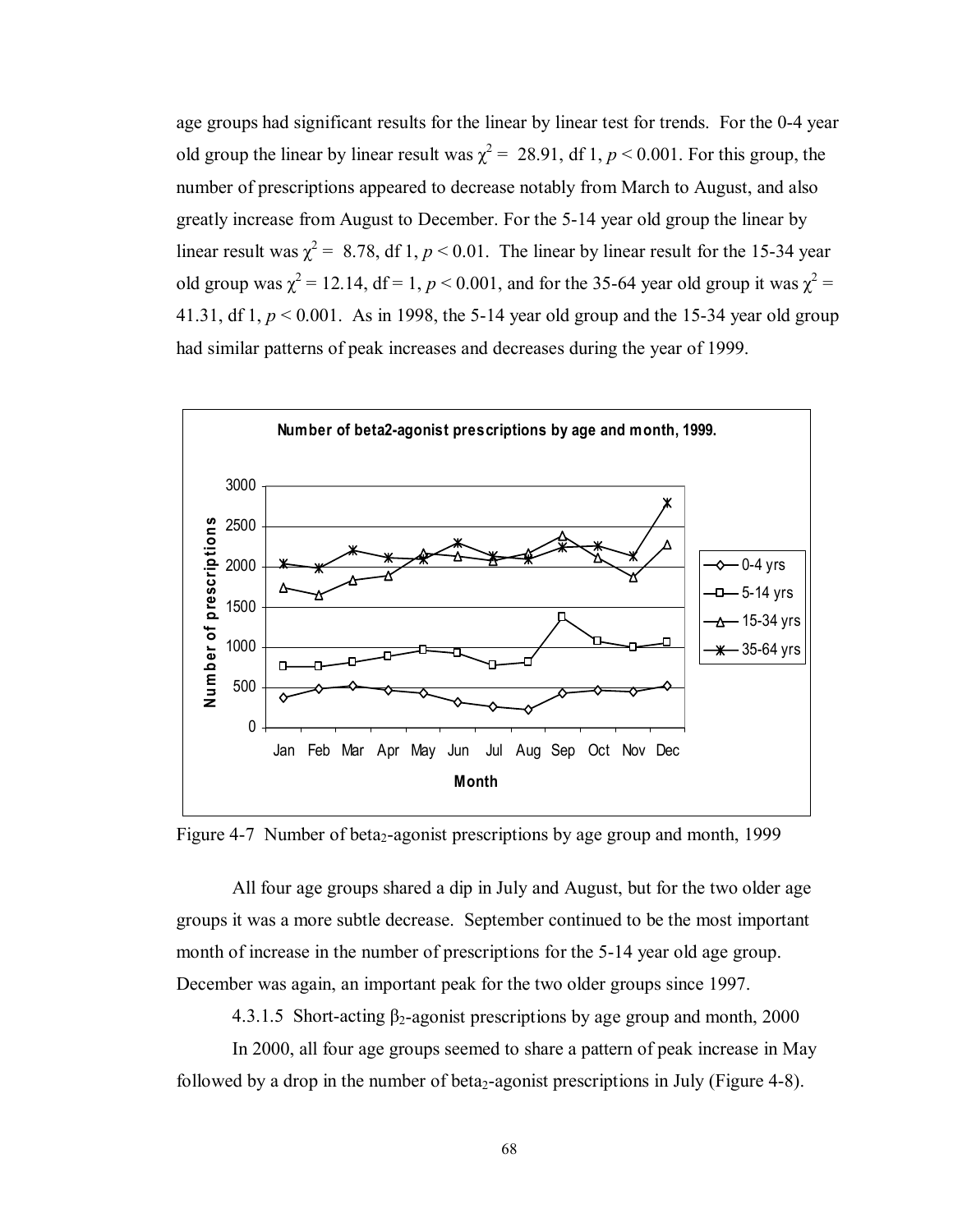The 5-14 year old and 15-34 year old groups showed peak increases in September. All age groups except the 15-34 year olds showed an increase in prescriptions in December. The 35-64 year old age group had significant results for the linear by linear test for trends,  $\chi^2$  = 21.58, df 1,  $p$  < 0.001, indicating an increase in prescriptions in 2000. The 15-34 year old age group also had significant results for the linear by linear test for trends,  $\chi^2$  = 9.10, df 1,  $p$  < 0.01, which indicated an increase in the number of prescriptions over the year.



Figure 4-8 Number of beta<sub>2</sub>-agonist prescriptions by age group and month, 2000

4.3.2 Monthly inhaled corticosteroid prescriptions by age group and calendar year

4.3.2.1 Inhaled corticosteroid prescriptions by age group and month, 1996

Among all four age groups, the number of inhaled corticosteroid prescriptions was highest for the 35-64 year old group (Figure 4-9).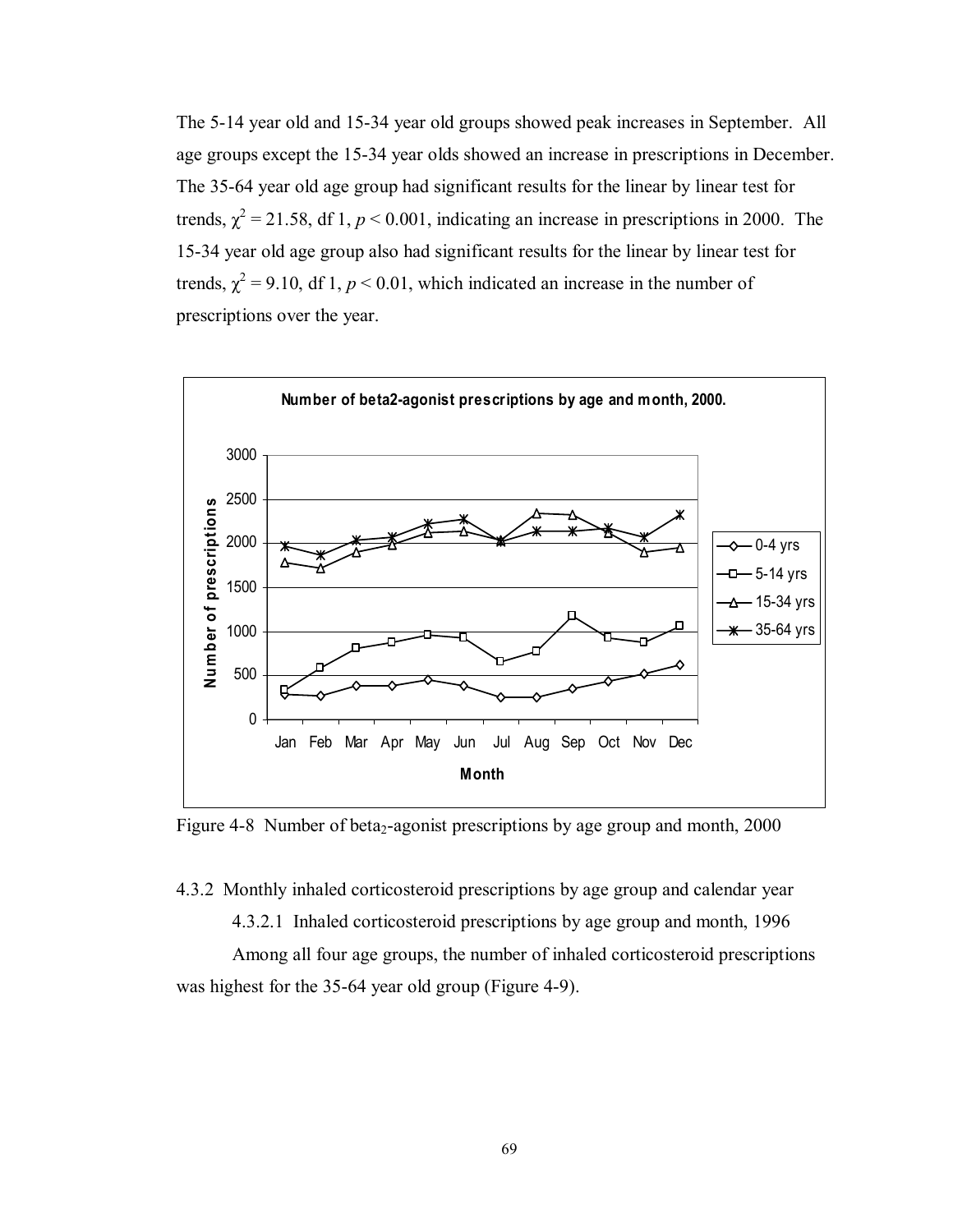

Figure 4-9 Number of inhaled corticosteroid prescriptions by age group and month, 1996

All four age groups appeared to have peak increases in May, followed by a sharp decrease in the number of inhaled corticosteroid prescriptions in July and August. For the 15-34 year old age group the July decrease was subtle. The 5-14 year old group had an increase in prescriptions in September, while for the 0-4 year and 15-34 year old groups this increase occurred in October. For the 35-64 year old group, from the summer trough, there was a steady increase in the number of inhaled corticosteroid prescriptions to December. All age groups, except for the 5-14 year old age group, had significant results for the linear by linear test for trends ( $p < 0.001$ ), indicating an increase in prescriptions over time.

## 4.3.2.2 Inhaled corticosteroid prescriptions by age group and month, 1997

The age groups over five years old appeared to increase in their number of prescriptions over the year (Figure 4-10). All the age groups, except the 15-34 year old group, shared a notable decrease in prescriptions in August. The 35-64 year olds seemed to share a peak increase in prescriptions in June with the 5-14 year old group.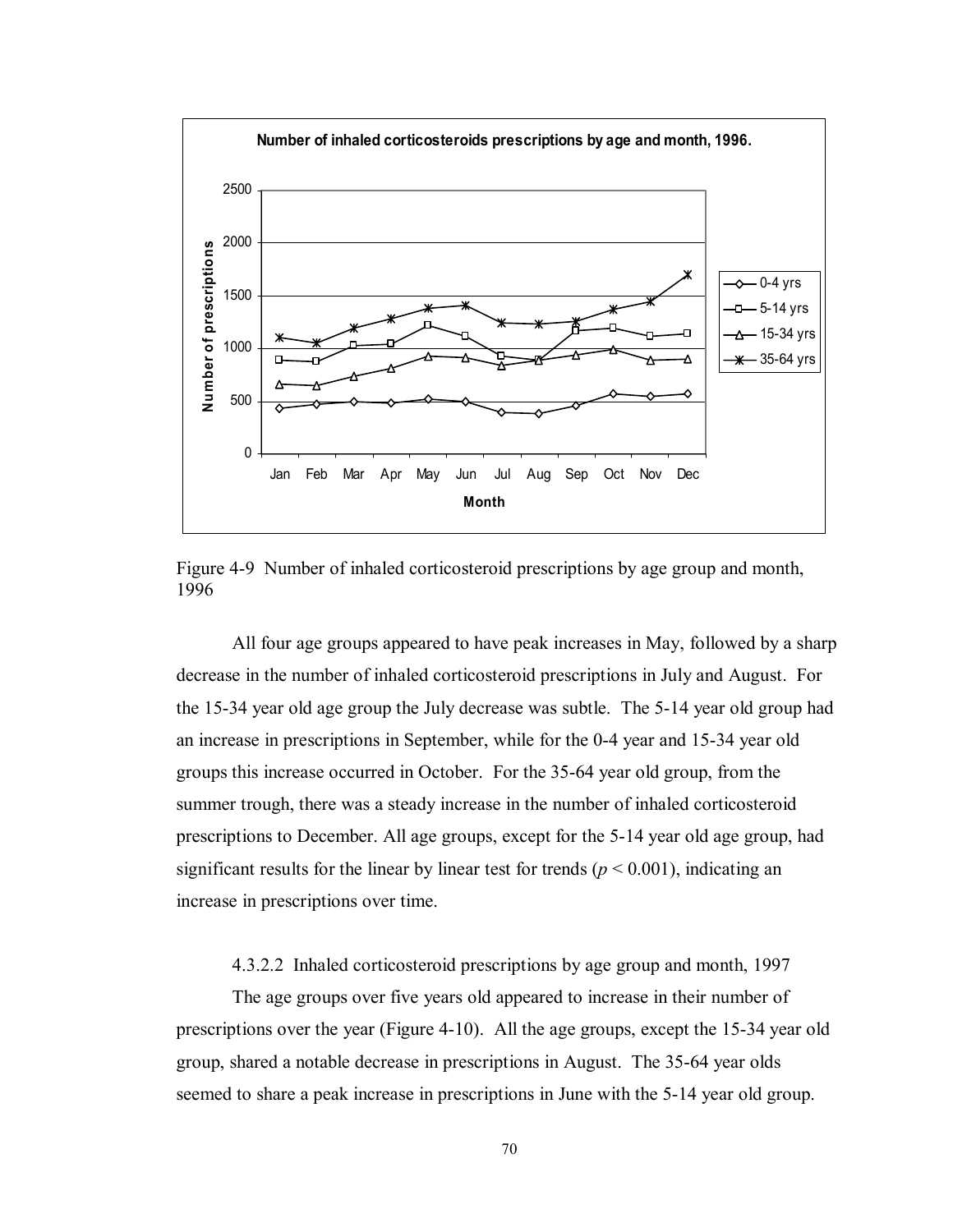The two younger age groups showed an increase in prescriptions in September, though the peak was more extreme for the 5-14 year old group. The most striking peak increase was for the 35-64 year old group in their number of inhaled corticosteroid prescriptions in December of 1997. All age groups, except for the 0-4 year old age group, had significant results for the linear by linear test for trends ( $p < 0.001$ ).



Figure 4-10 Number of inhaled corticosteroid prescriptions by age group and month, 1997

4.3.2.3 Inhaled corticosteroid prescriptions by age group and month, 1998

In 1998 only one age group, the 35-64 year old group, had a significant result for the linear by linear test for trends,  $\chi^2 = 13.03$ , df 1,  $p < 0.01$ . All four age groups shared a low in the number of inhaled corticosteroid prescriptions in July and August followed by an increase in the fall (Figure 4-11). The 5-14 year olds and 15-34 year old group also shared a peak increase in May. The most notable peak for the 35-64 year old group remained that of December's, but in 1998 there was a secondary peak in June.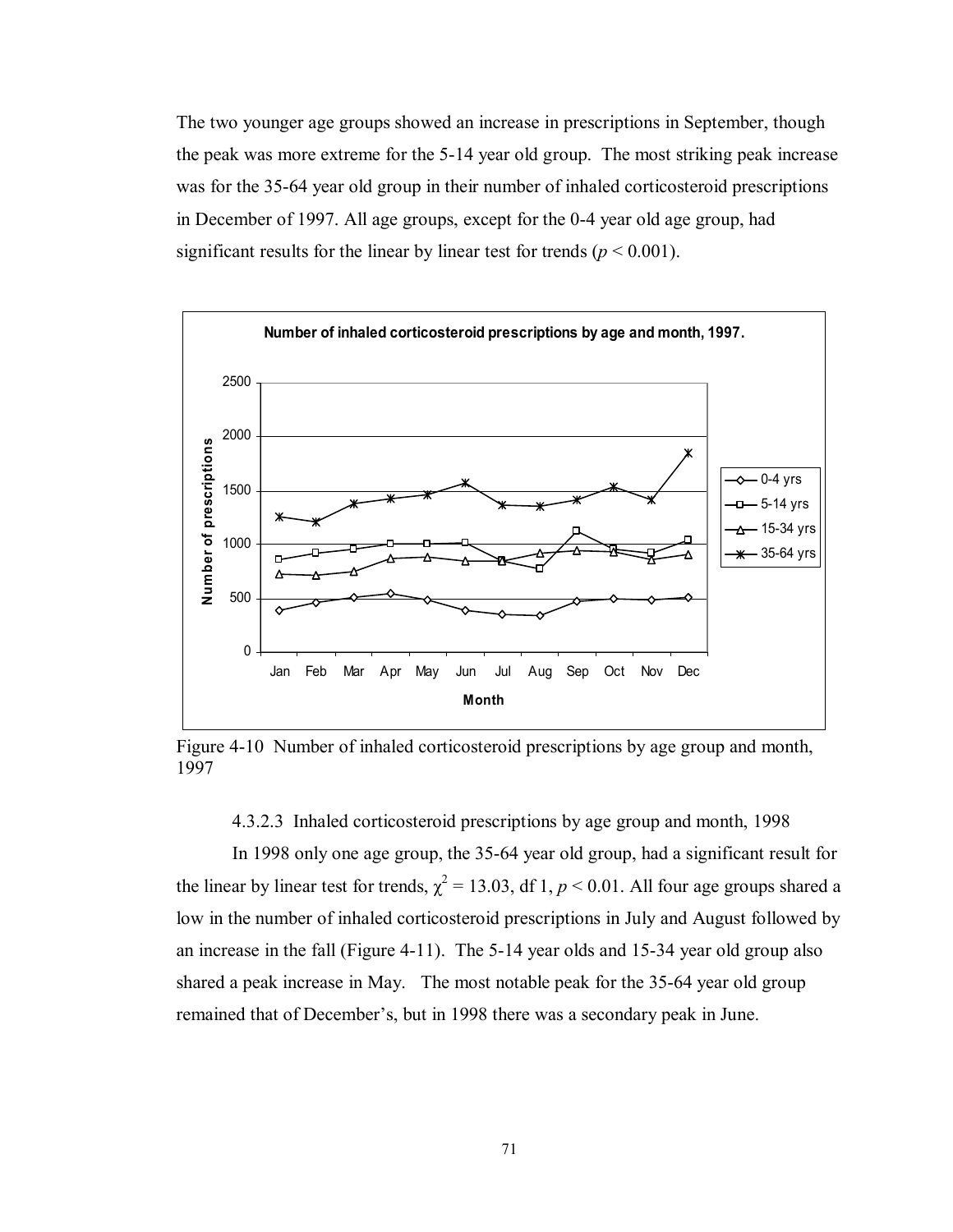

Figure 4-11 Number of inhaled corticosteroid prescriptions by age group and month, 1998

4.3.2.4 Inhaled corticosteroid prescriptions by age group and month, 1999

In 1999, the 0-4 year old age group and the 35-64 year old age group had significant results for the linear by linear test for trends ( $p < 0.001$ ). As in previous years, all four age groups shared a low in the number of inhaled corticosteroid prescriptions in July and August followed by an increase in the fall (Figure 4-12). The peak increase in prescriptions in September was mainly shared between the 5-14 year old group and the 15-34 year old group. In 1999, the three oldest groups had an increase in prescriptions in June, while the 0-4 year old group had an increase earlier in March. As seen previously, the most notable peak for the 35-64 year old group was in December.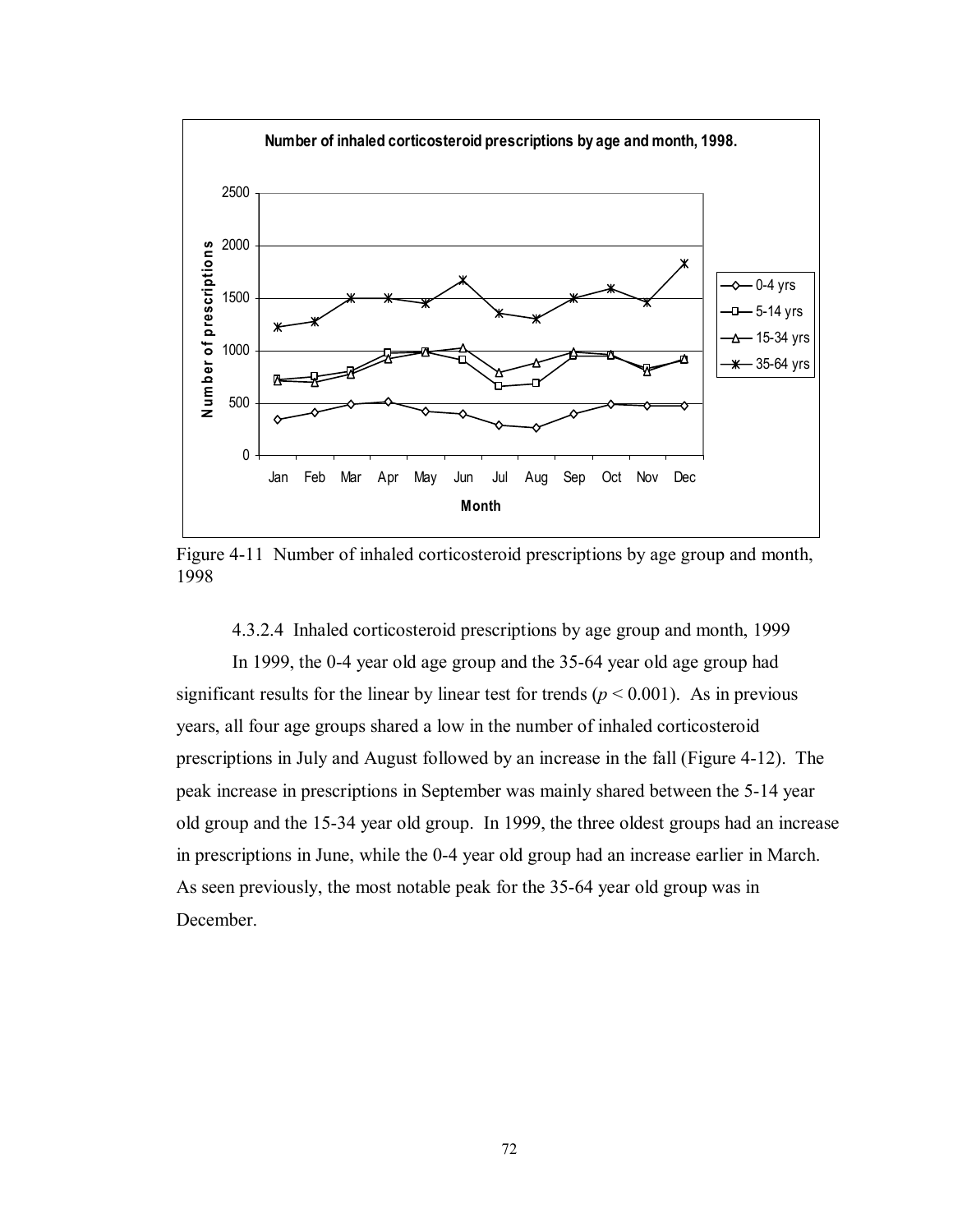

Figure 4-12 Number of inhaled corticosteroid prescriptions by age group and month, 1999

4.3.2.5 Inhaled corticosteroid prescriptions by age group and month, 2000

In 2000, only one age group, the 5-14 year old group, had a significant result for the linear by linear test for trends,  $\chi^2 = 10.61$ , df 1,  $p < 0.001$ . All four age groups shared a low in the number of inhaled corticosteroid prescriptions in July increase in the fall (Figure 4-13). Once again, the peak increase in prescriptions in September was mainly shared by the 5-14 year old and the 15-34 year old groups. The three oldest groups, as in 1999, had an increase in prescriptions in June while the 0-4 year old group had an increase earlier in May (it was March in 1999). As seen previously, the most notable peak for the 35-64 year old group was in December. In 2000, it appeared that all four age groups increased in the number of inhaled corticosteroid prescriptions in December.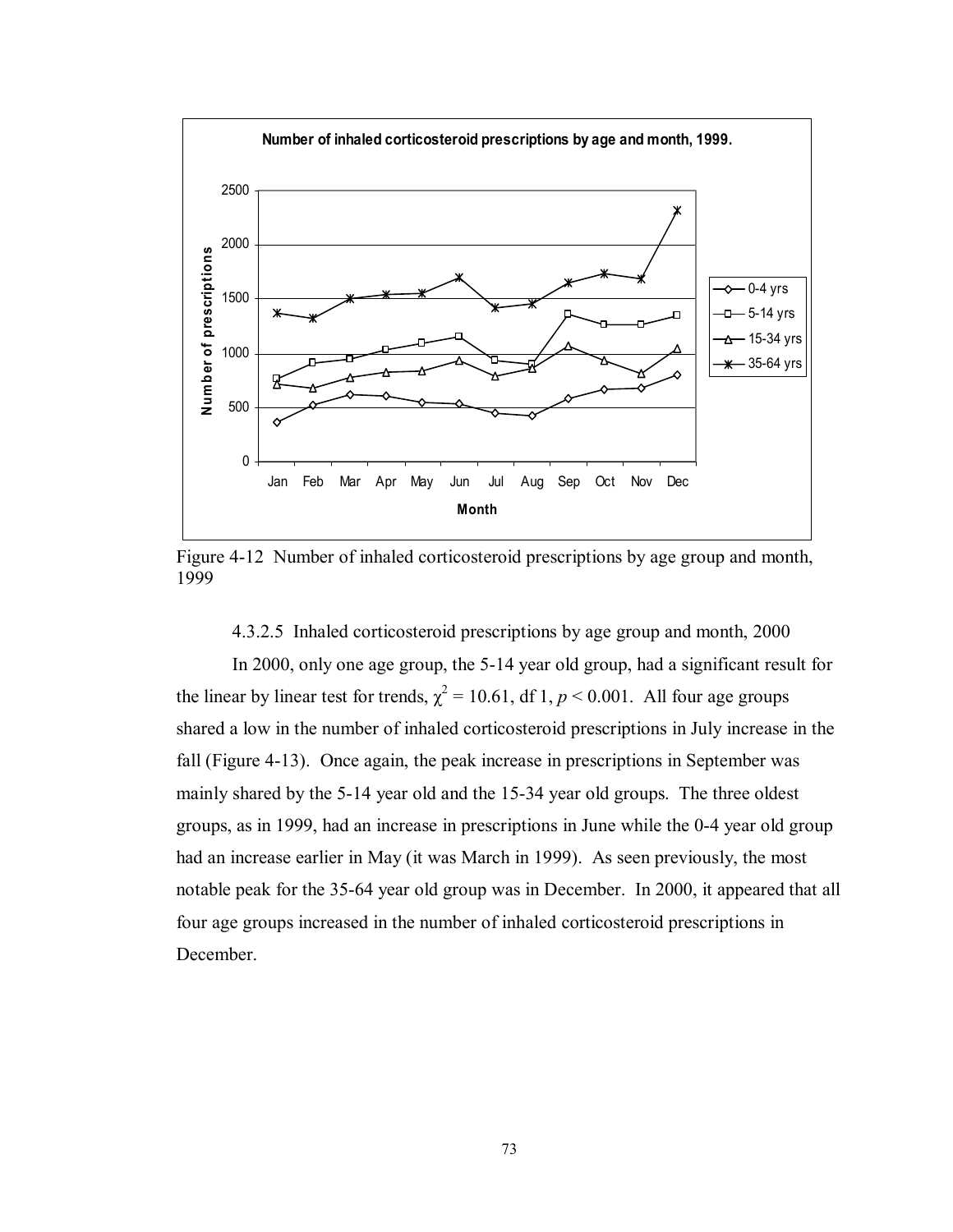

Figure 4-13 Number of inhaled corticosteroid prescriptions by age group and month, 2000

4.3.3 Monthly distribution of  $\beta_2$ -agonist prescriptions by sex and calendar year

 For each of the five years, the difference between the numbers of short-acting beta<sub>2</sub>-agonist prescriptions for males and females was minimal, and remained around 500 prescriptions. Males and females shared the same pattern of increases and decreases, which was similar to that of the number of beta<sub>2</sub>-agonist prescriptions by age and month showing all years, 1996 to 2000 (Figure 4-2). In all sex comparisons, males had a greater number of prescriptions for each month, for all years.

When short-acting inhaled beta<sub>2</sub>-agonist prescriptions were examined by age, sex, and month, it was found that 35-64 year old females had a greater number of prescriptions than males of this age group in all months, for all the years, from 1996 to 2000 (except for February and August of 1998 when males had a few more prescriptions than females). The 35-64 year old female group often had the greatest number of prescriptions of all age and sex groups during the year, except when superseded by the 15-34 year old males. The 15-35 year old male group had the greatest number of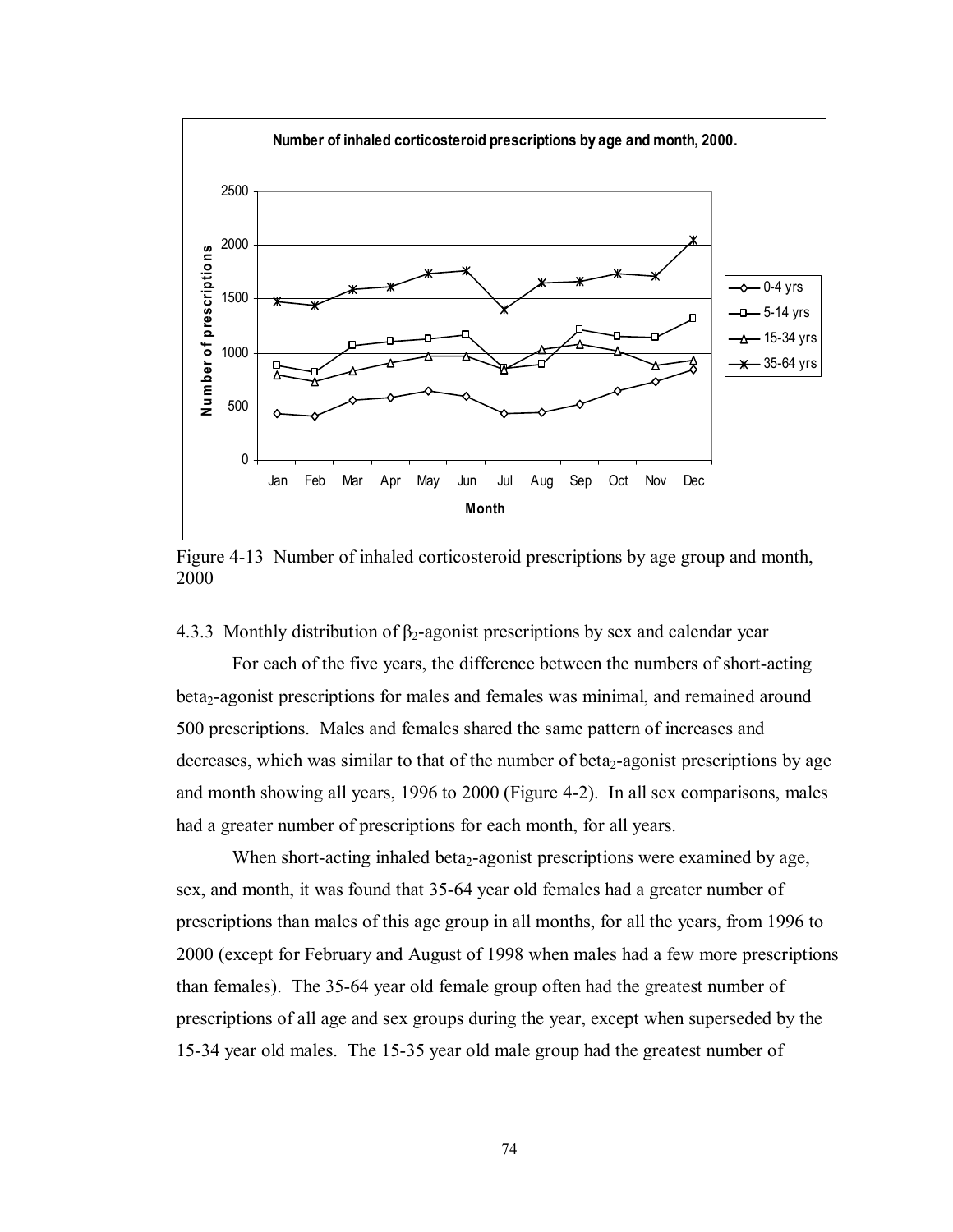prescriptions for every May and from the beginning of summer to the end of fall, from 1996 to 2000.

4.3.4 Monthly distribution of inhaled corticosteroid prescriptions by sex and calendar year

 For each of the five years, the difference between the numbers of inhaled corticosteroid prescriptions for males and females was minimal and closer in number than those of beta<sub>2</sub>-agonist prescriptions. Males and females shared the same pattern of increases and decreases as the number of inhaled corticosteroid prescriptions by age and month showing all years, 1996 to 2000 (Figure 4-3).

In most comparisons by sex, males had a greater number of prescriptions, with the exception of the year 1998 when in July, females had 1556 prescriptions and males had 1549 prescriptions. The 35-64 year old females were also found to consistently have the highest number of prescriptions of all sex and age groups, for all months, and all years from 1996 to 2000.

#### 4.3.5 Summary of research question #3 results

In summary, there was little change between the five years in the patterns of each medication purchased by month for both inhaled short-acting beta<sub>2</sub>-agonists and inhaled corticosteroids, respectively. There was peak use for inhaled beta<sub>2</sub>-agonists in the spring and fall in all years. There was a decrease in the use of both medications during the summer months. There was a marked increase for both short-acting beta<sub>2</sub>-agonists and inhaled corticosteroids in December.

When monthly purchases of short-acting beta<sub>2</sub>-agonists were examined by age, there was an increase in September for the 5-14 year olds, and in December for the 35- 64 year olds. These patterns were consistent for all years.

There was a decrease in the purchase of inhaled corticosteroids in the summer months for the 5-14 year old group, and a marked increase in inhaled corticosteroid purchases by the 35-64 year old age group in December. Again, these patterns were consistent for all years. The largest decreases in inhaled corticosteroid prescriptions occurred in the summer, and in January for the 5-14 year and 35-64 year old age groups.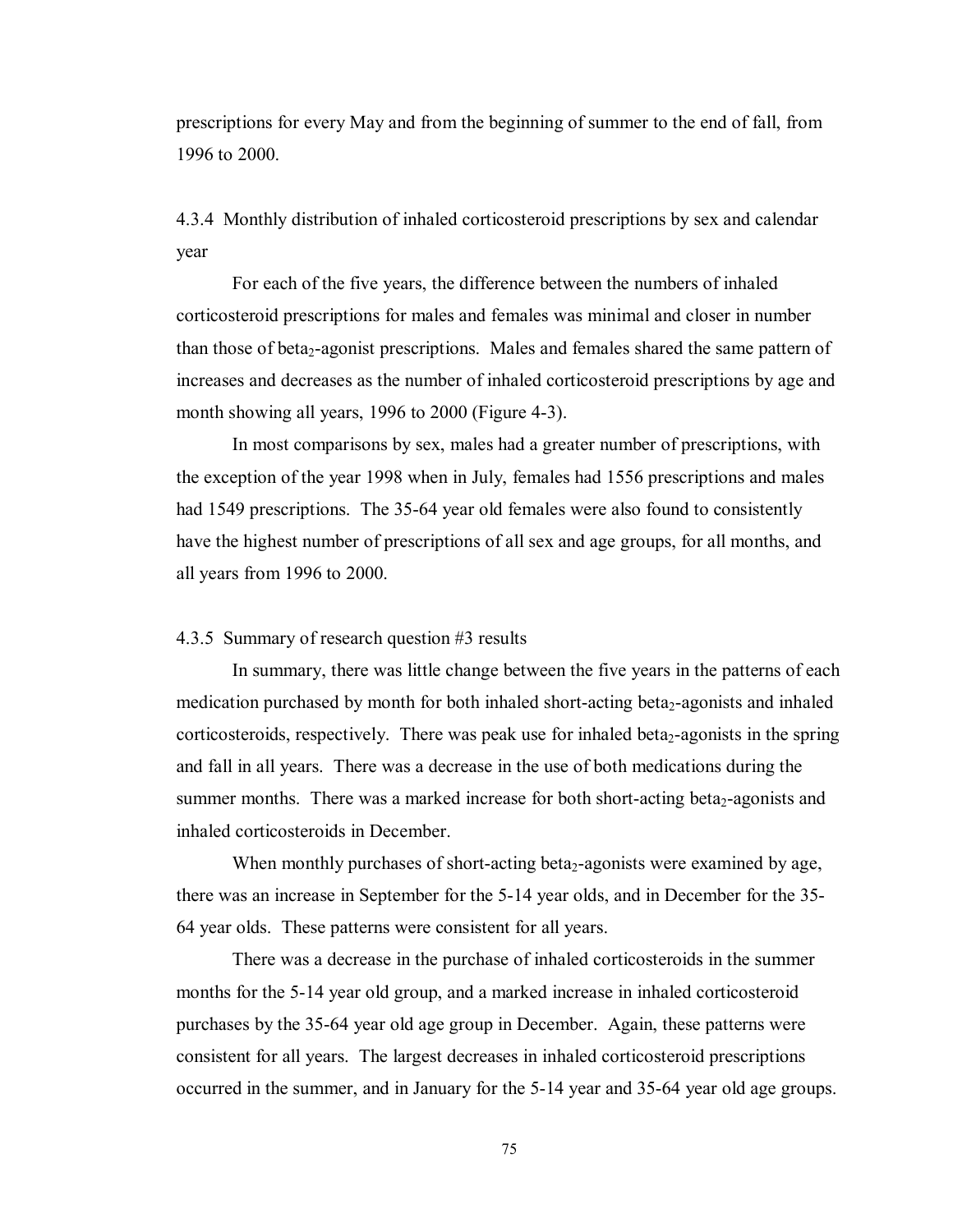## 4.4 Summary of Results

 The results of this thesis provide some important information regarding asthma prescription purchases by Saskatchewan residents from 1991 to 2000.

## Question 1

- Over the ten years, the proportion of persons with asthma who purchased at least one asthma prescription increased slightly, but significantly.
- There were more males with asthma, and more male users of asthma medications throughout the study period. Male users increased to a lesser degree than female users from 1991 to 2000.
- All age groups increased in the proportion of users between 1991 and 2000. The highest increase in use over time was for the 0-4 year old age group (6.1%). There was a particular decrease in the proportion of persons in all age groups in 1993.
- Excluding the northern health region, there was little variation in the proportion of persons with asthma per region who purchased asthma medication, 75.3% to 79.6%. The northern health region had the lowest proportion of asthma medication users per health region (63.7%).
- Over the ten years, the share of total yearly asthma prescriptions for the 5-14 year old group decreased 5.3%, and the 35-64 year old group increased 5.2%.
- Of total asthma prescriptions, the 0-4 year old group purchased only a 10.0% share between age groups. The 35-64 year old age group had the greatest share of total prescriptions (40.3%). Not surprisingly, males had a greater share of total prescriptions between the sexes.
- Mean prescription purchases of all asthma medications decreased from 1991 to 2000. The lowest mean prescriptions were among the 0-4 year, and 5-14 year old age groups. The highest mean prescriptions were in the 35-64 year old groups.
- Means decreased across all age groups and for both sexes over time. The greatest sex differences were found within the 15-34 year and 35-64 year old age groups. Within each age group from 1991 to 2000, males had a higher mean number of prescriptions than females.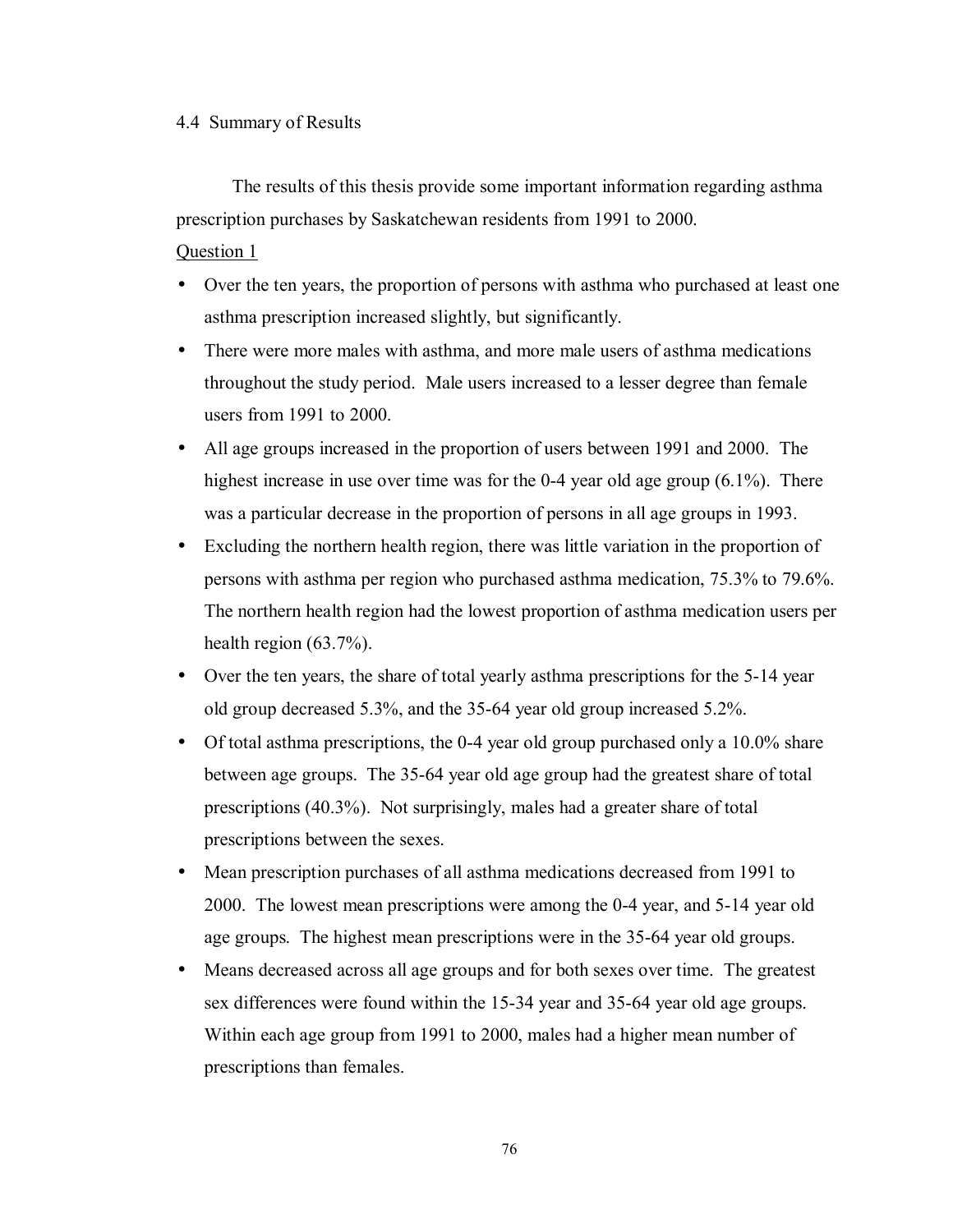- Over the ten years, more users with asthma purchased inhaled short-acting beta<sub>2</sub>agonists, followed by inhaled corticosteroids, then oral corticosteroids.
- There was a trend over time for the mean number of beta<sub>2</sub>-agonist prescriptions to decrease, and for the mean number of inhaled corticosteroid prescriptions to increase. This trend was most notable in children.
- There was a pattern of steady decline, across all ages and in both sexes, in mean short-acting beta<sub>2</sub>-agonist prescriptions over time. Short-acting inhaled beta<sub>2</sub>-agonist mean prescriptions were highest in the two oldest age groups (15-34 years and 35-64 years) for both sexes, with males having the consistently greater mean.
- The highest mean inhaled corticosteroid prescription use was among the 0-4 year, and 35-64 year old groups, for both males and females.
- Males in the 15-34 year old age group had the greatest proportion of short-acting inhaled beta<sub>2</sub>-agonist medication of all age/sex user groups in the year 2000. They were also the lowest users of inhaled corticosteroid medication.
- At the end of the study period, 0-4 year olds had the greatest proportion of inhaled corticosteroids. In the two older age groups (15-34 year and 35-64 year olds), inhaled and oral corticosteroids had more female purchasers in 2000.
- In 2000, the 0-4 year old age group had the largest proportion of users of oral beta<sub>2</sub>agonists (15.2%), a medication group that excluded the nebulized form of the medication.

When specific combination therapies for asthma were examined, the following findings were observed:

## Question 2

- Over the ten year period, the use of short-acting inhaled beta<sub>2</sub>-agonist medication (alone) decreased over time while the use of inhaled corticosteroids (alone) increased.
- There was a two-fold increase in the combined use of inhaled corticosteroids and beta<sub>2</sub>-agonists from 1991 to 2000. The greatest change in use of this combination occurred between 1991 and 1994.
- The differences between males and females were minimal.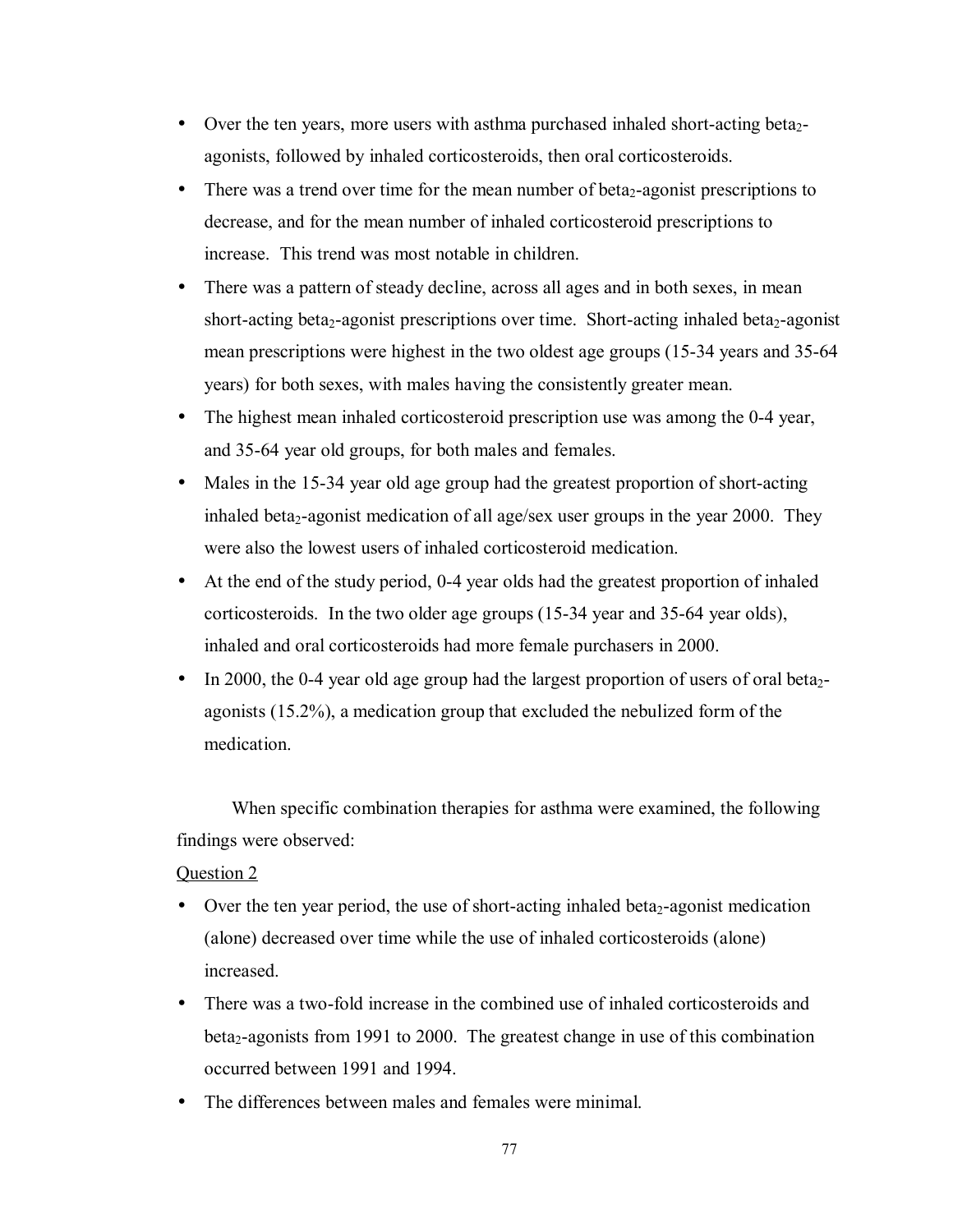- The 0-4 year old age group had the most dramatic increase in the inhaled corticosteroid and short-acting  $β_2$ -agonist combination from 1991 to 2000.
- There was a marked reduction in the use of smooth muscle relaxants and unclassified medications, each used in combination with inhaled corticosteroids and short-acting beta<sub>2</sub>-agonists by the end of 2000.

When seasonal patterns of prescriptions for inhaled short-acting beta<sub>2</sub>-agonist and inhaled corticosteroid purchases from 1996 to 2000 were examined the following observations were made:

Question 3

- There was little change between the five years in the patterns of medication purchased by month for both inhaled short-acting beta<sub>2</sub>-agonists and inhaled corticosteroids.
- There was a sharp decline in the number of prescriptions filled, for both medications, during the summer months and in mid-winter (January and February).
- There was a marked increase in prescription filling for 5-14 year olds in September. For 35-64 year olds an increase occurred in December. These patterns of purchase increases were consistent for all years examined.
- There was no noticeable difference in the patterns of monthly purchasing of prescriptions for either beta<sub>2</sub>-agonists or inhaled corticosteroids between men and women.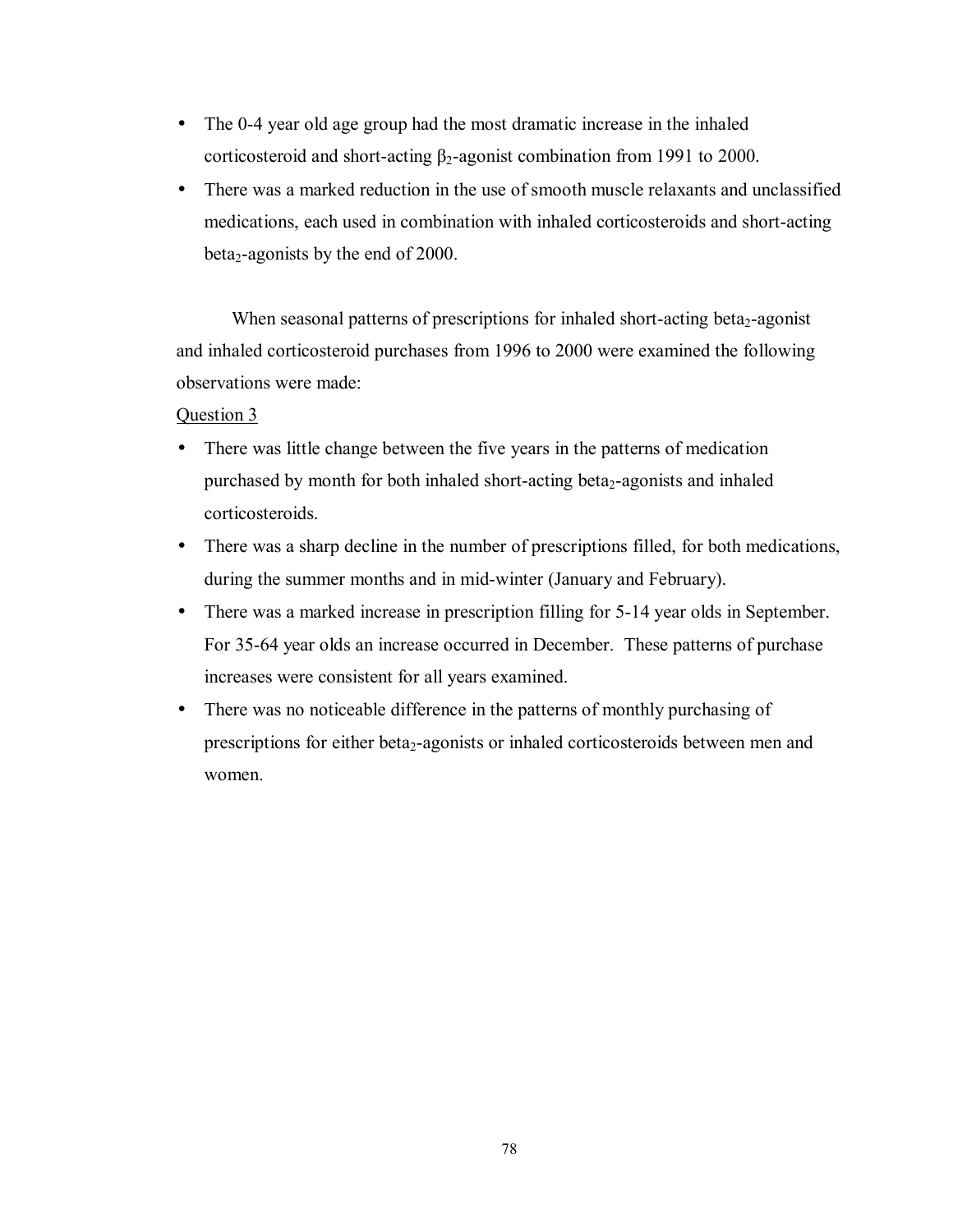## 5. DISCUSSION

The main objectives of this study were to describe the characteristics of persons with asthma in a general population who use asthma medications, the manner in which asthma medication is used, and the seasonal variation in the purchase of the most common asthma medications.

## 5.1 Use of Asthma Medication by Persons with Asthma

The first important finding in this study was that nearly 80% of persons diagnosed with asthma in Saskatchewan from 1991 to 2000 purchased at least one asthma medication. Over time, the proportion of medication users increased gradually. The purchase of asthma-related drugs by asthmatics was reported by Senthilselvan for the years 1981 to 1990 in Saskatchewan, and in that period the proportion of purchasers rose from an average of 65.0%, for all age groups, to 75.0% (2). Changes in recommended asthma medication, delivery systems, and attitudes toward pharmacological treatment of asthma, may be explanations for the continued steady increase in the proportion of persons with asthma using medication that was observed in this 1991 to 2000 study. Improved education and dissemination of national guidelines for the treatment of asthma (first published in 1996) to healthcare workers, and persons with asthma, could also partially explain improved "appropriateness" in asthma treatment. Just over 20 percent of persons who received an asthma diagnosis did not pursue a pharmacologic treatment regimen and could be presumed to be cases of very mild severity, or (more likely) of non-compliance. Senthilselvan suggested that overcoding of asthma and low socioeconomic status, where purchasing of medication may be a problem, could explain the non-purchasing behaviour of some persons with asthma (2).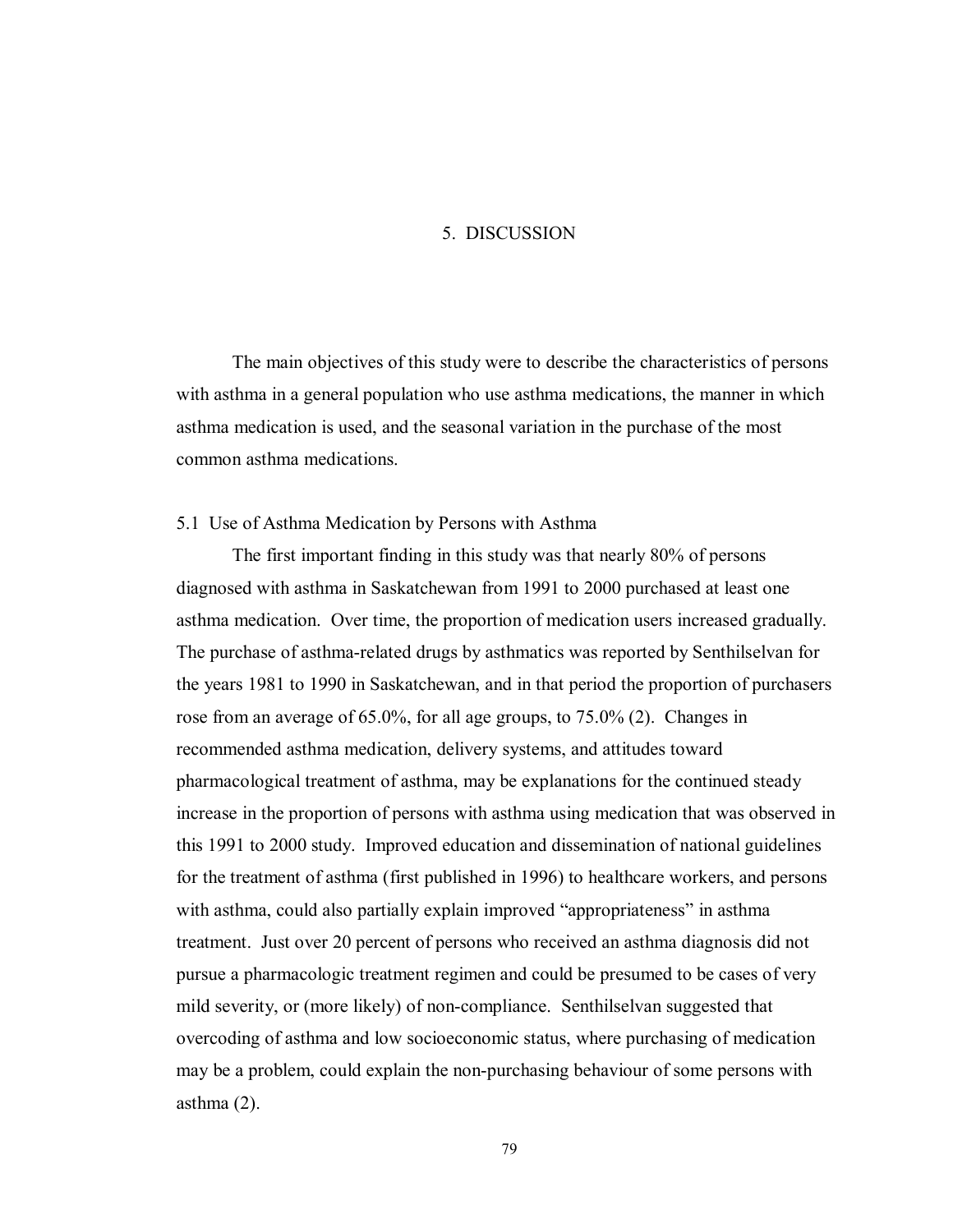#### 5.1.1 Asthma medication users by age

Subjects were separated into four physiologically meaningful (i.e., homogeneous) age groups, and it was found that the oldest group (35-64 year olds) maintained the greatest proportion of medication purchasers for almost the entire ten year study period. It was the youngest age group (0-4 year olds) that had the greatest increase in users over the ten year period with a rise of 6.1%. This youngest age group had the greatest proportion of users in 2000 (Table 4-2). This was later shown to be due to more users purchasing inhaled corticosteroid medication (as a monotherapy and/or in combination with short-acting beta<sub>2</sub>-agonists (Tables 4-19 and 4-20).

In 1992, an article by Spitzer et al. raised alarm throughout the asthma community about the elevated risk of near-death and death related to the use of shortacting beta<sub>2</sub>-agonists  $(17)$ . In Table 4-1 it was shown that although the population of persons with asthma continued to increase, in 1993 the proportion of persons who purchased asthma medication in that year decreased. Again, in Table 4-2, it was shown that in 1993 in all age groups, except the 15-34 year old group, there was a small decrease in the proportion of medication users. When the proportion of asthma medication users was stratified by region, a decrease in 1993 was not seen in this data (Table 4-4).

A decrease in the mean number of prescriptions was seen for all medications, except inhaled and oral corticosteroids, over the ten year period (Table 4-11). Events that may have influenced the decrease in the mean use of short-acting beta<sub>2</sub>-agonists include research from New Zealand that showed a relationship between increased beta<sub>2</sub>agonist use and death (44;45), the Spitzer et al. article of 1992, and the publication of Canadian national asthma treatment guidelines.

#### 5.1.2 Asthma medication users by sex

In every year of the study period, male asthmatics had a greater proportion of purchasers; and male users maintained higher mean prescription purchases of asthma medications. Toward the end of the study period, the differences between the sexes narrowed on both measures. The mean numbers of prescriptions for medication users 15 years and older were greater compared to users less than 15 years of age. The mean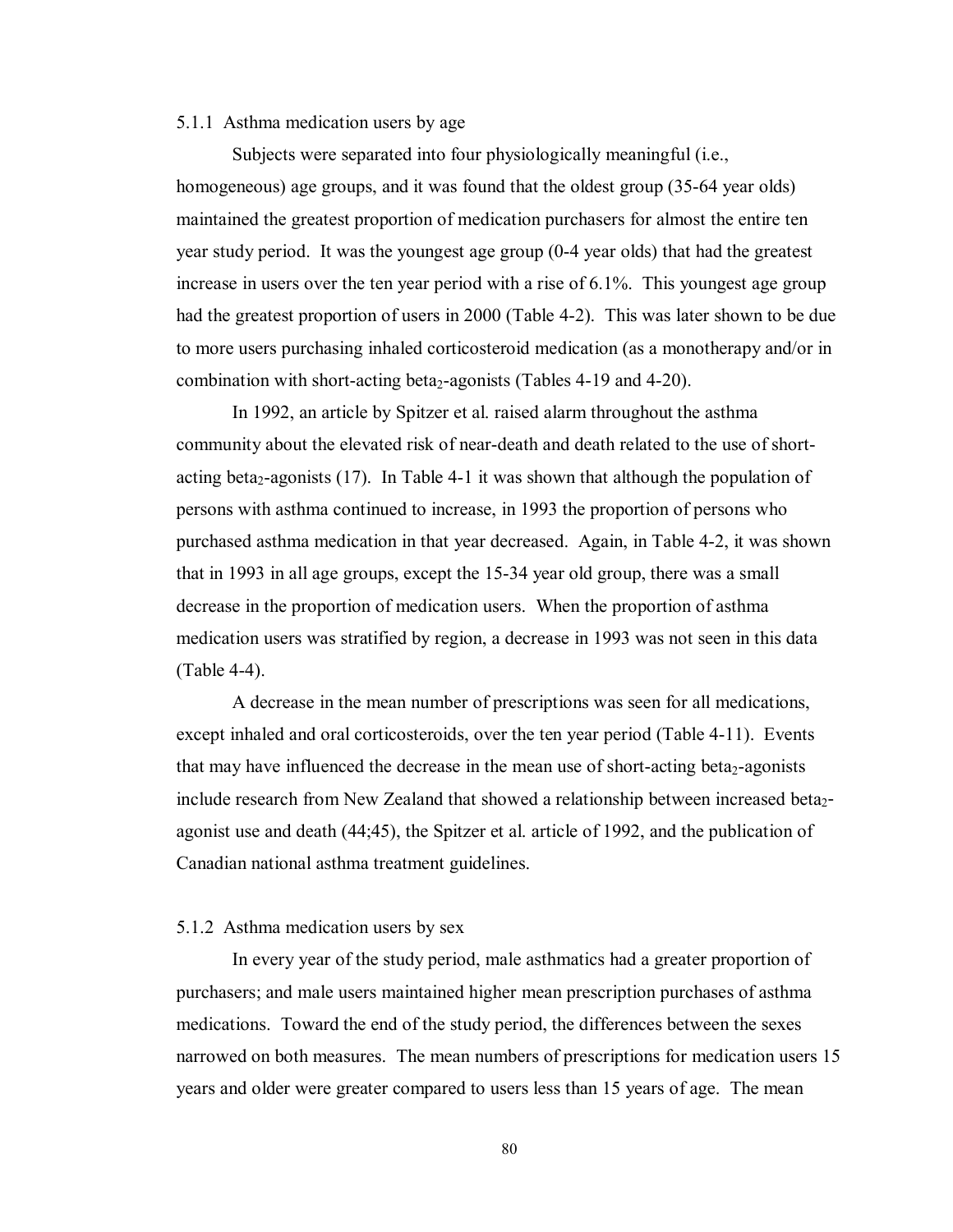number of prescriptions per year was particularly high for the oldest age group (35-64 years old).

#### 5.2 Asthma Medication Users and Their Mean Use of Single Preparations

The overall mean number of asthma prescriptions for users with asthma decreased over the ten year period. The three leading single medications used throughout the ten year period of this study were short-acting beta<sub>2</sub>-agonists, inhaled corticosteroids, and oral corticosteroids. From 1991 to 2000, the proportion of persons purchasing inhaled corticosteroids increased, as did the mean number of inhaled corticosteroid prescriptions (Table 4-11). The users and mean use of inhaled corticosteroids increased for all ages and both sexes, as seen in Tables 4-18 and 4-10. This finding is consistent with the CCG, which have recommended the progressively earlier introduction of inhaled corticosteroids with every new publication (4;11;12;46). However, current research suggests that fear and misunderstanding about the role and potential side effects of inhaled corticosteroids could be interfering with their use by asthmatic patients (47).

## 5.2.1 Short-acting beta<sub>2</sub>-agonists

The purchasing of only short-acting beta<sub>2</sub>-agonists persisted in the asthma population from 1991 to 2000, despite the CCG that recommended that this medication should only be used alone in very mild cases of asthma, or only occasionally, in adulthood (Figure 1-1) (11). Although the proportion of persons using beta<sub>2</sub>-agonists alone did decrease slightly from 1991 to 2000 (79.7% to 78.9%, Table 4-11), it was still far too high to be in compliance with consensus guidelines. By the year 2000, it seems unlikely that a quarter of the medication-purchasing asthma population, including those who did not purchase any asthma medication, had pre-clinical (or sub-clinical) to very mild asthma  $(4,11)$ .

Short-acting beta<sub>2</sub>-agonist mean prescriptions were greater for males in all age groups throughout the study period. This result is supported by research by Schatz et al. who found that all males in their study (aged 2 to 64 years) had significantly greater mean beta<sub>2</sub>-agonist prescriptions than their female counterparts ( $p < 0.001$ ) (48). In the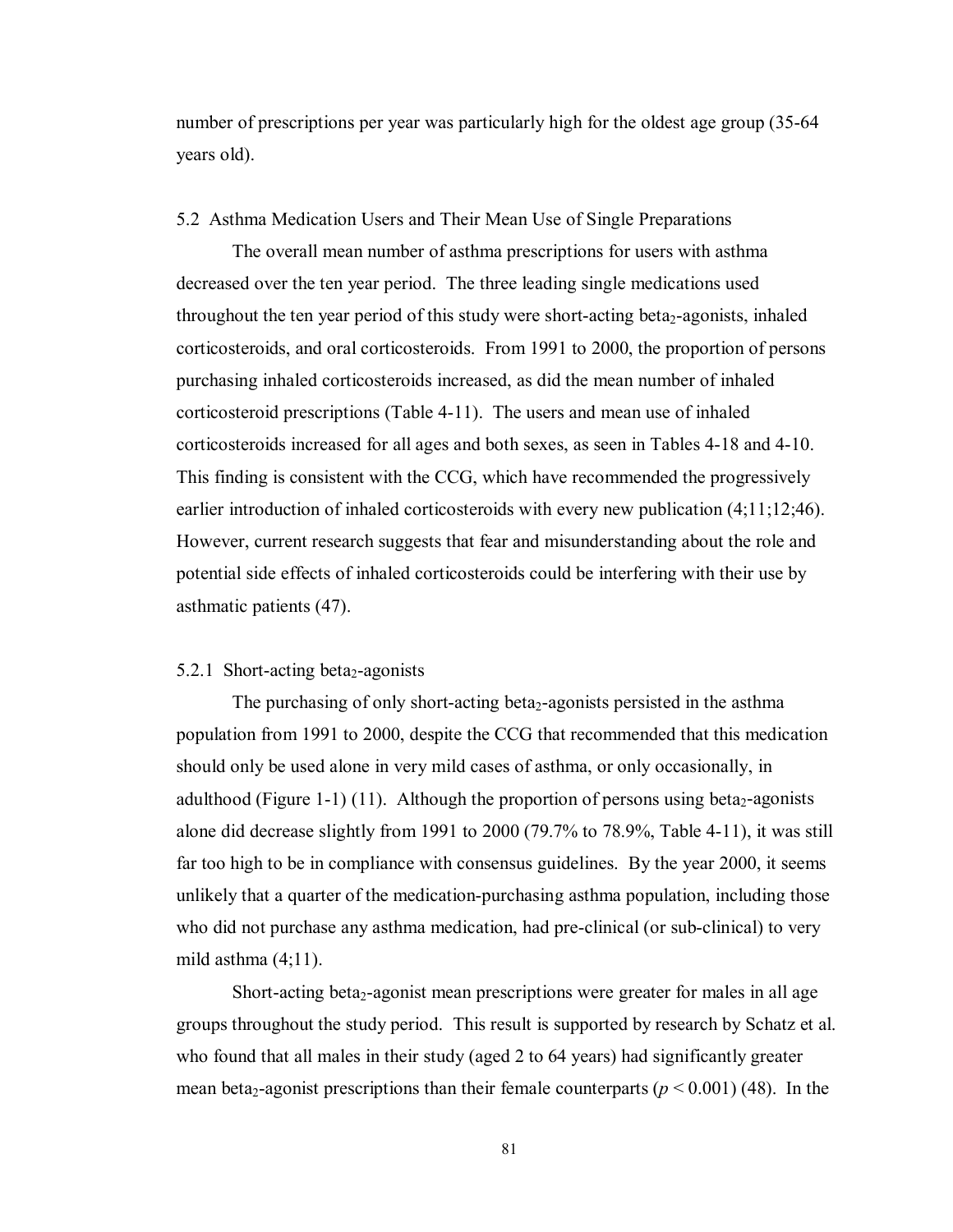current study, particularly high users in the year 2000 were the 15-34 year old males with 3.53 mean prescriptions and 35-64 year old males with 3.56 mean prescriptions (Table 4-15). The mean overall prescription use of the 15-34 year old males in 2000 was 5.44 (Table 4-9); of this number, 3.53 mean prescriptions (approximately 65.0% of this group's total medications) were devoted to short-acting beta<sub>2</sub>-agonist medication use. Schatz et al. also found high short-acting, beta<sub>2</sub>-agonist medication use with the highest mean prescriptions among males 14-22 years and 23-64 years old, 7.9 to 7.7 mean prescriptions per year, respectively (48). Blais et al. also found high inappropriate use of short-acting beta<sub>2</sub>-agonists among their adult male patients  $(29)$ .

Unlike the younger adult males, in this study, 35-64 years old males who also had high beta<sub>2</sub>-agonist use, had a relatively high mean number of inhaled corticosteroid prescriptions; 2.45 mean prescriptions in 2000, which accounted for approximately 32.0% of the group's total medications. Both males and females in this oldest age group frequently used, and were high users of, all asthma medications in general (Table 4-15). Schatz et al. also saw increased medication dispensings in their oldest age group (23-64 years) (48). Females of this age group used more inhaled and oral corticosteroid medications than males; and males used more short-acting beta<sub>2</sub>-agonists than females (48).

### 5.2.2 Inhaled corticosteroids

The increases observed in inhaled corticosteroid users and numbers of mean prescriptions during the study period were congruent with that recommended as first-line therapy for asthma by the CCG. The 0-4 year old age group's mean prescription use in this study was increasingly dominated by inhaled corticosteroid medication (2.16 mean prescriptions representing approximately 53.0% of this group's total medications) and less by short-acting beta<sub>2</sub>-agonist mean number of purchases  $(1.26 \text{ mean }$  prescriptions representing approximately 30.0%) in the year 2000 (Table 4-15). One possible explanation for better adherence to the CCG in the very young children in this study is in the increased interest and control parents, physicians, and other interested parties (for example, schools) have over persons under 15 years of age. The increase in inhaled corticosteroid users in the 0-4 year group over time, may be explained by the availability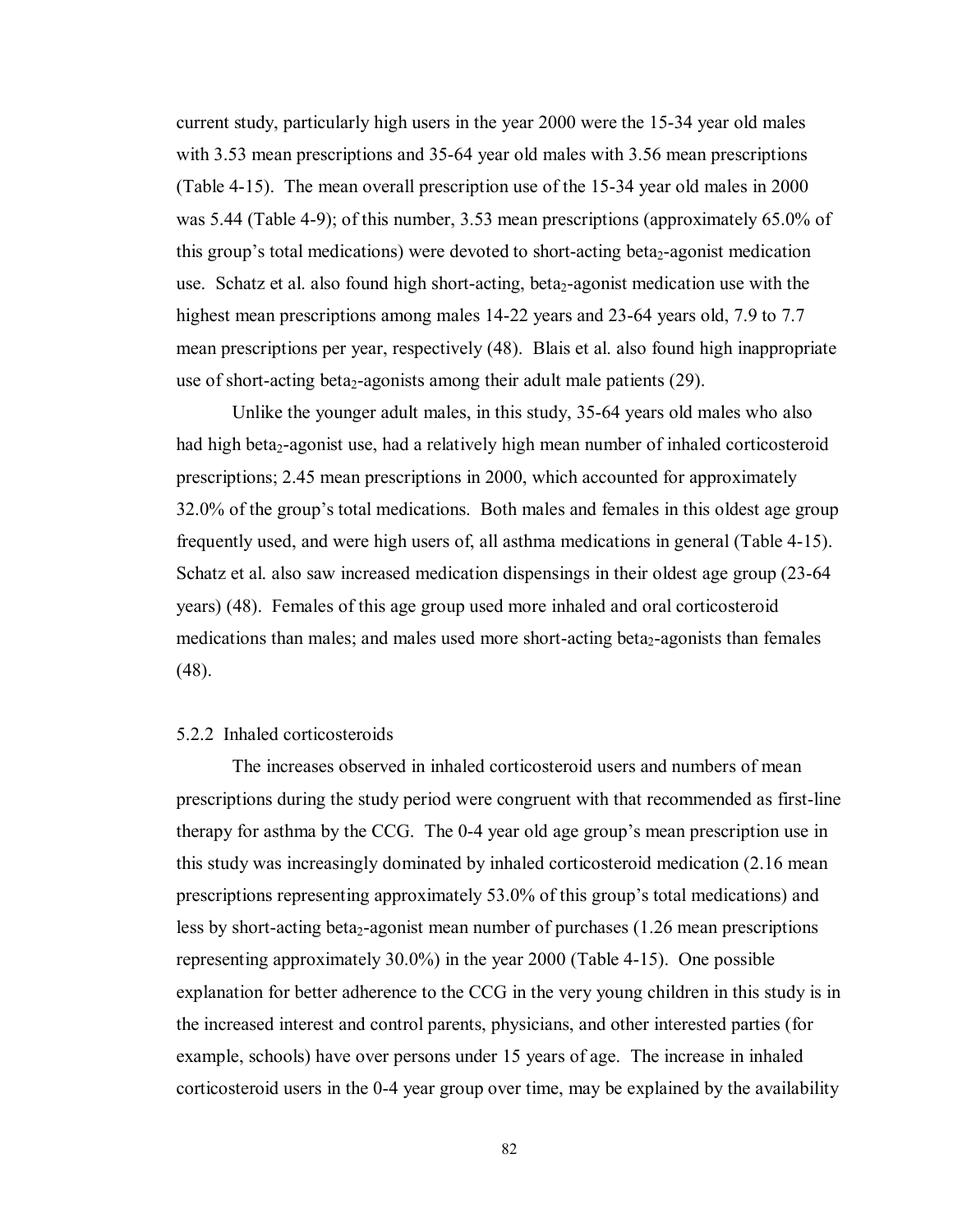of improved, appropriate delivery devices (diskhalers, aerochambers) and/or the development of nebulized Budesonide in the later years of the study. Prior to these developments it would have been difficult to administer inhaled corticosteroids to children less than five years of age.

The 15-34 year old males had the lowest mean number of inhaled corticosteroid prescriptions, 1.42 (approximately 26.0% of the group's total medications), in the year 2000 (Table 4-15). The 15-35 year old females had a similarly low mean number of inhaled corticosteroid prescriptions, but had a much lower mean number of beta<sub>2</sub>-agonist prescriptions compared to their male counterparts (Table 4-15). Schatz et al. found that mean prescriptions for inhaled corticosteroids were lowest for their middle age group (14-22 year olds), though the mean prescriptions for males were significantly greater than those for females  $(p < 0.01)$  (48).

Overall, the biggest users of inhaled corticosteroids, in proportion and mean number of prescriptions in this study, were the 35-64 year old group. This is similar to the increased inhaled corticosteroids use found by Schatz et al. for the 23-64 year old age group (48).

The length of time with the disease could be important in understanding the pattern of use by males and females in this study. Lindberg et al. found in their study of asthma medication compliance in Swedish subjects that increasing age and female sex were significant factors in patients taking their prescribed medication (49). However, Lindberg et al. also found that increasing length of the disease decreased the odds of patient compliance with their prescribed medication (49).

## 5.2.3 Other medications

The decreases in users and mean number of prescriptions for sodium cromoglycate and theophylline medications over time were also consistent with the CCG. New treatments such as anti-leukotrienes, the pre-combined medication (Fluticasone and Salmeterol), and long acting beta<sub>2</sub>-agonists were too "newly emerged" in the study period to be observed for their true role and impact on the asthma population in Saskatchewan.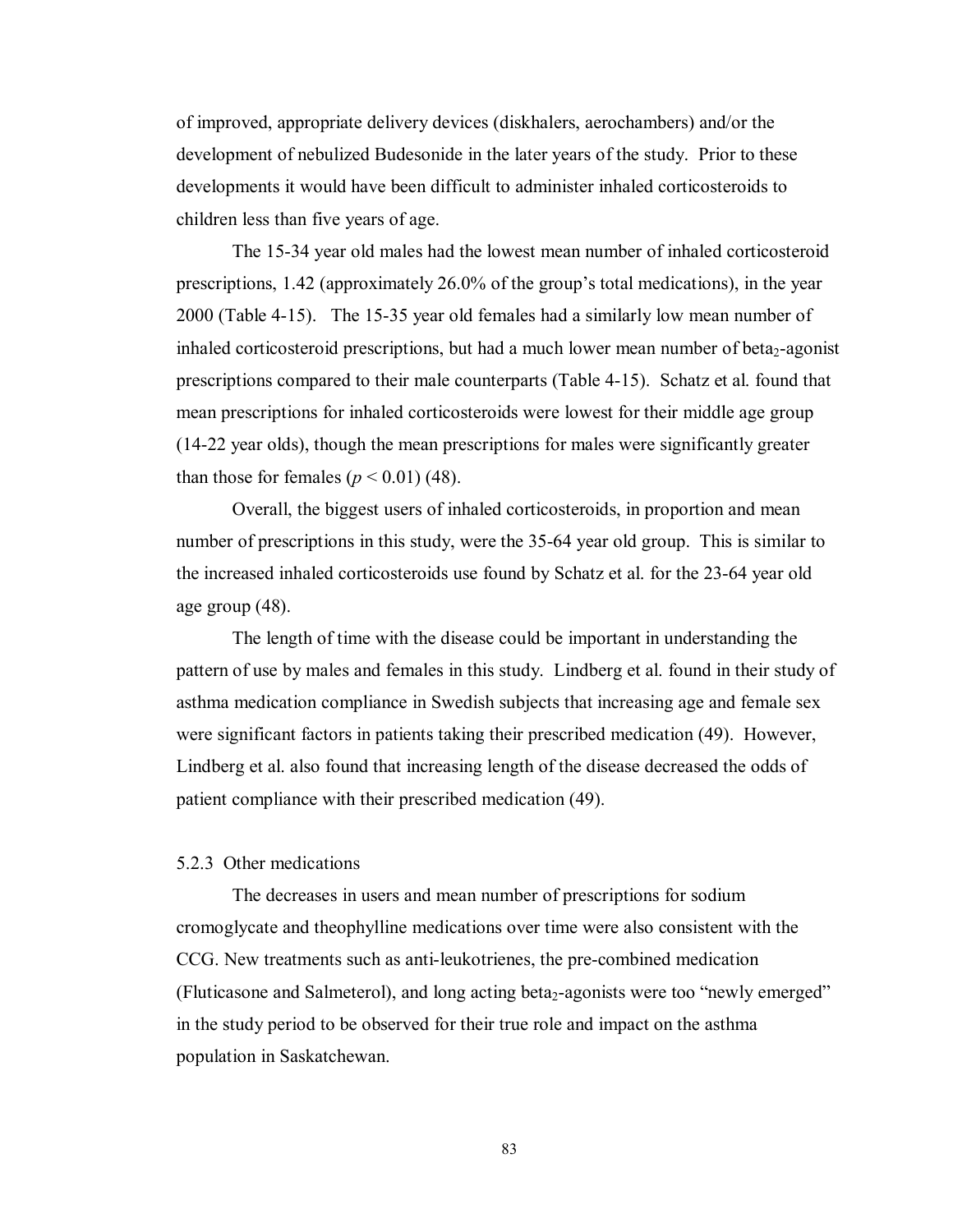Oral corticosteroids, the third most often purchased medication, were first used mainly in 0-4 year old children, but later established a hold in the oldest age group (35- 64 year olds). Schatz et al. found that females in the 23-64 year old age group were more likely than men to require oral steroids (48). Oral corticosteroids and long-acting beta2-agonists appeared to have been used as supportive medication, presumably (as CCG indicated) where asthma cases were resistant to treatment and/or disease severity increased for all ages(4).

#### 5.3 Asthma Medication Users of Preparations in Combination

The largest change in the number of users of inhaled corticosteroids and shortacting beta<sub>2</sub>-agonists, as can be seen in Figures 4-1 and 4-2, occurred between 1991 and 1994 when the Spitzer et al. article was published (17). It can be seen in Figures 4-3 and 4-4, that there were gradual increases in both the inhaled corticosteroid monotherapy group and the short-acting beta<sub>2</sub>-agonists/inhaled corticosteroid combination group, with a corresponding decrease in the short-acting beta<sub>2</sub>-agonist monotherapy group, which continued to the end of the study period. As these results are consistent with the CCG recommendations of both 1996 and 1999, it is postulated that physician and patient education were partly responsible for these changes despite the concern of the CACG that dissemination and implementation of the guidelines had not been wholly successful  $(4;12;46)$ .

Users of both the inhaled corticosteroids and inhaled short-acting beta<sub>2</sub>-agonists combination, and the inhaled corticosteroids, short-acting beta<sub>2</sub>-agonists, and oral corticosteroids combination doubled over the study period. Users of inhaled corticosteroids (monotherapy) more than tripled from 1991 to 2000. A short course of oral corticosteroids for very young children was recommended in the 1996 CCG for severe exacerbations, which may explain the increase in users from 1991 to 2000 (11). Again, these results of increased users of inhaled corticosteroids singly and in combination are reassuring. These results do not contradict existing research that found under use of inhaled corticosteroids and over use of short-acting beta<sub>2</sub>-agonists  $(25)$ , but they have provided a long-term view of an encouraging trend.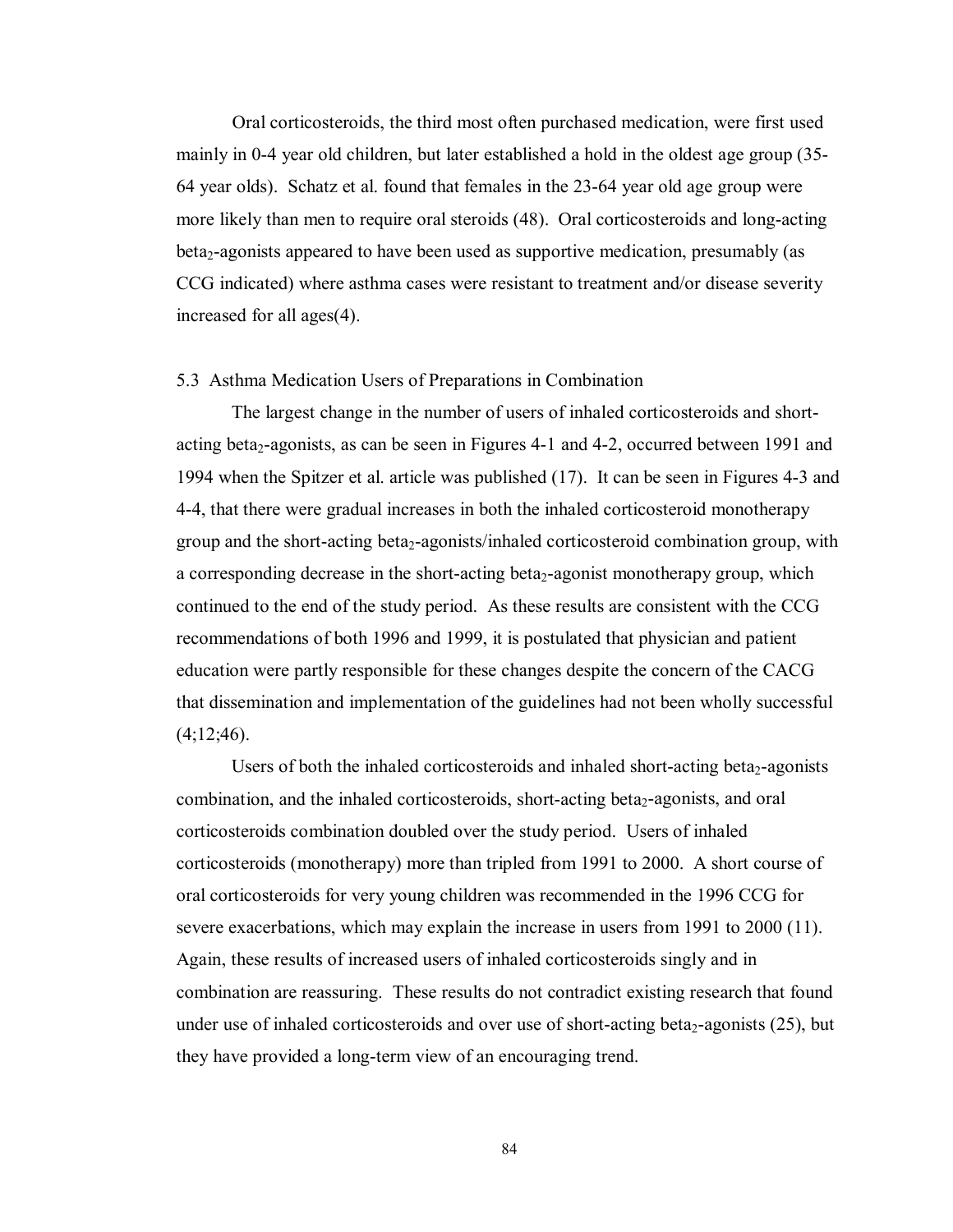A reduction in the use of smooth muscle relaxants and unclassified agents, each in respective combination with inhaled corticosteroids, and short-acting beta<sub>2</sub>-agonists, was in accordance with the CCG recommendations. This may be taken as further evidence that dissemination and implementation of the guidelines occurred during the study period (4).

While the proportional use of the inhaled short-acting beta<sub>2</sub>-adrenergic agonists, inhaled corticosteroids combination increased over time in all age groups, the largest increase was in the 0-4 year old group (see Appendix C). Again, this may be due to the increased influence over this age group by parents who monitored their children's treatment recommendations. There were no changes between males and females in the use of selected combinations during the study period.

#### 5.4 Seasonal Variation of Prescription Purchases

Between 1996 and 2000, short-acting beta<sub>2</sub>-agonist and inhaled corticosteroid medication monthly purchases were similar within medication type for each calendar year. Purchases of both types of medications decreased every year during the summer months. Similar results were also reported by Crighton et al. (32), Johnston et al.(33), and Fleming et al. (31) who encountered the same "summer trough" before an autumn peak in asthma exacerbations and/or hospital admissions. As in the case of the current findings, the reported patterns appeared to be heavily influenced by children. The peak purchase of beta<sub>2</sub>-agonists in the spring, fall, and winter from 1996 to 2000 is supported by existing research where large peaks have been reported in the autumn with minor peaks in December, January, and April (32). Existing research has also shown age dependent results in seasonal asthma exacerbations, with children experiencing more episodes in September, and older subjects having increases with the approach of winter  $(31)$ . In this study there was a marked increase for both beta<sub>2</sub>-agonists and inhaled corticosteroids in December for the 35-64 year old age group. This finding of a winter increase in prescriptions in older adults could be related to influenza occurrences, or it may be an artifact of prescription purchasing practices. It is possible that prescription purchasers who have paid their prescription deductible for the year wished to take advantage of the province's drug plan, which would pay for medications over the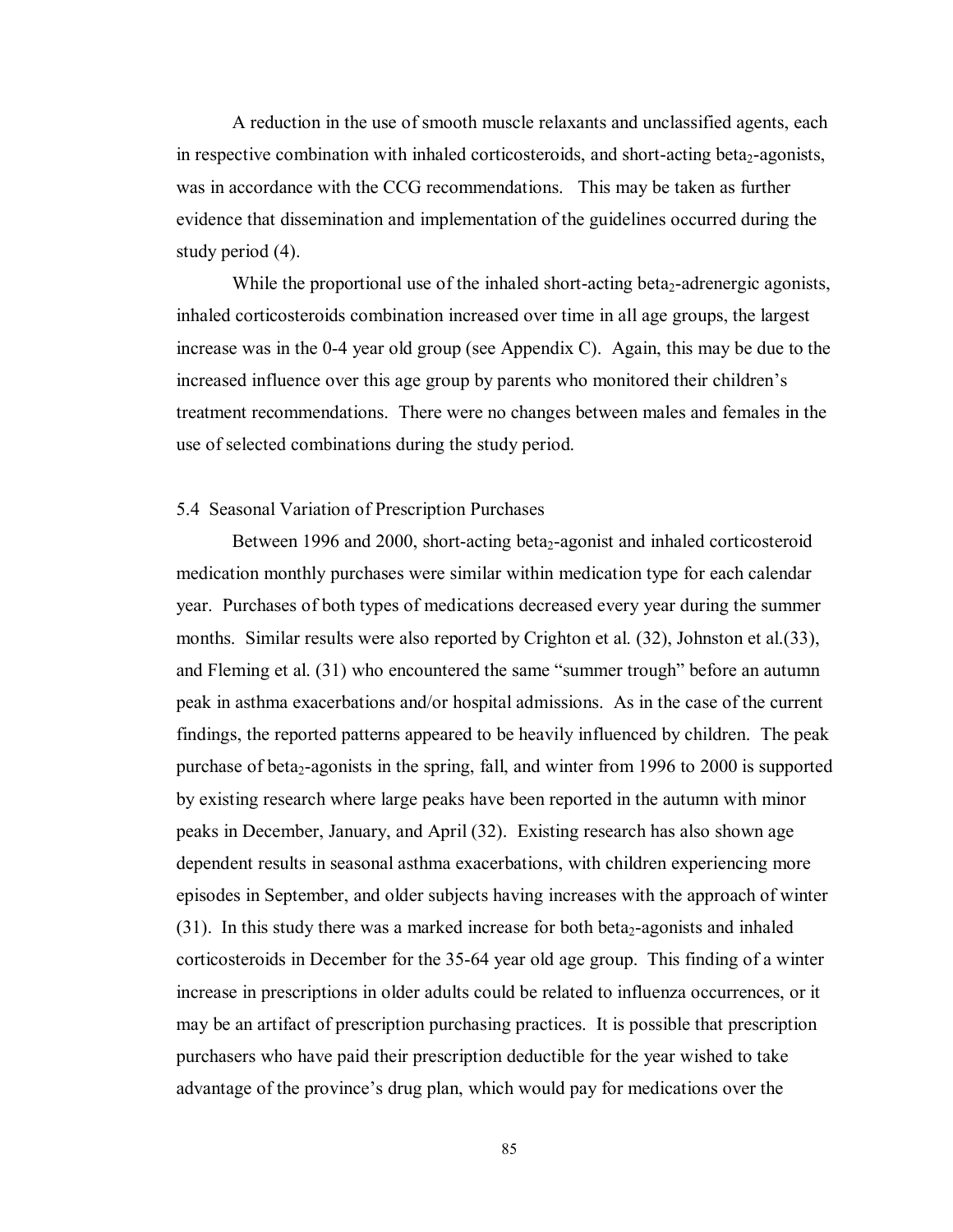deductible, before the beginning of a new year. Purchasers may also have been motivated by private or alternative insurance provisions for prescription purchases that ended in December. These incentives might help to explain the observation of lower prescription numbers in January of each examined year, relative to the preceding December.

Short-acting beta<sub>2</sub>-agonist prescriptions increased in September for the 5-14 year old group. Johnston et al. explored asthma exacerbations in Canadian school children and found decreased purchases of inhaled corticosteroids in the summer months for the 5-15 year old group (33). Researchers also found that children were using less controller medication prior to returning to school in the fall, and may have been subjected to an elevated risk of a viral-induced asthma exacerbation (33). Since rhinoviruses have been shown to have some association with the fall asthma epidemic in children (33), it would seem prudent to begin prophylactic treatment earlier in the summer, before their return to school, to see if this measure can remedy the fall exposure.

#### 5.5 Study Strengths

This study was different from previous research in asthma pharmacological treatment because it drew from a combined patient and prescription database for the province of Saskatchewan that included almost every member of the population who received an asthma diagnosis, and then purchased a pharmacological treatment for that condition. A study of this scale would not be possible by means of a self-report survey method, for example, as accuracy and response rate would be greatly decreased. In addition, because Saskatchewan Health provided this study with pseudo-numbers to identify individuals, it was possible to calculate the mean use of medications by individuals over the ten year study period. This was a significant improvement over previous (ecological) research.

The assumption tentatively used in this study is that the frequency with which one fills prescriptions is a proxy variable for both use and severity. Because short-acting beta2-agonist medications are inexpensive, it is possible that asthma patients purchased them just to have them on-hand, thereby inflating the appearance of beta<sub>2</sub>-agonist medication overuse. Supporting this assumption are the four years of elevated beta<sub>2</sub>-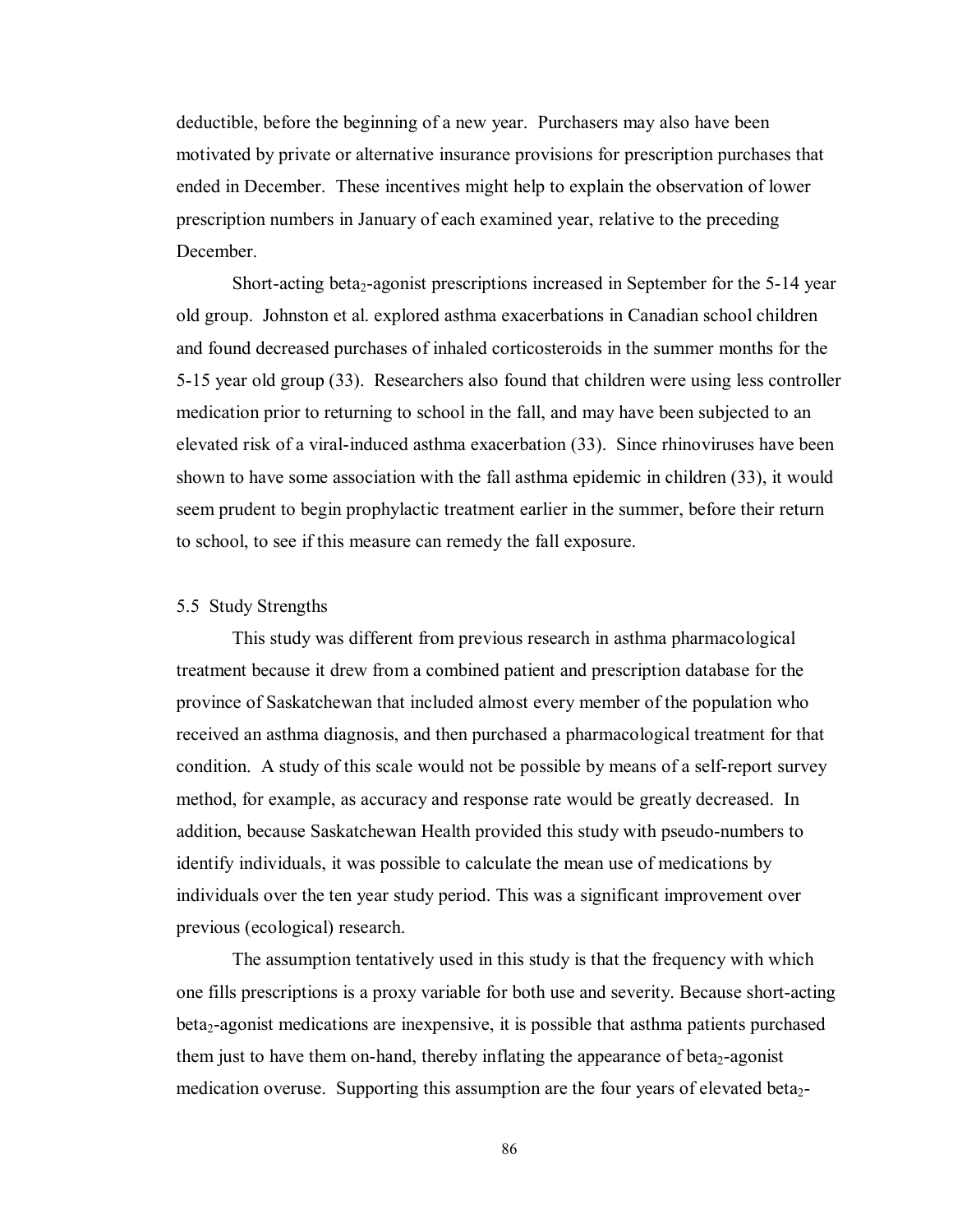agonist prescriptions found each December, which were followed by four comparatively low prescription numbers in January.

Having ten years of data provided a heightened level of assurance that the observed trends and patterns in asthma care and treatment in Saskatchewan were genuine. The extended period, and provision of individual data, allowed for a level of scrutiny that has not yet been fully explored.

## 5.6 Study Limitations

Descriptive studies are designed to "…describe the existing distribution of variables, without regard to causal or other hypotheses." (50) They are often used to analyze registry data, measure risks, and generate hypotheses. As these studies are frequently retrospective, certain biases and limitations inject variability into the collected data. These may include one or more of the following: diagnostic shift (the disease is diagnosed by evolving criteria over time); a change in the units of measurement in the diagnosis and/or treatment of the disease over time or a change in diagnostic tests over time.

As the physician-billing database was used to determine the prevalence of asthma (using the ICD-9 three-digit code), the primary function of the database was physician remuneration, and the potential for a misclassification bias was present. Though an asthma related medication purchase was used to validate the diagnosis, the possibility of a bias persists as similar conditions require similar pharmacologic treatments (e.g., chronic obstructive pulmonary disease and short-acting beta<sub>2</sub>-agonists for first-line treatment) (51).

The most important limitation of this study was that the prescription purchase does not connote the actual use of the medication. Further, it does not ensure appropriate delivery of the medication is being practiced.

In this study's analyses, not all users/purchasers could be considered the same users for each year of this study, and therefore the results did not reflect individual change but rather, population change. As such, we were unable to discern if, for example, the greatest short-acting beta $_2$ -agonist users were indeed the most severe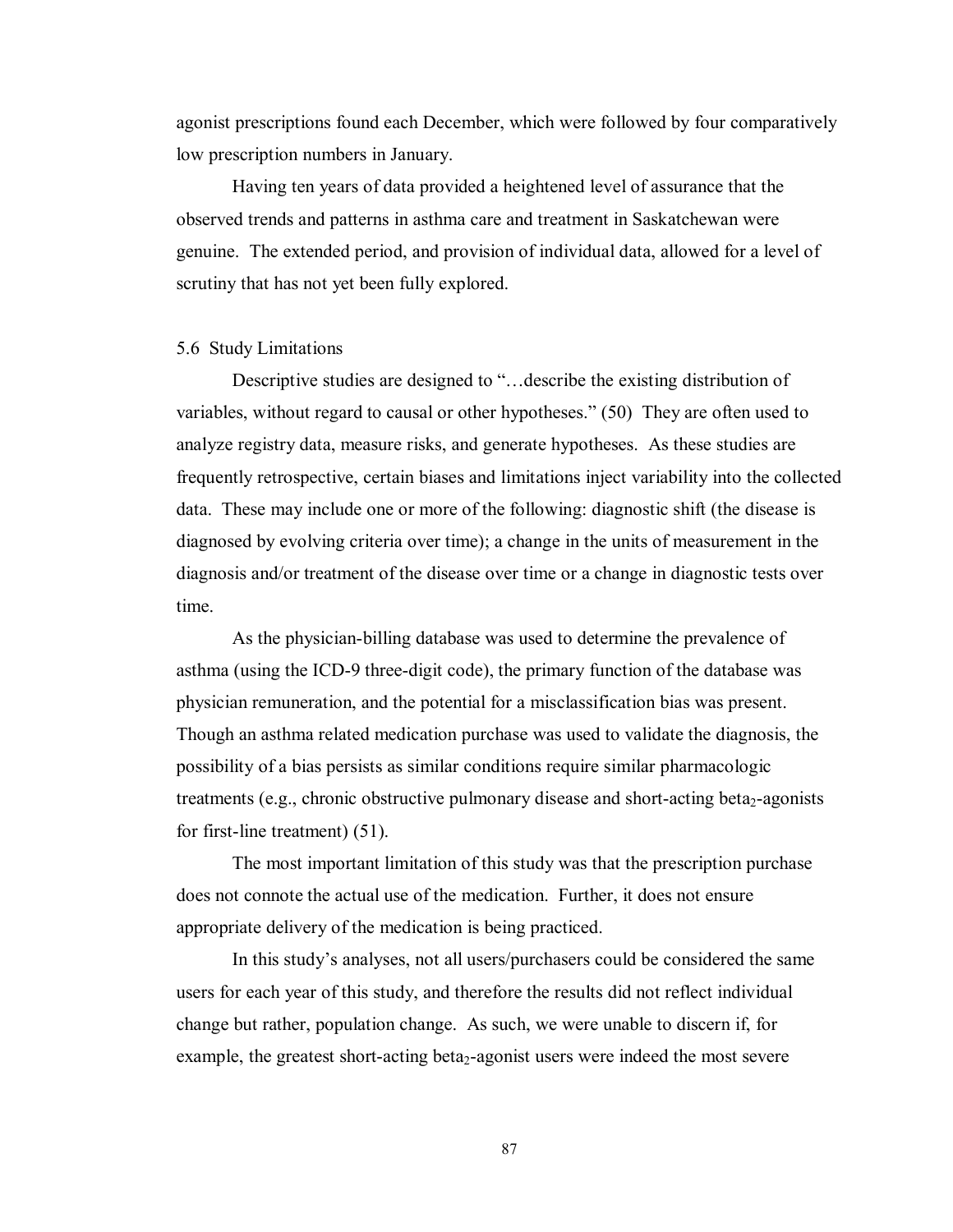asthmatics. With the addition of the hospitalization data to which this study's data is linked, our understanding of asthma severity in Saskatchewan will improve.

As mentioned previously, it is not possible to discern if the CCG influenced the changes in the purchasing behaviour of the asthma population and/or the behaviour of parents, educators, and physicians who care for asthmatic patients. The results of these ten years of data imply that the CCG have made a real impact.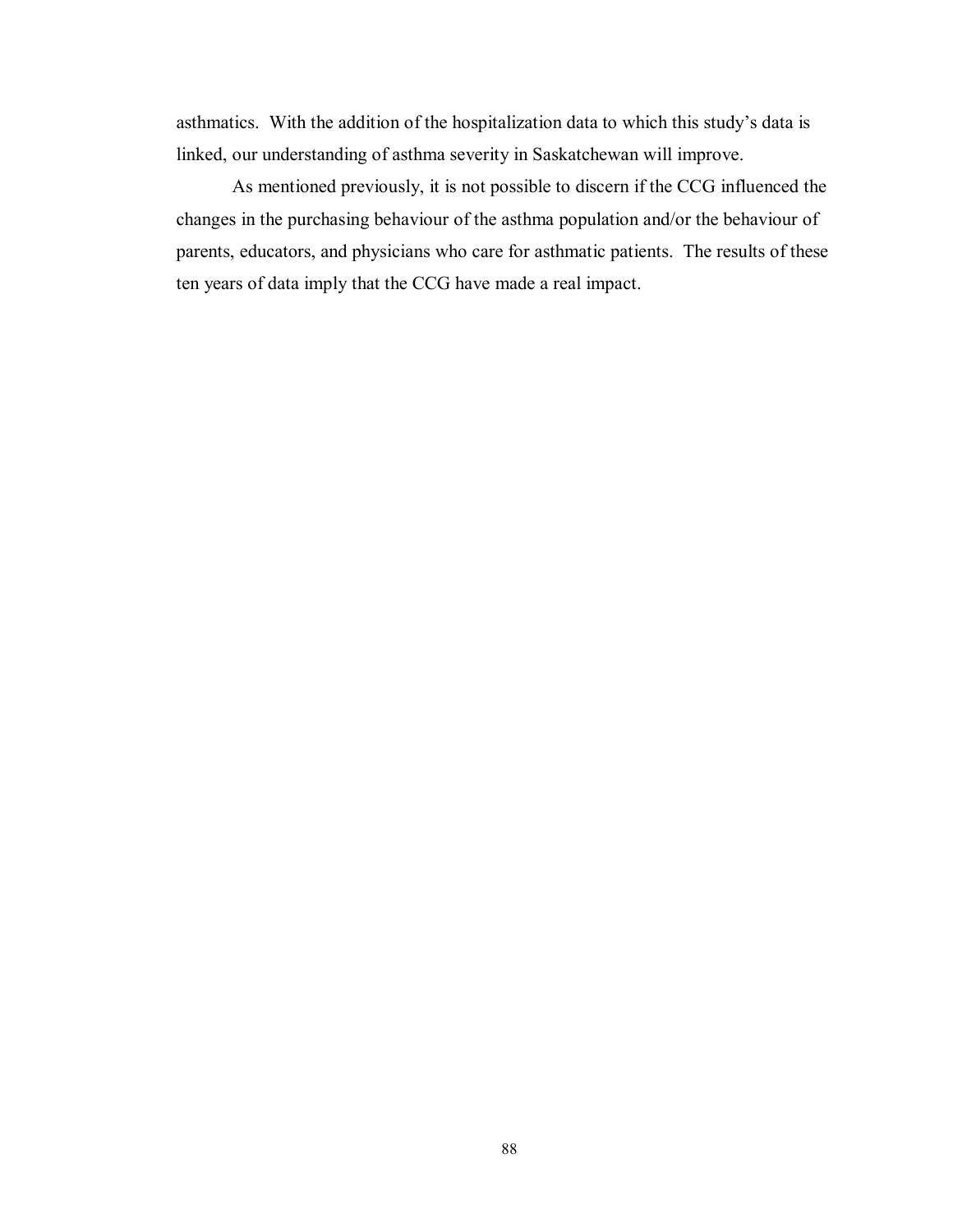## 6. RECOMMENDATIONS FOR FUTURE RESEARCH

As a descriptive epidemiologic study, there are countless opportunities to generate new hypotheses and research from this study. The surveillance of those who consume asthma medications and the manner in which they use their medications should continue, with particular focus on short-acting beta<sub>2</sub>-agonists, inhaled corticosteroids, and new emerging medications, such as anti-leukotrienes.

This thesis study showed that the proportion of users and their mean number of short-acting beta<sub>2</sub>-agonist prescriptions were much higher than acceptable, according to national guidelines. Monitoring of the continued decrease in both of these measures could serve as both an indication that the disease is reaching a suitable level of control (and severity is decreasing), and that the CCG are having an impact on asthma treatment. Complimentary surveillance of the increase in inhaled corticosteroid users and their mean number of prescriptions would also support an impression of improved asthma control.

Short-acting beta<sub>2</sub>-agonist users and mean number of prescriptions were particularly high among 15-34 year old males, and all 35-64 year old adults. Further study of high risk and/or low-compliance groups would be warranted. To address the issue of the large population of short-acting beta<sub>2</sub>-agonist monotherapy users, it may be useful to study special groups such as occasional users, and exercise induced users. In addition, some means of understanding pre- and post-deductible prescription filling in Saskatchewan may be helpful in adjusting a potentially inflated number of certain medication purchases.

The elevated use of oral beta<sub>2</sub>-agonist medication in the last year of the study was of concern, particularly for the 0-4 year old age group, as this medication group did not include a nebulized route of delivery. Future research may wish to investigate reasons for this unexpected finding.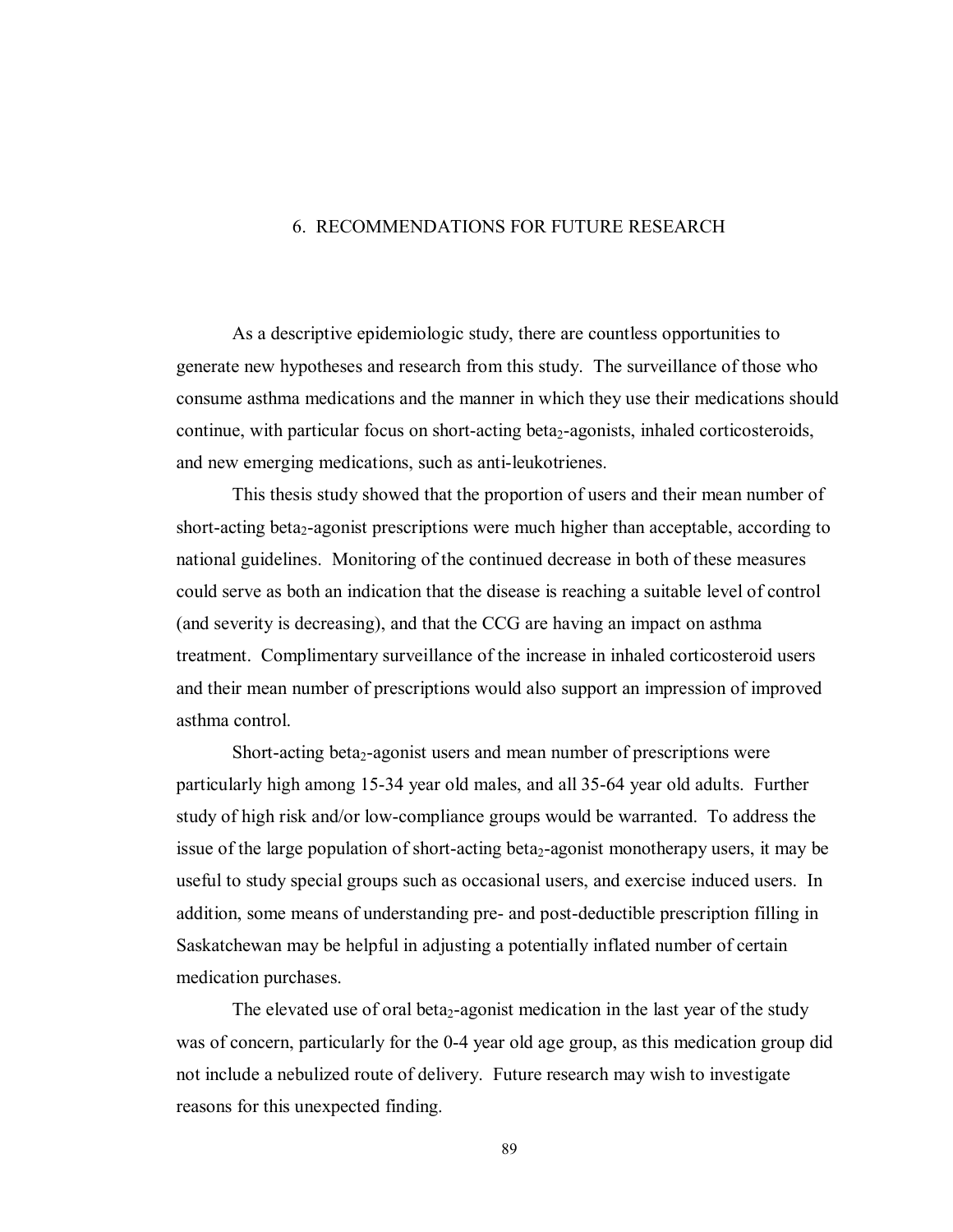Validation of the relationship between the purchase of asthma medications and actual use is an enduring problem that requires further research. Thus far, self-reported use of medications is often biased and insufficient as a measure of patient compliance (48;49). Length of time since the onset of the disease may be a factor in determining patient compliance (48;49). A longitudinal study of medication use that follows patients from their initial diagnosis of asthma into adulthood could add new information to the understanding of patient compliance.

In future research regarding the seasonal variation of asthma exacerbations in school children, it might be useful to apply a case-control model to the problem, following through on recommendation of existing research (33). As increased exposure to rhino-viruses is suspected in combination with observed summer decreases in asthma medication, cases could begin their prophylactic inhaled corticosteroid treatment before returning to school. The controls in the trial would continue to refrain from taking their inhaled corticosteroid medication as usual.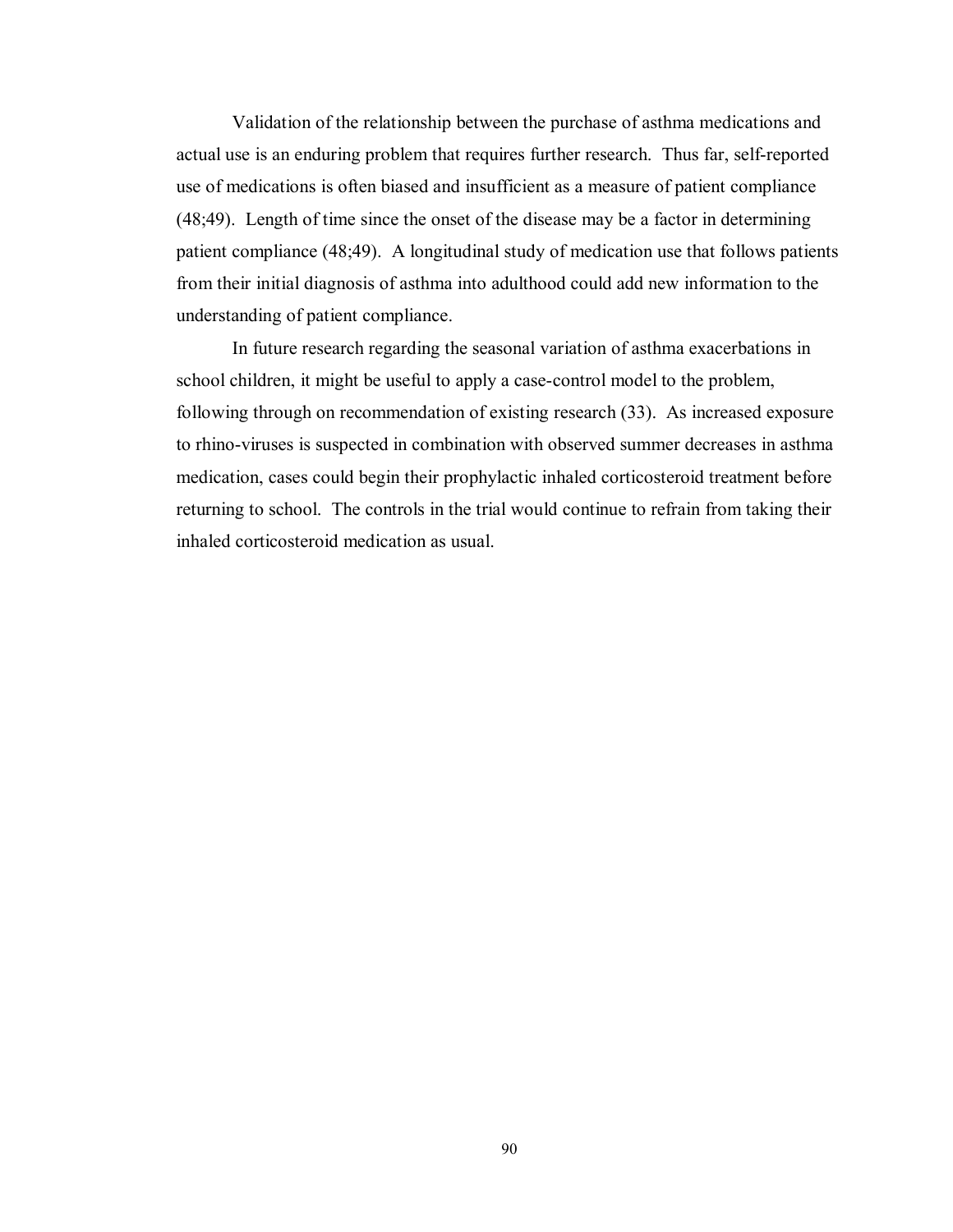#### LIST OF REFERENCES

- (1) Canadian Institute for Health Information, Canadian Lung Association. Respiratory Disease in Canada. [H39-593/2001E]. 2004. Health Canada/ Statistics Canada. Ref Type: Catalog
- (2) Senthilselvan A. Prevalence of physician-diagnosed asthma in Saskatchewan, 1981 to 1990. Chest 1998;114(2):388-92.
- (3) Shah CP. Public Health and Preventive Medicine in Canada. 4th ed. Toronto, ON: University of Toronto Press; 1998.
- (4) Boulet LP, Becker AB, Berube D, Beveridge R, Ernst P. Canadian asthma consensus report, 1999. CMAJ 1999 Nov 30;161(11 Suppl):S1-S7.
- (5) Boutin H, Boulet LP. Understand and control your asthma. Montreal & Kingston: McGill-Queen's University Press; 1995.
- (6) Statistics Canada. Health Indicators. vol.2003, no.2[82-221-XIE]. 11-1-2003. Statistics Canada. Ref Type: Catalog
- (7) Senthilselvan A, Lawson J, Rennie DC, Dosman JA. Stabilization of an increasing trend in physician-diagnosed asthma prevalence in Saskatchewan, 1991 to 1998. Chest 2003 Aug;124(2):438-48.
- (8) Health Protection Branch Laboratory Centre for Disease Control. Economic burden of illness in Canada, 1993. Health Canada 1993Available from: URL: http://www.hc-sc.gc.ca/hpb/lcdc/publicat/burden/table2\_e.html
- (9) Sculpher MJ, Price M. Measuring costs and consequences in economic evaluation in asthma. Respir Med 2003 May;97(5):508-20.
- (10) Iskedjian M, Addis A, Einarson T. Estimating the economic burden of hospitalization due to patient nonadherence in Canada. Value Health 5[6], 470- 471. 2002. Ref Type: Abstract
- (11) Ernst P, Fitzgerald JM, Spier S. Canadian Asthma Consensus Conference: summary of recommendations. Can Respir J 1996;3:101-14.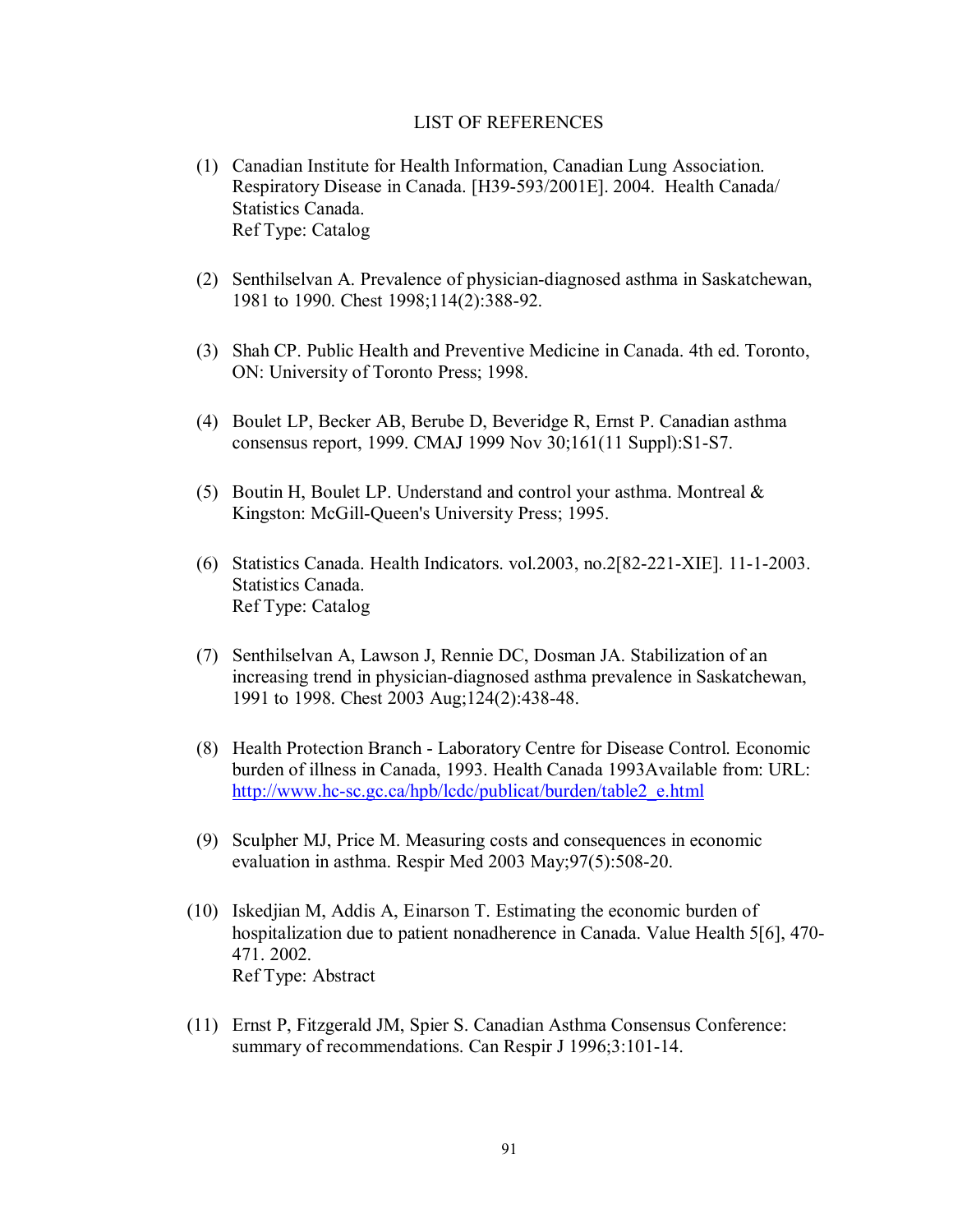- (12) Boulet LP, Bai TR, Becker AB, Berube D, Beveridge R, Bowie DM, et al. What is new since the last (1999) Canadian Asthma Consensus Guidelines? Can Resp J 2001;8(Suppl A):5A-27A.
- (13) Sears M, Taylor DR, Print CG, Lake DC, Li Q, Flannery EM, et al. Regular inhaled beta-agonist treatment in bronchial asthma. Lancet 1990;336:1391-6.
- (14) Gauvreau GM, Watson RM, Jordana M, Cockcroft D, O'Byrne PM. The effect of regular inhaled salbutamol on allergen-induced airway responses and inflammatory cells in blood and induced sputum. Am J Respir Crit Care Med 1997;156:501-6.
- (15) Anderson GP. Formoterol: pharmacology, molecular basis of agonism, and mechanism of long duration of a highly potent and selective beta 2-adrenoceptor agonist bronchodilator. Life Sci 1993;52(26):2145-60.
- (16) Cheung D, Timmers MC, Zwinderman AH, Bel EH, Dijkman JH, Sterk PJ. Long-term effects of a long-acting B2-adrenoceptor agonist, salmeterol, on airway hyperresponsiveness in patients with mild asthma. N Engl J Med 1992;327:1198-203.
- (17) Spitzer WO, Suissa S, Ernst P, Horwitz RI, Habbick B, Cockcroft D, et al. The use of beta-agonists and the risk of death and near death from asthma [see comments]. N Engl J Med 1992 Feb 20;326(8):501-6.
- (18) Clark T, Rees J. Practical management of asthma. 3rd ed. Toronto: Mosby; 1998.
- (19) National Heart LaBINIoH. Clinical Practice Guidelines: Guidelines for the diagnosis and management of asthma. National Institues of Health; 1997. Report No.: NIH Publication No. 97-4051.
- (20) Beveridge R, Rowe B. Management of acute asthma in adults and children: Emergency and inpatient. Can Resp J 2001;8 Suppl A:24A-7A.
- (21) Pearce NE, Hensley MJ. Epidemiologic studies of beta agonists and asthma deaths. Epidemiol Rev 1998;20(2):173-86.
- (22) Stolley PD. Asthma mortality. Why the United States was spared an epidemic of deaths due to asthma. Am Rev Respir Dis 1972 Jun;105(6):883-90.
- (23) Jenkins MA, Hurley SF, Bowes G, McNeil JJ. Use of antiasthmatic drugs in Australia. Med J Aust 1990;153:323-8.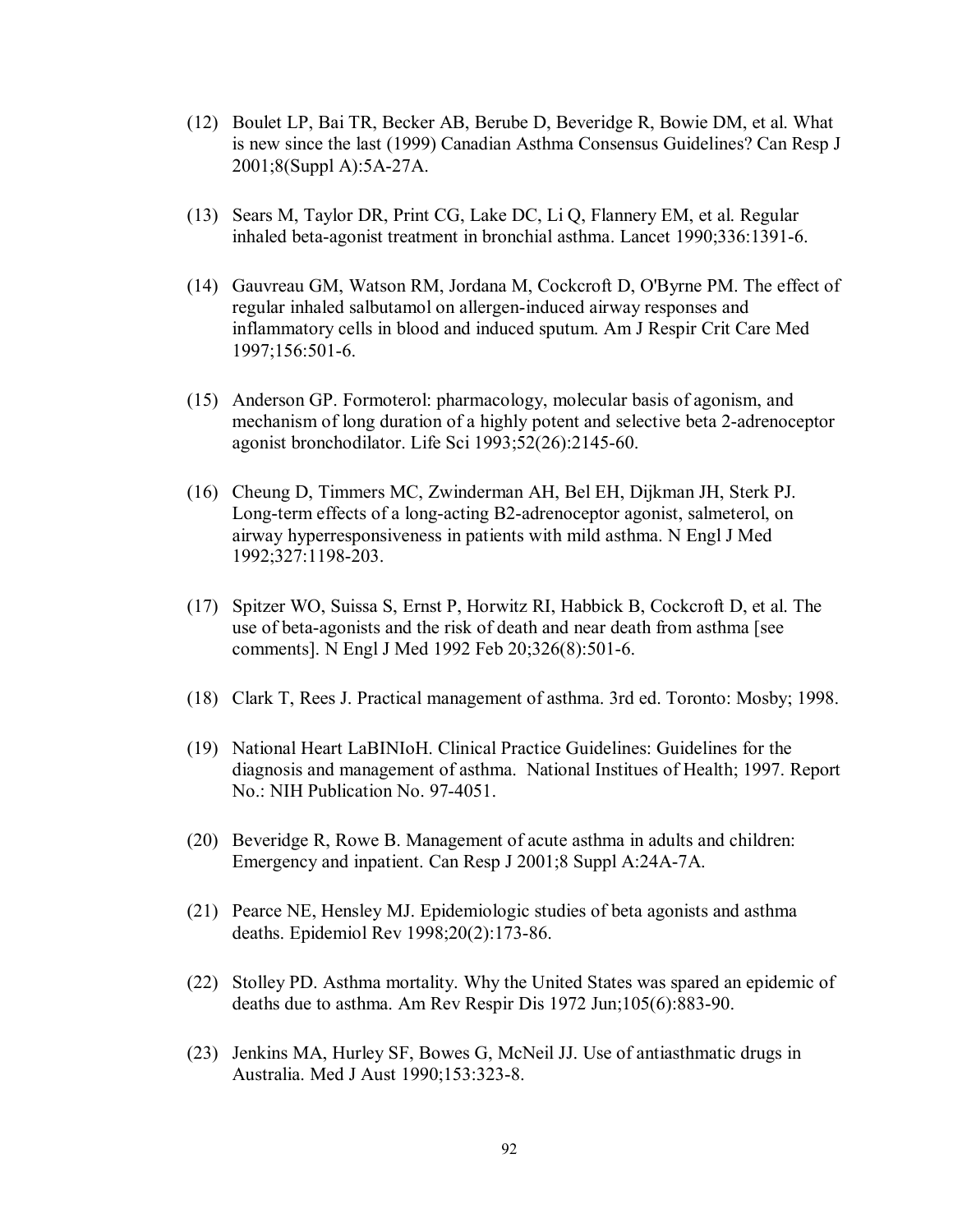- (24) Bosco LA, Knapp DE, Gerstman B, Graham CF. Asthma drug therapy trends in the United States, 1972 to 1985. J Allergy Clin Immunol 1987;80(3):398-402.
- (25) Diette G, Wu A, Skinner E, Markson L, Clark R, McDonald R, et al. Treatment patterns among adult patients with asthma: factors associated with overuse of inhaled beta-agonists and underuse of inhaled corticosteroids. Arch Intern Med 1999;159(22):2697-704.
- (26) Habbick B, Baker MJ, McNutt M, Cockcroft DW. Recent trends in the use of inhaled beta 2-adrenergic agonists and inhaled corticosteroids in Saskatchewan. CMAJ 1995 Nov 15;153(10):1437-43.
- (27) Suissa S, Ernst P, Boivin JF, Horwitz RI, Habbick B, Cockcroft D, et al. A cohort analysis of excess mortality in asthma and the use of inhaled B-agonists. Am J Respir Crit Care Med 1994;149:604-10.
- (28) Lynd LD, Guh DP, Pare PD, Anis AH. Patterns of inhaled asthma medication use: a 3-year longitudinal analysis of prescription claims data from British Columbia, Canada. Chest 2002 Dec;122(6):1973-81.
- (29) Blais R, Gregoire JP, Rouleau R, Cartier A, Bouchard J, Boulet LP. Ambulatory use of inhaled beta(2)-agonists for the treatment of asthma in Quebec : a population-based utilization review. Chest 2001 May;119(5):1316-21.
- (30) Laurier C, Kennedy W, Gariepy L, Archambault A, Contandriopoulos AP. Utilization of anti-asthma medications in two Quebec populations of anti-asthma medication users: a prescription database analysis. Chronic Dis Can 1997;18(1):20-6.
- (31) Fleming DM, Cross KW, Sunderland R, Ross AM. Comparison of the seasonal patterns of asthma identified in general practitioner episodes, hospital admissions, and deaths. Thorax 2000 Aug;55(8):662-5.
- (32) Crighton EJ, Mamdani MM, Upshur RE. A population based time series analysis of asthma hospitalisations in Ontario, Canada: 1988 to 2000. BMC Health Serv Res 2001;1(1):7.
- (33) Johnston NW, Johnston SL, Duncan JM, Greene JM, Kebadze T, Keith PK, et al. The September epidemic of asthma exacerbations in children: a search for etiology. J Allergy Clin Immunol 2005 Jan;115(1):132-8.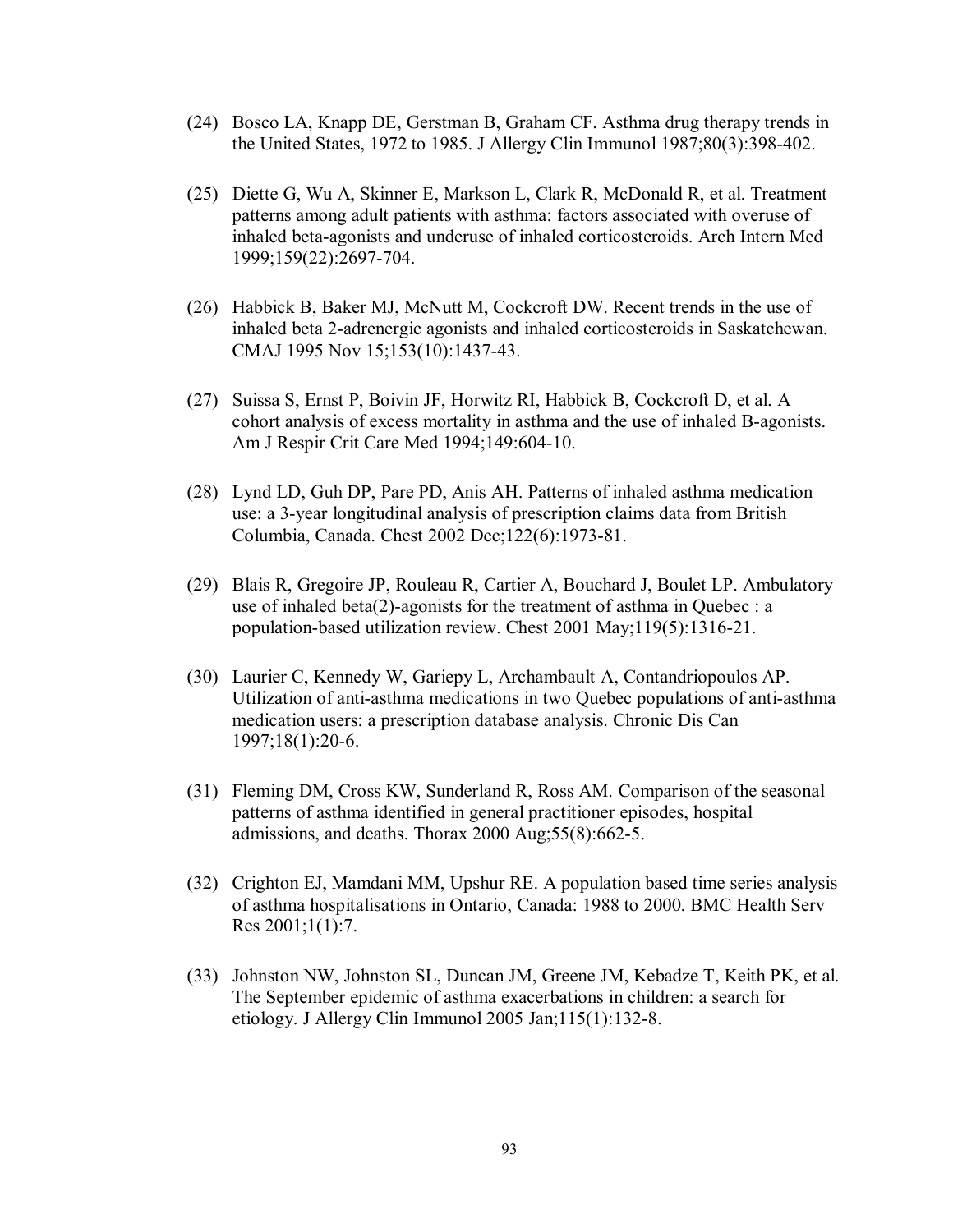- (34) Manfreda J, Becker AB, Wong PZ, Roos LL, Anthonisen NR. Trends in the physician-diagnosed asthma in Manitoba between 1980 and 1990. Chest 1993;103:151-7.
- (35) Infante-Rivard C, Sukia SE, Bumgarten M. The changing frequency of childhood asthma. J Asthma 1987;24:283-8.
- (36) Gerstman B, Bosco LA, Tomita DK, Gross TP. Prevalence and treatment of asthma in the Michigan Medicaid patient population younger than 45 years, 1980-1986. J Allergy Clin Immunol 1989;83:1032-9.
- (37) Roos LL, Nicol JP, Johnson C, Roos NP. Using administrative data banks for research and evaluation: a case study. Eval Quart 1979;3:236-55.
- (38) Roos NP, Roos LL, Cageorge SM, Nicol JP. How good are the data? Reliability of one of the health care data banks. Med Care 1982;20:266-76.
- (39) Mossey JM, Roos LL. Using insurance claims to measure health status. The illness scale. J Chron Dis 1987;40:41s-50s.
- (40) Roos NP, Roos LL, Mossey JM, Havens B. Using administrative databases to predict important health outcomes: entry into hospital, nursing home, and death. Med Care 1988;26:221-39.
- (41) Strand LM, Downey W. Health databases in Saskatchewan. In: Strom BL, editor. Pharmacoepidemiology. 2nd ed. New York, NY: John Wiley; 1994. p. 217-29.
- (42) Corporate Information and Technology Branch. Covered Population 1998. Regina: Saskatchewan Health; 1998.
- (43) Drug Plan and Extended Services Branch. Online Formulary. Saskatchewan Health 2005Available from: URL: http://formulary.drug-plan.health.gov.sk.ca/
- (44) Crane J, Pearce N, Flatt A, Jackson R, Ball M, Pearce N, et al. Prescribed fenoterol and death from asthma in New Zealand 1981-1983: case-control study. Lancet 1989;1:917-22.
- (45) Pearce N, Grainger J, Atkinson M, Crane J, Burgess C, Culling C, et al. Casecontrol study of prescribed fenoterol and death from asthma in New Zealand, 1977-1981. Thorax 1990;46:105-11.
- (46) Boulet LP, Becker AB, Berube D, Ernst P, Beveridge R. 1998 revision of the Canadian Asthma Consensus Guidelines. Can Respir J 1999;6(3):231-2.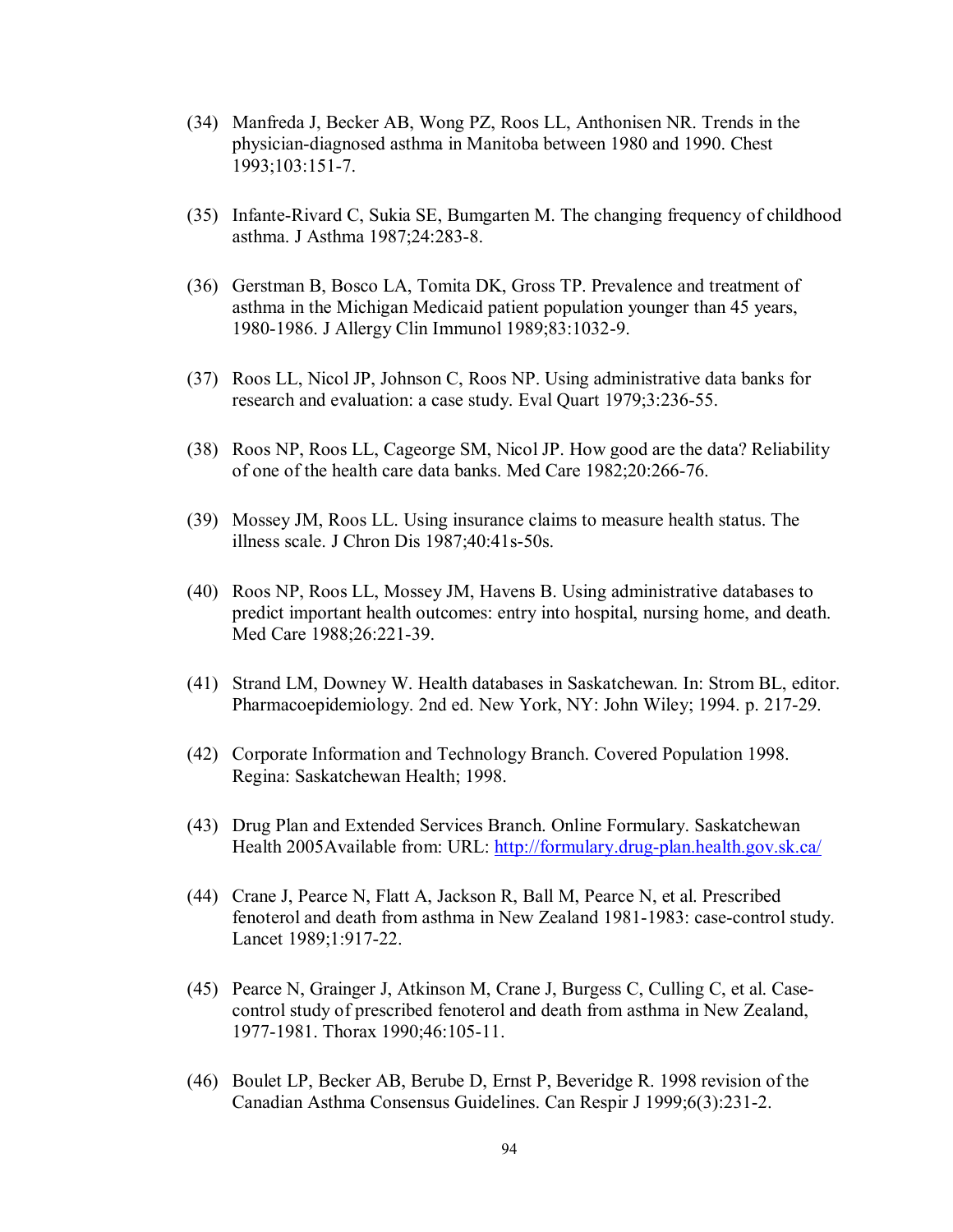- (47) Boulet LP. Perception of the role and potential side effects of inhaled corticosteroids among asthmatic patients. Chest 1998;113:587-92.
- (48) Schatz M, Camargo CA, Jr. The relationship of sex to asthma prevalence, health care utilization, and medications in a large managed care organization. Ann Allergy Asthma Immunol 2003 Dec;91(6):553-8.
- (49) Lindberg M, Ekstrom T, Moller M, Ahlner J. Asthma care and factors affecting medication compliance: the patient's point of view. Int J Qual Health Care 2001 Oct;13(5):375-83.
- (50) Last JM. A Dictionary of Epidemiology. Third ed. Toronto: Oxford University Press; 1995.
- (51) O'Donnell DE, Hernandez P, Aaron S, Bourbeau J, Marciniuk D, Hodder R, et al. Canadian Thoracic Society COPD Guidelines: summary of highlights for family doctors. Can Respir J 2003 May;10(4):183-5.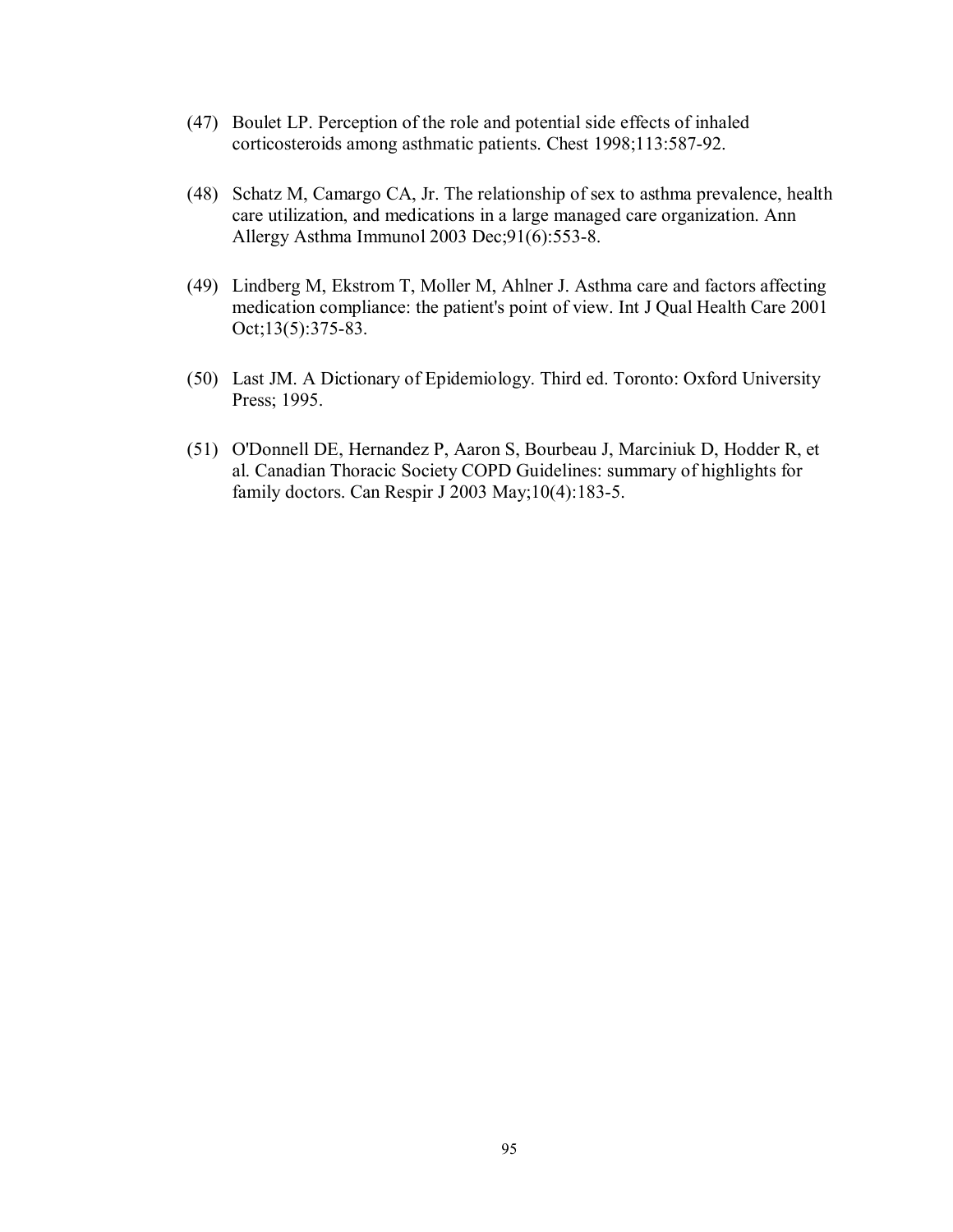## **APPENDIX A** COPY OF ETHICS APPROVAL



## UNIVERSITY ADVISORY COMMITTEE ON ETHICS IN BEHAVIOURAL SCIENCE RESEARCH

NAME: D. Rennie (N. White) Agricultural Medicine/Nursing/Community Health & Epidemiology

BSC#: 01-44

DATE: March 8, 2001

The University Advisory Committee on Ethics in Behavioural Science Research has reviewed the Application for Ethics Approval for your study "Variations in the Use of Asthma Medications among Physician-Diagnosed Asthma Cases from January 1, 1989 to December 31, 1998" (01-44).

- 1. Your study has been APPROVED.
- 2. Any significant changes to your proposed study should be reported to the Chair for Committee consideration in advance of its implementation.
- 3. The term of this approval is for 5 years.

I wish you a successful and informative study.

Albrew Doom

University Advisory Committee on Ethics in Behavioural Science Research

VT/bk

Office of Research Services, Ethics Committees, University of Saskatchewan Kirk Hall Room 207, 117 Science Place, Saskatoon SK S7N 5C8 CANADA<br>Telephone: (306) 966-4053 Facsimile: (306) 966-8597 http://www.usask.ca/research/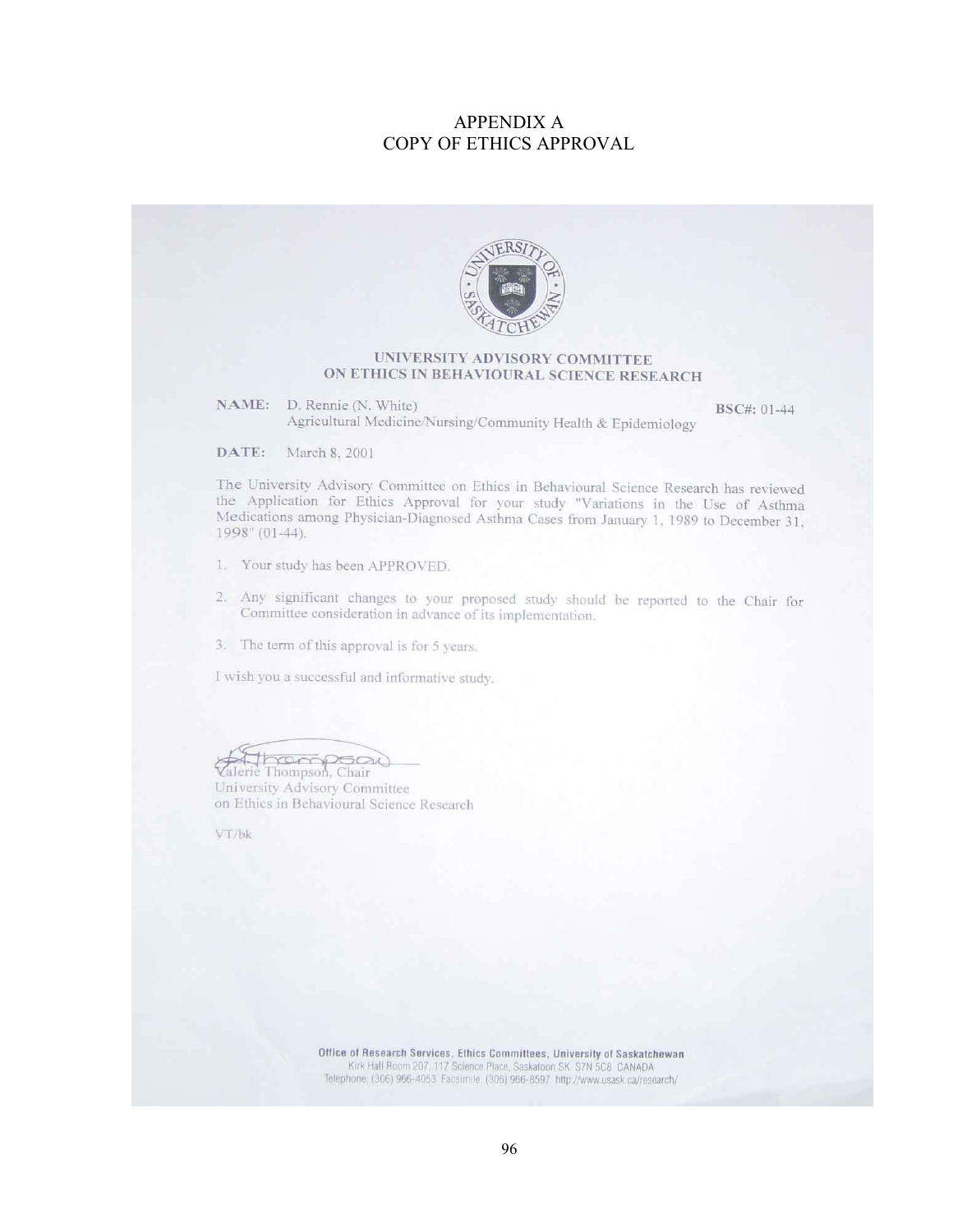| and inhaled corticosteroids in their single preparations by sex for the years, 1991, 1994, 1997 and 2000 | 1991                  |                      | 1994               |                         | 1997               |                      | 2000                  |                         |
|----------------------------------------------------------------------------------------------------------|-----------------------|----------------------|--------------------|-------------------------|--------------------|----------------------|-----------------------|-------------------------|
| Medication(s)                                                                                            | Male<br>$\frac{5}{6}$ | Female<br>$\lesssim$ | Male<br>$\lesssim$ | Female<br>$\frac{5}{6}$ | Male<br>$\lesssim$ | Female<br>$\lesssim$ | Male<br>$\frac{5}{6}$ | Female<br>$\frac{5}{6}$ |
| (used in combinations)<br>All other medications                                                          | 14.6                  | 15.8                 | 12.1               | 14.0                    | 11.3               | 13.4                 | 13.6                  | 17.1                    |
| Short-acting $\beta$ <sub>2</sub> -agonists (used alone in<br>year)                                      | 35.0                  | 33.9                 | 28.2               | 28.0                    | 24.6               | 23.6                 | 23.3                  | 22.8                    |
| Inhaled corticosteroids (used alone in<br>year)                                                          | 3.0                   | 4.9                  | 10.5               | 11.4                    | 13.2               | 13.5                 | 12.7                  | 13.5                    |
| Short-acting $\beta_2$ -agonists + Inhaled<br>corticosteroids                                            | 18.7                  | 19.3                 | 30.1               | 29.2                    | 37.4               | 35.9                 | 40.2                  | 37.0                    |
| corticosteroids + Oral corticosteroids<br>Short-acting $\beta_2$ -agonists + Inhaled                     | 3.6                   | 4.6                  | 7.9                | $\overline{8.1}$        | $\overline{8.1}$   | 8.9                  | 8.9                   | 8.3                     |
| Short-acting $\beta_2$ -agonists + Inhaled<br>corticosteroids + Smooth muscle                            | 33                    | 3.5                  | $\vec{v}$          | $\vec{v}$               | $\overline{0.8}$   | $_{0.9}$             | 0.4                   | 0.5                     |
| corticosteroids + Unclassified agents<br>Short-acting $\beta_2$ -agonists + Inhaled<br>relaxants         | 5.8                   | 4.7                  | 3.8                | 3.0                     | 2.3                | 1.6                  | 0.4                   | 0.4                     |
| Short-acting $\beta_2$ -agonists + Smooth<br>muscle relaxants                                            | 3.2                   | 3.4                  | 0.7                | 0.9                     | 0.4                | 0.4                  | 0.2                   | 0.2                     |
| Short-acting $\beta_2$ -agonists + Unclassified<br>therapeutic agents                                    | 12.8                  | 9.8                  | 5.3                | 3.9                     | 1.9                | 1.7                  | 0.4                   | 0.2                     |
| TOTAL N                                                                                                  | 9911                  | 8180                 | 10979              | 9852                    | 12211              | 11362                | 13008                 | 12094                   |

 ${\sf APENDIX\ B}$  PROPORTION OF DRUG TREATMENT USERS BY SEX, 1991, 1994, 1997, AND 2000. PROPORTION OF DRUG TREATMENT USERS BY SEX, 1991, 1994, 1997, AND 2000. APPENDIX B

97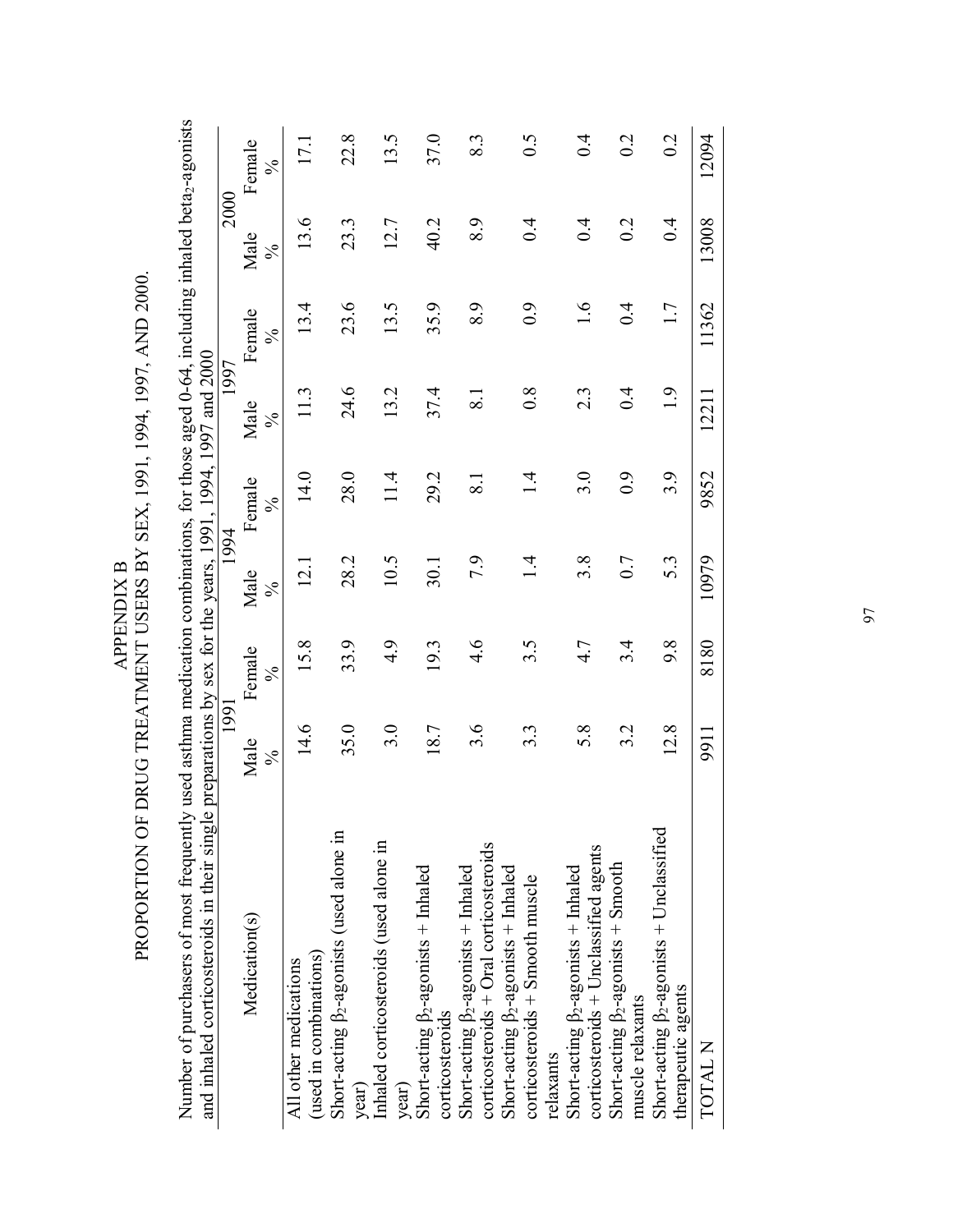| PROPORTION OF DRIG TREATMENT INFERERY ACE GROUP 1001 AND 20<br>)<br>)<br>くらに |  |
|------------------------------------------------------------------------------|--|
|------------------------------------------------------------------------------|--|

| 5<br> <br> }<br> }          |  |
|-----------------------------|--|
| ć                           |  |
| <b>SALES AND THE TABLES</b> |  |
|                             |  |
| ייאר האווואזוואזווי אנדא    |  |
| ביני ביני ביני את ה         |  |
|                             |  |
| と ひそうひりょう こうしょう             |  |
| 2.9122                      |  |
|                             |  |
| ì<br>l<br>I                 |  |

|                                              | $0-4$ years     |                    | 5-14 years    |                  | $15-34$ years             |                  | 35-64 years   |                  |
|----------------------------------------------|-----------------|--------------------|---------------|------------------|---------------------------|------------------|---------------|------------------|
| Medication(s)                                | 1991            | 2000               | 1991          | 2000             | 1991                      | 2000             | 1991          | 2000             |
|                                              | $\%$            | $\frac{5}{6}$      | $\frac{5}{6}$ | ℅                | $\frac{5}{6}$             | $\frac{5}{6}$    | $\frac{5}{6}$ | $\frac{5}{6}$    |
| All other medications                        |                 |                    |               |                  |                           |                  |               |                  |
| (used in combinations)                       | 16.2            | 1.4                | 11.6          | 10.2             | 11.8                      | $\frac{1}{9}$    | 22.7          | 24.4             |
| Short-acting $\beta_2$ -agonists (used alone |                 |                    |               |                  |                           |                  |               |                  |
| in year)                                     | 38.9            | 13.5               | 33.1          | 19.7             | 43.4                      | 33.5             | 23.8          | 19.6             |
| Inhaled corticosteroids (used alone in       |                 |                    |               |                  |                           |                  |               |                  |
| year)                                        | $\frac{1}{1}$   | 17.3               | 4.0           | 18.5             | 3.8                       | 8.2              | 5.4           | 11.7             |
| Short-acting $\beta_2$ -agonists + Inhaled   |                 |                    |               |                  |                           |                  |               |                  |
| corticosteroids                              | 4.5             | 41.4               | 19.9          | 42.8             | 22.2                      | 38.5             | 22.7          | 34.2             |
| Short-acting $\beta_2$ -agonists + Inhaled   |                 |                    |               |                  |                           |                  |               |                  |
| corticosteroids + Oral corticosteroids       | 1.2             | 15.6               | 2.2           | 7.7              | 4.5                       | 6.8              | 7.6           | 8.3              |
| Short-acting $\beta_2$ -agonists + Inhaled   |                 |                    |               |                  |                           |                  |               |                  |
| corticosteroids + Smooth muscle              |                 |                    |               |                  |                           |                  |               |                  |
| relaxants                                    | 0.4             | $\overline{\circ}$ | 1.2           | $\overline{0}$   | 3.4                       | 0.3              | 7.9           | $\Xi$            |
| Short-acting $\beta_2$ -agonists + Inhaled   |                 |                    |               |                  |                           |                  |               |                  |
| corticosteroids + Unclassified agents        | $\overline{61}$ | 0.4                | 9.4           | 0.6              | 2.8                       | $\overline{0}$ : | 2.6           | $0.\overline{3}$ |
| Short-acting $\beta_2$ -agonists + Smooth    |                 |                    |               |                  |                           |                  |               |                  |
| muscle relaxants                             | 3.4             | $\overline{0}$ .   | 2.0           | 0.0              | $\overline{\mathfrak{Z}}$ | $\overline{0}$ . |               | $0.\overline{3}$ |
| Short-acting $\beta_2$ -agonists +           |                 |                    |               |                  |                           |                  |               |                  |
| Unclassified agents                          | 28.3            | 0.2                | 16.7          | $0.\overline{3}$ | $\widetilde{0}$ .5        | 0.3              | 2.2           | 0.2              |
| TOTAL (N)                                    | 2699            | 3100               | 5719          | 6592             | 5065                      | 7600             | 4608          | 7810             |

98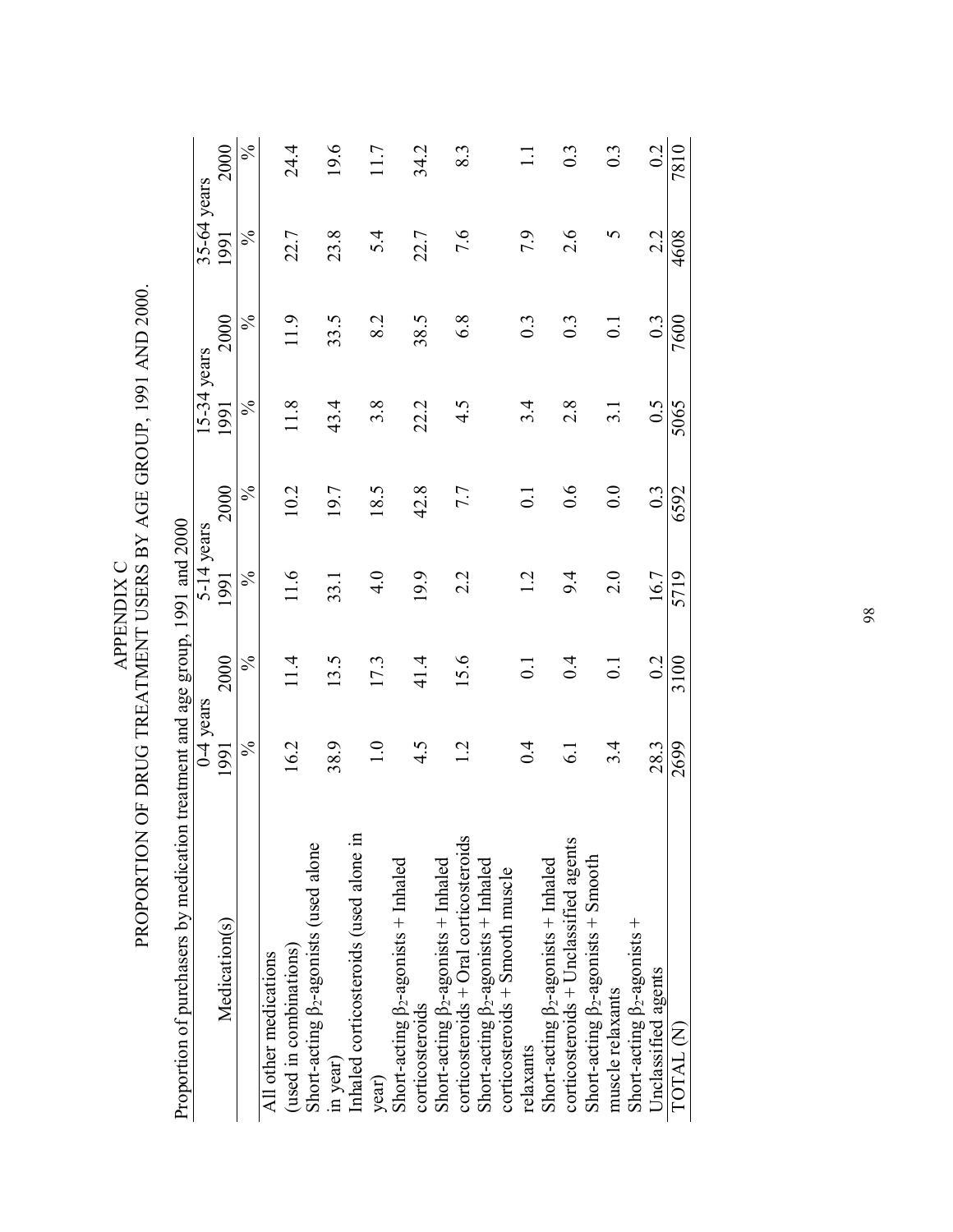## APPENDIX D PROPORTION OF PURCHASERS BY MEDICATION TREATMENT, 1991, 1994, 1997, AND 2000.